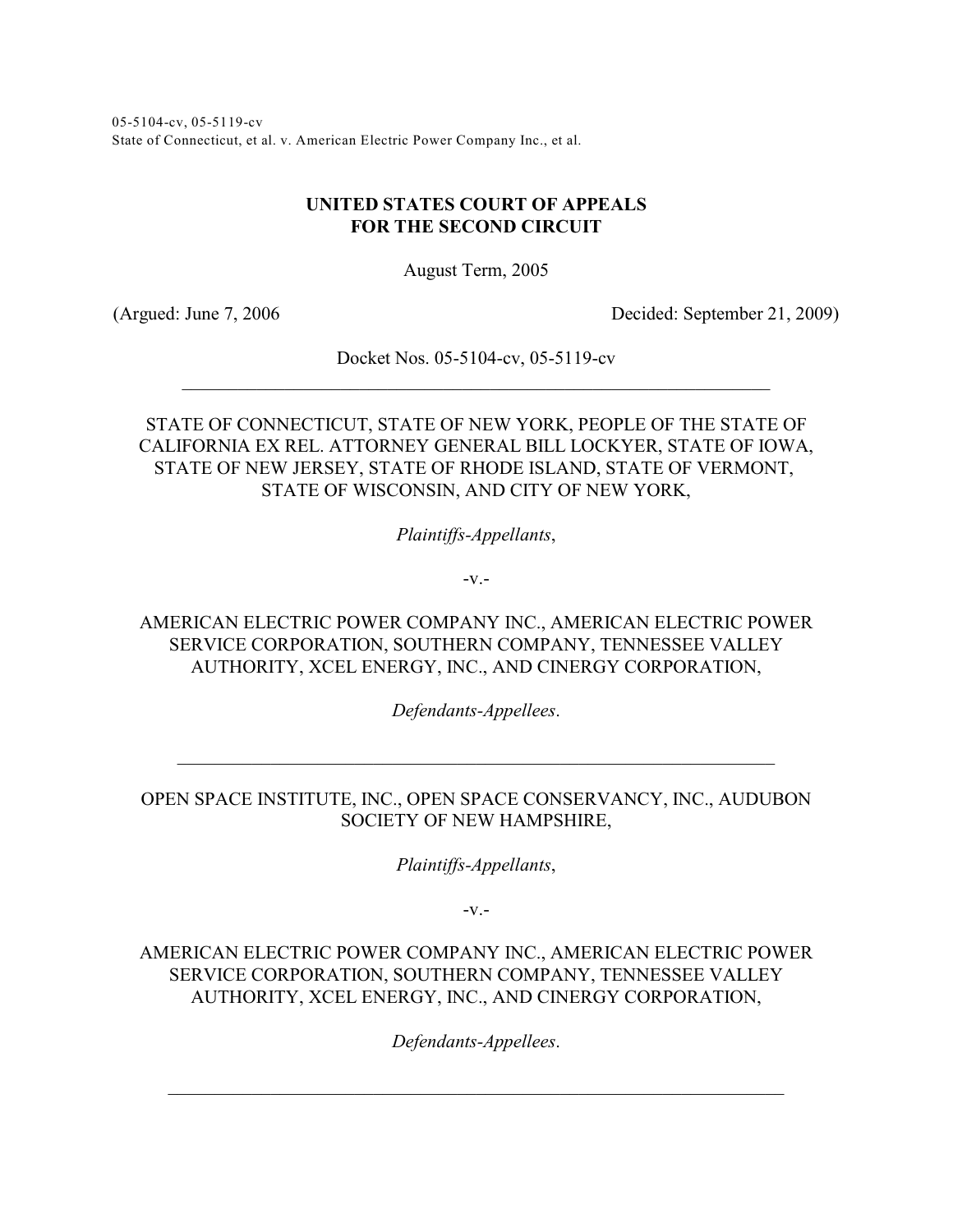## BEFORE: McLAUGHLIN and HALL, *Circuit Judges*. \*

Appeal from a judgment of the United States District Court for the Southern District of New York (Preska, J.) dismissing Plaintiffs-Appellants' federal common law of nuisance claims as non-justiciable under the political question doctrine. We hold that: (1) Plaintiffs-Appellants' claims do not present non-justiciable political questions; (2) Plaintiffs-Appellants have standing to bring their claims; (3) Plaintiffs-Appellants state claims under the federal common law of nuisance; (4) Plaintiffs-Appellants' claims are not displaced; and (5) the discretionary function exception does not provide Defendant-Appellee Tennessee Valley Authority with immunity from suit. Accordingly, we VACATE the judgment of the district court and REMAND for further proceedings.

> RICHARD BLUMENTHAL, Attorney General of the State of Connecticut, Hartford, CT, PETER LEHNER, Bureau Chief, Environmental Protection Bureau of the State of New York, (Eliot Spitzer, Attorney General of the State of New York, Caitlin J. Halligan, Solicitor General, Daniel J. Chepaitis, Assistant Solicitor General, Jared Snyder, Simon Wynn, Assistant Attorneys General of the State of New York, *on the brief*), New York, NY, *for State and New York City Plaintiffs-Appellants*.

> MATTHEW F. PAWA, (Benjamin A. Krass, *on the brief*), Law Offices of Matthew F. Pawa, P.C., Newton Centre, MA, (Mitchell S. Bernard, Nancy S. Marks, Amelia E. Toledo, Natural Resources Defense Council, Inc., New York, NY, *on the brief*) *for Organizational Plaintiffs-Appellants*.

The Honorable Sonia Sotomayor, originally a member of the panel, was elevated to the \* Supreme Court on August 8, 2009. The two remaining members of the panel, who are in agreement, have determined the matter. *See* 28 U.S.C. § 46(d); Local Rule 0.14(2); *United States v. Desimone*, 140 F.3d 457 (2d Cir. 1988).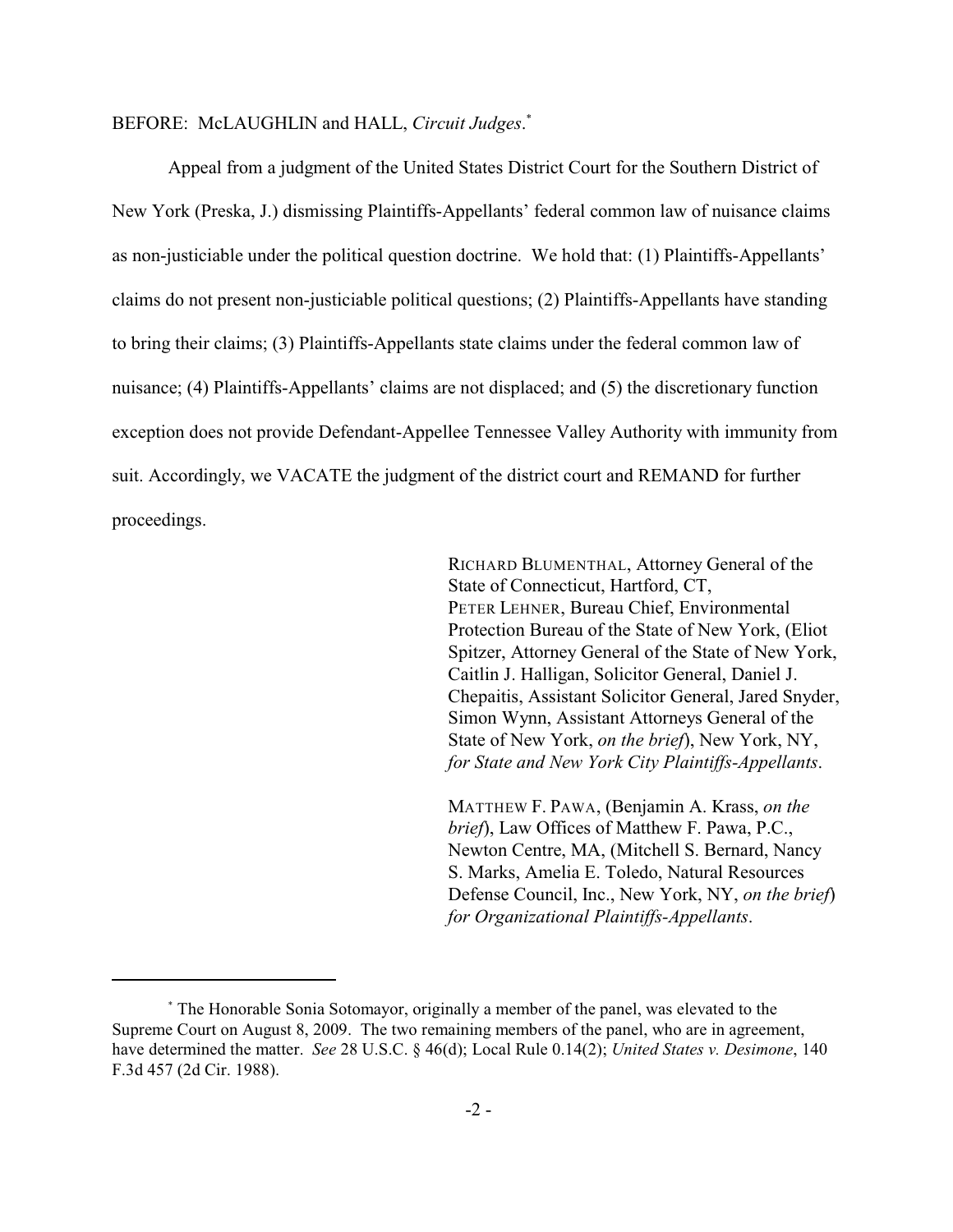JOSEPH R. GUERRA, (Angus Macbeth, Thomas G. Echikson, *on the briefs*), Sidley Austin LLP, Washington, D.C., (Steven M. Bierman, Sidley Austin LLP, New York, NY, Thomas E. Fennell, Michael L. Rice, Jones Day, Dallas, TX, Shawn Patrick Regan, Hunton & Williams LLP, New York, NY, F. William Brownell, Norman W. Fichthorn, Allison D. Wood, Hunton & Williams LLP, Washington D.C., *on the briefs*) *for Defendants-Appellees*.

EDWIN W. SMALL, Assistant General Counsel, (Maureen H. Dunn, General Counsel, Harriet A. Cooper, Assistant General Counsel, *on the brief*), Tennessee Valley Authority, Knoxville, TN, *for Defendant-Appellee TVA*.

#### PETER W. HALL, *Circuit Judge*:

In 2004, two groups of Plaintiffs, one consisting of eight States and New York City, and the other consisting of three land trusts (collectively "Plaintiffs"), separately sued the same six electric power corporations that own and operate fossil-fuel-fired power plants in twenty states (collectively "Defendants"), seeking abatement of Defendants' ongoing contributions to the public nuisance of global warming. Plaintiffs claim that global warming, to which Defendants contribute as the "five largest emitters of carbon dioxide in the United States and . . . among the largest in the world," *Connecticut v. Am. Elec. Power Co.*, 406 F. Supp. 2d 265, 268 (S.D.N.Y. 2005), by emitting 650 million tons per year of carbon dioxide, is causing and will continue to cause serious harms affecting human health and natural resources. They explain that carbon dioxide acts as a greenhouse gas that traps heat in the earth's atmosphere, and that as a result of this trapped heat, the earth's temperature has risen over the years and will continue to rise in the future. Pointing to a "clear scientific consensus" that global warming has already begun to alter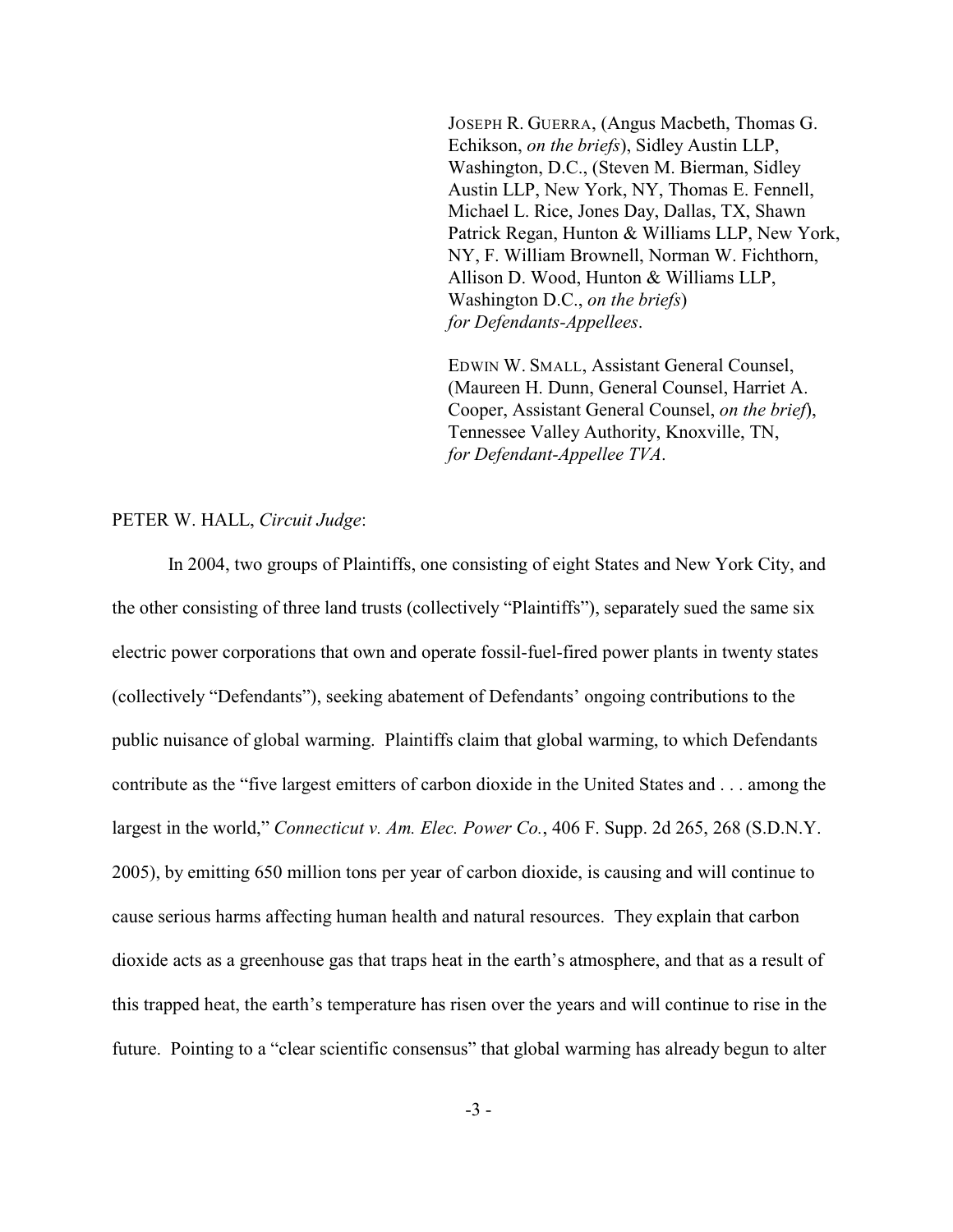the natural world, Plaintiffs predict that it "will accelerate over the coming decades unless action is taken to reduce emissions of carbon dioxide."

Plaintiffs brought these actions under the federal common law of nuisance or, in the alternative, state nuisance law, to force Defendants to cap and then reduce their carbon dioxide emissions. Defendants moved to dismiss on a number of grounds. The district court held that Plaintiffs' claims presented a non-justiciable political question and dismissed the complaints. *See id.*

On appeal, Plaintiffs argue that the political question doctrine does not bar adjudication of their claims; that they have standing to assert their claims; that they have properly stated claims under the federal common law of nuisance; and that their claims are not displaced by federal statutes. Defendants respond that the district court's judgment should be upheld, either because the complaints present non-justiciable political questions or on a number of alternate grounds: lack of standing; failure to state a claim; and displacement of federal common law. In addition, Defendant Tennessee Valley Authority ("TVA") asserts that the complaints should be dismissed against it on the basis of the discretionary function exception.

We hold that the district court erred in dismissing the complaints on political question grounds; that all of Plaintiffs have standing; that the federal common law of nuisance governs their claims; that Plaintiffs have stated claims under the federal common law of nuisance; that their claims are not displaced; and that TVA's alternate grounds for dismissal are without merit. We therefore vacate the judgment of the district court and remand for further proceedings.

Given the number of issues involved, we set out the following table of contents.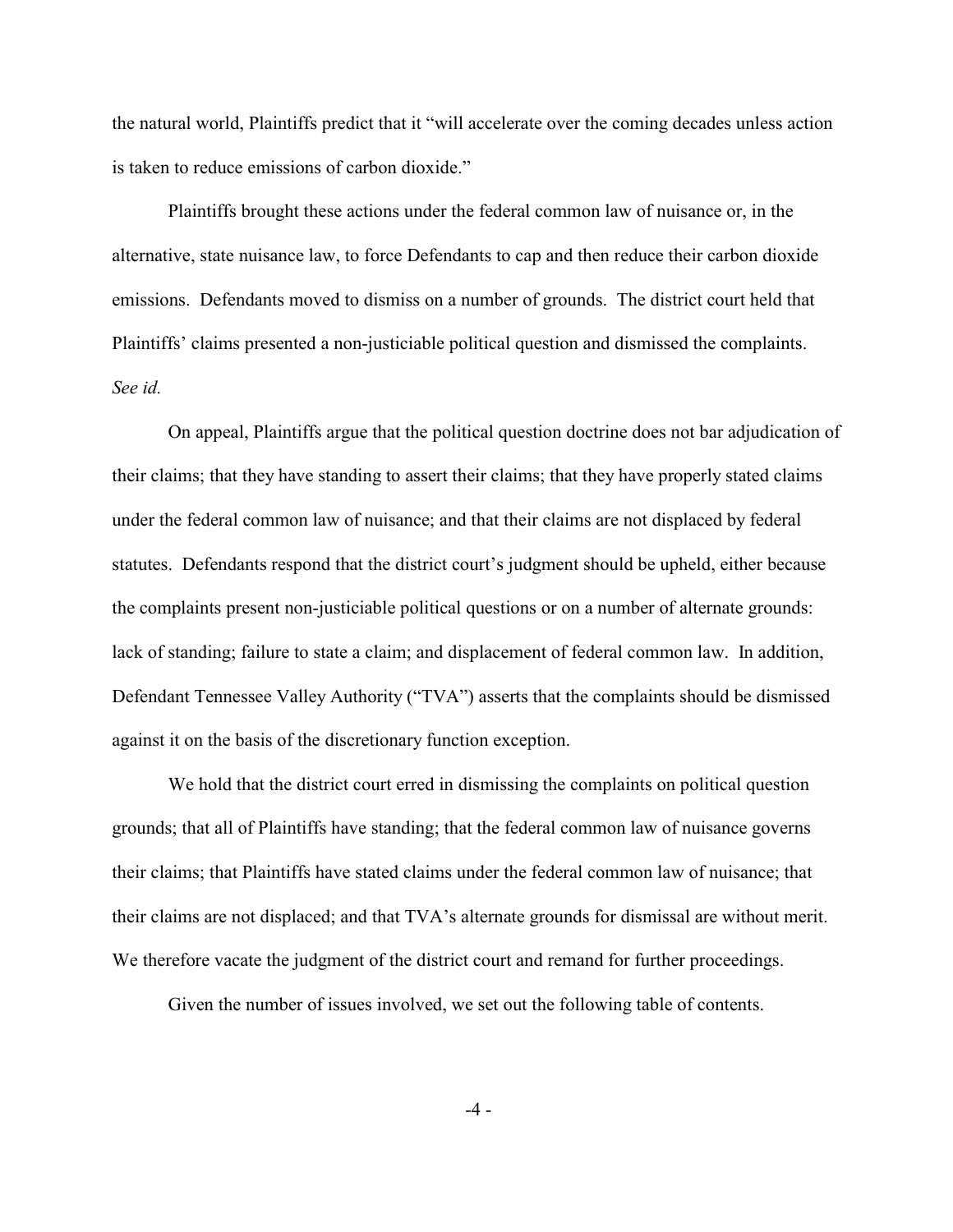# *Background*

| I.                |                          | $7\phantom{.0}$                                                                                                                    |  |  |
|-------------------|--------------------------|------------------------------------------------------------------------------------------------------------------------------------|--|--|
| Π.                | 10                       |                                                                                                                                    |  |  |
| Ш.                |                          | 12                                                                                                                                 |  |  |
| <b>Discussion</b> |                          |                                                                                                                                    |  |  |
| I.                |                          |                                                                                                                                    |  |  |
| Π.                | A.<br><b>B.</b>          | 1.<br>2.<br>3.<br>4.                                                                                                               |  |  |
| Ш.                | A.<br><b>B.</b>          | 1.<br>2.<br>3.<br>4.<br>The States' and the Trusts' Article III Proprietary Standing  47<br>1.<br>a.<br>$\mathbf{b}$ .<br>2.<br>3. |  |  |
| IV                | А.<br><b>B.</b><br>$C$ . | The Federal Common Law of Nuisance and<br>Have the States Stated a Claim under the<br>1.<br>2.<br>a.<br>b.                         |  |  |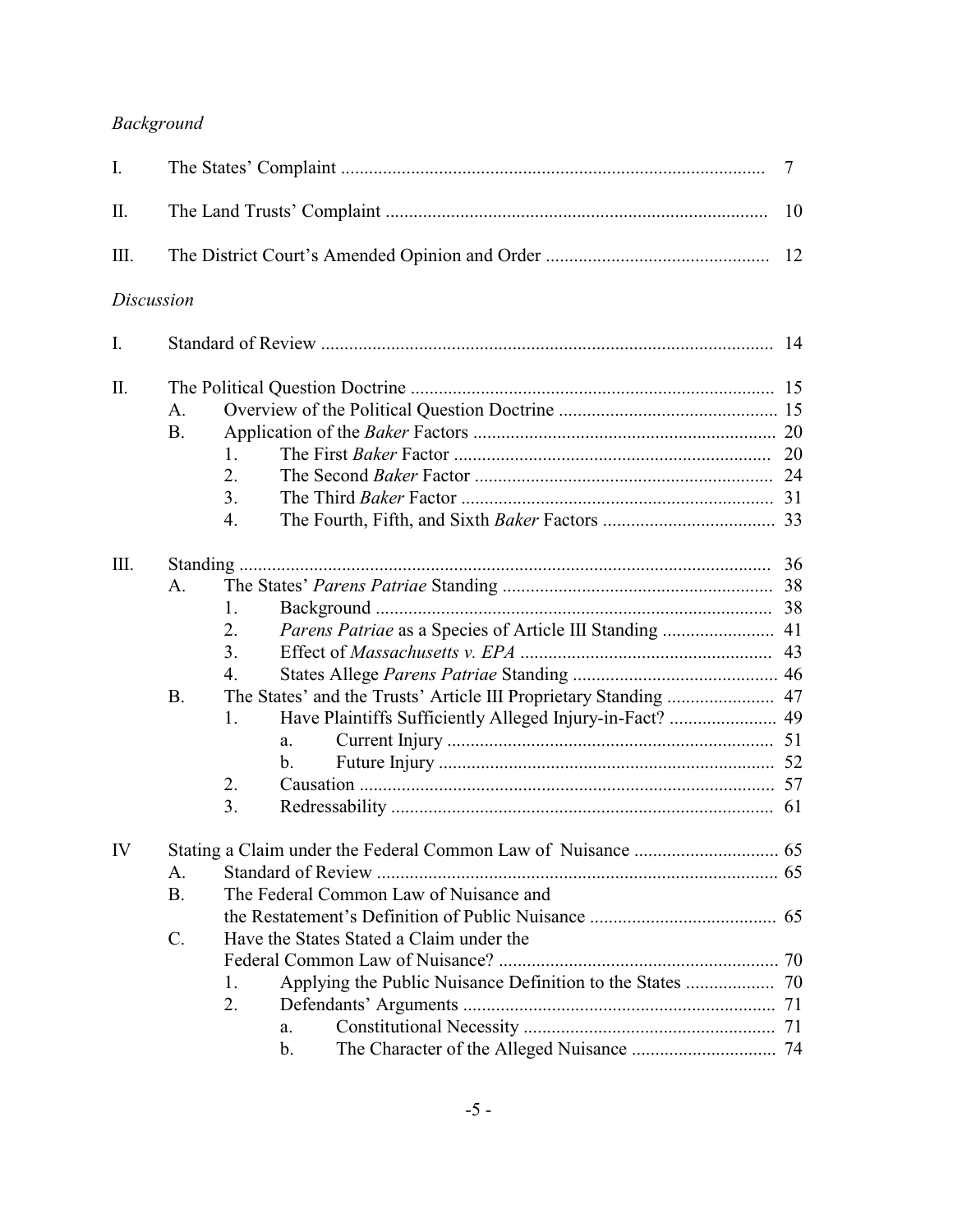|      | D.        | May Non-State Parties Sue under the Federal Common Law of                                                                   |  |
|------|-----------|-----------------------------------------------------------------------------------------------------------------------------|--|
|      |           | Nuisance? Analysis of Federal Common Law of Nuisance Case Law  80                                                           |  |
|      |           | Federal Common Law of Nuisance Case Law Concerning<br>1.                                                                    |  |
|      |           |                                                                                                                             |  |
|      |           | The Federal Government and Municipalities as Plaintiffs  82<br>a<br>$\mathbf b$ .                                           |  |
|      |           |                                                                                                                             |  |
|      |           | Whether Municipalities and Private Parties Can State a<br>$\mathbf{c}$ .<br>Claim under the Federal Common Law of Nuisance— |  |
|      |           |                                                                                                                             |  |
|      |           | The Restatement (Second) of Torts's Requirements for<br>2.                                                                  |  |
|      |           | Maintaining an Action for Public Nuisance                                                                                   |  |
|      |           |                                                                                                                             |  |
|      |           | Can New York City Maintain a Public Nuisance Suit<br>a.                                                                     |  |
|      |           |                                                                                                                             |  |
|      |           | Can the Trusts Maintain a Public Nuisance Suit<br>$\mathbf{b}$ .                                                            |  |
|      |           |                                                                                                                             |  |
|      |           | Have New York City and the Trusts Stated a Claim for<br>3.                                                                  |  |
|      |           |                                                                                                                             |  |
|      |           |                                                                                                                             |  |
| V.   |           |                                                                                                                             |  |
|      | А.        |                                                                                                                             |  |
|      | <b>B.</b> |                                                                                                                             |  |
|      |           | 1.                                                                                                                          |  |
|      |           | a.                                                                                                                          |  |
|      |           | Analysis: Whether the Clean Air Act Displaces Federal<br>b.                                                                 |  |
|      |           | Common Law in the Area of Greenhouse Gas Emissions                                                                          |  |
|      |           |                                                                                                                             |  |
|      |           | All Legislation "on the Subject" of Greenhouse Gases  119<br>2.                                                             |  |
|      |           | a.                                                                                                                          |  |
|      |           | Analysis: All Statutes "Touching" on Greenhouse Gases  126<br>$\mathbf b$ .                                                 |  |
|      | C.        |                                                                                                                             |  |
| VI.  |           | Defendant Tennessee Valley Authority's Separate Arguments  131                                                              |  |
|      | А.        |                                                                                                                             |  |
|      | <b>B.</b> |                                                                                                                             |  |
|      | C.        |                                                                                                                             |  |
|      |           |                                                                                                                             |  |
| VII. |           |                                                                                                                             |  |
|      |           |                                                                                                                             |  |
|      |           |                                                                                                                             |  |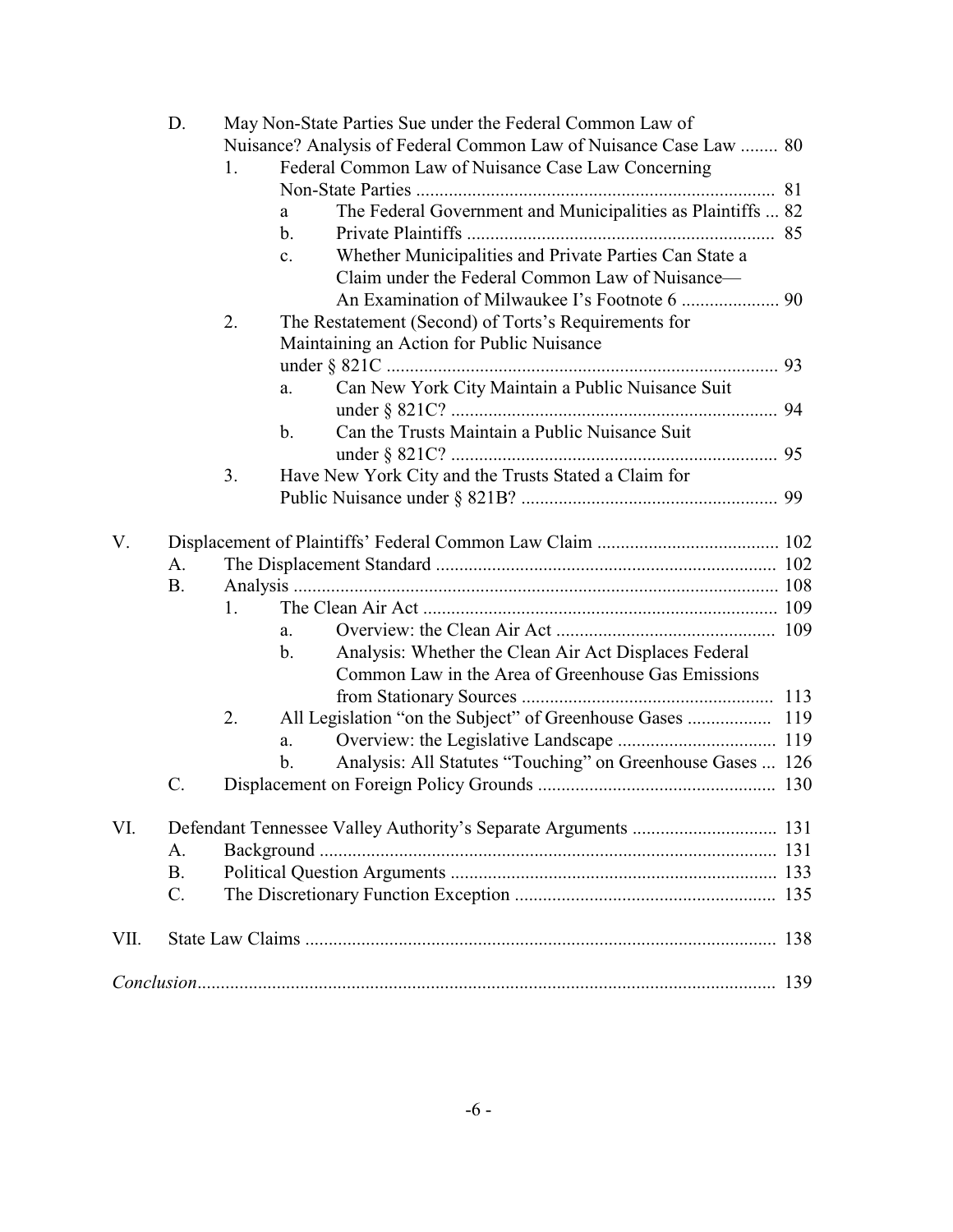#### **BACKGROUND**

#### **I. The States' Complaint**

In July 2004, eight States—California, Connecticut, Iowa, New Jersey, New York, Rhode Island, Vermont, and Wisconsin—and the City of New York (generally, hereinafter, "the States") filed a complaint against Defendants American Electric Power Co., Inc., American Electric Power Service Corp.,<sup>1</sup> Southern Company, TVA, Xcel Energy, and Cinergy Corp. The complaint sought "abatement of defendants' ongoing contributions to a public nuisance" under federal common law, or in the alternative, under state law. Specifically, the States assert that Defendants are "substantial contributors to elevated levels of carbon dioxide and global warming," as their annual emissions comprise "approximately one quarter of the U.S. electric power sector's carbon dioxide emissions and approximately ten percent of all carbon dioxide emissions from human activities in the United States." Moreover, the rate of increase of emissions from the U.S. electric power sector is expected to rise "significantly faster than the projected growth rate of emissions from the economy as a whole" from now until the year 2025. At the same time, the States contend that Defendants have "practical, feasible and economically viable options for reducing emissions without significantly increasing the cost of electricity for their customers."

The complaint cites reports from the Intergovernmental Panel on Climate Change and the U.S. National Academy of Sciences to support the States' claims of a causal link between heightened greenhouse gas concentrations and global warming, explaining that carbon dioxide emissions have persisted in the atmosphere for "several centuries and thus have a lasting effect

<sup>&</sup>lt;sup>1</sup> Although there are six named Defendants in the caption, American Electric Power Service Corporation provides management and professional services on behalf of American Electric Power Company, Inc., and does not generate carbon dioxide emissions.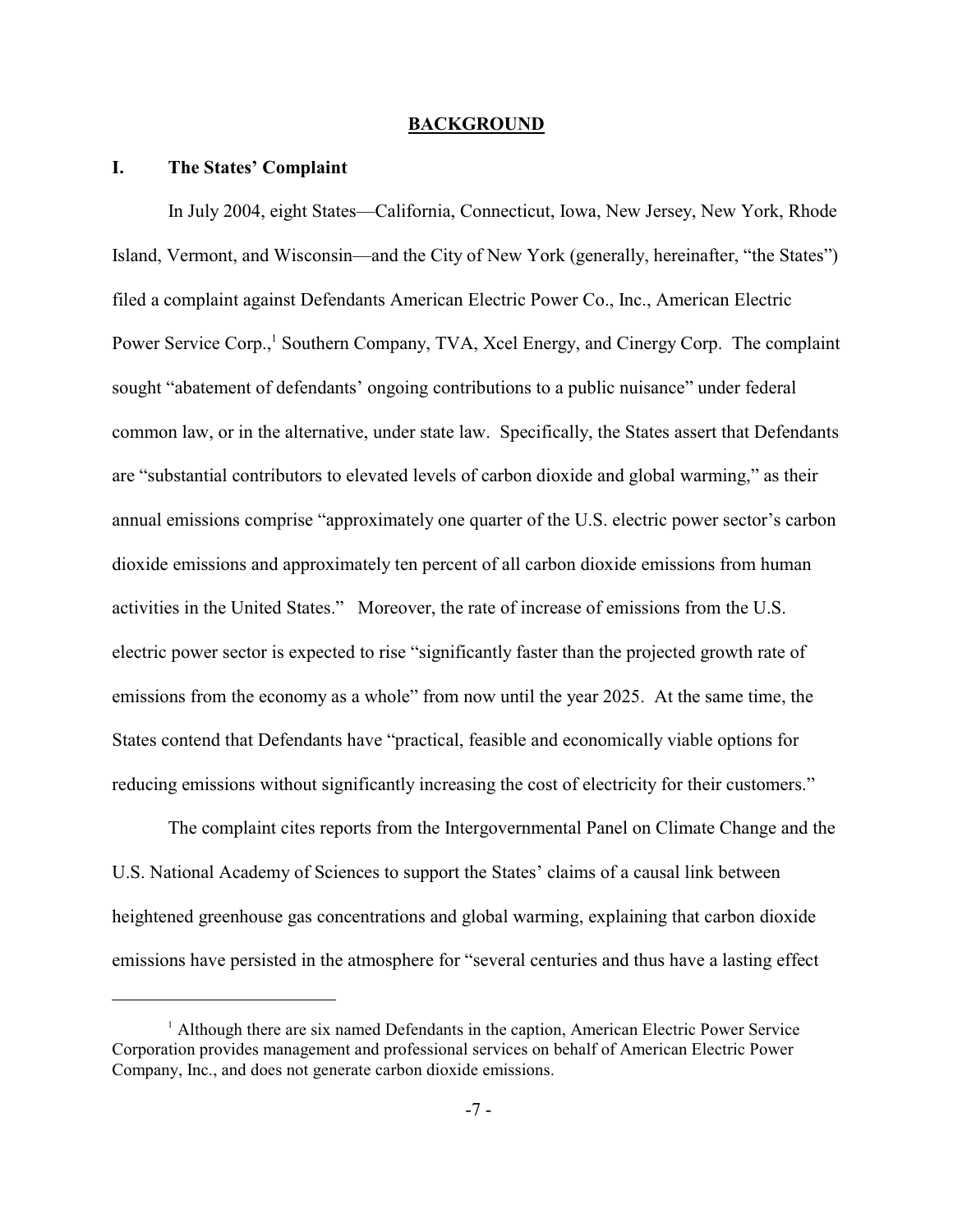on climate." The States posit a proportional relationship between carbon dioxide emissions and injury: "The greater the emissions, the greater and faster the temperature change will be, with greater resulting injuries. The lower the level of emissions, the smaller and slower the total temperature change will be, with lesser injuries." The States caution that the earth's climate "can undergo an abrupt and dramatic change when a 'radiative forcing agent' causes the Earth's climate to reach a tipping point." Carbon dioxide emissions constitute such a radiative forcing agent due to its heat-trapping effects, and therefore, as stated by the National Academy of Sciences,

the unrestrained and ever-increasing emissions of greenhouse gases from fossil fuel combustion increases the risk of an abrupt and catastrophic change in the Earth's climate when a certain, unknown, tipping point of radiative forcing is reached. An abrupt change in the Earth's climate can transpire in a period as short as ten years. Defendants' emission of millions of tons of carbon dioxide each year contribute to this risk of an abrupt change in climate due to global warming.

As a result, the States predict that these changes will have substantial adverse impacts on their environments, residents, and property, and that it will cost billions of dollars to respond to these problems.

The complaint details the harms that will befall the States, plaintiff by plaintiff. Not only does the complaint spell out expected future injuries resulting from the increased carbon dioxide emissions and concomitant global warming, but it also highlights current injuries suffered by the States. As an example of global warming having already begun to alter a State's climate, the complaint refers to the reduction of California's mountain snowpack, "the single largest freshwater source, critical to sustaining water to the State's 34 million residents during the half of each year when there is minimal precipitation." The complaint goes on to explain that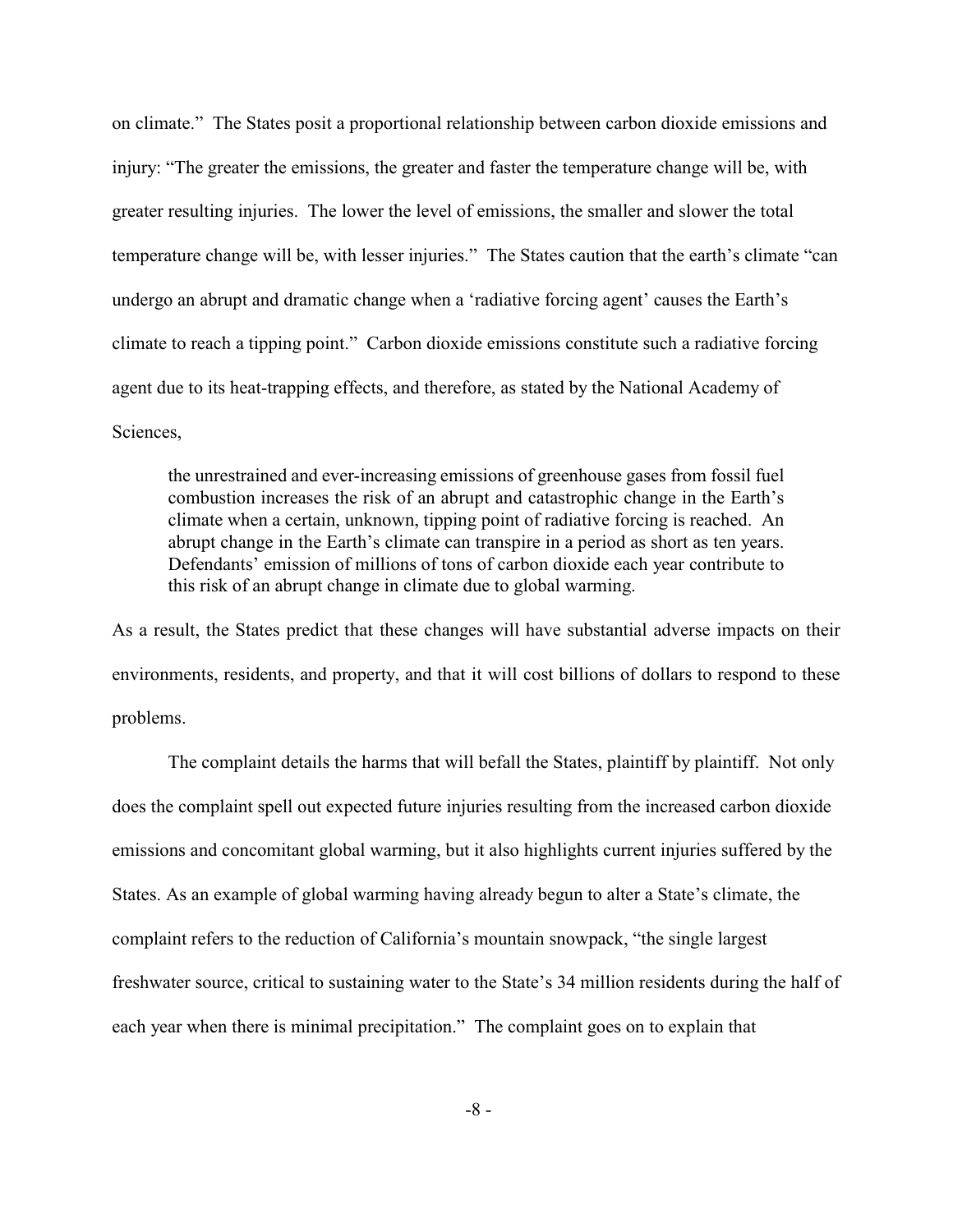[d]iminished summer runoff from mountain snow will cause water shortages and disruptions to the interrelated water systems and hydroelectric plants on which the State's residents rely. Flooding will increase in California as a result of the earlier melting. This process of reduced mountain snowpack, earlier melting and associated flooding, and reduced summer streamflows already has begun.

Other current injuries resulting from climate changes that the States allege they have already begun to experience include warmer average temperatures, later fall freezes and earlier spring thaws, and the decrease in average snowfall and duration of snow cover on the ground in New England and California. While the complaint does not articulate the impact of these changes on the States currently, it does discuss the effect of these changes in the context of future injuries.

With regard to future injuries, the complaint categorizes in detail a range of injuries the States expect will befall them within a span of ten to 100 years if global warming is not abated. Among the injuries they predict are: increased illnesses and deaths caused by intensified and prolonged heat waves; increased smog, with a concomitant increase in residents' respiratory problems; significant beach erosion; accelerated sea level rise and the subsequent inundation of coastal land and damage to coastal infrastructure; salinization of marshes and water supplies; lowered Great Lakes water levels, and impaired shipping, recreational use, and hydropower generation; more droughts and floods, resulting in property damage; increased wildfires, particularly in California; and the widespread disruption of ecosystems, which would seriously harm hardwood forests and reduce biodiversity. The States claim that the impact on property, ecology, and public health from these injuries will cause extensive economic harm.

Seeking equitable relief, the States seek to hold Defendants jointly and severally liable for creating, contributing to, or maintaining a public nuisance. They also seek permanently to enjoin each Defendant to abate that nuisance first by capping carbon dioxide emissions and then by

-9 -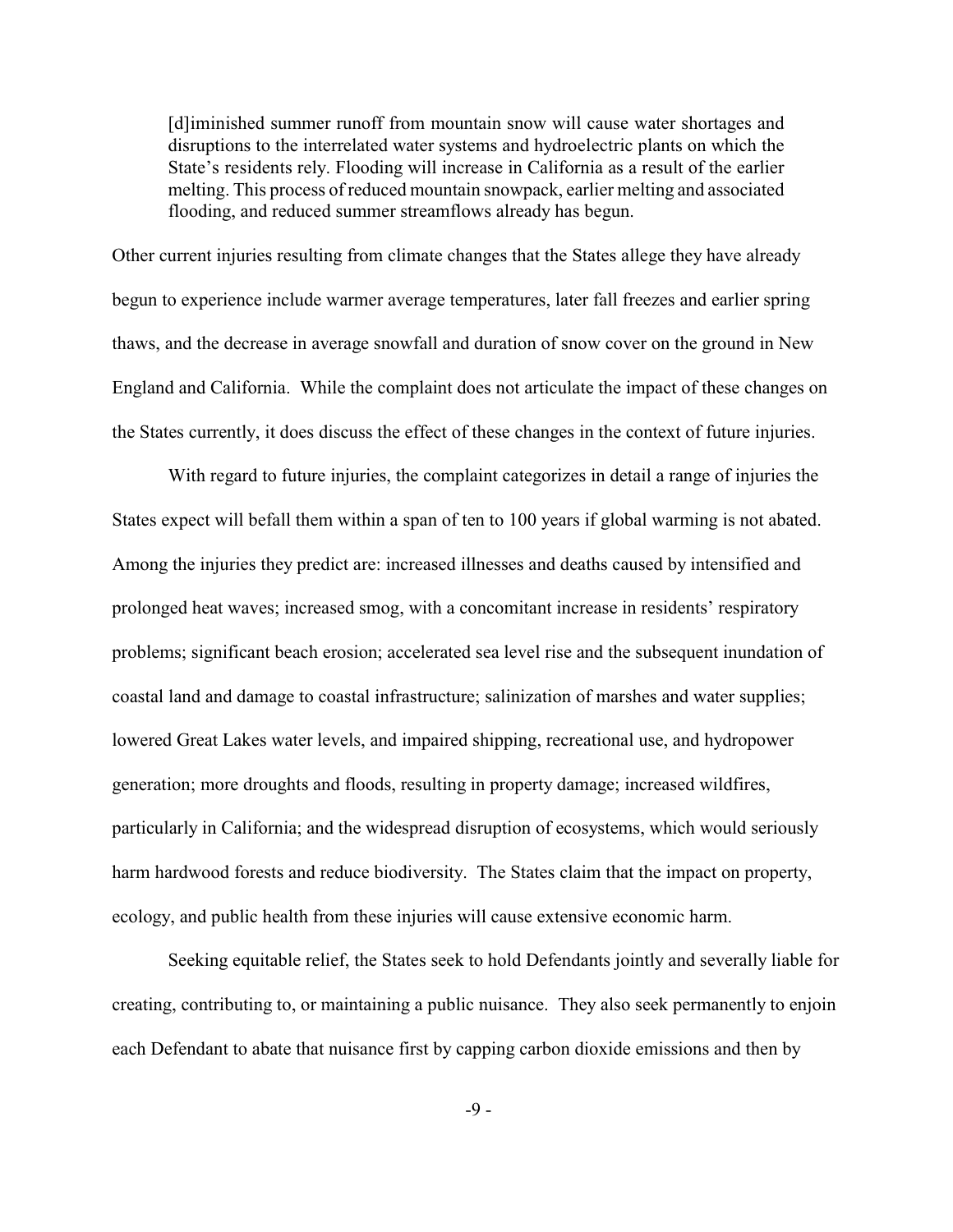reducing emissions by a specified percentage each year for at least ten years.

#### **II. The Land Trusts' Complaint**

Also in July 2004, three land trusts ("the Trusts")—the Open Space Institute ("OSI"), the Open Space Conservancy ("OSC"), and the Audubon Society of New Hampshire ("Audubon")—filed a complaint against the same six Defendants named in the States' complaint. The Trusts are "nonprofit land trusts that acquire and maintain ecologically significant and sensitive properties for scientific and educational purposes, and for human use and enjoyment. They own nature sanctuaries, outdoor research laboratories, wildlife preserves, recreation areas, and open space." OSI "was formed to help protect the natural environment by, among other means, preserving open space and open land for recreation, conservation, and resource and wildlife protection. OSI holds and manages interests in real property in order to preserve and enhance those properties' natural and ecological values." OSC, organized and operated to carry out the purposes of OSI, "holds and manages lands, and conservation easements on lands, in order to preserve and enhance those lands' natural and ecological values." It has an inventory of land and conservation easements "with a book value of approximately \$56 million." Audubon "owns and preserves more than 6,000 acres of sensitive land" throughout New Hampshire as nature sanctuaries. "Tens of thousands of people" visit the OSC/OSI properties annually, and all of Audubon's properties are open to the public. Their complaint asserts that "[w]hile the global warming to which Defendants contribute injures the public at large, Plaintiffs suffer special injuries, different in degree and kind from injuries to the general public." They then enumerate how the ecological value of specific properties in which they have an interest will be diminished or destroyed by global warming. For example, the Trusts claim that the accelerated sea level rise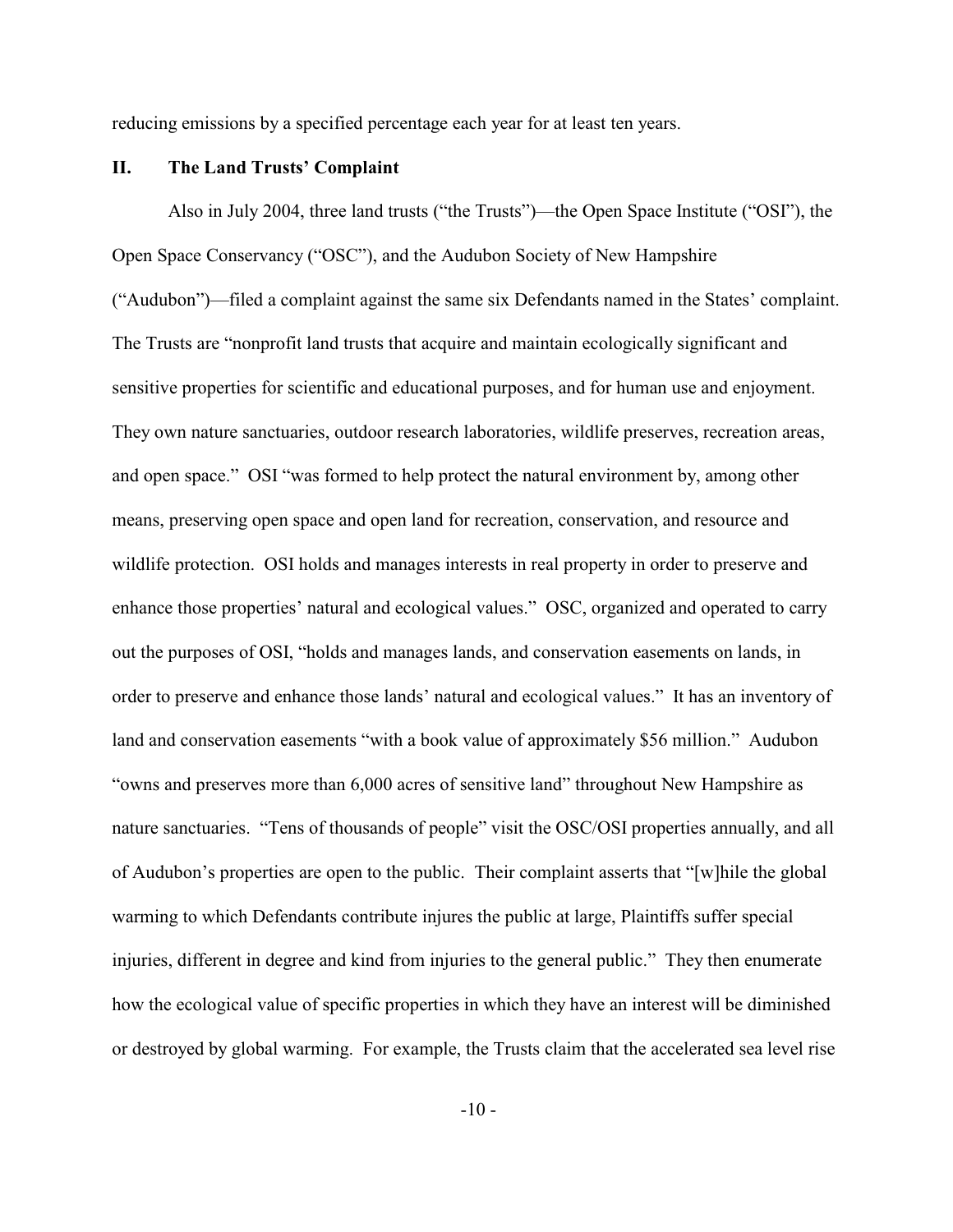and coastal storm surges caused by global warming would permanently inundate some of their property, salinizing marshes and destroying wildlife habitat. Increased smog attributed to global warming would "diminish or destroy the health of the forests that are central ecological features of [their] properties" and cause the loss or decline of other species inhabiting those properties.

The Trusts also base their claims on the federal common law of nuisance or, in the alternative, "the statutory and/or common law of private and public nuisance of each of the states where [Defendants] own, manage, direct, and/or operate fossil fuel-fired electric generating facilities." They assert that reductions in Defendants' "massive carbon dioxide emissions will reduce all injuries and risks of injuries to the public, and all special injuries to Plaintiffs, from global warming." Accordingly, the Trusts seek to abate Defendants' "ongoing contributions to global warming."

In many ways, the Trusts' complaint mirrors that of the States. It explains the heattrapping effects of carbon dioxide, identifies the significant emissions by Defendants, outlines the current and projected impact of global warming, and posits that a reduction of emissions would prevent, diminish, or delay the harmful effects of global warming. The principal difference between the complaints lies in the nature of the injury alleged, as the Trusts' complaint details the special injuries to their property interests that would occur as a result of global warming. The Trusts predict that global warming would "diminish or destroy the particular ecological and aesthetic values that caused [them] to acquire, and cause them to maintain, the properties they hold in trust" and would "interfer[e] with their efforts to preserve ecologically significant and sensitive land for scientific and educational purposes, and for human use and enjoyment."

-11 -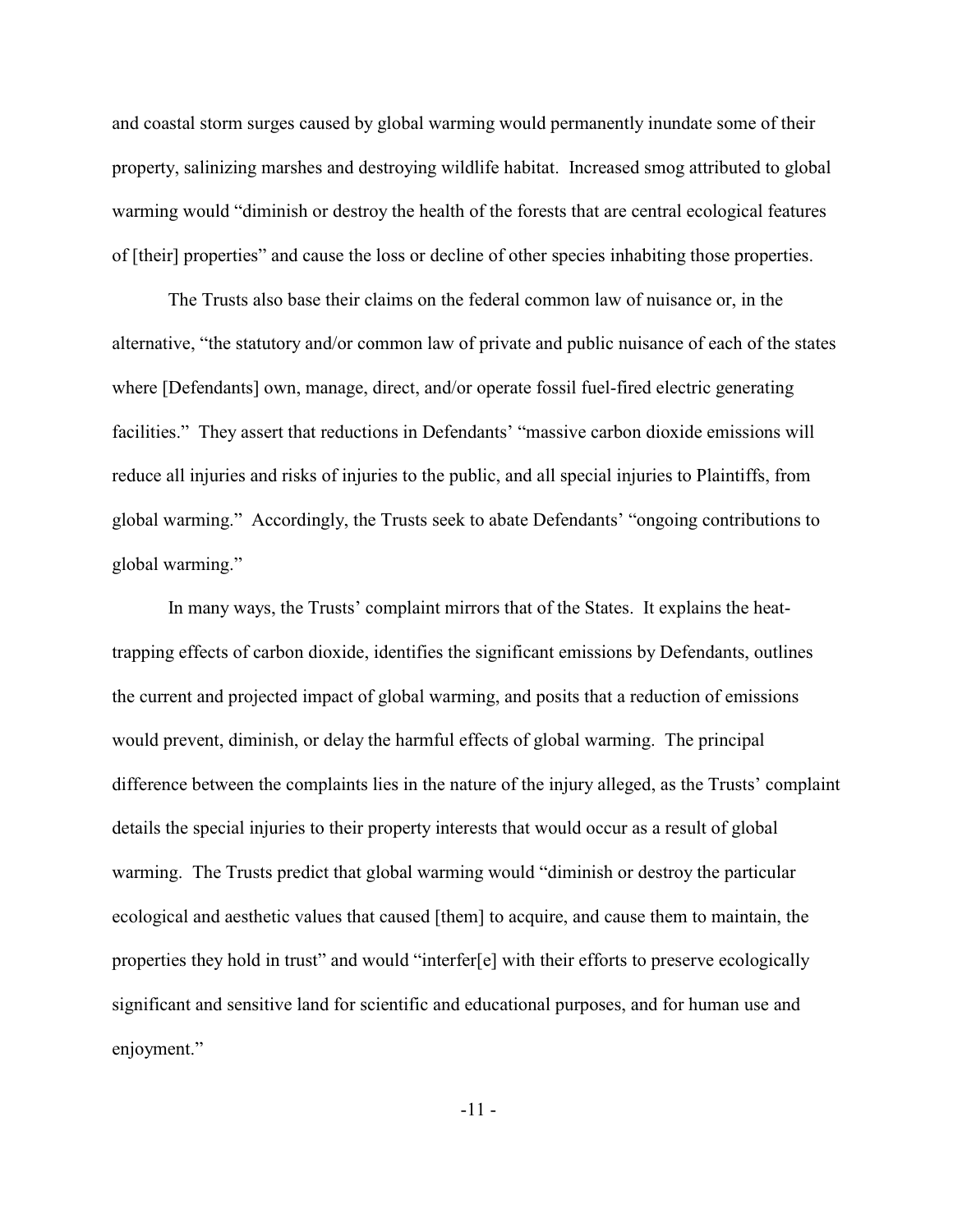#### **III. The District Court's Amended Opinion and Order**

In district court, Defendants moved to dismiss both complaints on several grounds. They asserted that Plaintiffs failed to state a claim because: "(1) there is no recognized federal common law cause of action to abate greenhouse gas emissions that allegedly contribute to global warming; (2) separation of powers principles preclude this Court from adjudicating these actions; and (3) Congress had displaced any federal common law cause of action to address the issue of global warming." *Am. Elec. Power Co.*, 406 F. Supp. 2d at 270. They also contended that the court lacked jurisdiction over Plaintiffs' claims because: "(1) Plaintiffs do not have standing to sue on account of global warming and (2) Plaintiffs' failure to state a claim under federal law divests the court of § 1331 jurisdiction." *Id.* In addition, four of the defendants moved to dismiss for lack of personal jurisdiction and TVA moved to dismiss on the ground of the discretionary function exception. *Id.*

In an Amended Opinion and Order, the district court dismissed the complaints, interpreting Defendants' argument that "separation-of-powers principles foreclosed recognition of the unprecedented 'nuisance' action plaintiffs assert" as an argument that the case raised a non-justiciable political question. *Id.* at 271. Drawing on *Baker v. Carr*, 369 U.S. 186, 198 (1962), in which the Supreme Court enumerated six factors that may indicate the existence of a non-justiciable political question, the district court stated that "[a]lthough several of these [*Baker v. Carr*] indicia have formed the basis for finding that Plaintiffs raise a non-justiciable political question, the third indicator is particularly pertinent to this case." *Am. Elec. Power Co.,* 406 F. Supp. 2d at 271-72. The court based its conclusion that the case was non-justiciable solely on that third *Baker* factor, finding that Plaintiffs' causes of action were "'impossib[le] [to] decid[e]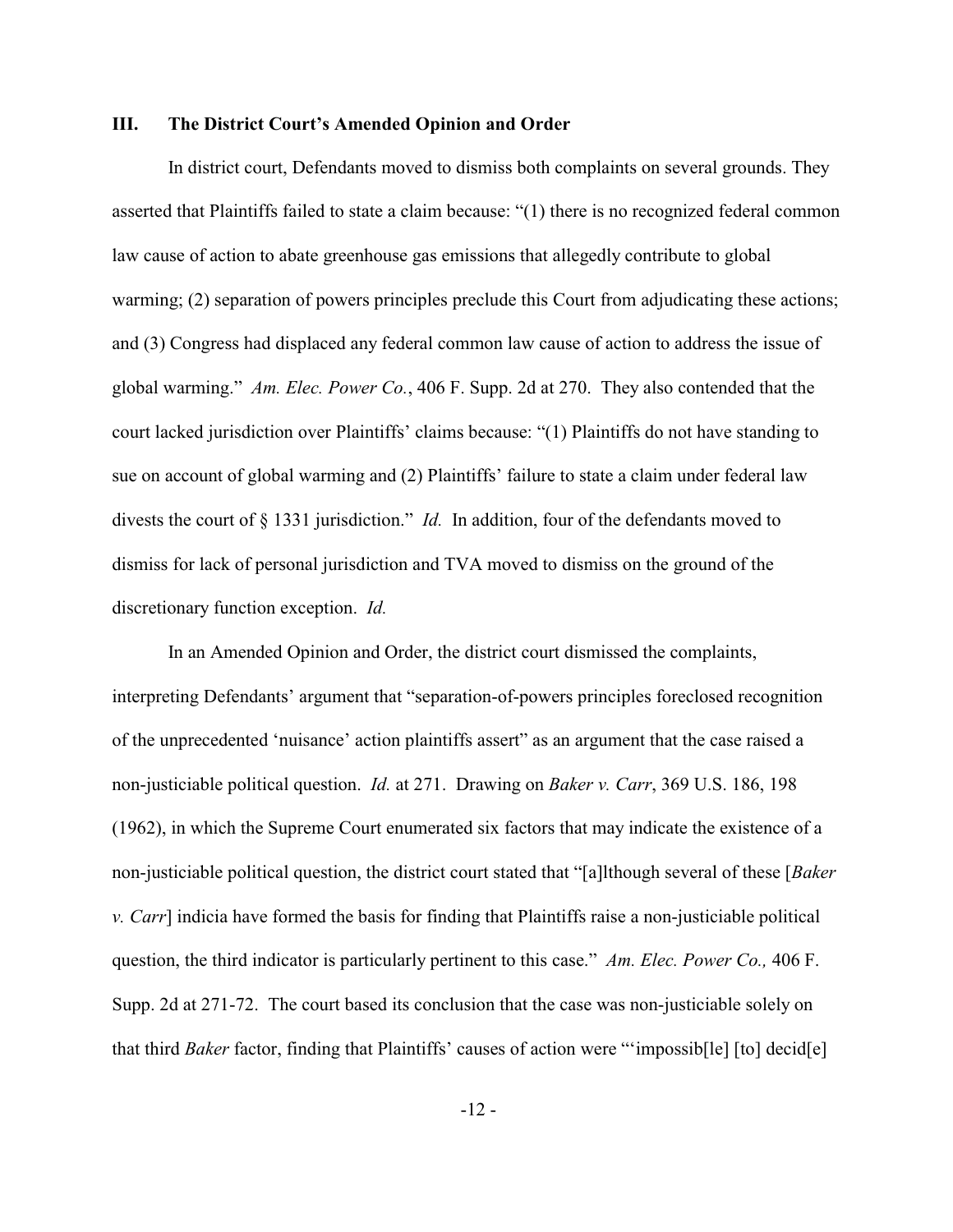without an initial policy determination of a kind clearly for nonjudicial discretion.'" *Id.* (quoting *Vieth v. Jubelirer*, 541 U.S. 267, 278 (2004)). In the court's view, this factor counseled in favor of dismissal because it would not be able to balance those "interests seeking strict schemes to reduce pollution rapidly to eliminate its social costs" against "interests advancing the economic concern that strict schemes [will] retard industrial development with attendant social costs." *Id.* (quoting *Chevron USA, Inc. v. Natural Res. Def. Council, Inc.*, 467 U.S. 837, 847 (1984) (internal quotation marks omitted)). The district court concluded that balancing those interests required an "'initial policy determination' first having been made by the elected branches to which our system commits such policy decisions, *viz.*, Congress and the President." *Id.*

In addition, the district court rejected Plaintiffs' arguments that they were presenting "simple nuisance claim[s] of the kind courts have adjudicated in the past," observing that none of the other public nuisance cases involving pollution "touched on so many areas of national and international policy." *Id.* According to the district court, the broad reach of the issues presented revealed the "transcendently legislative nature of this litigation." *Id.* If it were to grant the relief sought by Plaintiffs—capping carbon dioxide emissions—the court believed that it would be required, at a minimum, to: determine the appropriate level at which to cap the emissions and the appropriate percentage reduction; create a schedule to implement the reductions; balance the implications of such relief with the United States' ongoing climate change negotiations with other nations; and assess and measure available alternative energy resources, "all without an 'initial policy determination' having been made by the elected branches." *Id.* at 272-73. The district court pointed to the "deliberate inactions of Congress and the Executive," both in the domestic and international arena "in response to the issue of climate change," and remonstrated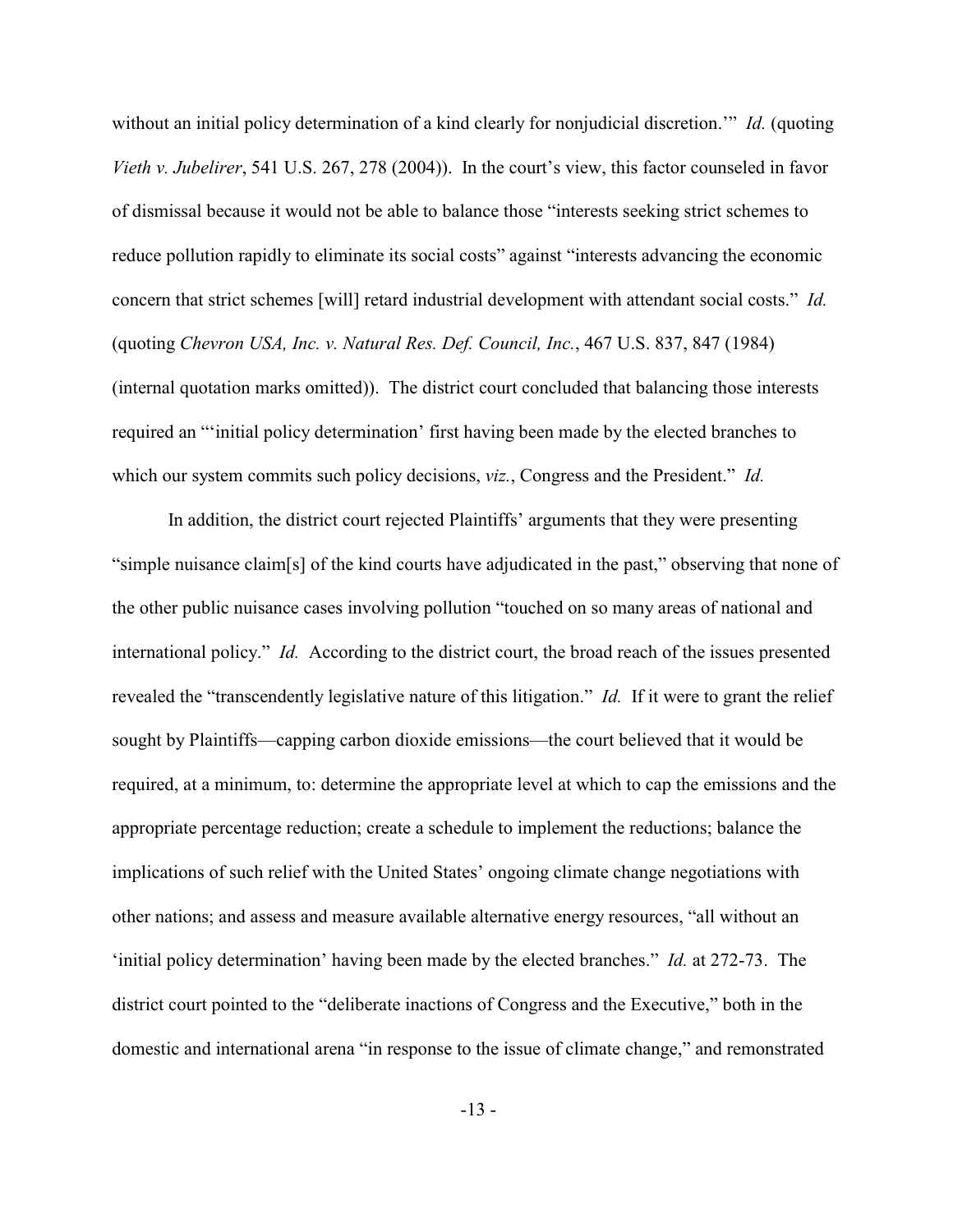Plaintiffs for seeking to impose by "judicial fiat" the kind of relief that Congress and the Executive had specifically refused to impose. *Id.* at 273-74. That fact underscored for the court that the "initial policy determination addressing global climate change" was an undertaking for the political branches, which were charged with the "identification and balancing of economic, environmental, foreign policy, and national security interests." *Id.* at 274.

Judgment entered on September 19, 2005, and both groups of Plaintiffs timely appealed. Amici have submitted briefs as well, but most of them are untimely and we will therefore not consider them $<sup>2</sup>$ </sup>

#### **DISCUSSION**

## **I. Standard of Review**

"We review *de novo* a district court's grant of a motion to dismiss for lack of subject matter jurisdiction and for failure to state a claim upon which relief may be granted." *Flores v. S. Peru Copper Corp.*, 414 F.3d 233, 241 (2d Cir. 2003). "For the purpose of such review, this Court must accept as true all allegations in the complaint and draw all reasonable inferences in favor of the non-moving party." *Gorman v. Consol. Edison Corp*., 488 F.3d 586, 591-92 (2d Cir. 2007) (citing *Taylor v. Vt. Dep't of Educ.*, 313 F.3d 768, 776 (2d Cir. 2002)).

 $2^2$  The Alliance of Automobile Manufacturers, et al., Unions for Jobs and the Environment, Sen. James M. Inhofe, et. al., and Law Professors filed amicus briefs in support of Defendants' arguments in the States' case, and the Alaska Inter-Tribal Council and Akiak Native Community filed an amicus brief in support of Plaintiffs' arguments. The same groups filed as amici in the Trusts' case (although Sen. Inhofe did not file a separate brief, he stated that the arguments contained in the brief filed in the States' case applied equally to the Trusts' case). However, only the Law Professors' brief complied with Fed. R. App. P. 29(e), requiring amici to file their briefs "no later than seven days after the principal brief of the party being supported is filed." We therefore disregard the untimely briefs and will consider only the brief filed by the Law Professors.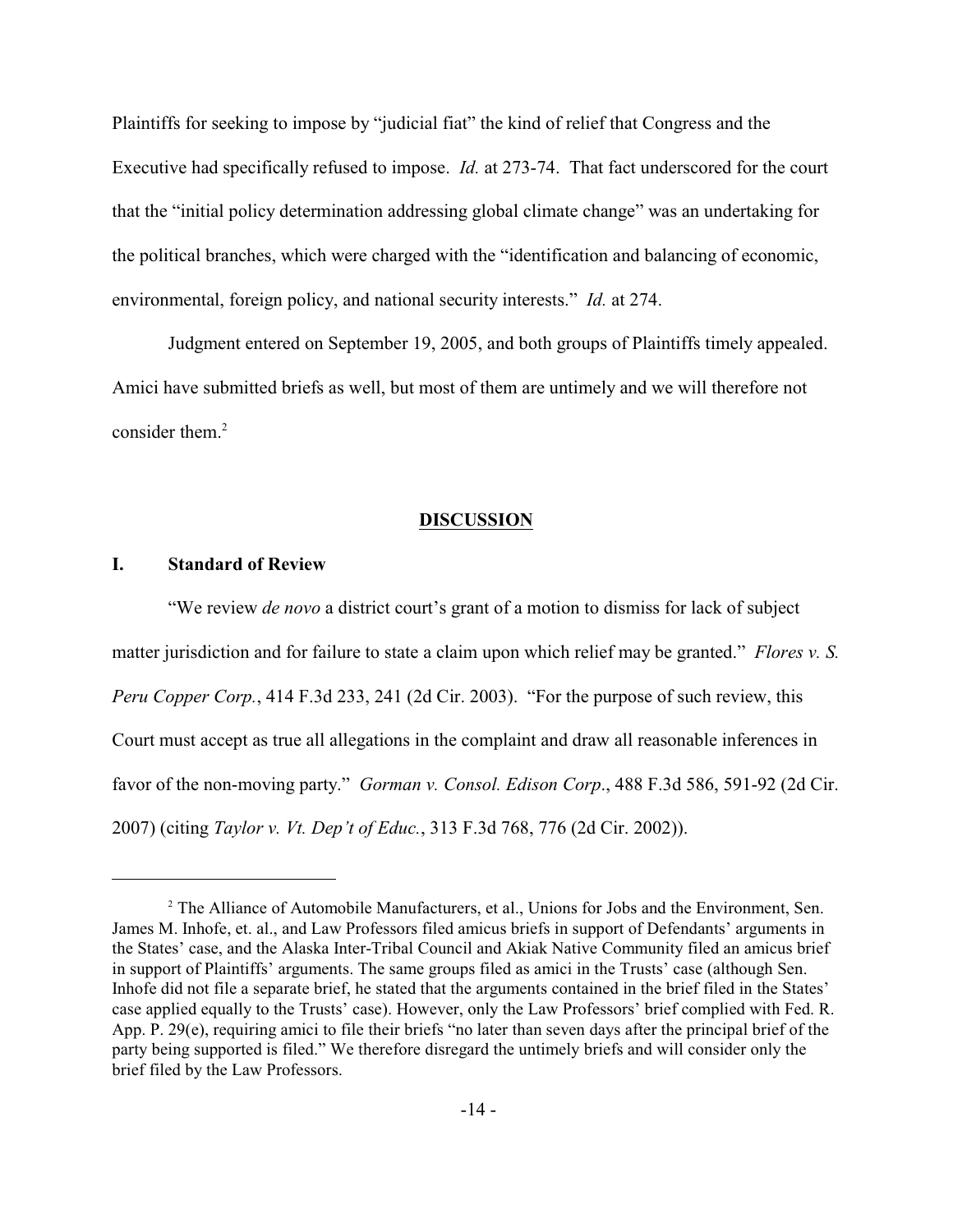If a complaint presents a non-justiciable political question, the proper course is for us to affirm dismissal. *See 767 Third Ave. Assocs. v. Consulate Gen. of Socialist Fed. Republic of Yugoslavia*, 218 F.3d 152, 164 (2d Cir. 2000) ("[W]here adjudication would force the court to resolve 'political questions,' the proper course for the courts is to dismiss.").

## **II. The Political Question Doctrine**

## *A. Overview of the Political Question Doctrine*

The political question doctrine is "primarily a function of the separation of powers," *Baker v. Carr*, 369 U.S. 186, 210 (1962), "designed to restrain the Judiciary from inappropriate interference in the business of the other branches of Government," *United States v. Munoz-Flores*, 495 U.S. 385, 394 (1990), where that other branch is better suited to resolve an issue. This limitation on the federal courts was recognized in *Marbury v. Madison*, 5 U.S. (1 Cranch) 137 (1803), in which Chief Justice Marshall wrote, "[q]uestions, in their nature political, or which are, by the constitution and laws, submitted to the executive, can never be made in this court." *Id.* at 170. Consequently, "[o]ut of due respect for our coordinate branches and recognizing that a court is incompetent to make final resolution of certain matters, these political questions are deemed 'nonjusticiable.'" *Lane ex rel. Lane v. Halliburton*, 529 F.3d 548, 557 (5th Cir. 2008). *See generally Schneider v. Kissinger*, 412 F.3d 190, 194-96 (D.C. Cir. 2005) (describing Constitution's textual allocation of authority among three branches of government).

In an effort to "expose the attributes of the [political question] doctrine—attributes which, in various settings, diverge, combine, appear, and disappear in seeming disorderliness," *Baker*, 369 U.S. at 210, the Court set out six "formulations" which "may describe a political question":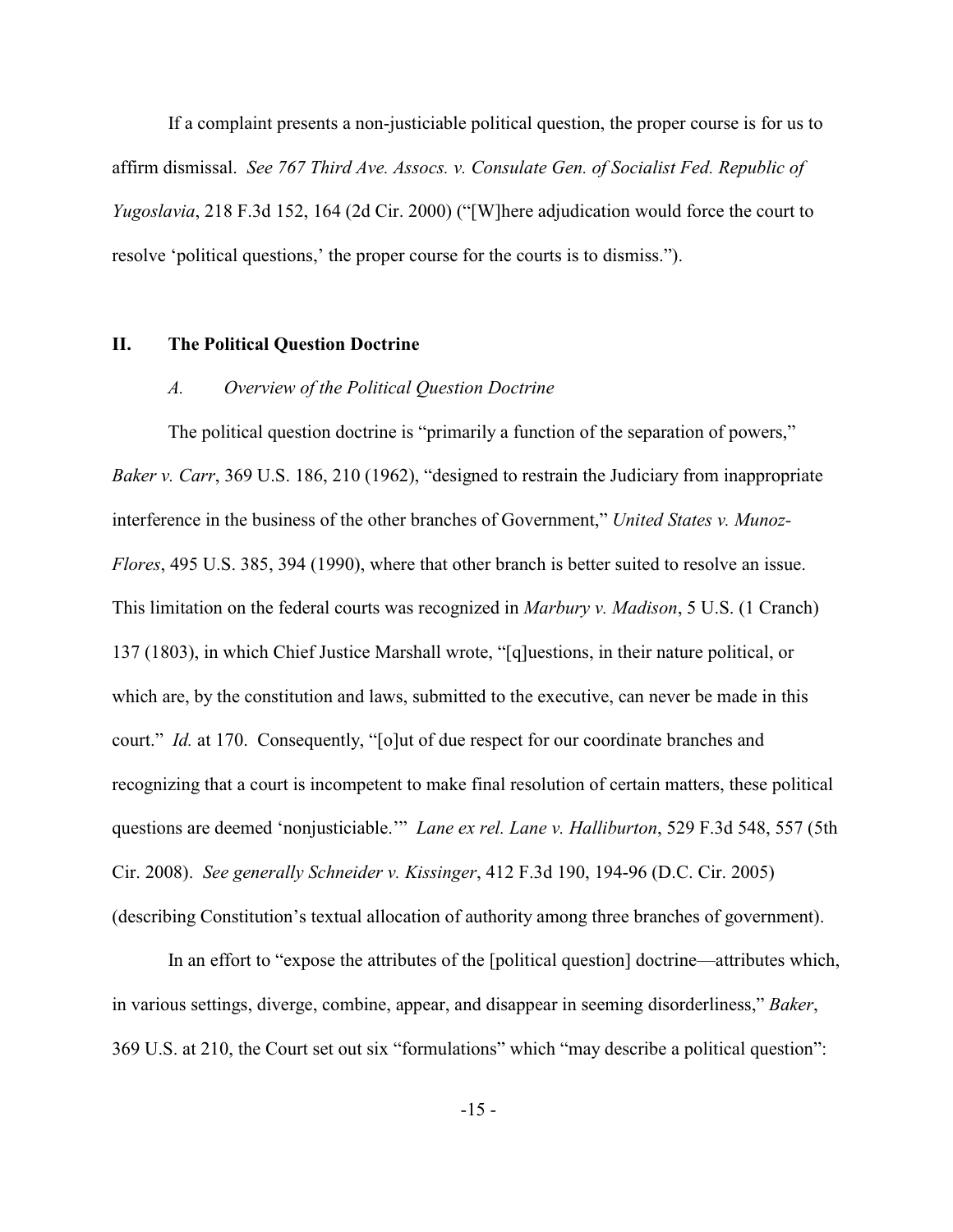Prominent on the surface of any case held to involve a political question is found  $[(1)]$  a textually demonstrable constitutional commitment of the issue to a coordinate political department; or [(2)] a lack of judicially discoverable and manageable standards for resolving it; or [(3)] the impossibility of deciding without an initial policy determination of a kind clearly for nonjudicial discretion; or [(4)] the impossibility of a court's undertaking independent resolution without expressing lack of the respect due coordinate branches of government; or [(5)] an unusual need for unquestioning adherence to a political decision already made; or  $[(6)]$  the potentiality of embarrassment from multifarious pronouncements by various departments on one question.

*Id.* at 217. *Baker* set a high bar for nonjusticiability: "Unless one of these formulations is *inextricable* from the case at bar, there should be no dismissal for non-justiciability on the ground of a political question's presence." *Id.* (emphasis added). In a recent pronouncement on the political question doctrine, the Supreme Court noted that the *Baker* factors "are probably listed in descending order of both importance and certainty." *Vieth v. Jubelirer*, 541 U.S. 267, 278 (2004). Notwithstanding ample litigation, the Supreme Court has only rarely found that a political question bars its adjudication of an issue. *See* Rachel E. Barkow, *More Supreme Than Court? The Fall of the Political Question Doctrine & the Rise of Judicial Supremacy*, 102 Colum. L. Rev. 237, 267-68 (2002) ("In fact, in the almost forty years since *Baker v. Carr* was decided, a majority of the Court has found only two issues to present political questions, and both involved strong textual anchors for finding that the constitutional decision rested with the political branches.").

Defendants' arguments touch upon the two most highly litigated areas of the political question doctrine: domestic controversies implicating constitutional issues and the conduct of foreign policy. In the first area, courts generally analyze the language of the Constitution to determine whether adjudication of a dispute is "textually committed" to the Executive or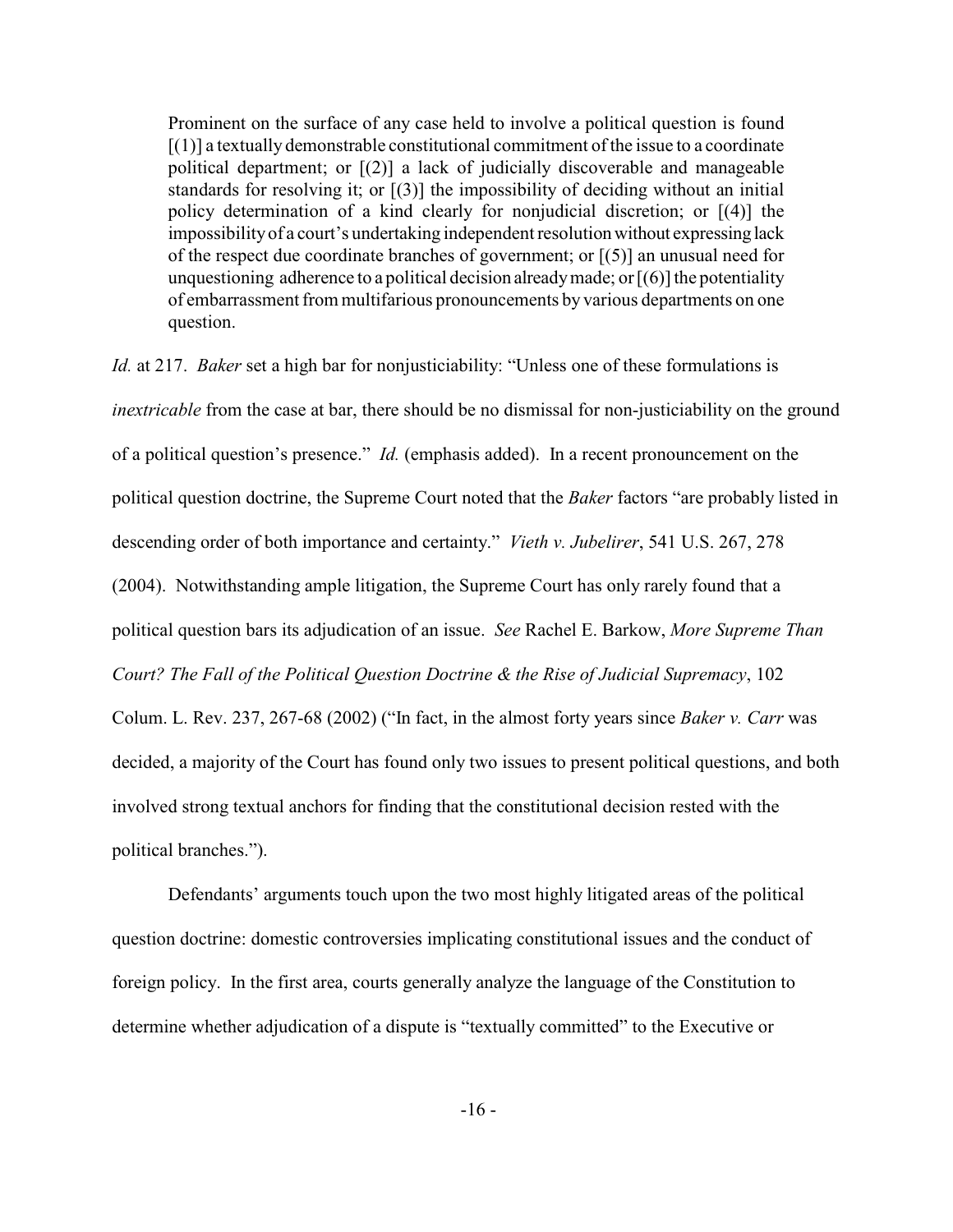Legislative branches. *See, e.g.*, *Nixon v. United States*, 506 U.S. 224, 228, 238 (1993) (finding political question in case where federal judge alleged that the Senate's impeachment procedures violated the Constitution's Impeachment Clause and the Senate, not the Court, had sole discretion to choose impeachment procedures); *Gilligan v. Morgan*, 413 U.S. 1, 7 (1973) (finding political question based on Article I, Section 8, Clause 16 of the U.S. Constitution in case where the relief sought by former Kent State University students over the training, weaponry, and orders of the Ohio National Guard "embrace[d] critical areas of responsibility vested by the Constitution in the Legislative and Executive branches of the Government"); *United States v. Sitka*, 845 F.2d 43, 46 (2d Cir. 1988) (basing its ruling on the holding in *Coleman v. Miller*, 307 U.S. 433, 450- 56 (1939), that "procedures employed in the ratification of constitutional amendments" presented non-justiciable political questions, and affirming dismissal of taxpayer's challenge to allegedly improper ratification of Sixteenth Amendment).

However, not all cases touching upon constitutional issues that may also raise "an issue of great importance to the political branches" and have "motivated partisan and sectional debate," present non-justiciable political questions. *U.S. Dep't of Commerce v. Montana*, 503 U.S. 442, 458 (1992). In *Montana*, the Supreme Court wrote that, in invoking the political question doctrine,

a court acknowledges the possibility that a constitutional provision may not be judicially enforceable. Such a decision is of course very different from determining that specific congressional action does not violate the Constitution. That determination is a decision on the merits that reflects the *exercise* of judicial review, rather than the *abstention* from judicial review that would be appropriate in a case of a true political question.

*Id.*; *see also, e.g.*, *Wesberry v. Sanders*, 376 U.S. 1 (1964) (ruling that challenge to state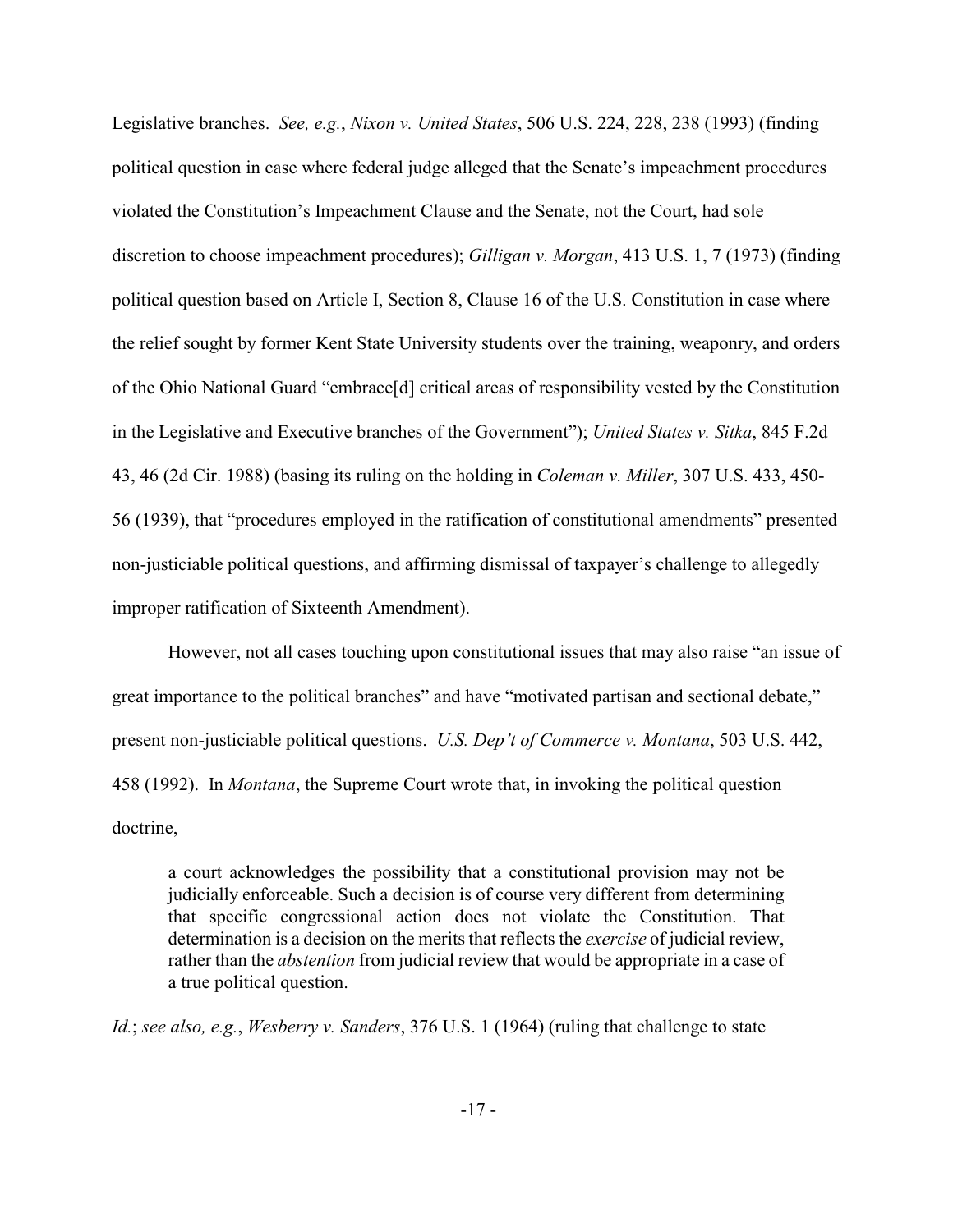districting decisions relating to the election of Members of Congress was justiciable).

The second—and more frequently litigated—area where cases "might pose special questions concerning the judiciary's proper role [is] when adjudication might have implications in the conduct of this nation's foreign relations." *Kadic v. Karadzic*, 70 F.3d 232, 248 (2d Cir. 1995). The Supreme Court has explained that "[t]he conduct of the foreign relations of our Government is committed by the Constitution to the executive and legislative—'the political'—departments of the government, and the propriety of what may be done in the exercise of this political power is not subject to judicial inquiry or decision." *Oetjen v. Cent. Leather Co*., 246 U.S. 297, 302 (1918). *Baker* summarized the areas where federal courts have found nonjusticiable political questions in foreign relations matters, such as "recognition of foreign governments," "which nation has sovereignty over disputed territory," "recognition of belligerency abroad," determination of "a person's status as representative of a foreign government," and "[d]ates of duration of hostilities." *Baker*, 369 U.S. at 212, 213; *see, e.g.*, *Johnson v. Eisentrager*, 339 U.S. 763, 789 (1950) (challenging the President's decision to deploy troops in a foreign land); *Jones v. United States*, 137 U.S. 202, 212 (1890) ("Who is the sovereign, *de jure* or *de facto*, of a territory, is not a judicial, but a political, question, the determination of which by the legislative and executive departments of any government conclusively binds the judges, as well as all other officers, citizens, and subjects of that government."); *Whiteman v. Dorotheum GmbH & Co., KG*, 431 F.3d 57, 59-60 (2d Cir. 2005) (holding that deference to U.S. statement of foreign policy interests urging dismissal of claims against foreign sovereign was appropriate where Executive branch and U.S. Government had entered agreements and therefore resolution of issue in alternate international forum would be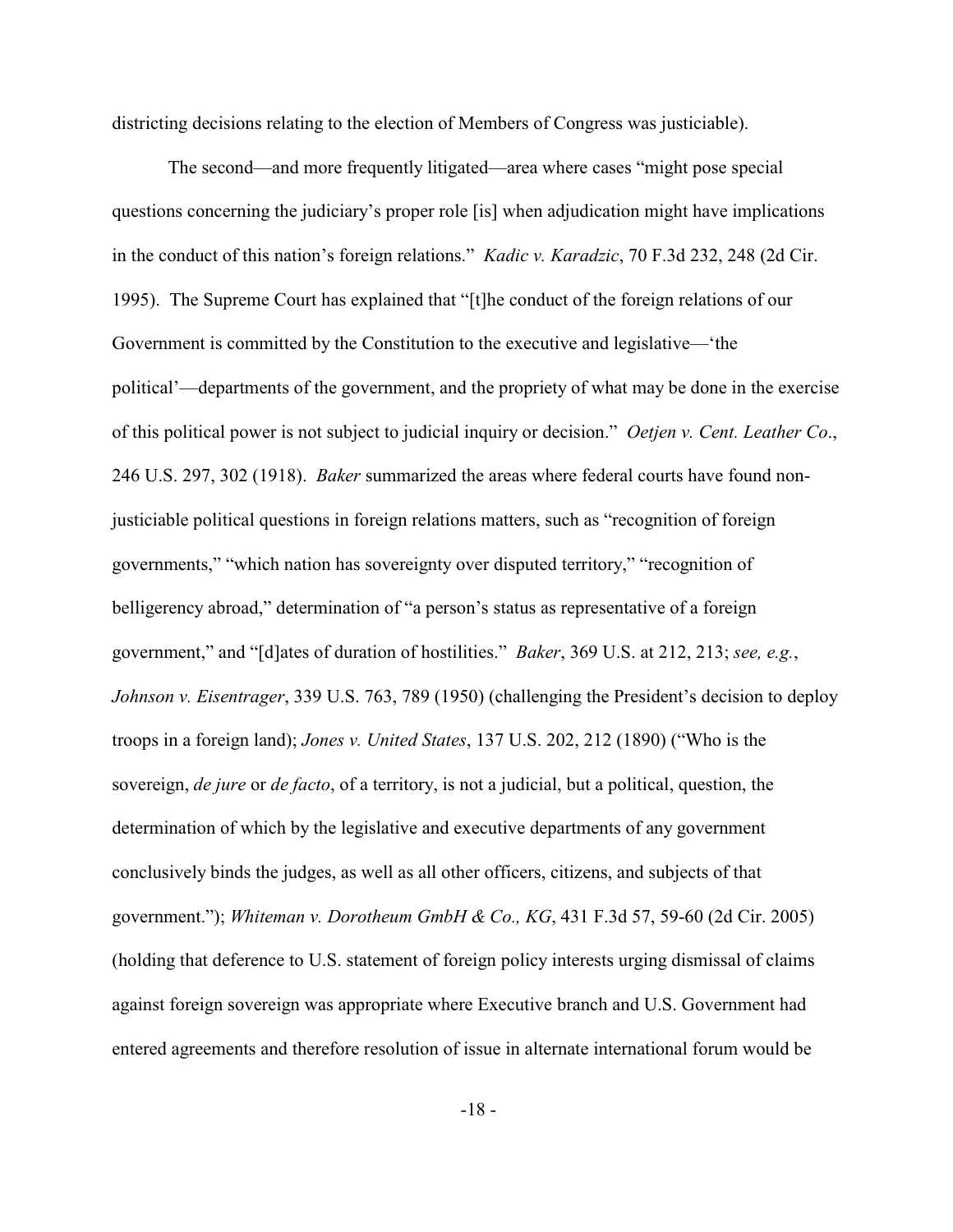superior to federal court litigation of issue); *In re Austrian & German Holocaust Litig.*, 250 F.3d 156, 164 (2d Cir. 2001) (holding that a district court order that "seemingly requires the German legislature to make a finding of legal peace and to do so before its summer recess" improperly intruded into the Executive's realm); *767 Third Ave. Assocs.*, 218 F.3d at 159-60 (determining whether successor States succeeded to liabilities of dissolved former State); *Can v. United States*, 14 F.3d 160, 162-63 (2d Cir. 1994) (holding that a determination of title to blocked South Vietnamese assets would require resolution of issues of state succession and the President's power to recognize foreign governments, which were constitutionally committed to the Executive branch).

In sum,

[t]he political question doctrine excludes from judicial review those controversies which revolve around policy choices and value determinations constitutionally committed for resolution to the halls of Congress or the confines of the Executive Branch. The Judiciary is particularly ill suited to make such decisions, as 'courts are fundamentally underequipped to formulate national policies or develop standards for matters not legal in nature.'

*Japan Whaling Ass'n v. Am. Cetacean Soc'y*, 478 U.S. 221, 230 (1986) (quoting *United States ex rel. Joseph v. Cannon*, 642 F.2d 1373, 1379 (D.C. Cir. 1981) (footnote omitted)). Nevertheless, "[t]he political question doctrine must be cautiously invoked," *Can*, 14 F.3d at 163, and simply because an issue may have political implications does not make it non-justiciable, *see Baker*, 369 U.S. at 211, 217 (cautioning that the doctrine "is one of 'political questions,' not one of 'political cases'" and that, in the foreign relations sphere, "it is error to suppose that every case or controversy which touches foreign relations lies beyond judicial cognizance"). As the Fifth Circuit recently wrote, "[t]he *Baker* analysis is not satisfied by 'semantic cataloguing' of a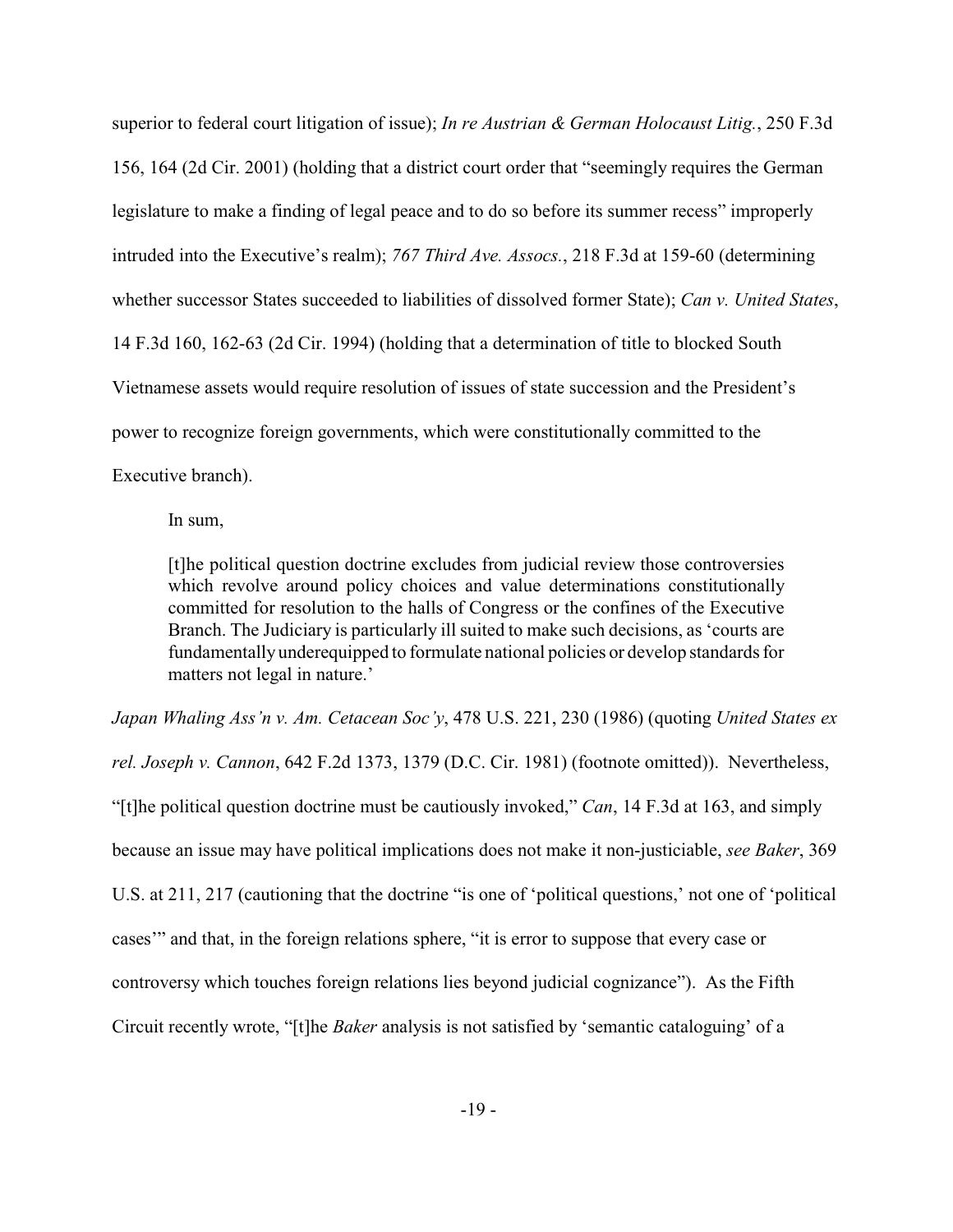particular matter as one implicating 'foreign policy' or 'national security.' Instead, *Baker* demands a 'discriminating inquiry into the precise facts and posture of the particular case' before a court may withhold its own constitutional power to resolve cases and controversies." *Lane*, 529 F.3d at 558 (quoting *Baker*, 369 U.S. at 216). This Court has held that the "preferable approach is to weigh carefully the relevant considerations on a case-by-case basis." *Kadic*, 70 F.3d at 249.

### *B. Application of the Baker Factors*

As noted above, the district court found the third *Baker* factor "particularly pertinent" to its "finding that Plaintiffs raise a non-justiciable political question." *Connecticut v. Am. Elec. Power Co.*, 406 F. Supp. 2d 265, 272 (S.D.N.Y. 2005). The court explained that an "initial policy determination" by the elected branches was required before it could adjudicate a global warming nuisance claim. *Id.* (internal quotation marks omitted). In buttressing its determination, the district court characterized Plaintiffs' arguments as "touch[ing] on so many areas of national and international policy," where the "scope and magnitude of the relief" sought "reveal[] the transcendently legislative nature of this litigation." *Id.* On appeal, Plaintiffs contend that none of the *Baker* factors apply, while Defendants assert that each *Baker* factor applies.

# 1. The First *Baker* Factor: Is There a Textually Demonstrable Constitutional Commitment of the Issue to a Coordinate Political Department?

This Court has described the first *Baker* factor as the "dominant consideration in any political question inquiry." *Lamont v. Woods*, 948 F.2d 825, 831 (2d Cir. 1991). The first factor "recognizes that, under the separation of powers, certain decisions have been exclusively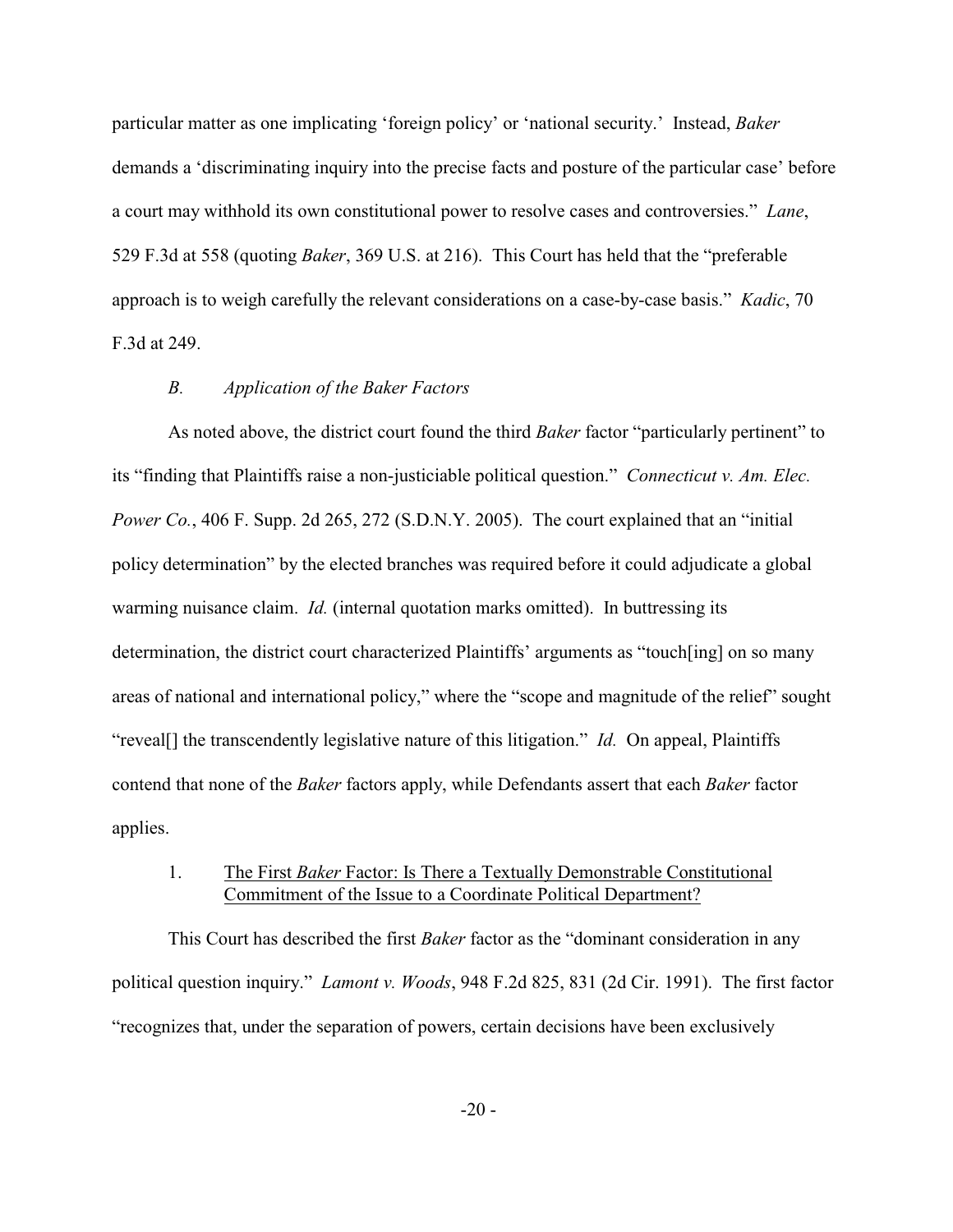committed to the legislative and executive branches of the federal government, and are therefore not subject to judicial review." *McMahon v. Presidential Airways, Inc*., 502 F.3d 1331, 1358-59 (11th Cir. 2007).

Defendants define the issue in these two cases as "whether carbon dioxide emissions . . . should be subject to mandatory limits and/or reductions" and argue that resolution of that issue is "textually committed to Congress by the Commerce Clause" as a matter of "high policy." Beyond this cursory reference to "high policy," Defendants fail to explain how the emissions issue is textually committed to the Commerce Clause. We find this position insufficiently argued and therefore consider it waived. *See Norton v. Sam's Club*, 145 F.3d 114, 117 (2d Cir. 1998) ("Issues not sufficiently argued in the briefs are considered waived and normally will not be addressed on appeal.").

Next, Defendants argue that "permitting these and other plaintiffs to use an asserted federal common law nuisance cause of action to reduce domestic carbon dioxide emissions will impermissibly interfere with the President's authority to manage foreign relations"; that "unilateral reductions of U.S. carbon dioxide emissions would interfere with the President's efforts to induce other nations to reduce their emissions"; and the court's interjection in this arena would usurp the President's authority to "resolve fundamental policy questions" that he is seeking to solve through diplomatic means.

Again, Defendants make conclusory statements but provide no support for their argument in this section of their brief. They do, however, shed some light on these arguments in other parts of their brief. In their Statement of the Case, they note that the Senate urged President Clinton "not to sign any agreement that would result in serious harm to the economy or that did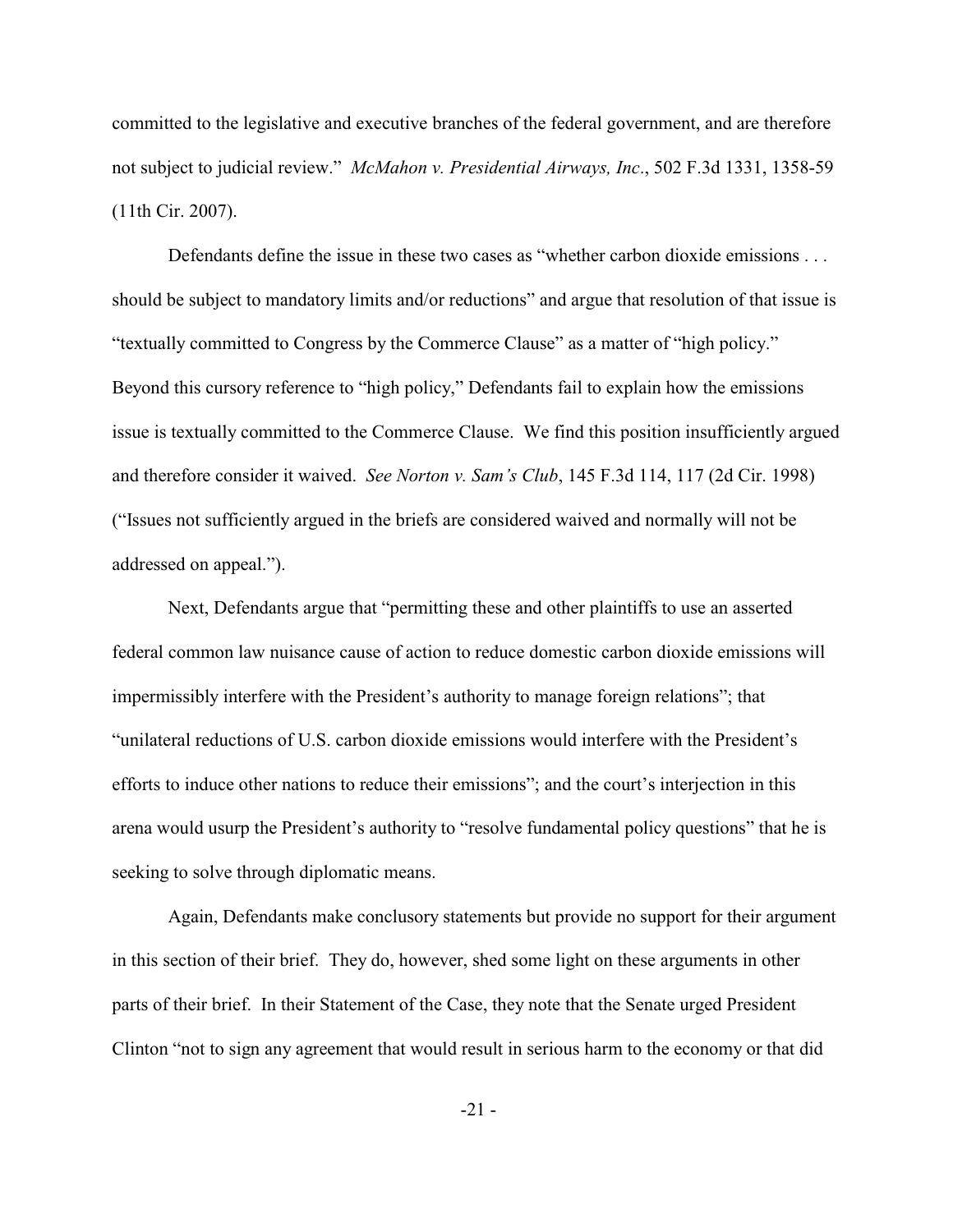not include provisions limiting emissions by developing nations." In their discussion of displacement, they cite H.R. REP. NO. 102-474, pt. 1, at 152 (1992), which provides that mandatory emissions measures should be undertaken "only in the context of concerted international action," and state that three Presidents have worked "within the United Nations framework and elsewhere to develop . . . an effective and science-based response to the issue of global warming." Defendants conclude that "unilateral, mandatory emissions reductions . . . will undermine the nation's multilateral strategy" and "reduce[] the bargaining leverage the President needs to implement a multilateral strategy by giving him less to offer in exchange for reductions by other nations."

It cannot be gainsaid that global warming poses serious economic and ecological problems that have an impact on both domestic politics and international relations. Nevertheless, Defendants' characterization of this lawsuit as implicating "complex, inter-related and farreaching policy questions about the causes of global climate change and the most appropriate response to it" magnifies to the outer limits the discrete domestic nuisance issues actually presented. A result of this magnification is to misstate the issues Plaintiffs seek to litigate. Nowhere in their complaints do Plaintiffs ask the court to fashion a comprehensive and farreaching solution to global climate change, a task that arguably falls within the purview of the political branches.<sup>3</sup> Instead, they seek to limit emissions from six domestic coal-fired electricity

<sup>&</sup>lt;sup>3</sup> In many of the cases where courts have found non-justiciable political questions, plaintiffs sued the United States, United States officials, or foreign government officials, thereby directly challenging the foreign policy determinations at issue. *See, e.g.*, *Schneider*, 412 F.3d 190; *Can*, 14 F.3d 160. This case presents at best an indirect challenge. *See Lane*, 529 F.3d at 560 (opining that the first *Baker* factor "is primarily concerned with *direct* challenges to actions taken by a coordinate branch of the federal government") (emphasis added).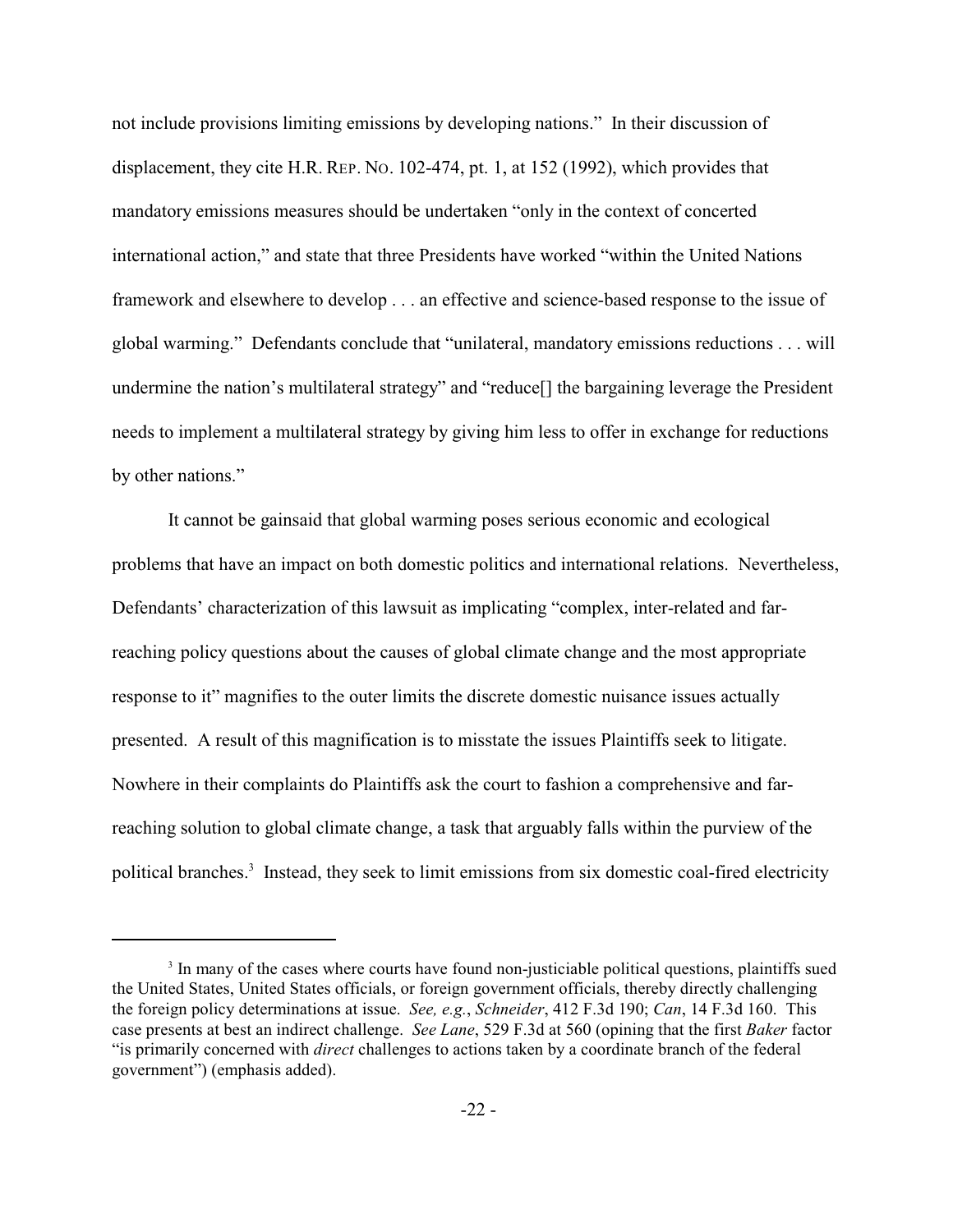plants on the ground that such emissions constitute a public nuisance that they allege has caused, is causing, and will continue to cause them injury. A decision by a single federal court concerning a common law of nuisance cause of action, brought by domestic plaintiffs against domestic companies for domestic conduct, does not establish a *national* or *international* emissions policy (assuming that emissions caps are even put into place). Nor could a court set across-the-board domestic emissions standards or require any unilateral, mandatory emissions reductions over entities not party to the suit.<sup>4</sup> In contrast to cases such as *Whiteman v*. *Dorotheum GmbH & Co.* and *In re Austrian & German Holocaust Litig.*, where courts have found political questions barring adjudication, invocation of the political question doctrine here is unwarranted because the relief for which Plaintiffs pray applies in only the most tangential and attenuated way to the expansive domestic and foreign policy issues raised by Defendants.<sup>5</sup>

In this common law nuisance case, "[t]he department to whom this issue has been 'constitutionally committed' is none other than our own—the Judiciary." *Klinghoffer v. S.N.C. Achille Lauro*, 937 F.2d 44, 49 (2d Cir. 1991); *see also Me. People's Alliance & Natural Res. Def. Council v. Mallinckrodt, Inc.*, 471 F.3d 277, 286 (1st Cir. 2006) ("[N]uisance principles contribute heavily to the doctrinal template that underbraces [environmental] statutes . . . and the tasks involved in adjudicating environmental cases are well within the federal courts' accustomed domain.") (internal citation omitted).

<sup>&</sup>lt;sup>4</sup> The possibility that mandatory emissions reductions may be imposed upon these defendants is quite different from "mandatory emissions reduction requirements on American industry" that the Professors' amicus brief views as a consequence of adjudication.

 $\delta$  We could envision a political question arising if, for example, Plaintiffs sued the President directly, in an effort to force him to sign international global warming treaties.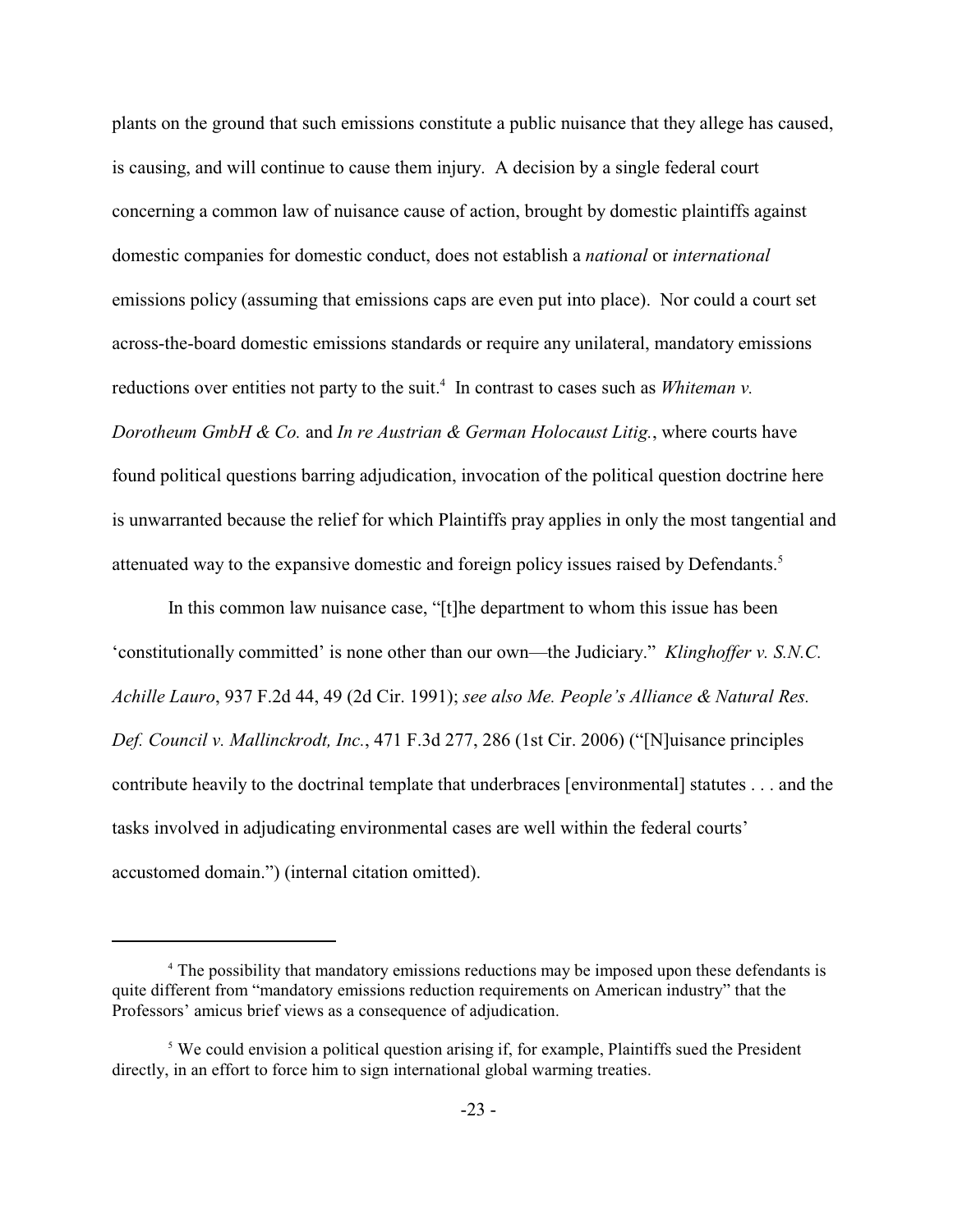We find no textual commitment in the Constitution that grants the Executive or Legislative branches responsibility to resolve issues concerning carbon dioxide emissions or other forms of alleged nuisance. Accordingly, we hold that the first *Baker* factor does not apply.

## 2. The Second *Baker* Factor: Is There a Lack of Judicially-Discoverable and Manageable Standards for Resolving This Case?

"One of the most obvious limitations imposed by [Article III, Section 1 of the Constitution] is that judicial action must be governed by *standard,* by *rule.*" *Vieth v. Jubelirer*, 541 U.S. 267, 278 (2004) (plurality opinion). Defendants point to the complexities involved in pollution control cases and assert that such intricacies "pale in comparison to those presented here," given the uncertainties surrounding the precise effect of greenhouse gas emissions on climate. Those uncertainties, Defendants argue, are "mere preludes to the unmanageable policy questions a court would then have to confront" in adjudicating Plaintiffs' claim, including: How fast should emissions be reduced?; Should power plants or automobiles be required to reduce emissions?; Who should bear the cost of reduction?; and How are the impacts on jobs, the economy, and the nation's security to be balanced against the risks of future harms? Quoting *City of Milwaukee v. Illinois*, 451 U.S. 304, 317 (1981) ("*Milwaukee II*"), Defendants assert that the "vague and indeterminate nuisance concepts and maxims of equity" gleaned from public nuisance cases or the Restatement (Second) of Torts  $\S$  821B (1979)<sup>6</sup> provide no guidance for resolving these unmanageable issues.

Defendants' argument is undermined by the fact that federal courts have successfully adjudicated complex common law public nuisance cases for over a century. The first cases

 $6$  The Restatement (Second) of Torts  $8821B(1)$  (1979) defines a public nuisance as "an unreasonable interference with a right common to the general public." *See* Section IV(B), *infra.*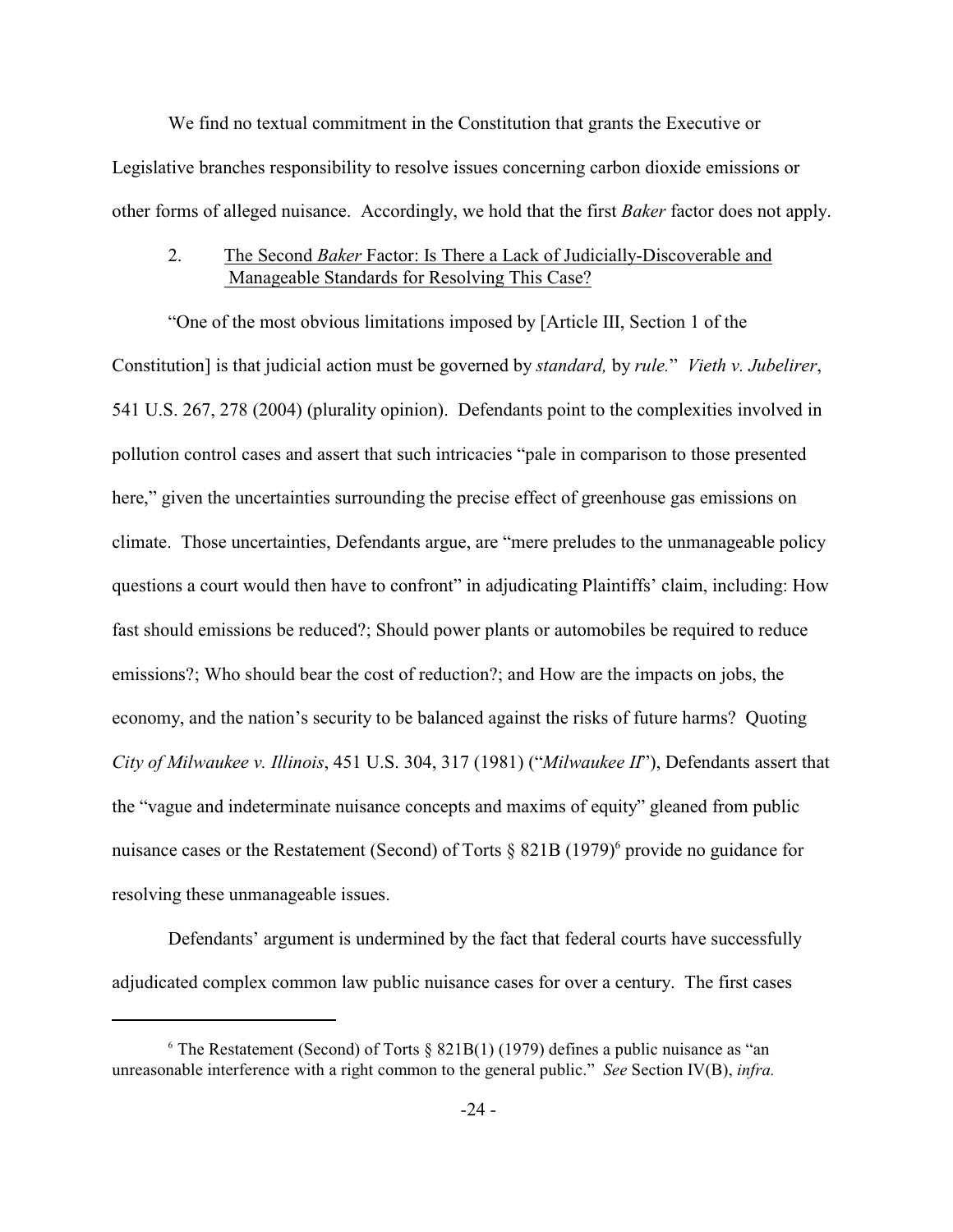involved States bringing claims against other States, or against private parties in other States, in the Supreme Court under its original jurisdiction. For example, in 1901, the Supreme Court decided *Missouri v. Illinois*, 180 U.S. 208 (1901) ("*Missouri I*"), a public nuisance case in which Missouri sued to prevent Illinois from discharging sewage into a channel that emptied into the Mississippi River forty-three miles above St. Louis, which Missouri feared would make the water unfit for human, agricultural, or manufacturing purposes. The Court held that Missouri could maintain a lawsuit for equitable relief even before it actually sustained injury.<sup>7</sup> Illinois later began discharging sewage into the river. In *Missouri v. Illinois*, 200 U.S. 496 (1906) ("*Missouri II*"), Missouri brought a second suit before the Court, seeking to enjoin the discharge on the ground that it constituted a public nuisance. The Court carefully appraised the sophisticated scientific and expert evidence offered (such as whether the typhoid bacillus could survive the waterborne journey), weighed the equities, and concluded that Missouri had not made its case, particularly with respect to establishing injury and causation. *Id.* at 522-26.

Another example of the federal courts' masterful handling of complex public nuisance issues concerned an air pollution controversy. Between 1907 and 1916, the State of Georgia appeared before the Supreme Court on four different occasions in its suit against Tennessee

*Missouri,* 180 U.S. at 248.

 $\alpha$  The Court articulated a standard for granting an injunction in a common law nuisance case:

We fully agree with the contention of defendants' counsel that it is settled that an injunction to restrain a nuisance will issue only in cases where the fact of nuisance is made out upon determinate and satisfactory evidence; that if the evidence be conflicting and the injury be doubtful, that conflict and doubt will be a ground for withholding an injunction; and that, where interposition by injunction is sought, to restrain that which it is apprehended will create a nuisance of which its complainant may complain the proofs must show such a state of facts as will manifest the danger to be real and immediate.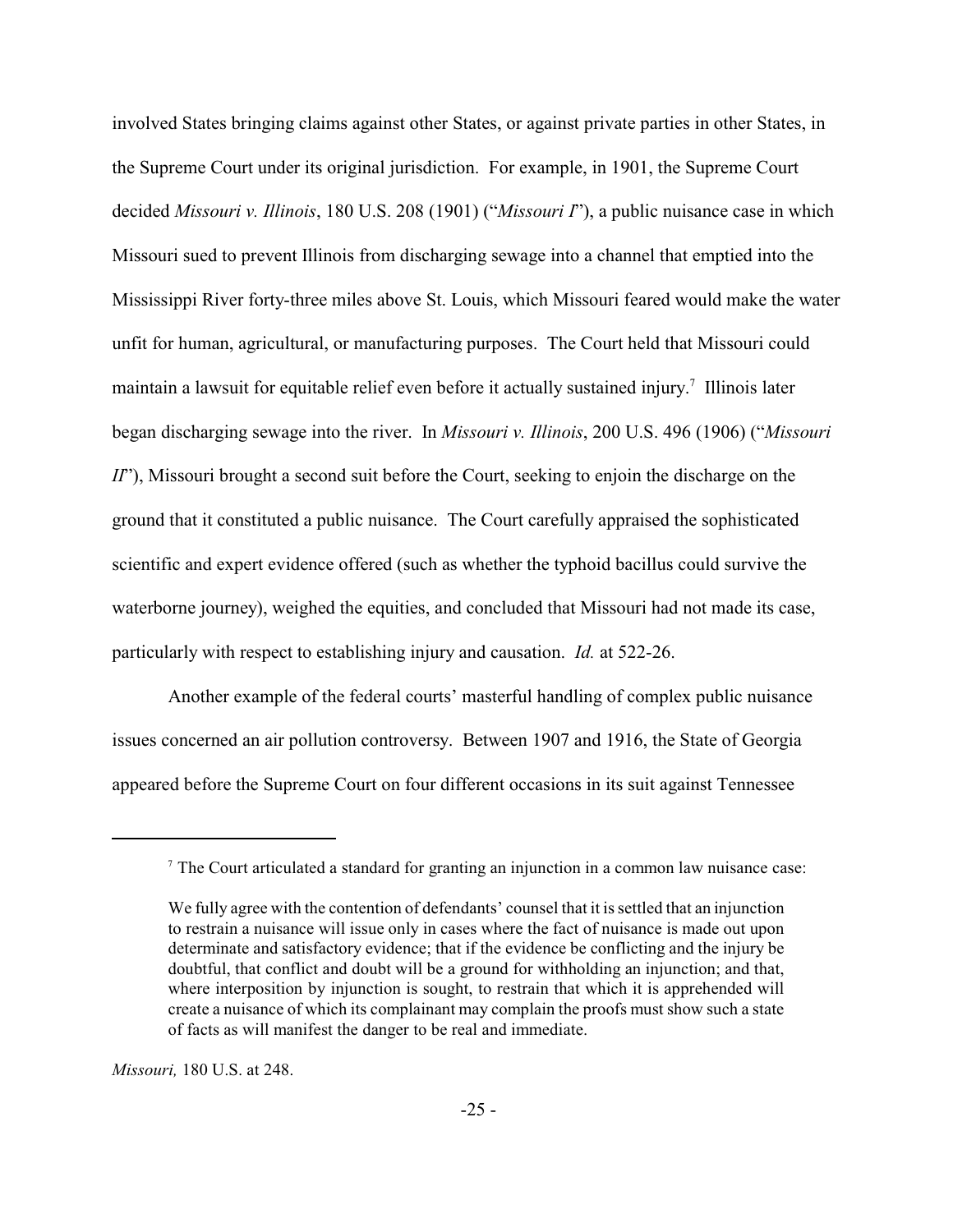Copper Company and another copper foundry, alleging that noxious emissions from the plants were destroying forests, orchards, and crops in Georgia. In the first action, the Court characterized Georgia's injuries as "analogous to torts" and adjudicated the merits. *Georgia v. Tenn. Copper Co.*, 206 U.S. 230, 237-39 (1907). Next, the Court assessed the adequacy of steps taken by the defendants to abate the fumes and ordered injunctive relief including a reduction of sulfur dioxide emissions and total emissions to not more than 20 tons per day from April to October of each year and to not more than 40 tons per day during the rest of the year. *Georgia v. Tenn. Copper Co.*, 237 U.S. 474, 474-78 (1915). The Court then discussed facts relevant to appropriate emissions limitations. *Georgia v. Tenn. Copper Co.*, 237 U.S. 678, 678-80 (1915). In its final decree, the Court set definitive emissions limits, imposed monitoring requirements, and apportioned costs between the defendants. *Georgia v. Tenn. Copper Co.*, 240 U.S. 650, 650- 51 (1916). In adjudicating this dispute, the Court evaluated the evidence, considered the magnitude of the injury, causation, and equitable factors, and granted injunctive relief to Georgia, "satisfied, by a preponderance of evidence, that the sulphurous fumes cause and threaten damage on so considerable a scale to the forests and vegetable life, if not to health, within the plaintiff state, as to make out a case within the requirements of [*Missouri II*]." *Tenn. Copper*, 206 U.S. at 238-39.

These cases were among the first in a long line of federal common law of nuisance cases where federal courts employed familiar public nuisance precepts, grappled with complex scientific evidence, and resolved the issues presented, based on a fully developed record. *See, e.g.*, *New Jersey v. City of New York*, 283 U.S. 473 (1931) (seeking to enjoin New York from dumping garbage into the ocean and polluting New Jersey beaches and water); *North Dakota v.*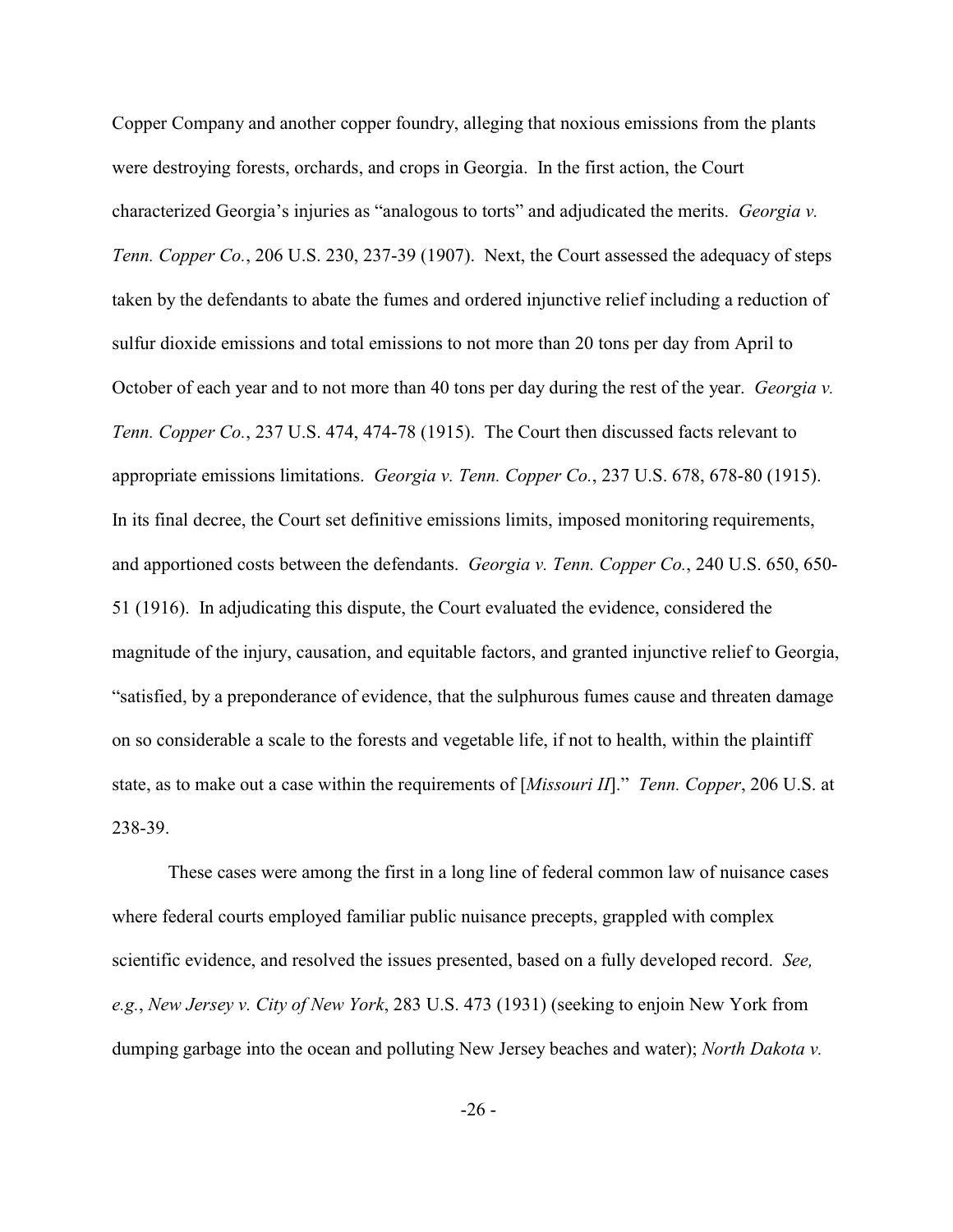*Minnesota*, 263 U.S. 365 (1923) (seeking to enjoin, as public nuisance, a Minnesota irrigation project that contributed to flooding of North Dakota farmland); *New York v. New Jersey*, 256 U.S. 296 (1921) (seeking to enjoin sewage discharge into boundary waters and causing pollution); *Pennsylvania v. Wheeling & Belmont Bridge Co.*, 54 U.S. (13 How.) 518 (1851) (alleging interference with navigation on Ohio River by low bridge as constituting public nuisance). *See also Illinois v. City of Milwaukee*, 406 U.S. 91 (1972) ("*Milwaukee I"*) (agreeing that sewage discharge constituted public nuisance and that case could still be adjudicated by federal courts under federal common law because amendments to Clean Water Act did not provide remedy).

Moreover, as a general matter, the Supreme Court and this Court have often turned to the Restatement (Second) of Torts for assistance in developing standards in a variety of tort cases.<sup>8</sup> *See, e.g.*, *United States v. Atl. Research Corp.*, 551 U.S. 128, 141 (2007) (invoking Restatement (Second) of Torts § 886A(2) in applying traditional rules of equity when assessing liability in CERCLA case); *Anza v. Ideal Steel Supply Corp.*, 547 U.S. 451, 466-67 (2006) (citing Restatement for proximate cause and certainty of damages); *Higazy v. Templeton*, 505 F.3d 161, 175 (2d Cir. 2007) (applying Restatement's proximate cause/superseding cause analysis in *Bivens* action); *Khulumani v. Barclay Nat'l Bank Ltd.*, 504 F.3d 254, 287-88 (2d Cir. 2007) (per curiam) (Hall, J., concurring) (adopting Restatement's definition of aiding and abetting in Alien

<sup>&</sup>lt;sup>8</sup> In *Field v. Mans*, 516 U.S. 59, 70 (1995), the Supreme Court characterized the Restatement (Second) of Torts as "the most widely accepted distillation of the common law of torts." A torts compendium has described the first and second Restatement of Torts as being "frequently followed and applied by the courts. Each of these editions has had a profound influence and serious impact on American tort law." 1 Stuart M. Speiser, Charles F. Krause & Alfred W. Gans, The American Law of Torts 64 (Thomson West 2003).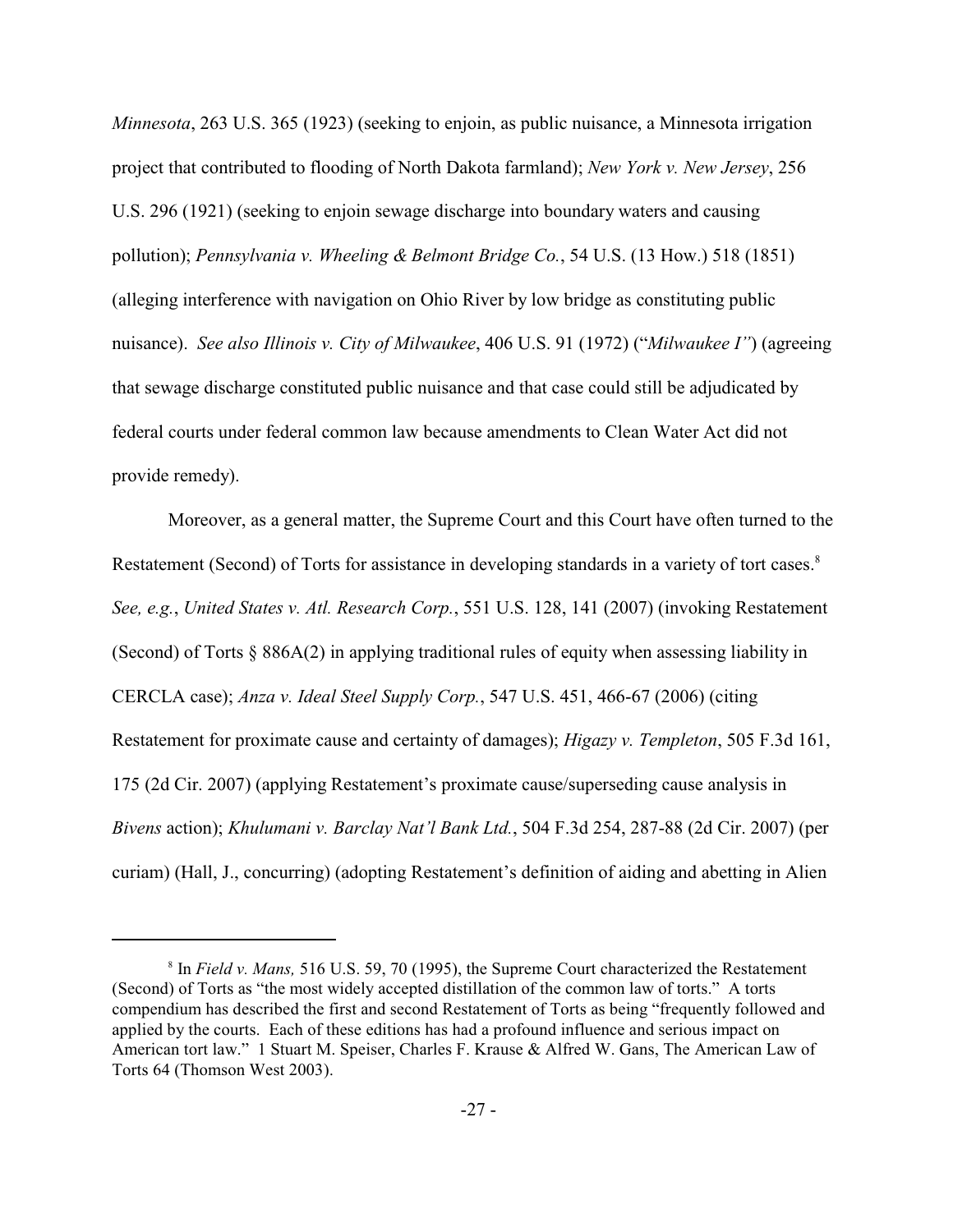Tort Claims Act case); *Project Hope v. M/V IBN SINA*, 250 F.3d 67, 76 (2d Cir. 2001) (quoting Restatement (Second) of Torts § 879 for proposition that "federal common law permits imposition of joint and several liability"); *see also Commonwealth Edison Co. v. United States*, 271 F.3d 1327, 1353 (Fed. Cir. 2001) (looking to Restatement for contours and scope of common law nuisance). It is true that the Restatement's definition of public nuisance—"an unreasonable interference with a right common to the general public"—is broad. Restatement (Second) of Torts § 821B. But Judge James Oakes, sitting on the district court by designation, successfully applied the Restatement's standard in a common law nuisance action brought by the United States to reduce pollution of Lake Champlain by vessels that transported oil, ordering a detailed remedial plan. *See United States v. Bushey & Sons*, 363 F. Supp. 110, 120-21 (D. Vt. 1973), *aff'd without opinion*, 487 F.2d 1393 (2d Cir. 1973); *see also Cox v. City of Dallas*, 256 F.3d 281, 291 (5th Cir. 2001) (describing remedies available in nuisance actions by citing Restatement (Second) of Torts §§ 821B and 821C, and explaining that nuisance actions were "the common law backbone of modern environmental law" (citation omitted)); *Nat'l Sea Clammers Ass'n v. City of New York*, 616 F.2d 1222, 1234 (3d Cir. 1980), *vacated on other grounds*, 453 U.S. 1 (1981) (adopting Restatement definition of public nuisance and observing that the Restatement formulation "encompasses the injury alleged in this case"). In Section IV(B), *infra*, we apply the Restatement definition of public nuisance to the federal common law of nuisance and demonstrate that it provides a workable standard.

Following the Restatement and common law tort principles is consistent with the exigencies of common law decision-making, which

proceeds through the incremental, analogical application of broadly-stated principles,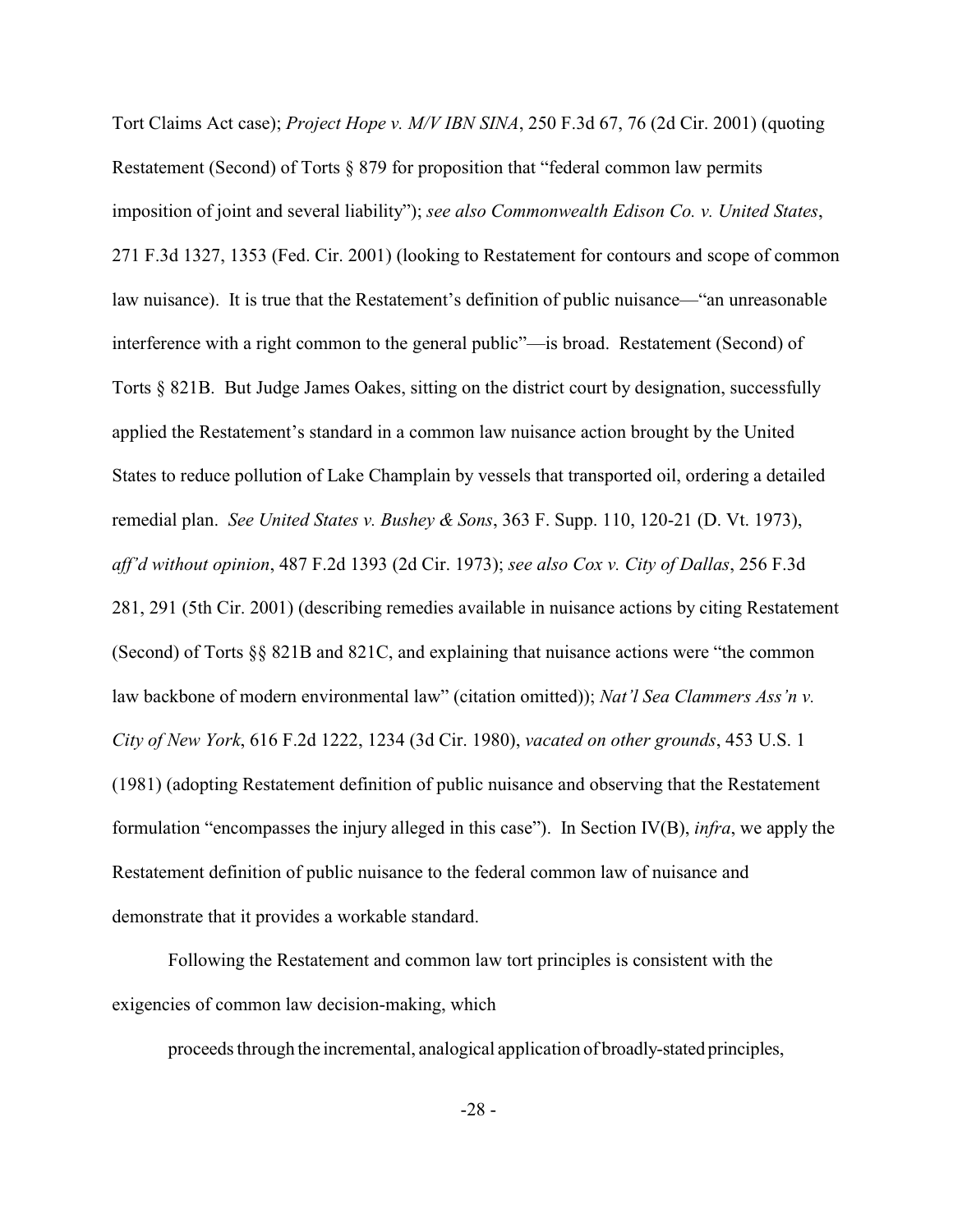and . . . is therefore not amenable to the formulation of finely detailed rules in the manner of a regulatory code.... [The contextual nature and factual sensitivity of common law judicial rulemaking takes account of the "practical problems" that can result from ill-designed legal rules, and the flexibility of the common law process allows those problems to be addressed and avoided as they arise.

*Khulumani*, 504 F.3d at 290 (Hall, J., concurring).

Federal courts have applied well-settled tort rules to a variety of new and complex problems. For example, in *Klinghoffer*, a wrongful death case where an American passenger on an ocean liner was killed by Palestinian Liberation Organization ("PLO") operatives, this Court rejected the PLO's argument that the claim presented a non-justiciable political question because it raised "foreign policy questions and political questions in a volatile context [, *i.e.*, international terrorism,] lacking satisfactory criteria for judicial determination." *Klinghoffer*, 937 F.2d at 49. This Court looked beyond "[t]he fact that the issues before us arise in a politically charged context," discerned that the actual cause of action was "an ordinary tort suit, alleging that the defendants breached a duty of care owed to the plaintiffs or their decedents," and concluded that the political implications of the suit did not "convert what is essentially an ordinary tort suit into a non-justiciable political question." *Id.* With regard to the standards employed to assess the claims, this Court stated that "because the common law of tort provides clear and well-settled rules on which the district court can easily rely, this case does not require the court to render a decision in the absence of judicially discoverable and manageable standards." *Id.* (internal quotation marks omitted).

Accordingly, we do not agree that there are no judicially discoverable and manageable standards for resolving this case. Well-settled principles of tort and public nuisance law provide appropriate guidance to the district court in assessing Plaintiffs' claims and the federal courts are

-29 -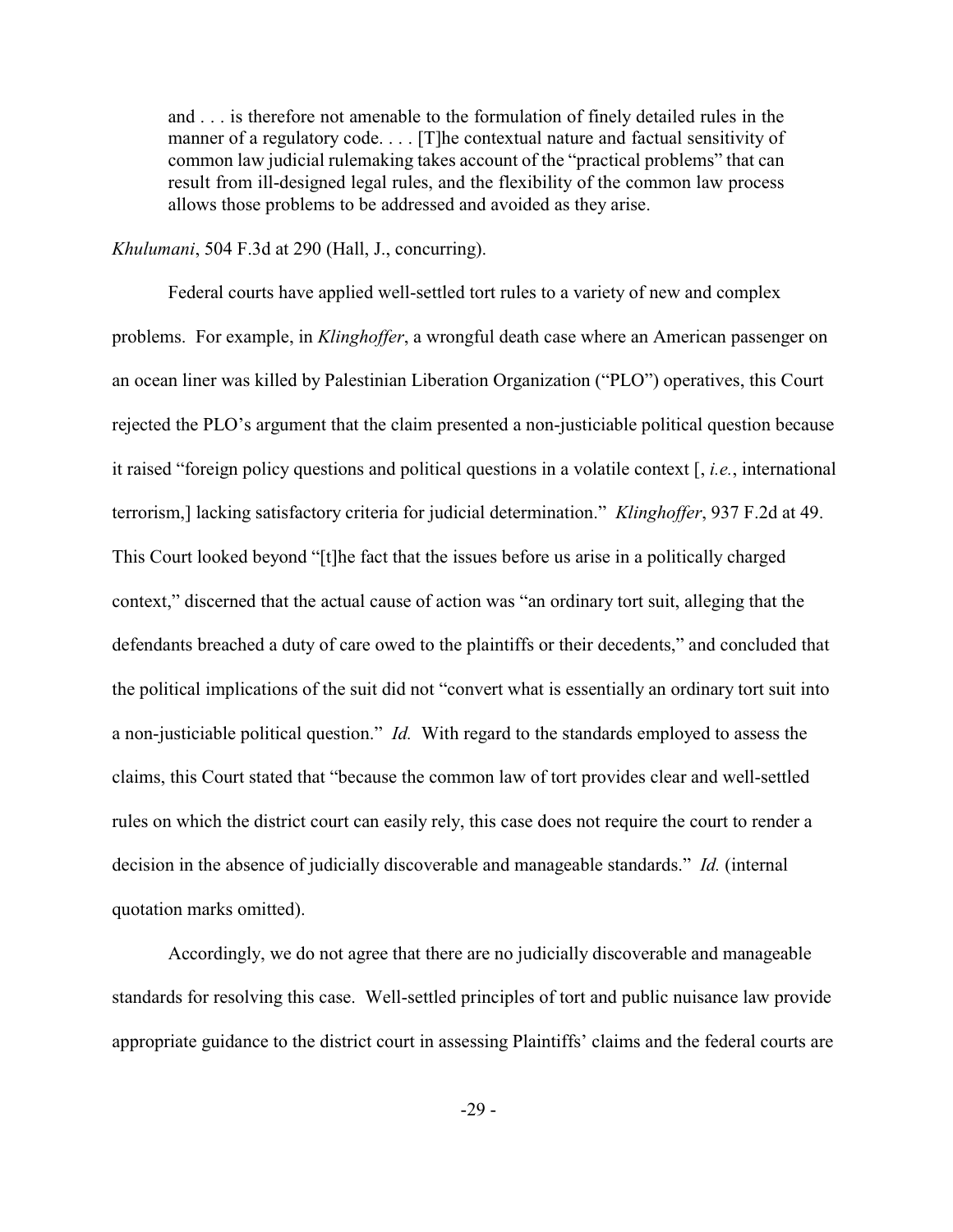competent to deal with these issues. Defendants' arguments to the contrary are overstated. As noted above, Plaintiffs' complaints do not ask the district court to decide overarching policy questions such as whether other industries or emission sources not before the court must also reduce emissions or determine how across-the-board emissions reductions would affect the economy and national security. In adjudicating the federal common law of nuisance claim pleaded here, the district court will be called upon to address and resolve the particular nuisance issue before it, which does not involve assessing and balancing the kind of broad interests that a legislature or a President might consider in formulating a national emissions policy. The question presented here is discrete, focusing on Defendants' alleged public nuisance and Plaintiffs' alleged injuries. As the States eloquently put it, "[t]hat Plaintiffs' injuries are part of a worldwide problem does not mean Defendants' contribution to that problem cannot be addressed through principled adjudication."

That the district court may be called upon to decide causation issues and apply a remedy does not remove the case from the ambit of nuisance actions. Federal courts have long been up to the task of assessing complex scientific evidence in cases where the cause of action was based either upon the federal common law or upon a statute. They are adept in balancing the equities and in rendering judgment. *See, e.g.*, *Amoco Prod. Co. v. Vill. of Gambell*, 480 U.S. 531, 545 (1987) ("Environmental injury, by its nature, can seldom be adequately remedied by money damages and is often permanent or at least of long duration, *i.e.*, irreparable. If such injury is sufficiently likely, therefore, the balance of harms will usually favor the issuance of an injunction to protect the environment."). The fact that a case may present complex issues is not a reason for federal courts to shy away from adjudication; when a court is possessed of jurisdiction, it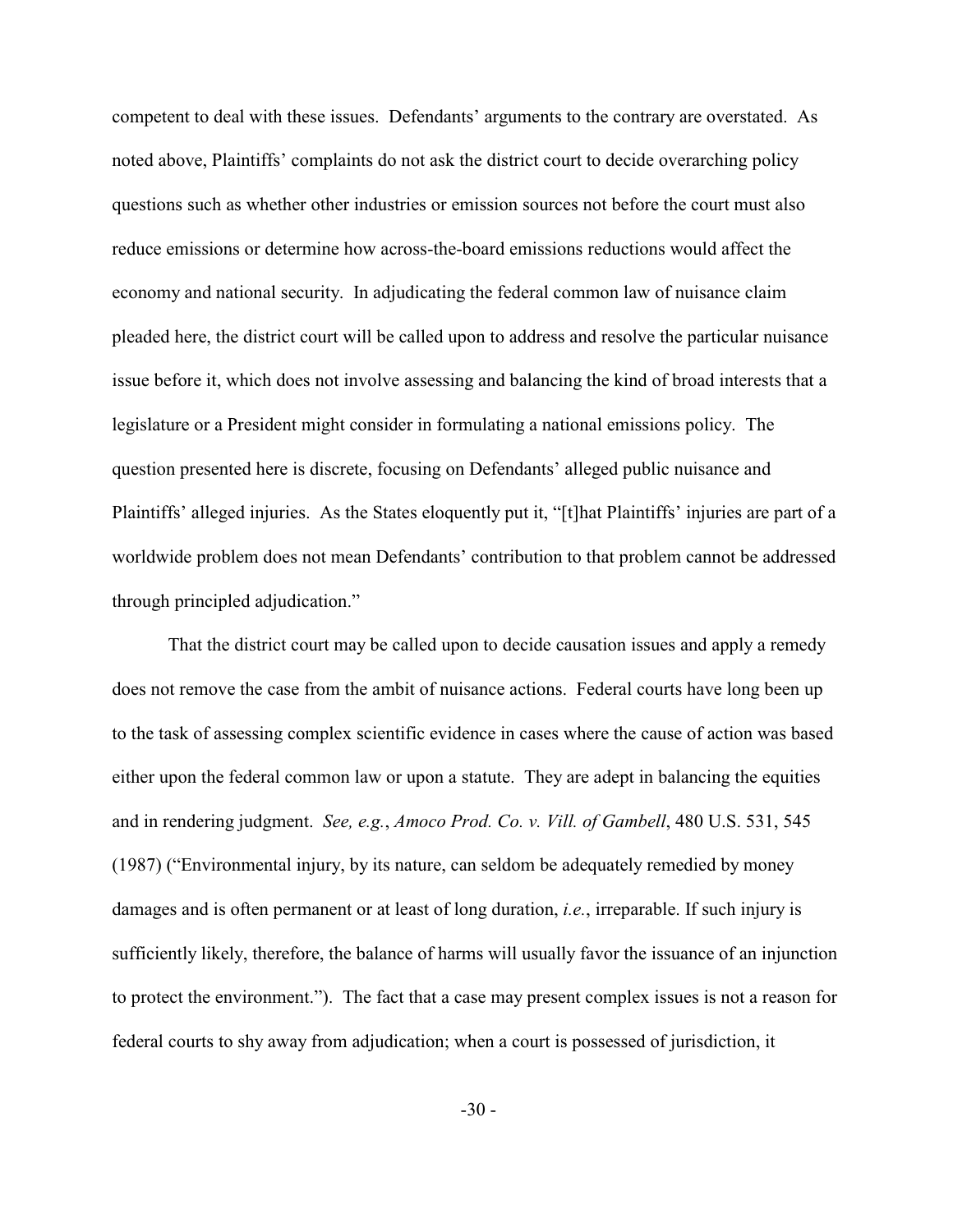generally must exercise it. *Cohens v. Virginia*, 19 U.S. (6 Wheat.) 264, 404 (1821).

Additionally, the fact that this case is governed by recognized judicial standards under the federal common law of nuisance "obviates any need to make initial policy decisions of the kind normally reserved for nonjudicial discretion" and "further undermines the claim that such suits relate to matters that are constitutionally committed to another branch." *Kadic*, 70 F.3d at 249.

Defendants are not entitled to dismissal based on the second *Baker* factor.

## 3. The Third *Baker* Factor: Is It Impossible to Decide this Case Without an Initial Policy Determination of a Kind Clearly for Nonjudicial Discretion?

The district court relied upon the third *Baker* factor in dismissing Plaintiffs' complaints. It concluded that a solution to the problems created by carbon dioxide emissions must be global in nature and based on domestic policy considerations—such as the need to balance relevant environmental and economic interests and the possible impact on national security—and held that only the political branches are empowered to act in such a context. *Am. Elec. Power Co.*, 406 F. Supp. 2d at 272-73. On appeal, Defendants contend that the relevant policy decision is not, as Plaintiffs argue, abatement of a nuisance. Instead, "[t]he missing policy decision is whether to impose mandatory greenhouse gas emissions limits and, if so, on whom, in what manner and at what cost. No such . . . decision can be found in statutes in which Congress has called for additional study but *declined* to impose such limits." Defendants argue that the "very nature of this phenomenon requires a comprehensive response."

The district court found it significant that the political branches had failed to supply an initial policy decision because they had refused to regulate carbon dioxide emissions. The court viewed the possibility of any regulation coming out of the courts as countering the political branches' refusal to act. *Am. Elec. Power Co.*, 406 F. Supp. 2d at 273-74. The district court's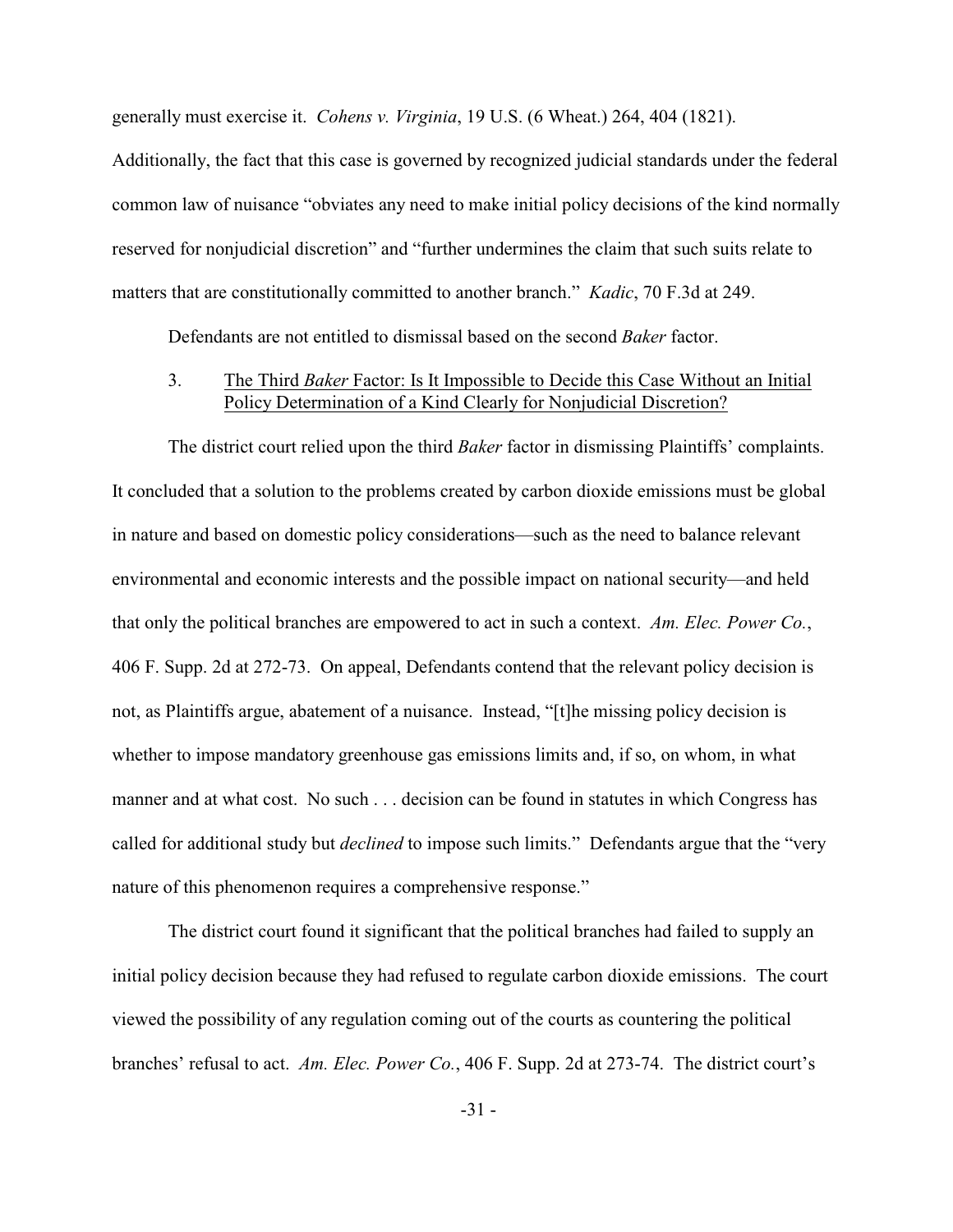reliance on a *refusal* to legislate results in a decision resting on particularly unstable ground. The Supreme Court has stated, in the context of displacement of federal common law, that "Congress's mere refusal to legislate . . . falls far short of an expression of legislative intent to supplant the existing common law in that area." *United States v. Texas*, 507 U.S. 529, 535 (1993). The district court's reasoning in this regard is inapposite in a case making a federal common law of nuisance claim where, if regulatory gaps exist, common law fills those interstices. *See generally Khulumani*, 504 F.3d at 287 (citing *U.S. v. Kimbell Foods*, 440 U.S. 715, 727 (1979)).

The holding in *Milwaukee I* accentuates that point. In *Milwaukee I*, the federal government had "enacted numerous laws touching interstate waters," including the Federal Water Pollution Control Act and statutes researching the aquatic environment. *Milwaukee I*, 406 U.S. at 101-02. Because the pollution abatement remedy sought by Illinois was not "within the precise scope of remedies prescribed by Congress," the Court looked to federal common law to abate the nuisance, and to supply an appropriate remedy. *Id.* at 103-04. The Court wrote:

It may happen that new federal laws and new federal regulations may in time preempt the field of federal common law of nuisance. But until that comes to pass, federal courts will be empowered to appraise the equities of the suits alleging creation of a public nuisance by water pollution.

*Id.* at 107. *Milwaukee I* stands for the proposition that if the extant statutes governing water pollution do not cover a plaintiff's claims and provide a remedy, a plaintiff is free to bring its claim under the federal common law of nuisance; a plaintiff is not obliged to await the fashioning of a comprehensive approach to domestic water pollution before it can bring an action to invoke the remedy it seeks. *See id.* at 101-02. Similarly, the fact that the Clean Air Act ("CAA") or other air pollution statutes, as they now exist, do not provide Plaintiffs with the remedy they seek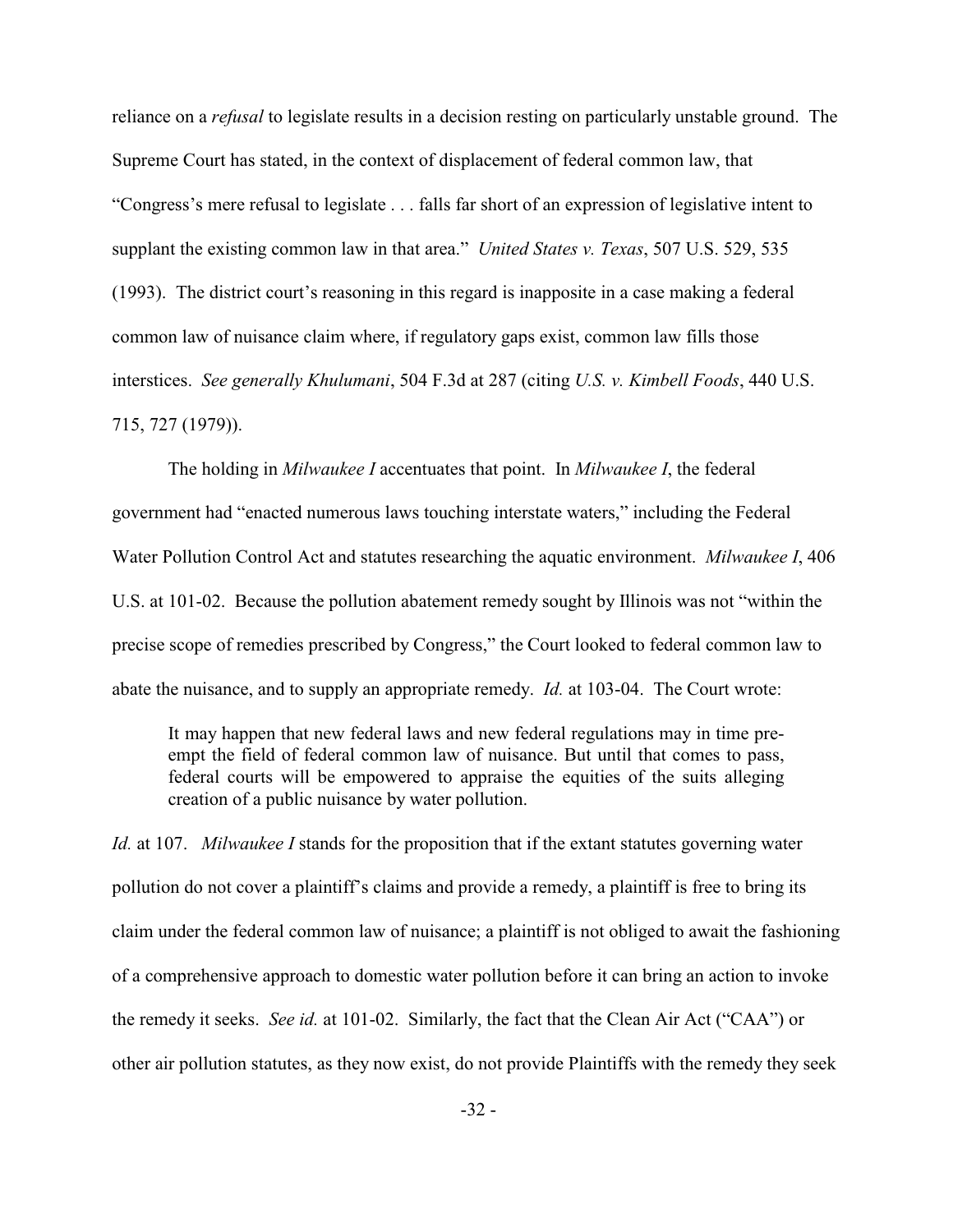does not mean that Plaintiffs cannot bring an action and must wait for the political branches to craft a "comprehensive" global solution to global warming. Rather, Plaintiffs here may seek their remedies under the federal common law. They need not await an "initial policy determination" in order to proceed on this federal common law of nuisance claim, as such claims have been adjudicated in federal courts for over a century.

It is also fair to say that the Executive branch and Congress have not indicated they favor *increasing* greenhouse gases. On the contrary, the political branches are at the very least concerned about global warming, and Congress has passed laws that call for study of climate change and research into technologies that will reduce emissions. *See, e.g.*, Global Climate Protection Act of 1987, Pub. L. No. 100-204, Title XI, §§ 1103, 101 Stat. 1407, *as amended by* Pub. L. No. 103-199, 107 Stat. 2327, *reprinted as note to* 15 U.S.C. § 2901 (stating that United States policy should seek to "(a) increase worldwide understanding of the greenhouse effect and its environmental and health consequences; . . . [and] (3) identify technologies and activities to limit mankind's adverse effect on the global climate by—(A) slowing the rate of increase of concentrations of greenhouse gases in the near term . . .."

As other courts have found, where a case "appears to be an ordinary tort suit, there is no 'impossibility of deciding without an initial policy determination of a kind clearly for nonjudicial discretion.'" *McMahon v. Presidential Airways, Inc*., 502 F.3d 1331, 1365 (11th Cir. 2007) (quoting *Baker,* 369 U.S. at 217). Such is the case here. Accordingly, the third *Baker* factor does not apply.

4. The Fourth, Fifth, and Sixth *Baker* Factors: Will Adjudication of This Case Demonstrate "Lack of Respect" for the Political Branches, Contravene "An Unusual Need for Unquestioning Adherence to a Political Decision Already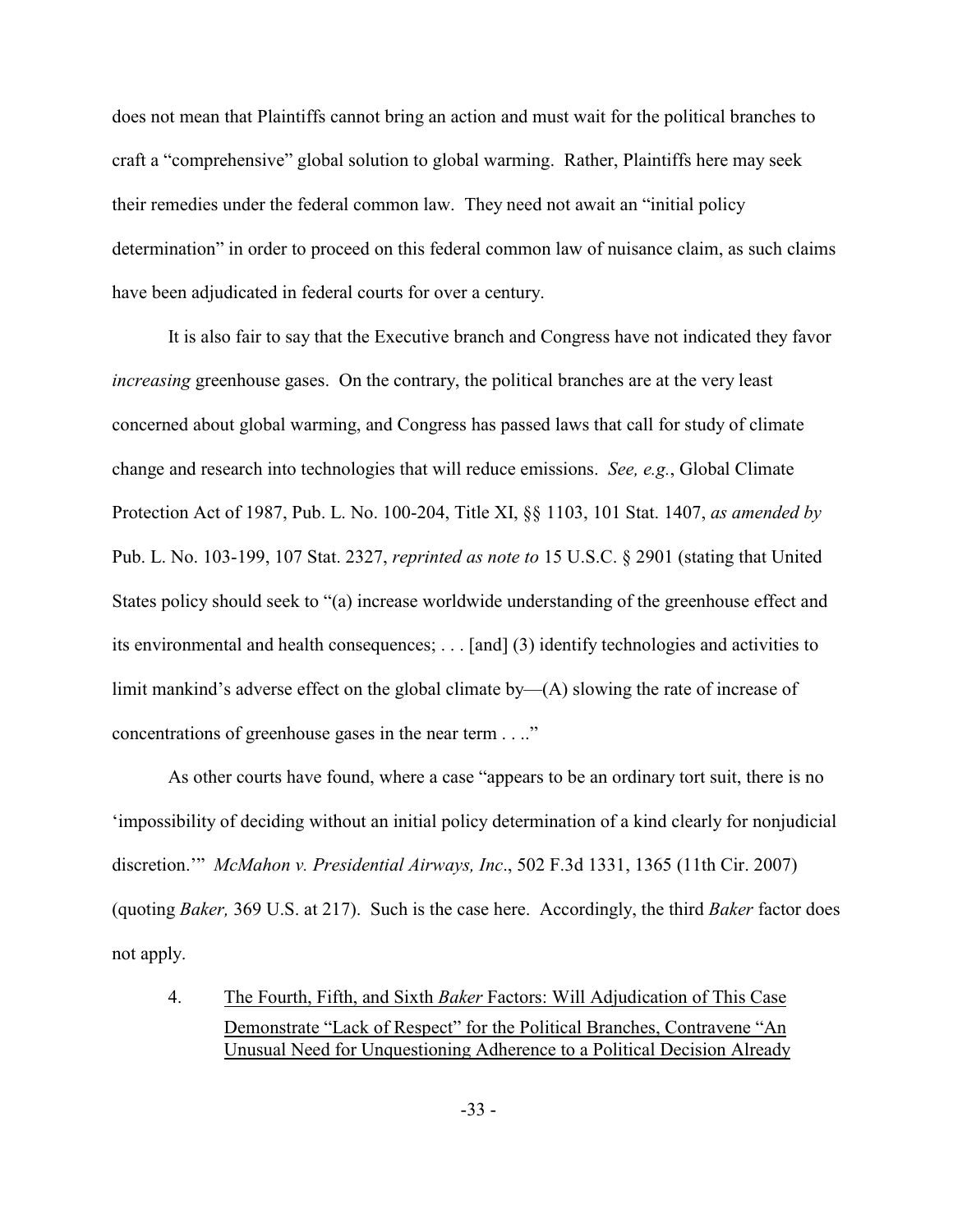# Made," or "Embarrass" the Nation as a Result of "Multifarious Pronouncements by Various Departments"?

"The fourth through sixth *Baker* factors appear to be relevant only if judicial resolution of a question would contradict prior decisions taken by a political branch in those limited contexts where such contradiction would seriously interfere with important governmental interests." *Kadic*, 70 F.3d at 249. Defendants lump these final *Baker* factors together, arguing only that because "U.S. policy is manifestly not to engage in unilateral reductions of domestic emissions," where Congress opted only to study the issue, a judicially imposed resolution enjoining domestic emissions through federal common law would demonstrate a "lack of respect" for the political branches, contravene a "political decision already made," and create the potential for "embarrassment from multifarious pronouncements by various departments on one question."

Lurking behind Defendants' arguments is this salient question: What exactly *is* U.S. "policy" on greenhouse gas emissions? At one point in their briefs, Defendants acknowledge that this country's official policy and Congress's strategy is to reduce the generation of greenhouse gases. Elsewhere, they point to a policy of research as a prelude to formulating a coordinated, national policy. They also assert that U.S. policy is "*not* to engage in unilateral reduction of domestic emissions" (relating, in particular, to the international arena). These variegated pronouncements underscore the point that there really is no unified policy on greenhouse gas emissions.<sup>9</sup> Allowing this litigation where there is a lack of a unified policy does not demonstrate any lack of respect for the political branches, contravene a relevant political

When Defendants briefed this argument, they were focusing on the greenhouse gas emissions <sup>9</sup> policy of the former administration. Now that a new administration is in office, the emissions policy is changing. *See* Section V on Displacement, *infra*.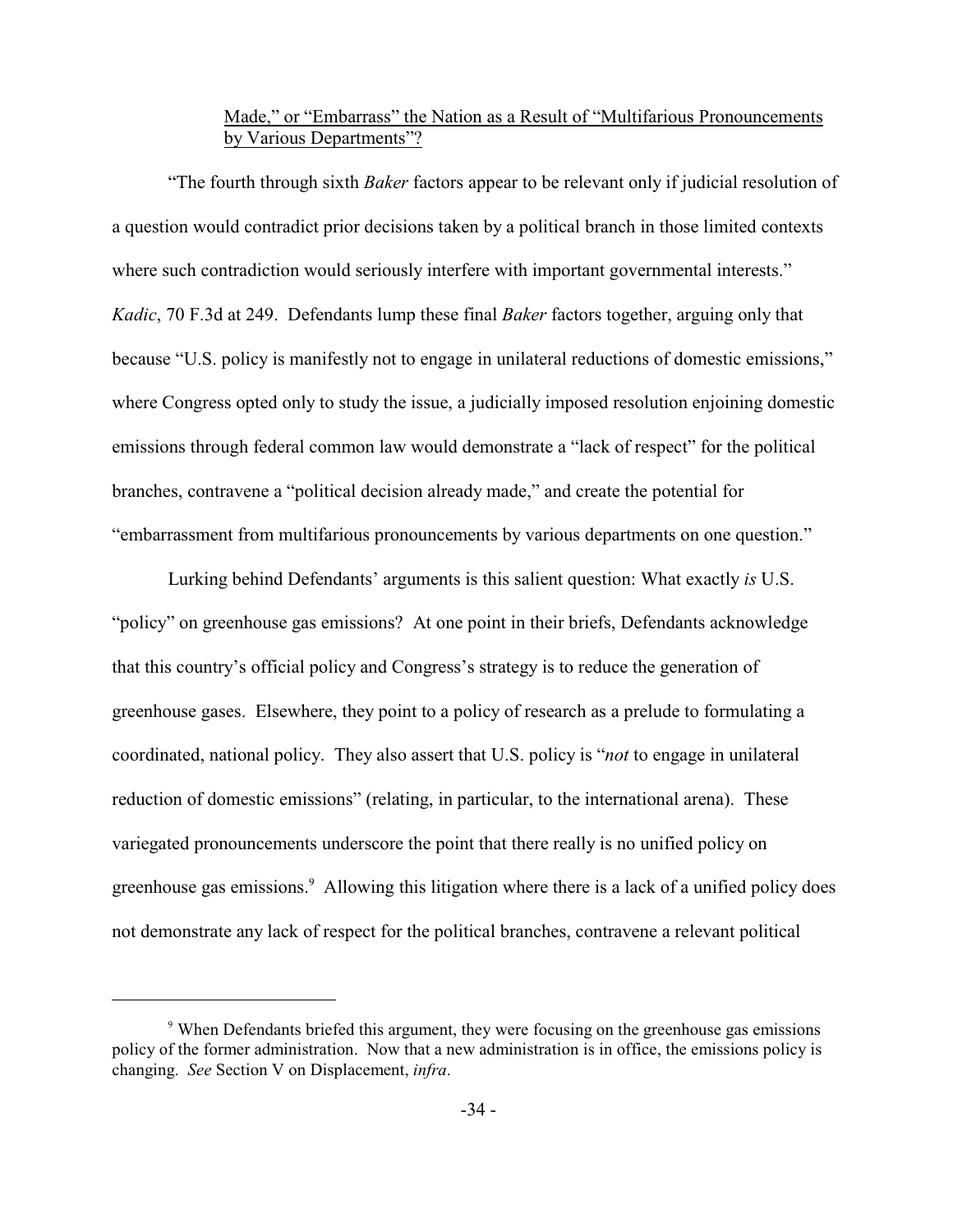decision already made, or result in multifarious pronouncements that would embarrass the nation.  *See Alperin v. Vatican Bank*, 410 F.3d 532, 558 (9th Cir. 2005) ("Because of a lack of a policy decision on point, we do not reach the question posed by the fifth *Baker* test whether there is an 'unusual need for unquestioning adherence' thereto." (quoting *Baker*, 369 U.S. at 217)); *Klinghoffer*, 937 F.2d at 50 ("[N]o prior political decisions are questioned—or even implicated—by the matter before us.").

At the same time, to the extent that Defendants claim U.S. emissions policy does not aim to reduce emissions, their argument is undermined by the legislation they cite in their brief, which supports a conclusion that U.S. emissions policy seeks to eventually achieve the "stabilization and eventual reduction in the generation of greenhouse gases," Energy Policy Act of 1992, 42 U.S.C. § 13382(a)(2), (g), and to "limit mankind's adverse effect on the global climate . . . ," Global Climate Protection Act of 1987, § 1103(a)(3). In this respect, adjudication would certainly not contravene any political decision already made.

Certainly, the political implications of any decision involving possible limits on carbon emissions are important in the context of global warming, but not every case with political overtones is non-justiciable. It is error to equate a political question with a political case. *See Baker*, 369 U.S. at 217 ("The doctrine . . . is one of 'political questions,' not one of 'political cases.'"). Given the checks and balances among the three branches of our government, the judiciary can no more usurp executive and legislative prerogatives than it can decline to decide matters within its jurisdiction simply because such matters may have political ramifications.

Furthermore, given the nature of federal common law, where Congress may, by legislation, displace common law standards by its own statutory or regulatory standards and

 $-35 -$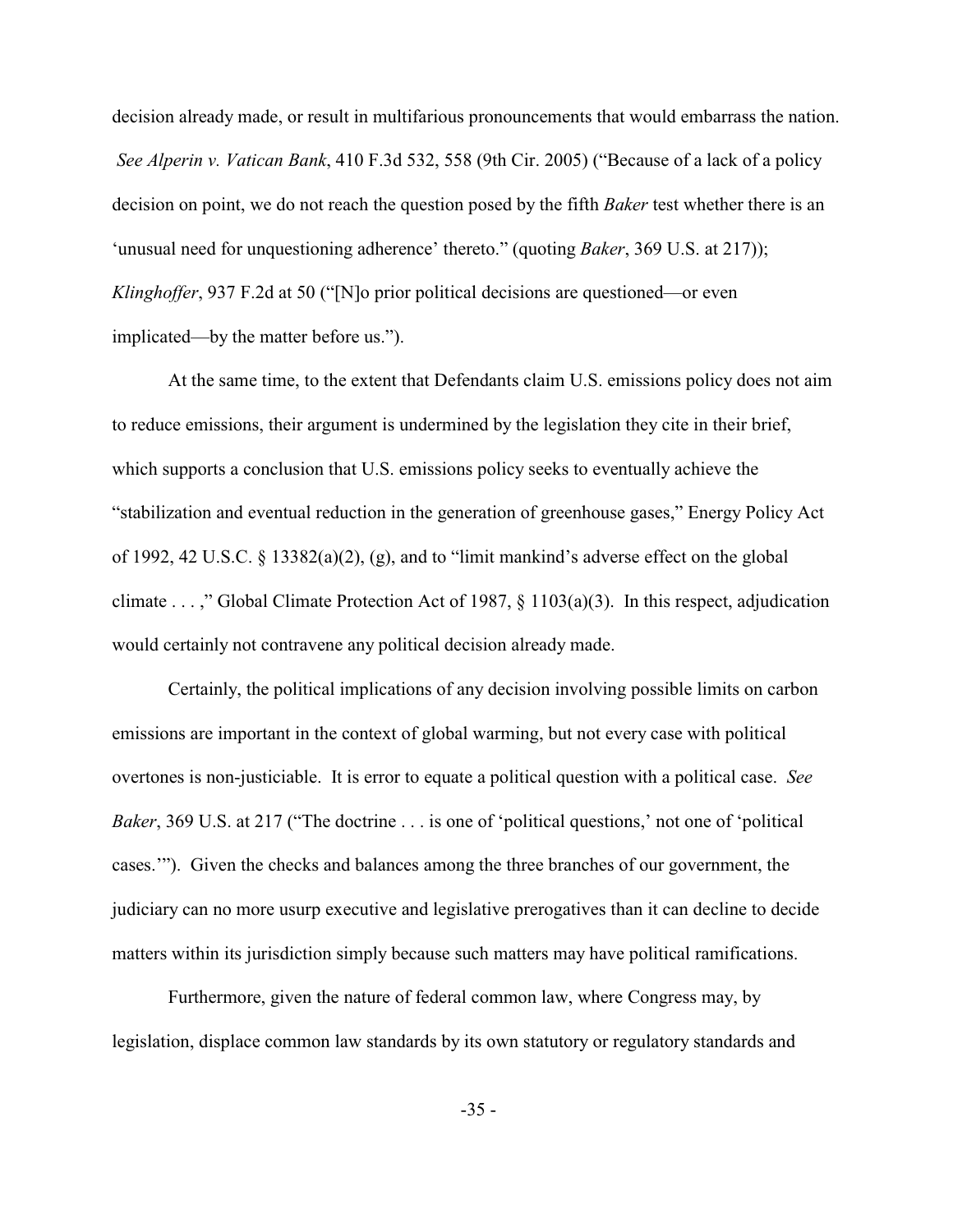require courts to follow those standards, there is no need for the protections of the political question doctrine. The legislative branch is free to amend the Clean Air Act to regulate carbon dioxide emissions, and the executive branch, by way of the EPA, is free to regulate emissions, assuming its reasoning is not "divorced from the statutory text." *Massachusetts v. EPA*, 549 U.S. 497, 532 (2007). Either of these actions would override any decision made by the district court under the federal common law.

In sum, we hold that the district court erred when it dismissed the complaints on the ground that they presented non-justiciable political questions.

#### **III. Standing**

The district court explicitly declined to address Defendants' standing arguments, reasoning in a footnote that "because the issue of Plaintiffs' standing is so intertwined with the merits and because the federal courts lack jurisdiction over this patently political question, I do not address the question of Plaintiffs' standing." *Connecticut v. Am. Elec. Power Co.*, 406 F. Supp. 2d 265, 271 n.6 (S.D.N.Y. 2005). In *Friends of the Earth, Inc. v. Laidlaw Environmental Services, Inc.*, 528 U.S. 167 (2000), the Supreme Court held that when a lower court dismisses a case without deciding whether standing exists and the basis for the dismissal was found to be error, the Court has an obligation *sua sponte* to assure itself that the plaintiffs have Article III standing before delving into the merits. *See id.* at 180; *see also Ross ex rel. Dunham v. Lantz*, 408 F.3d 121 (2d Cir. 2005) (standing must be established to invoke jurisdiction before a federal court can consider the merits of a case). Because we hold that the complaints should not have been dismissed on the ground that they presented non-justiciable political questions, we must explore whether Plaintiffs have standing. The parties in this appeal have fully briefed the issue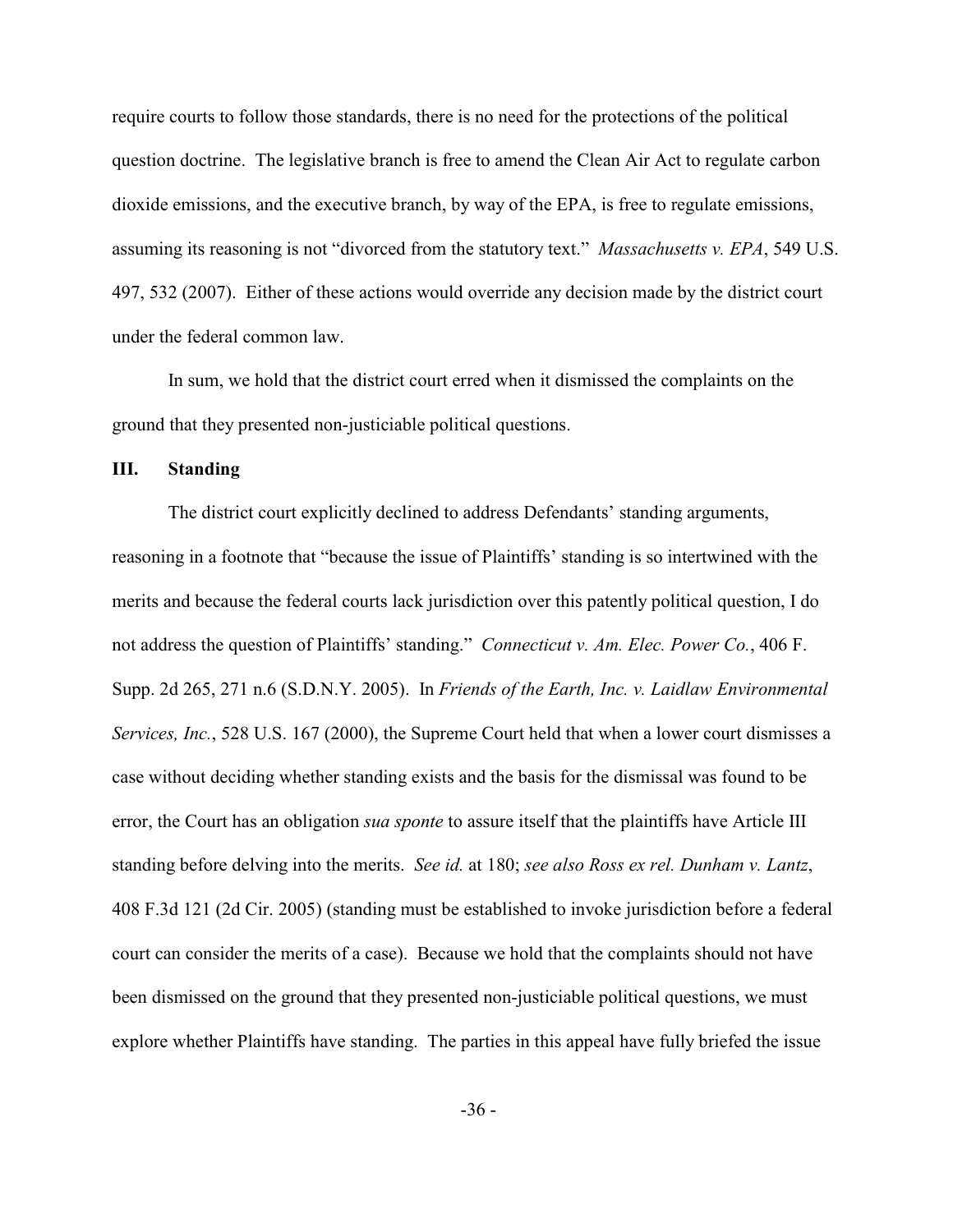of standing.

The procedural posture of a case is important when assessing standing. The standard against which a court measures allegations of standing on the pleadings is well known:

[W]e presume the general factual allegations embrace those facts necessary to support the claim, *see Lujan v. Defenders of Wildlife,* 504 U.S. 555, 561 (1992), and are constrained not only to accept the truth ofthe plaintiffs' jurisdictional allegations, but also to construe all reasonable inferences to be drawn from those allegations in plaintiffs' favor. *See Warth* [*v. Seldin*], 422 U.S. [490,] 501-02 [(1975)]; *Robinson v. Gov't of Malaysia,* 269 F.3d 133, 140 (2d Cir. 2001).

*Brooklyn Legal Servs. Corp. v. Legal Servs. Corp.*, 462 F.3d 219, 226 (2d Cir. 2006). The

Supreme Court has commented on the lowered bar for standing at the pleading stage, stating that "general factual allegations of injury resulting from the defendant's conduct may suffice, for on a motion to dismiss we 'presum[e] that general allegations embrace those specific facts that are necessary to support the claim.'" *Lujan v. Defenders of Wildlife*, 504 U.S. 555, 561 (1992) (quoting *Lujan v. Nat'l Wildlife Fed'n*, 497 U.S. 871, 889 (1990)). This Court echoed that point in *Baur v. Veneman*, 352 F.3d 625, 631 (2d Cir. 2003), stating that "at the pleading stage, standing allegations need not be crafted with precise detail, nor must the plaintiff prove his allegations of injury." *See also Bldg. & Constr. Trades Council of Buffalo v. Downtown Dev., Inc.*, 448 F.3d 138, 145 (2d Cir. 2006) (holding that federal pleading rules do not require heightened pleading standards to allege standing).

At this point in the litigation, Plaintiffs need not present scientific evidence to prove that they face future injury or increased risk of injury, that Defendants' emissions cause their injuries, or that the remedy they seek will redress those injuries. As the *Baur* Court wrote:

[T]o the degree that defendants challenge the factual underpinnings of [plaintiffs'] standing the argument is premature. Defendants may certainly test [plaintiffs']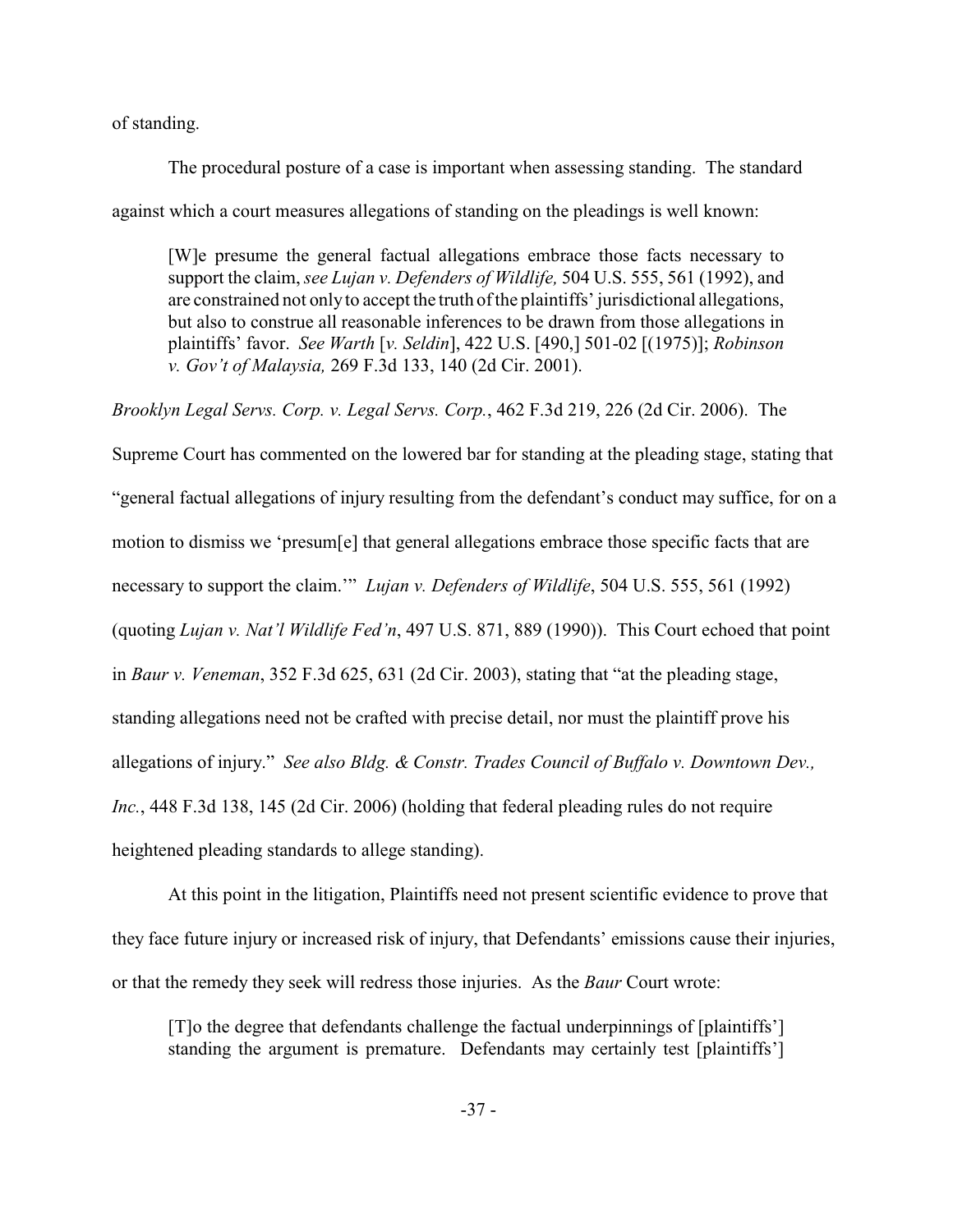standing as the litigation progresses by requesting an evidentiary hearing or by challenging [plaintiffs'] standing on summary judgment or even at trial. However, allegation of a credible risk may be sufficient at the pleading stage without further factual confirmation or quantification of the precise risk at issue. Adopting a more stringent view of the injury-in-fact requirement in environmental cases . . . would essentially collapse the standing inquiry into the merits.

*Baur*, 352 F.3d at 642 (alteration, internal quotation marks, and citations omitted). Although we are not reviewing the district court's ruling on a motion to dismiss for lack of standing, as the district court did not address that issue, we nevertheless are assessing two cases at the pleading stage and thus the *Lujan-Baur* reasoning applies.

In *Connecticut v. Cahill*, 217 F.3d 93 (2d Cir. 2000), this Court enumerated three capacities in which States may bring suit in federal court: "(1) proprietary suits in which the State sues much like a private party suffering a direct, tangible injury; (2) sovereignty suits requesting adjudication of boundary disputes or water rights; or (3) *parens patriae* suits in which States litigate to protect 'quasi-sovereign' interests." *Id*. at 97 (citations omitted). Here, the States are suing in both their proprietary and *parens patriae* capacities, and New York City and the Trusts are suing in their proprietary capacities. We analyze the States' *parens patriae* standing first, followed by an analysis of New York City's, the States', and the Trusts' proprietary standing.

- *A. The States' Parens Patriae Standing*
- 1. Background

*Parens patriae* is an ancient common law prerogative which "is inherent in the supreme power of every state . . . [and is] often necessary to be exercised in the interests of humanity, and for the prevention of injury to those who cannot protect themselves." *Late Corp. of the Church of Jesus Christ of Latter-Day Saints v. United States*, 136 U.S. 1, 57 (1890). The Supreme Court,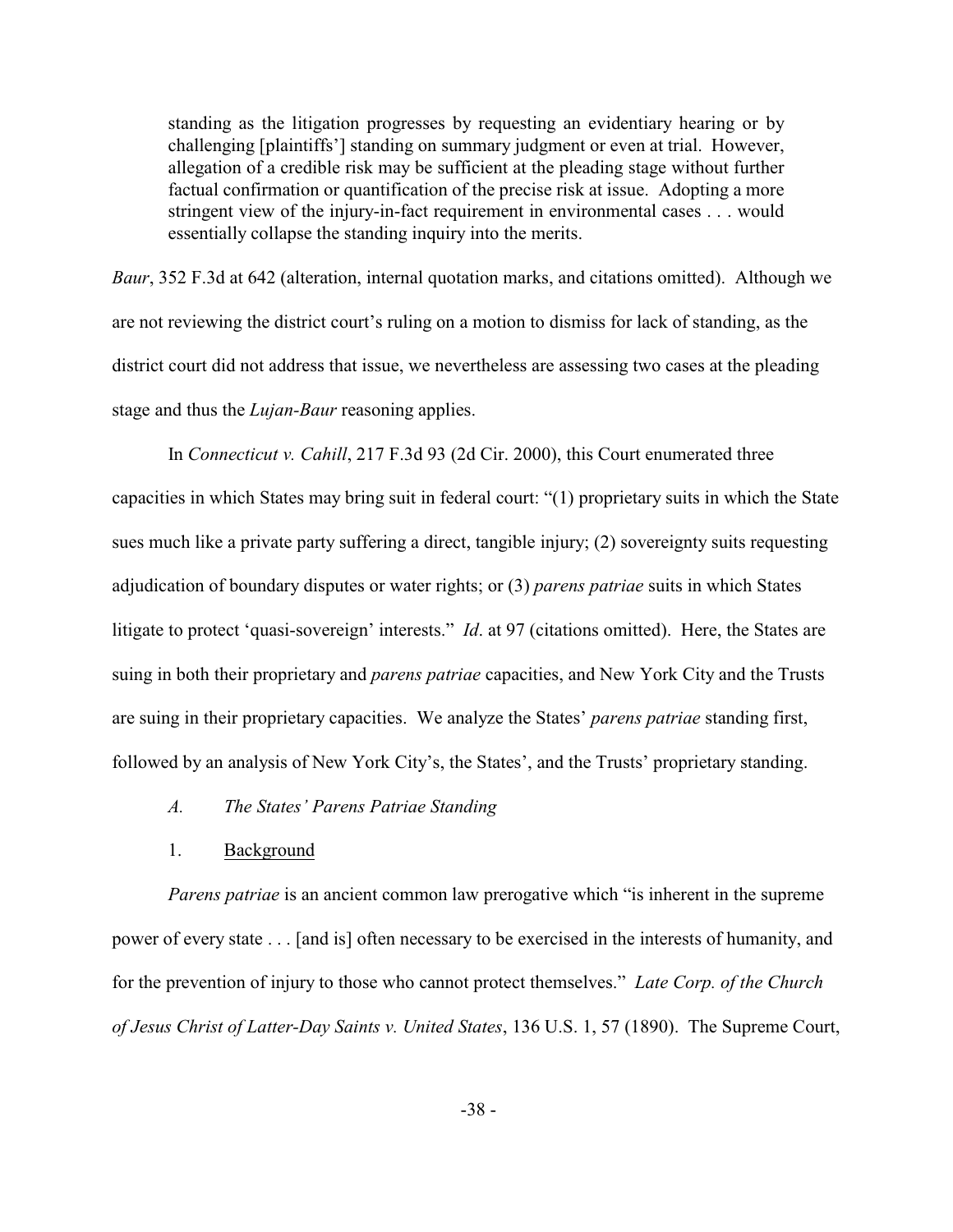in *Missouri I*, articulated the rationale behind *parens patriae* standing in common law nuisance cases when it allowed Missouri to sue Illinois to enjoin it from dumping sewage that poisoned Missouri's water supply. The Court stated that:

[A]n adequate remedy can only be found in this court at the suit of the state of Missouri. It is true that no question of boundary is involved, nor of direct property rights belonging to the complainant state. But it must surely be conceded that, if the health and comfort of the inhabitants of a state are threatened, the state is the proper party to represent and defend them. If Missouri were an independent and sovereign State all must admit that she could seek a remedy by negotiation, and, that failing, by force. Diplomatic powers and the right to make war having been surrendered to the general government, it was to be expected that upon the latter would be devolved the duty of providing a remedy, and that remedy, we think, is found in the constitutional provisions we are considering.

*Missouri I*, 180 U.S. at 241. A few years later, the Court drew upon *Missouri I*'s principles and extended this approach to a state's suit against a private party—once again in a common law nuisance suit. In *Georgia v. Tenn. Copper Co.*, 206 U.S. 230 (1907), the Supreme Court's first major air pollution case, Georgia sought to enjoin Tennessee Copper from discharging noxious gases that, it claimed, injured its citizens and its land. Although the Court referred to Georgia's proprietary claims as a "makeweight," it allowed the state to sue "for an injury to it in its capacity of quasi-sovereign. In that capacity the state has an interest independent of and behind the titles of its citizens, in all the earth and air within its domain. It has the last word as to whether . . . its inhabitants shall breathe pure air." *Id.* at 237. The *Tennessee Copper* Court, citing *Missouri II*, explained that when the states joined the union, "they did not thereby agree to submit to whatever might be done. They did not renounce the possibility of making reasonable demands on the ground of their still remaining quasi-sovereign interests; and the alternative to force is a suit in this court." *Id.* These cases demonstrate that a state's interests in protecting both its natural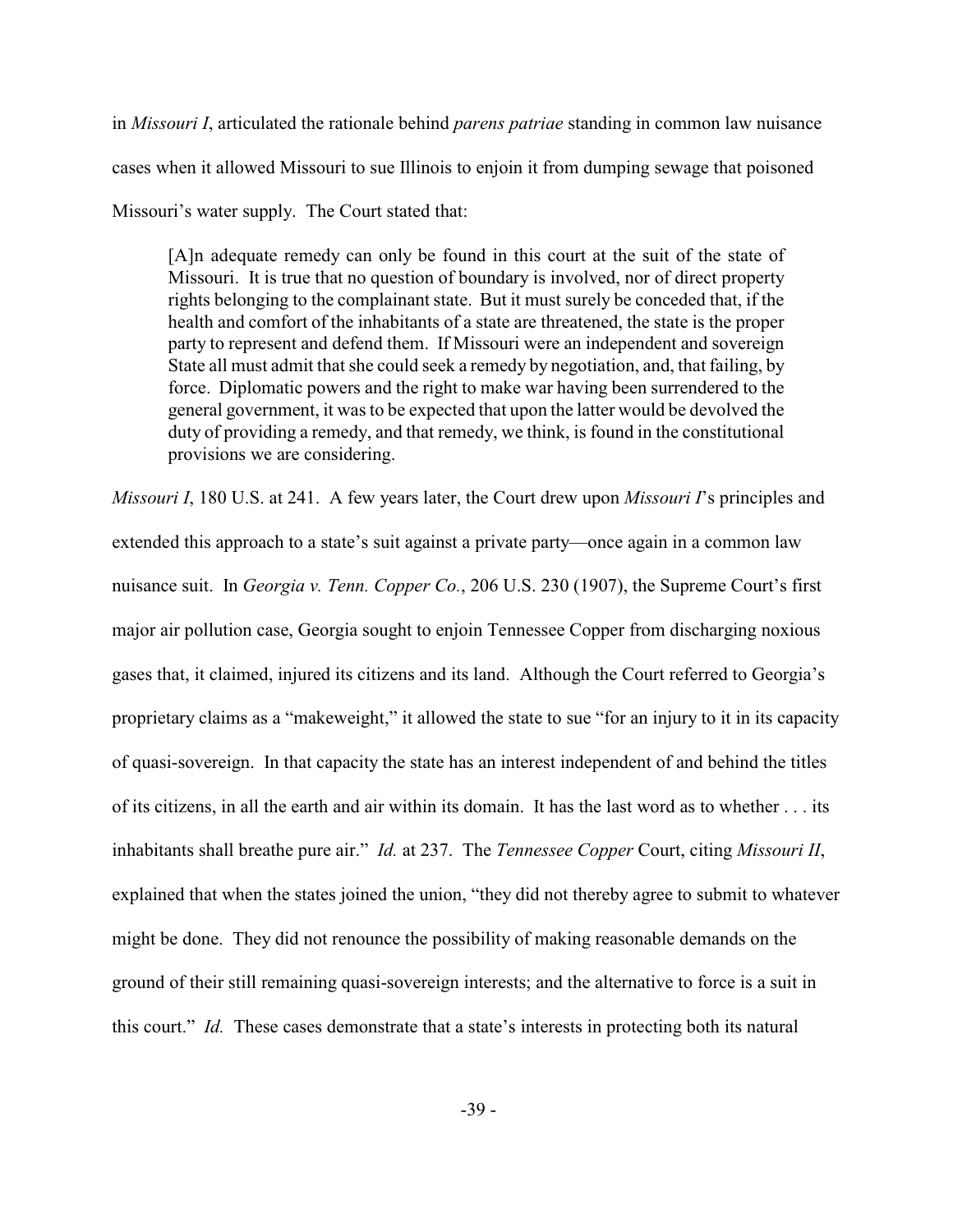resources and the health of its citizens have been recognized as legitimate quasi-sovereign interests since the turn of the last century. *See id.*; *Snapp v. Puerto Rico ex rel. Barez*, 458 U.S. 592, 603 (1982) (noting "a line of cases . . . in which States successfully sought to represent the interests of their citizens in enjoining public nuisance"); *Pennsylvania ex rel. Shapp v. Kleppe*, 10 533 F.2d 668, 673-74 (D.C. Cir. 1976) ("The earliest cases allowing a state to sue as representative of its citizenry involved the protection or preservation of land or other natural resources . . .. While the state thus lacked standing to sue in its own right, it was found to be a proper party to bring suit because of its residual interest independent of and behind the titles of its citizens, in all the earth and air within its domain." (citation and internal quotation marks omitted)).

# 2. *Parens Patriae* as a Species of Article III Standing

State standing is not monolithic and depends on the role a state takes when it litigates in a particular case. *See Cahill*, 217 F.3d at 97. In *Snapp,* the seminal modern-day *parens patriae* standing case, the Supreme Court explained how the capacity in which a state sues has an impact on the standing analysis. After discussing a state's sovereign interests, the Court drew a distinction between a state's proprietary and quasi-sovereign interests:

Not all that a State does, however, is based on its sovereign character. Two kinds of nonsovereign interests are to be distinguished. First, *like other associations and private parties*, a State is bound to have a variety of proprietary interests. A State may, for example, *own land* or participate in a business venture. As a proprietor, it is likely to have the same interests as other similarly situated proprietors. And like

<sup>&</sup>lt;sup>10</sup> The cases mentioned by *Snapp* included: *North Dakota v. Minnesota*, 263 U.S. 365 (1923); *Wyoming v. Colorado*, 259 U.S. 419 (1922); *New York v. New Jersey*, 256 U.S. 296 (1921); *Kansas v. Colorado*, 206 U.S. 46 (1907); *Tenn. Copper Co.*, 206 U.S. at 230; *Kansas v. Colorado*, 185 U.S. 125 (1902); and *Missouri I*, 180 U.S. at 208.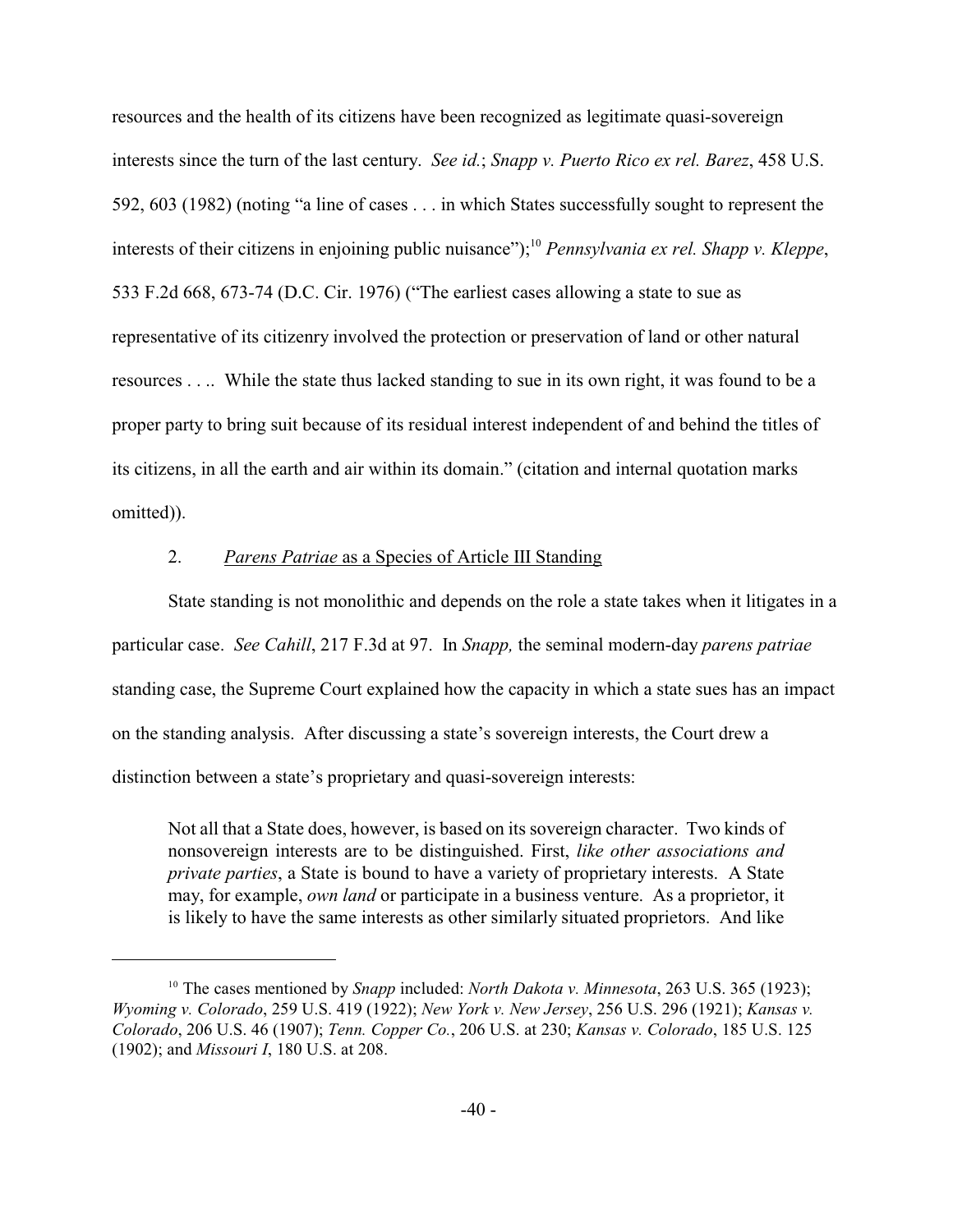other such proprietors it may at times need to pursue those interests in court. Second, a State may, for a variety of reasons, attempt to pursue the interests of a private party, and pursue those interests only for the sake of the real party in interest. . . .

Quasi-sovereign interests stand apart from . . . the above: They are not sovereign interests, proprietary interests, or private interests pursued by the State as a nominal party. They consist of a set of interests that the State has in the well-being of its populace. Formulated so broadly, the concept risks being too vague to survive the standing requirements of Art. III: A quasi-sovereign interest must be sufficiently concrete to create an actual controversy between the State and the defendant. The vagueness of this concept can only be filled in by turning to individual cases.

## *Snapp*, 458 U.S. at 601-02 (emphases added).

In order to ensure that a state suing on behalf of its injured citizens properly asserts a case or controversy sufficient for Article III standing purposes, *Snapp* formulated a test for *parens patriae* standing. A state: (1) "must articulate an interest apart from the interests of particular private parties, *i.e.*, the State must be more than a nominal party"; (2) "must express a quasisovereign interest<sup> $11$ </sup>; and (3) must have "alleged injury to a sufficiently substantial segment of its population." *Id.* at 607; *see also People of the State of N.Y. by Abrams v. Seneci*, 817 F.2d <sup>12</sup> 1015, 1017 (2d Cir. 1987) (analyzing state *parens patriae* standing according to *Snapp* criteria). This Court, in *People of the State of New York by Abrams v. 11 Cornwell Co.*, 695 F.2d 34 (2d Cir. 1982), *vacated in part on other grounds*, 718 F.2d 22 (2d Cir. 1983) (en banc), added

 $11$  The Court identified two types of quasi-sovereign interests: (1) protecting "the health and wellbeing . . . of its residents," and (2) "securing observance of the terms under which [the state] participates in the federal system." *Snapp*, 458 U.S. at 607-08. Only the "health and well-being" quasi-sovereign interest is at issue here, and our analysis is thus limited to this interest.

 $12$  Justice Brennan, in a four-Justice concurrence in *Snapp*, suggested that the state, as "no ordinary litigant," was "entitled to assess its needs, and decide which concerns of its citizens warrant its protection and intervention." *Snapp*, 458 U.S. at 612 (Brennan, J., concurring).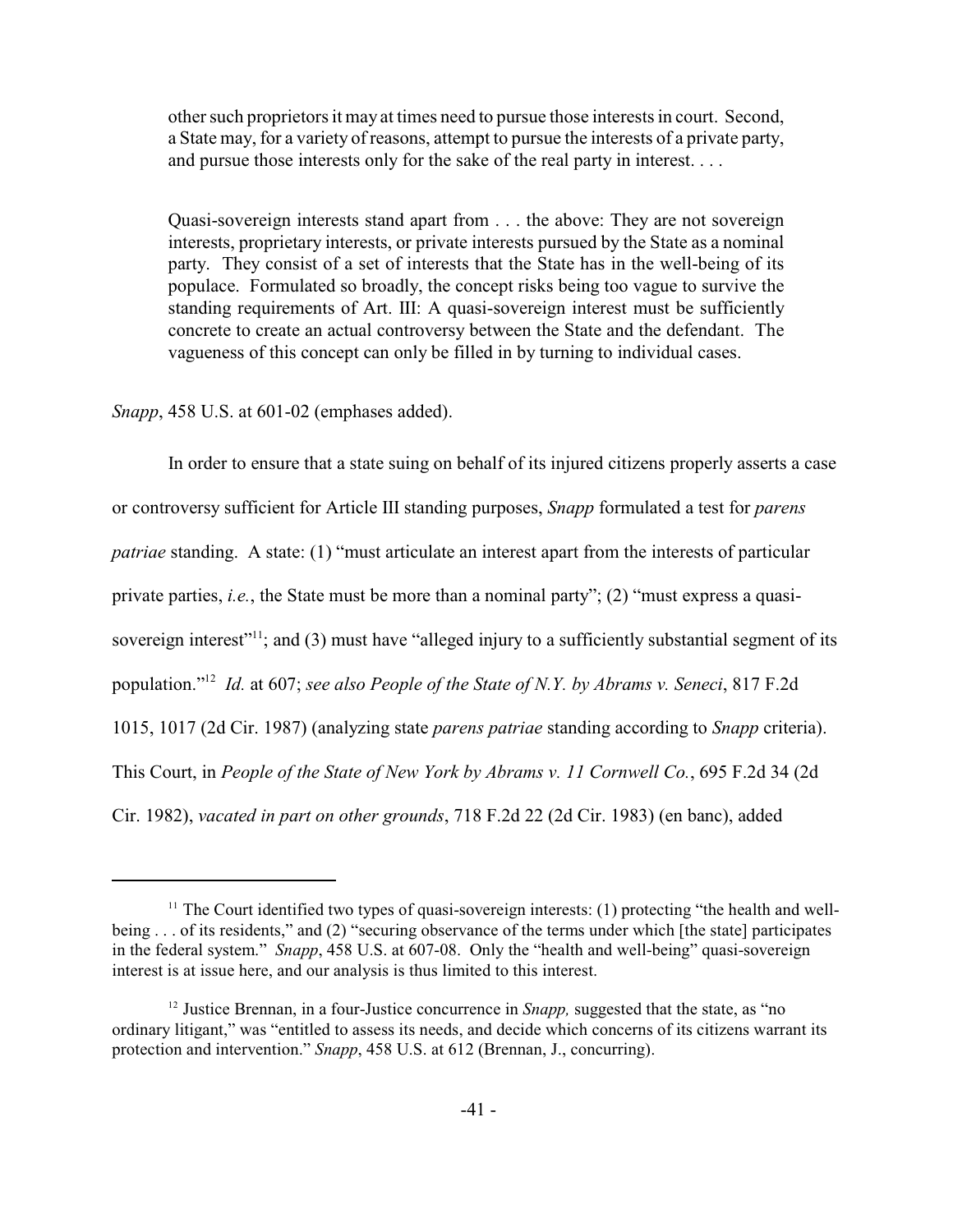another requirement for states to sue as *parens patriae*: the Court must also make "a finding that individuals [upon whose behalf the state is suing] could not obtain complete relief through a private suit." *Id.* at 40; *see also, e.g.*, *Connecticut v. Physicians Health Servs. of Conn., Inc.*, 287 F.3d 110, 119-20 (2d Cir. 2002) (reviewing factors that the Supreme Court, Second Circuit, and other courts have viewed as prerequisites for *parens patriae* standing, including whether there were "'adequate alternative means of civil enforcement by which individual plaintiffs may obtain complete relief'" (quoting *Connecticut v. Physicians Health Servs. of Conn., Inc.*, 103 F. Supp. 2d 495, 509 (D. Conn. 2000))).

The *Snapp* Court applied its test, post-hoc, to the public nuisance cases of *Missouri* and *Tennessee Copper*, finding that "the injury to the public health and comfort was graphic and direct," thereby giving an after-the-fact imprimatur to *parens patriae* standing in those public nuisance cases that satisfied Article III's "Case" or "Controversy" requirement. 458 U.S. at 604.

In the decades following *Snapp*, federal courts have applied its test to determine whether a state had standing as *parens patriae*. For the most part, in our increasingly statutory and regulatory system, courts have explored whether states have *parens patriae* standing under a statute, *see, e.g.*, *Seneci*, 817 F.2d at 1017 (standing under RICO), rather than under federal common law.<sup>13</sup> The view that states' *parens patriae* standing sufficed for Article III standing was not called into question until the recent Supreme Court opinion in *Massachusetts v. EPA*, 549 U.S. 497 (2007).

<sup>&</sup>lt;sup>13</sup> In *Texas v. American Tobacco Co.*, 14 F. Supp. 2d 956, 962 (E.D. Tex. 1997), the district court held that Texas had *parens patriae* standing to bring its claim under common law.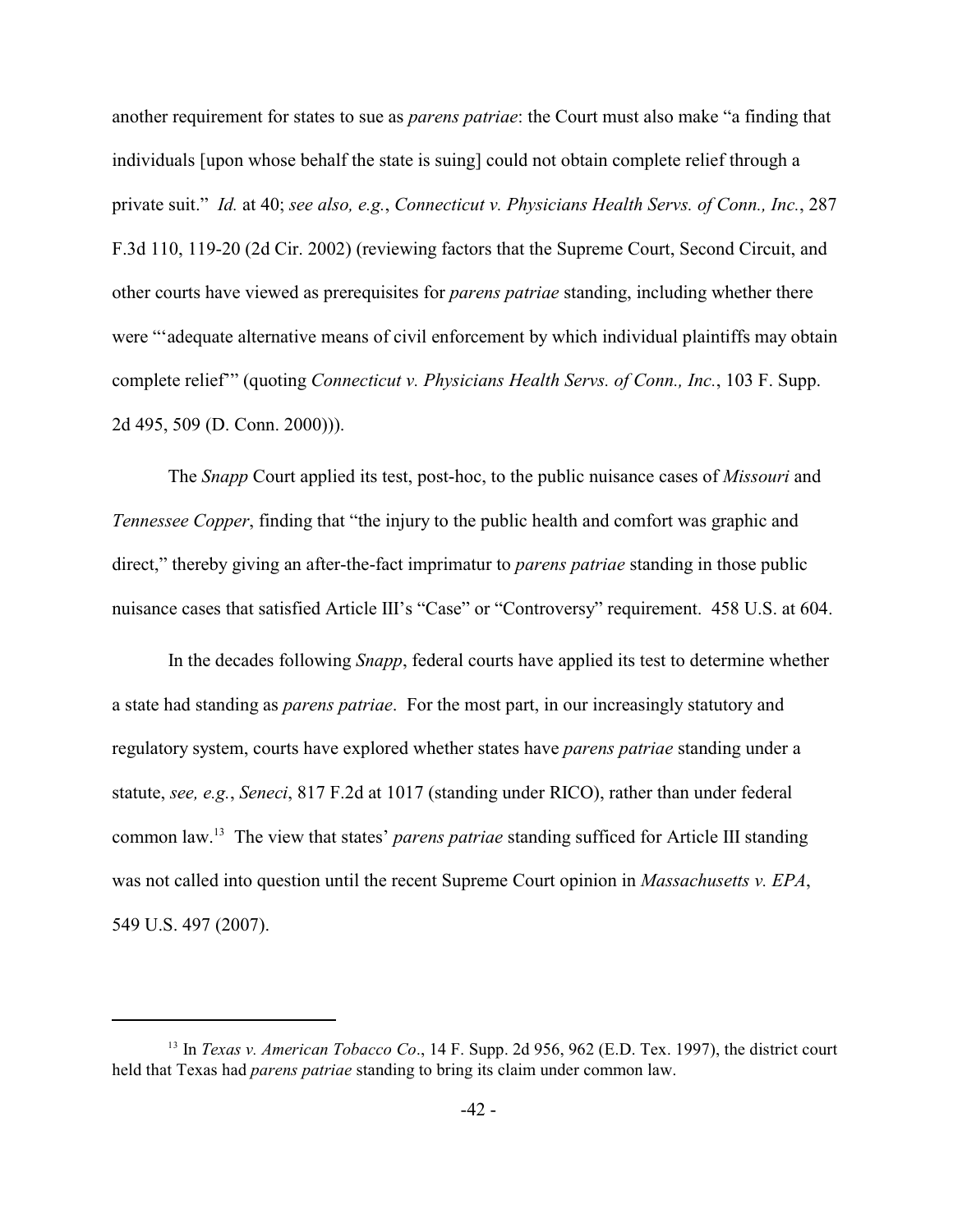## 3. Effect of *Massachusetts v. EPA*

In April 2007, the Supreme Court decided *Massachusetts*, ruling that the plaintiffs (ten states and six trade associations) could challenge: (1) a decision by the Environmental Protection Agency ("EPA") not to regulate greenhouse gas emissions from new motor vehicles under the CAA; and (2) EPA's stated reasons for refusing to regulate those emissions. *See id.* Prior to its merits assessment, the Supreme Court focused on the contentious issue of standing, given that each member of the D.C. Circuit panel had written a separate opinion and had come to a different conclusion about whether the States had standing to bring the action. The Court summarized the circuit court opinions as follows: "Judge Randolph avoided a definitive ruling as to petitioners' standing, reasoning that it was permissible to proceed to the merits because the standing and the merits inquiries overlapped"; "Judge Sentelle wrote separately because he believed petitioners failed to demonstrate the elements of injury necessary to establish standing under Article III"; and Judge Tatel dissented, concluding "that at least Massachusetts had satisfied each element of Article III standing—injury, causation, and redressability." *Id.* at 514-16 (internal quotation marks and citations omitted). $^{14}$ 

The Supreme Court ruled that Massachusetts had Article III standing. The Court introduced the standing section by citing the three-part *Lujan* test, focusing in its initial analysis on the States' proprietary interests as property owners. This approach is consistent with *Snapp*'s

 $<sup>14</sup>$  Judges Randolph and Sentelle did not focus on the State's quasi-sovereign role when analyzing</sup> standing. In fact, Judge Sentelle introduced his injury analysis with a quote from *Ex Parte Levitt*, 302 U.S. 633 (1937), which discussed injury in the context of a private individual. *Massachusetts* v. EPA, 415 F.3d 50, 59 (D.C. Cir. 2005). Judge Tatel made only a glancing reference to Massachusetts' claim of injury, which seemed to refer to the State's proprietary interests as landowner. He cited Massachusetts' "loss of land within its sovereign boundaries—that 'affects [it] in a personal and individual way.'" *Id.* at 65 (quoting *Lujan*, 504 U.S. at 560 n.1).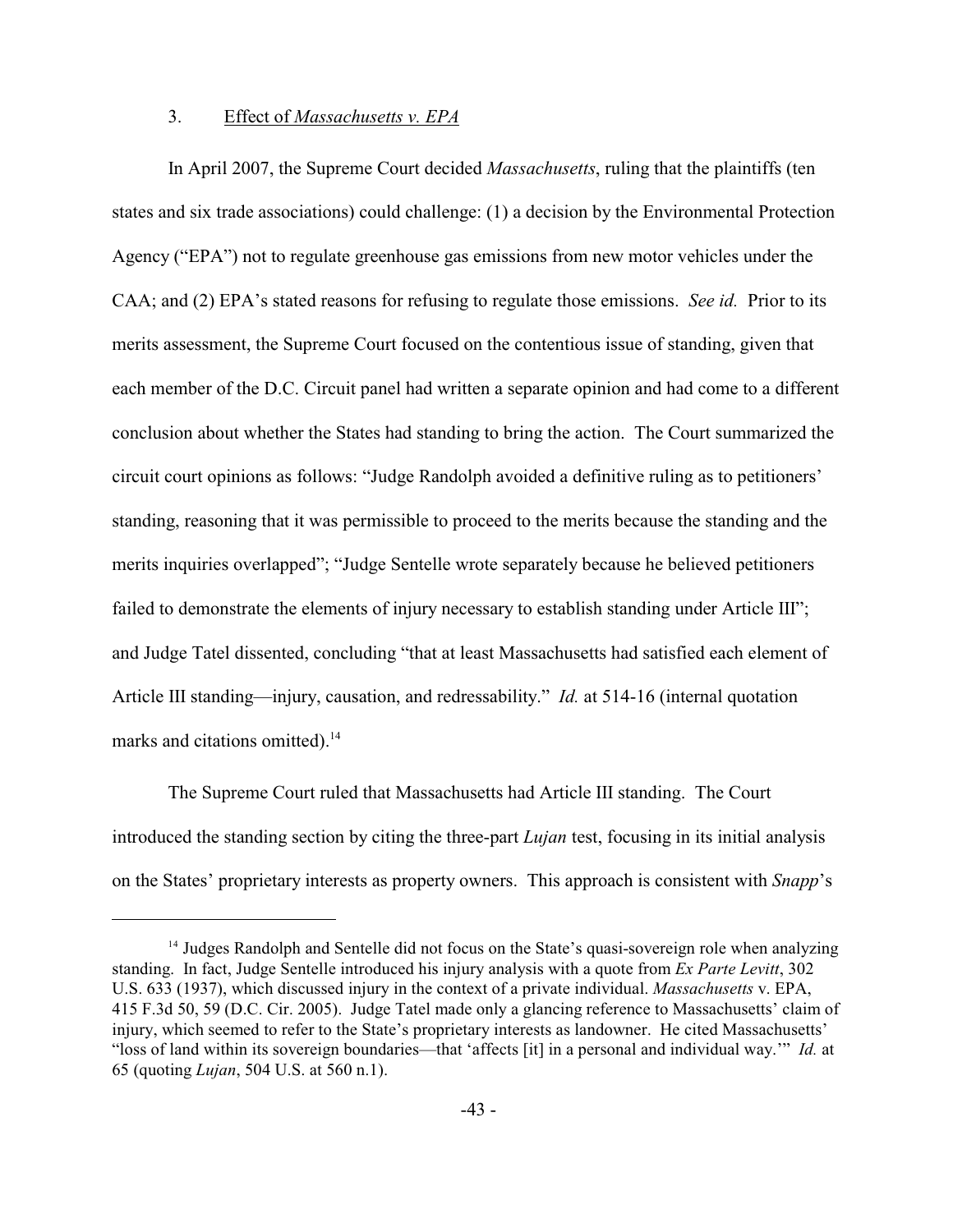distinction between a state suing as *parens patriae* and a state suing in a capacity similar to that of an individual landowner. The Court observed that Congress had explicitly authorized a procedural right to challenge EPA actions under the CAA, *see* 42 U.S.C. § 7607(b)(1) (pertaining to judicial review), reaffirming Congress's power to "'define injuries and articulate chains of causation that will give rise to a case or controversy where none existed before.'" *Id.* at 516 (quoting *Lujan*, 504 U.S. at 580). This procedural right was "of critical importance to the standing inquiry" and permitted the States a short cut in the *Lujan* standing analysis, as they were not obliged to "'meet[] all the normal standards for redressability and immediacy.'" *Id.* at 516- 17 (quoting *Lujan,* 504 U.S. at 572 n.7).<sup>15</sup>

But the *Massachusetts* Court then added another layer to its analysis—one which arguably muddled state proprietary and *parens patriae* standing. The majority noted that it was "of considerable relevance that the party seeking review here is a sovereign State and not, as it was in *Lujan,* a private individual." *Id.* at 518. The majority also quoted language from *Tennessee Copper*, 206 U.S. at 237, which defined injury to a state "in its capacity of quasisovereign. In that capacity the state has an interest independent of and behind the titles of its citizens . . .." *Massachusetts*, 549 U.S. at 518-19. The *Massachusetts* Court likened Massachusetts' injury to Georgia's injury in *Tennessee Copper*: "Just as Georgia's 'independent interest . . . in all the earth and air within its domain' supported federal jurisdiction a century ago, so too does Massachusetts' well-founded desire to preserve its sovereign territory today." *Id.* at

<sup>&</sup>lt;sup>15</sup> See Bradford Mank, *Should States Have Greater Standing Rights Than Ordinary Citizens?: Massachusetts v. EPA's New Standing Test for States,* 49 Wm. & Mary L. Rev. 1701 (2008) (proposing that courts relax the immediacy and redressability prongs of the standing test when states bring *parens patriae* suits to protect their quasi-sovereign interests in the health, welfare, and natural resources of their citizens).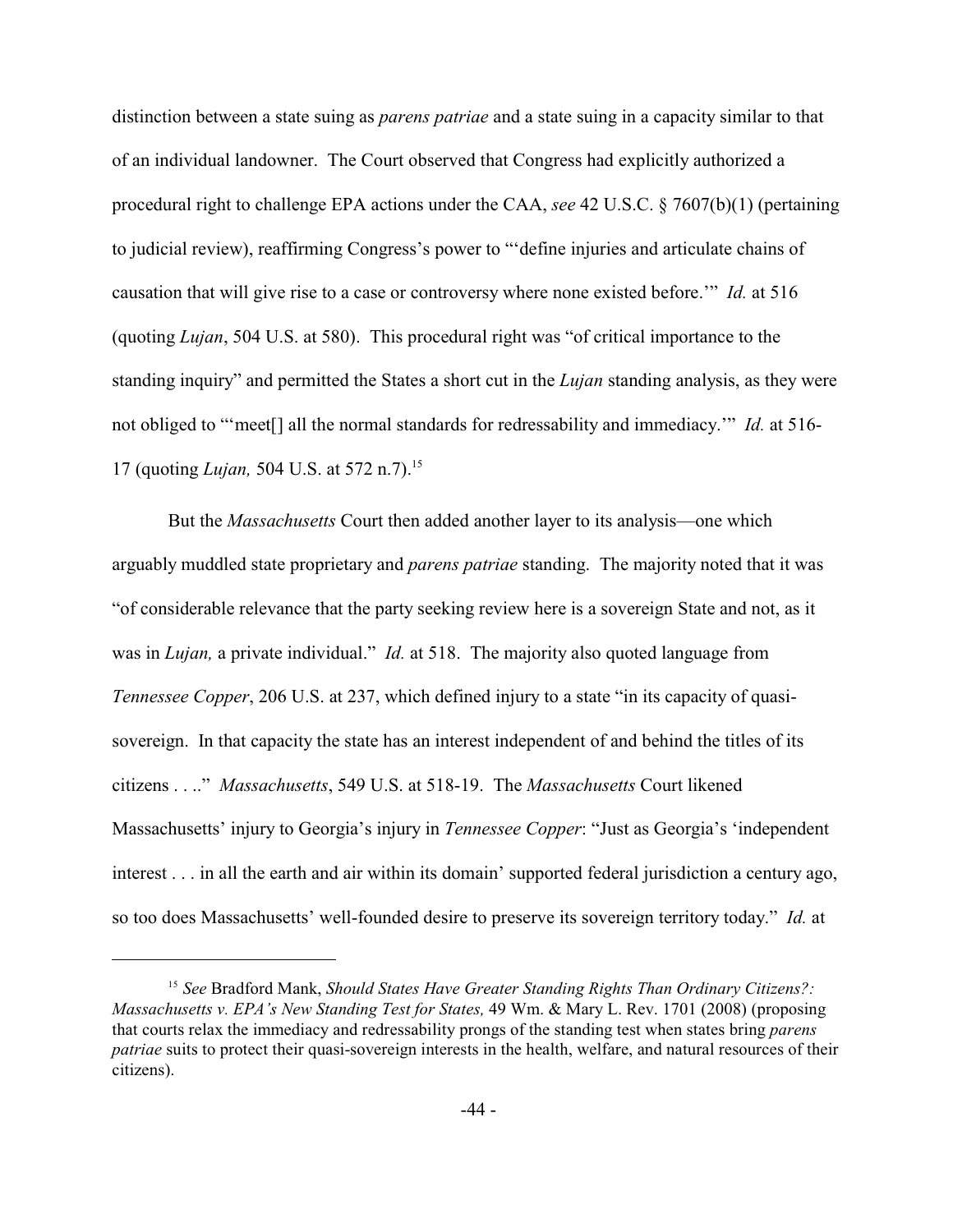519.<sup>16</sup>

In the midst of invoking language that hearkened to a state's quasi-sovereign interests, the *Massachusetts* Court mentioned proprietary injury to the State as a landowner, commenting: "That Massachusetts does in fact *own a great deal of the territory* alleged to be affected only reinforces the conclusion that its stake in the outcome of this case is sufficiently concrete to warrant the exercise of federal judicial power." *Id.* (emphasis added) (internal quotation marks omitted). This sentence appears to conflate, to an extent, state *parens patriae* standing and proprietary standing. The Court seemed to find that injury to a state as a quasi-sovereign is a sufficiently concrete injury to be cognizable under Article III, and its finding of such injury is reinforced by the fact that the State is also a landowner and suffers injury to its land. The Court concluded this section of its standing analysis by opining: "Given that procedural right and Massachusetts' stake in protecting its quasi-sovereign interests, the Commonwealth is entitled to special solicitude in our standing analysis." *Id.* at 520. The Court then briefly analyzed state standing under the *Lujan* injury, causation, and redressability tests—in Massachusetts' capacity as a property owner, not as a quasi-sovereign—and found that Massachusetts had satisfied those requirements. *Id*. at 521-25.

The question is whether *Massachusetts*' discussion of state standing has an impact on the analysis of *parens patriae* standing, *supra*. That is, what is the role of Article III *parens patriae*

 $16$  In parrying the Chief Justice's dissenting argument that the majority was devising a new doctrine of state standing, the Court emphasized that no less an authority than Hart & Wechsler viewed *Tennessee Copper* as a standing decision, and that Hart & Wechsler had chronicled "the long development of cases permitting States to litigate as *parens patriae* to protect quasi-sovereign interests." *Massachusetts,* 549 U.S. at 520 n.17 (quoting R. Fallon, D. Meltzer, & D. Shapiro, Hart & Wechsler's The Federal Courts and the Federal System 290 (5th ed. 2003)).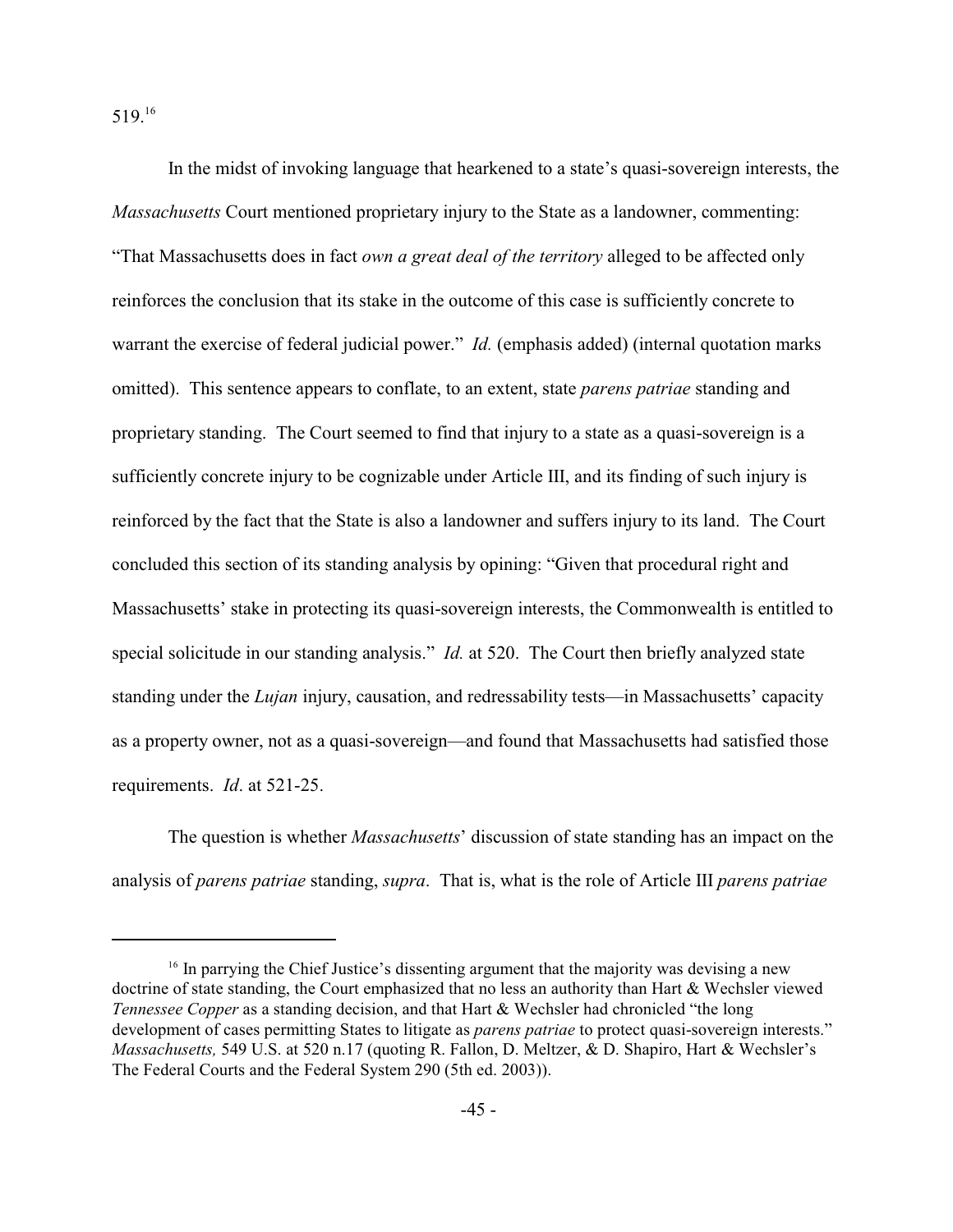standing in relation to the test set out in *Lujan*? Must a state asserting *parens patriae* standing satisfy both the *Snapp* and *Lujan* tests? However, we need not answer these questions because as discussed in Part III.B, *infra*, all of the plaintiffs have met the *Lujan* test for standing. Thus, even assuming that a state asserting *parens patriae* standing must meet the *Lujan* requirements, here, those requirements have been met.

# 4. States' Allegations Satisfy the *Snapp* Test

The States have adequately alleged the requirements for *parens patriae* standing pursuant to the *Snapp-11 Cornwell Co.* standards. They are more than "nominal parties." Their interest in safeguarding the public health and their resources is an interest apart from any interest held by individual private entities. Their quasi-sovereign interests involving their concern for the "health and well-being—both physical and economic—of [their] residents in general," *Snapp,* 458 U.S. at 607, are classic examples of a state's quasi-sovereign interest. The States have alleged that the injuries resulting from carbon dioxide emissions will affect virtually their entire populations. Moreover, it is doubtful that individual plaintiffs filing a private suit could achieve complete relief. *See Commonwealth of Puerto Rico ex rel. Quiros v. Bramkamp*, 654 F.2d 212, 217 (2d Cir. 1981) (noting that vindication of Puerto Rico's rights should not be dependent upon possible relief obtained by individuals, even if they could marshal the resources to institute and prosecute a class action).

Defendants argue that in order for states to sue in their *parens patriae* capacity, the citizens that the states seek to protect must themselves satisfy Article III's core requirements. In so arguing, Defendants attempt to import into *parens patriae* standing the Article III requirements for organizational standing set out in *Hunt v. Washington State Apple Advertising*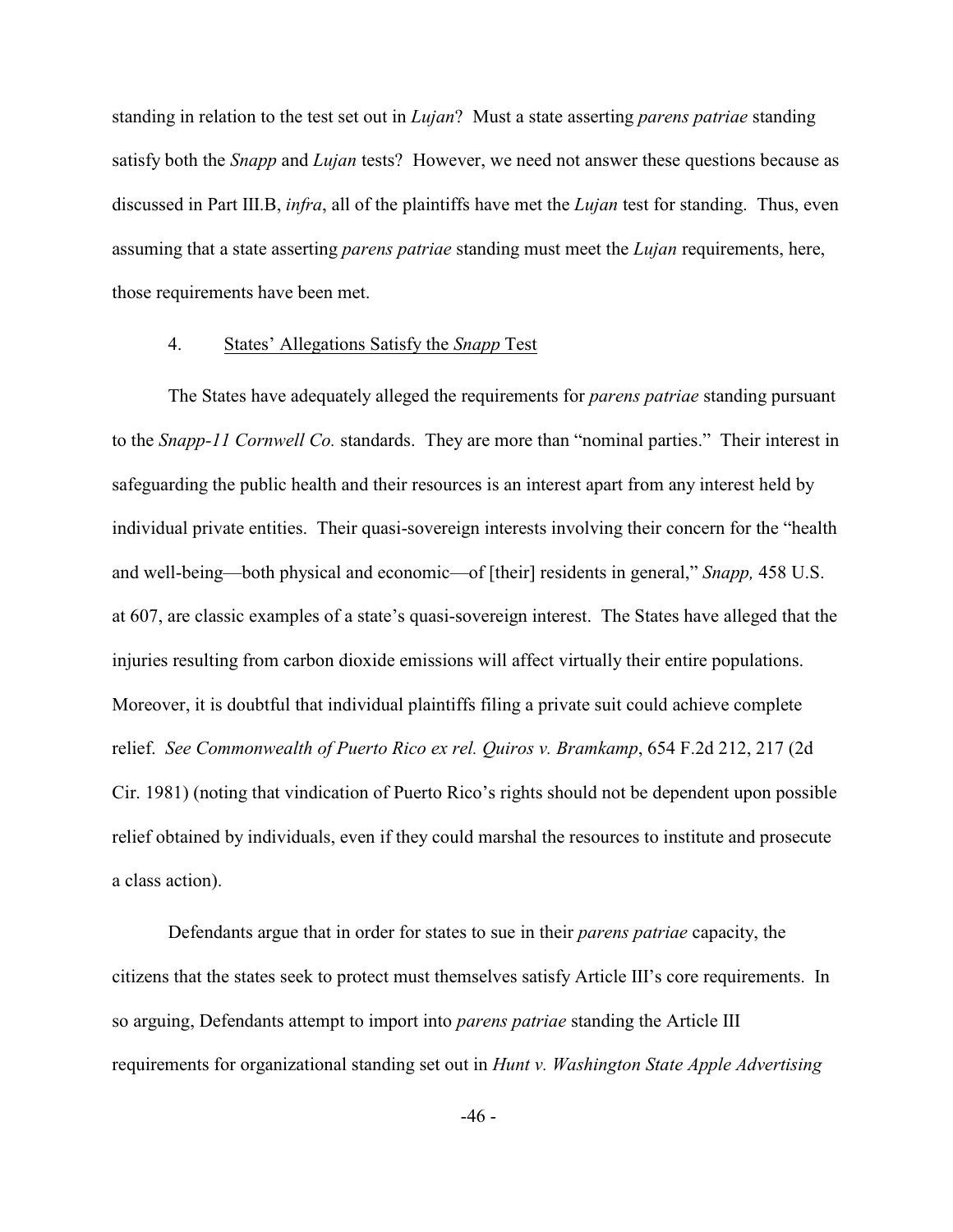*Commission*, 432 U.S. 333 (1977). In *Hunt*, the Supreme Court stated:

[A]n association has standing to bring suit on behalf of its members when: (a) its members would otherwise have standing to sue in their own right; (b) the interests it seeks to protect are germane to the organization's purpose; and (c) neither the claim asserted nor the relief requested requires the participation of individual members in the lawsuit.

*Id.* at 343. *Snapp* did not require states suing as *parens patriae* to meet the test for organizational standing. In fact, it required the opposite, *i.e.*, that the individuals with adversely affected interests could *not* obtain relief via a private suit; that the interest asserted by the state must be *apart from* the interests of the individual citizens on behalf of whom it was suing; and that the injury must affect a substantial segment of the population, not one individual. *Snapp*, 458 U.S. at 607.

Standing is "gauged by the specific *common-law*, statutory or constitutional claims that a party presents." *Int'l Primate Prot. League v. Admins. of Tulane Educ. Fund,* 500 U.S. 72, 77 (1991) (emphasis added). For over a century, states have been accorded standing in common law nuisance causes of action when suing as *parens patriae*. In this case, the States have satisfied the

*Snapp-11 Cornwell Co.* test.<sup>17</sup>

# *B. The States' and the Trusts' Article III Proprietary Standing*

In *Lujan*, the Supreme Court explained that standing "is an essential and unchanging part of the case-or-controversy requirement of Article III." *Lujan*, 504 U.S. at 560. The plaintiff

<sup>&</sup>lt;sup>17</sup> New York City may not assert *parens patriae* standing. See Cmty. Commc'ns Co. v. City of *Boulder*, 455 U.S. 40, 53-54 (1982). Given that the States have successfully alleged standing in their *parens patriae* capacity, however, New York City's standing is assured because, as a party to the States' lawsuit, "the presence of one party with standing is sufficient to satisfy Article III's case-or-controversy requirement." *Rumsfeld v. Forum for Academic & Institutional Rights, Inc*., 547 U.S. 47, 52 n.2 (2006).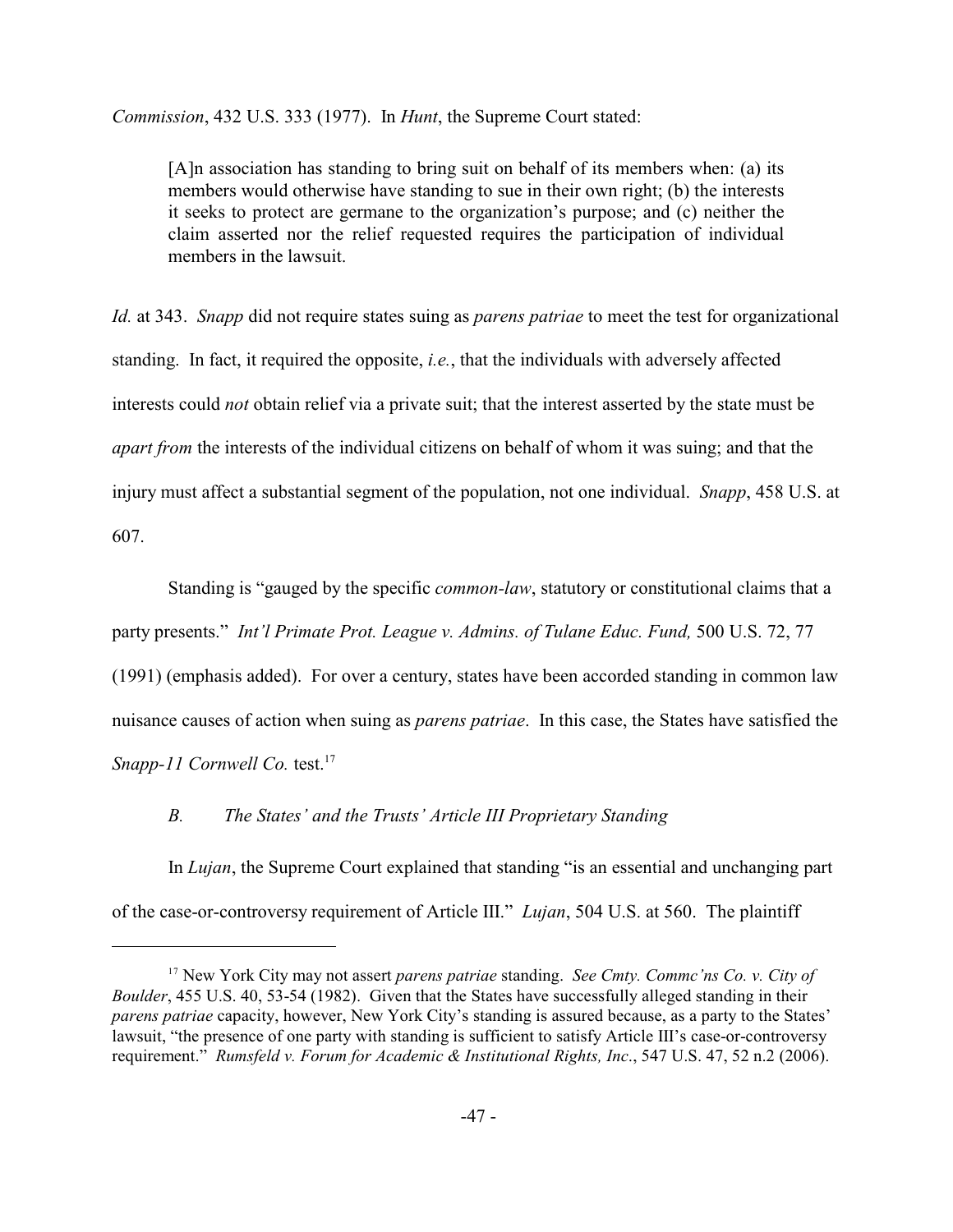environmental organizations in *Lujan* sued the U.S. Secretary of the Interior. They sought a declaratory judgment that a newly-promulgated regulation, which offered less protection for endangered species, was in error as to the scope of the statute. They also sought to restore the interpretation embodied in the initial regulation. In holding that the plaintiff organizations lacked standing, the Court set out the well-known three-part test:

First, the plaintiff must have suffered an injury in fact—an invasion of a legally protected interest which is (a) concrete and particularized and (b) actual or imminent, not conjectural or hypothetical. Second, there must be a causal connection between the injury and the conduct complained of—the injury has to be fairly trace[able] to the challenged action of the defendant, and not . . . th[e] result [of] the independent action of some third party not before the court. Third, it must be likely, as opposed to merely speculative, that the injury will be redressed by a favorable decision.

*Id.* at 560-61 (internal quotation marks and citations omitted). "In essence the question of standing is whether the litigant is entitled to have the court decide the merits of the dispute or of particular issues." *Warth v. Seldin*, 422 U.S. 490, 498 (1975).

The States and New York City have sued in their proprietary capacity as property owners. The Trusts' complaint does not state whether the Open Space Institute ("OSI"), the Open Space Conservancy ("OSC"), and the Audubon Society of New Hampshire ("Audubon") are membership organizations; rather, it describes the Trusts as not-for-profit corporations. The allegations in the complaint indicate that each organization is suing on its own behalf, in its proprietary capacity as an owner of particular pieces of property dedicated to conservation uses.<sup>18</sup> *See Havens Realty Corp. v. Coleman*, 455 U.S. 363, 379 n.19 (1982) ("[O]rganizations are

 $18$  Even if OSI is not a property owner asserting injury to its proprietary interests, as long as either OSC or Audubon has standing, that will suffice to provide standing to OSI. *See Forum for Acad. & Inst'l Rights,* 547 U.S. at 52 n.2.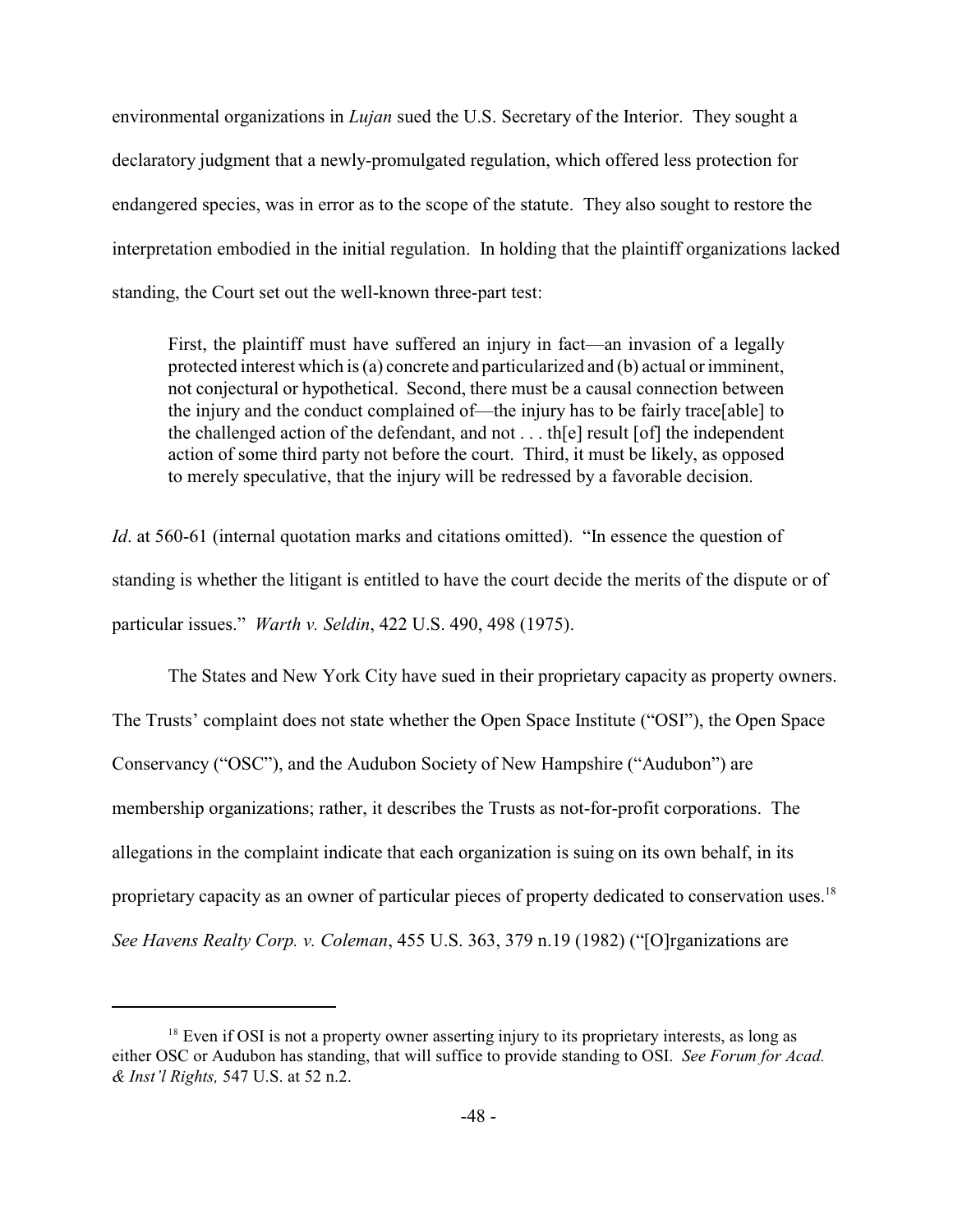entitled to sue on their own behalf for injuries they have sustained."); *Warth,* 422 U.S. at 511

("There is no question that an association may have standing in its own right to seek judicial relief from injury to itself and to vindicate whatever rights and immunities the association itself may enjoy."). The Trusts must "meet[ ] the same standing test that applies to individuals [and] must show actual or threatened injury in fact that is fairly traceable . . . and likely to be redressed by a favorable court decision." *Spann v. Colonial Vill., Inc.,* 899 F.2d 24, 27 (D.C. Cir. 1990); *see also Irish Lesbian & Gay Org. v. Giuliani*, 143 F.3d 638, 649 (2d Cir. 1998).

# 1. Have Plaintiffs Sufficiently Alleged Injury-in-Fact?

The D.C. Circuit, in *Public Citizen, Inc. v. National Highway Traffic Safety*

*Administration*, 489 F.3d 1279 (D.C. Cir. 2007), adroitly distilled the definitions for the terms

used in *Lujan*'s injury-in-fact requirement:

1. The Supreme Court has stated that the asserted injury must be concrete—which the Court has also described as direct, real, and palpable—not abstract. *See, e.g.*, *Lujan*, 504 U.S. at 560 ("concrete"); *Whitmore*, 495 U.S. at 155 ("palpable, as opposed to merely abstract"); *Allen*, 468 U.S. at 751 ("palpable"); *City of Los Angeles v. Lyons*, 461 U.S. 95, 102 (1983) ("real"); *Warth v. Seldin*, 422 U.S. 490, 501 (1975) ("palpable"); *United States v. Richardson*, 418 U.S. 166, 180 (1974) ("a direct injury");  $\dots$ 

2. The Supreme Court also has stated that the asserted injury must be particularized—which the Court has also described as personal, individual, distinct, and differentiated—not generalized or undifferentiated. *See, e.g.*, *Lujan*, 504 U.S. at 560 n.1 ("By particularized, we mean that the injury must affect the plaintiff in a personal and individual way."); *DaimlerChrysler Corp. v. Cuno*, [547] U.S. [332, 342] (2006) ("personal"); *Whitmore*, 495 U.S. at 155 ("distinct"); *Allen*, 468 U.S. at 751 ("personal"); *Valley Forge*, 454 U.S. at 472 (litigant must show "he personally has suffered some actual or threatened injury"); *Richardson*, 418 U.S. at 177 (not "undifferentiated"); . . ..

3. The Supreme Court has further stated that the asserted injury must be actual or imminent—which the Court has also described as certainly impending and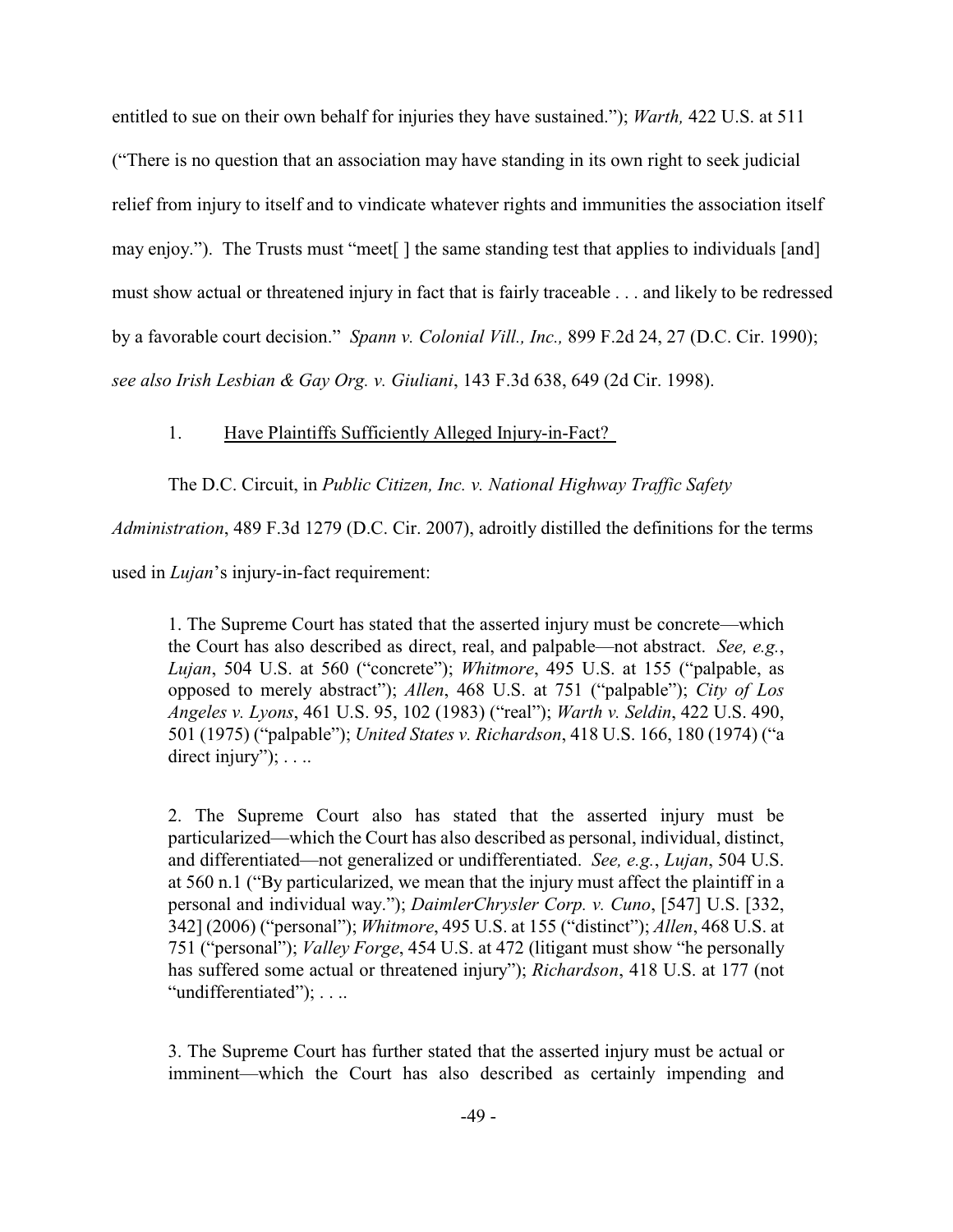immediate—not remote, speculative, conjectural, or hypothetical. *See Lujan*, 504 U.S. at 560 ("actual or imminent"); *DaimlerChrysler*, [547 U.S.] at [345] ("certainly impending"); *Whitmore*, 495 U.S. at 155 ("not conjectural or hypothetical"); *ASARCO Inc. v. Kadish*, 490 U.S. 605, 615 (1989) (opinion of Kennedy, J., joined byRehnquist, C.J., and Stevens and Scalia, JJ.) (not "remote or speculative"); *Lyons*, 461 U.S. at 102 ("immediate") . . ..

*Public Citizen, Inc.,* 489 F.3d at 1292-93 (internal citations modified). "The injury-in-fact necessary for standing 'need not be large, an identifiable trifle will suffice.'" *LaFleur v. Whitman*, 300 F.3d 256, 270 (2d Cir. 2002) (quoting *Sierra Club v. Cedar Point Oil Co.*, 73 F.3d 546, 557 (5th Cir. 1996)); *see also Summers v. Earth Island Inst.*, 129 S. Ct. 1142, 1149 (2009) ("While generalized harm to the forest or the environment will not alone support standing, if that harm in fact affects the recreational or even the mere esthetic interests of the plaintiff, that will suffice.").

The States claim current injury as a result of the increase in carbon dioxide levels that has already caused the temperature to rise and change their climates; devastating future injury to their property from the continuing, incremental increases in temperature projected over the next 10 to 100 years; and increased risk of harm from global warming, including an abrupt and catastrophic change in climate when a "tipping point of radiative forcing is reached." The Trusts do not allege any current injury. But like the States, they allege a multitude of future injuries and an increased risk of harm resulting from global warming, and assert that these future injuries constitute "special injuries" to their property interests—injuries different in kind and degree from the injuries suffered by the general public.

Defendants challenge the proprietary standing of the States and the Trusts on the same grounds. They contend that no Plaintiff has alleged a current injury, that the future harms alleged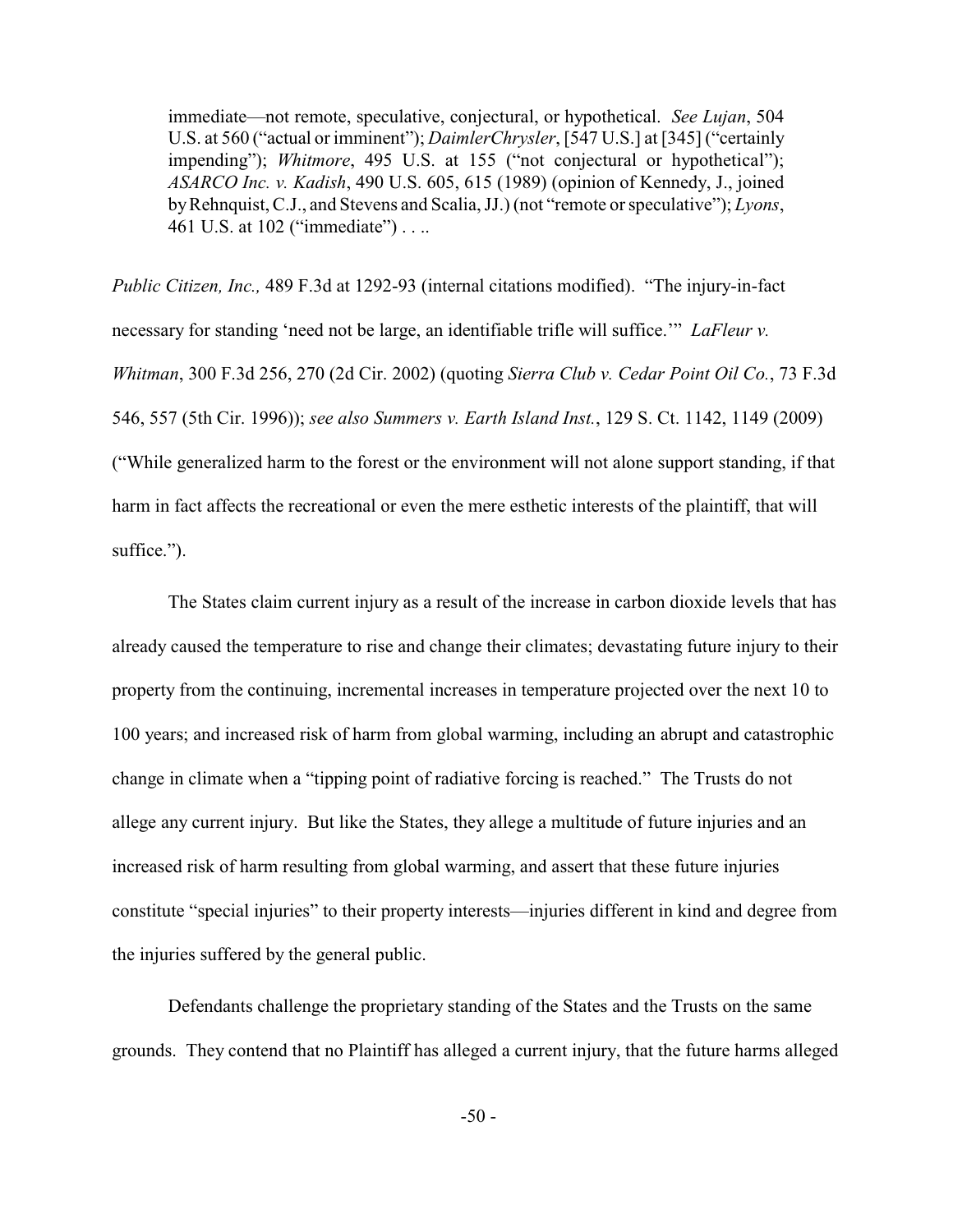in the complaints are not "imminent" enough to satisfy Article III injury-in-fact, and that the increased risks of harm cited by Plaintiffs are not cognizable because they rely on *Baur v. Veneman*, 352 F.3d 625 (2d Cir. 2003), which "identified enhanced risk as an injury only when Congress had enacted statutes to prevent the very increased risk the plaintiffs alleged."

#### a. Current Injury

One current harm that the States mention is the reduced size of the California snowpack. "This process of reduced mountain snowpack, earlier melting and associated flooding, and reduced summer streamflows already has begun." The current declining water supplies and the flooding occurring as a result of the snowpack's earlier melting obviously injure property owned by the State of California. In *Massachusetts*, the State alleged that coastal erosion caused by global warming constituted a current injury to its property. The Court held that this erosion sufficed as an allegation of "particularized injury in [Massachusetts'] capacity as a landowner," and served as a harbinger of injuries to come: "The severity of that injury will only increase over the course of the next century." 549 U.S. at 522. Similarly, the destruction of California property wrought by the flooding associated with the earlier-melting snowpack qualifies as a current injury-in-fact for Article III purposes. Such an injury is "concrete," as property damage is "plainly [a] concrete harm[] under Supreme Court precedents," *Public Citizen*, 489 F.3d at 1292, "particularized," as California is harmed in a distinct way, and "actual or imminent," "not 'conjectural' or 'hypothetical,'" as the injury is occurring now and is not speculative. *See, e.g.*, *Massachusetts*, 549 U.S. at 521 (characterizing reduction in snow-cover extent and earlier melting of rivers and lakes as "significant harms"). Moreover, the injuries to California far exceed the "identifiable trifle" required by Article III. *LaFleur*, 300 F.3d at 270 (citation and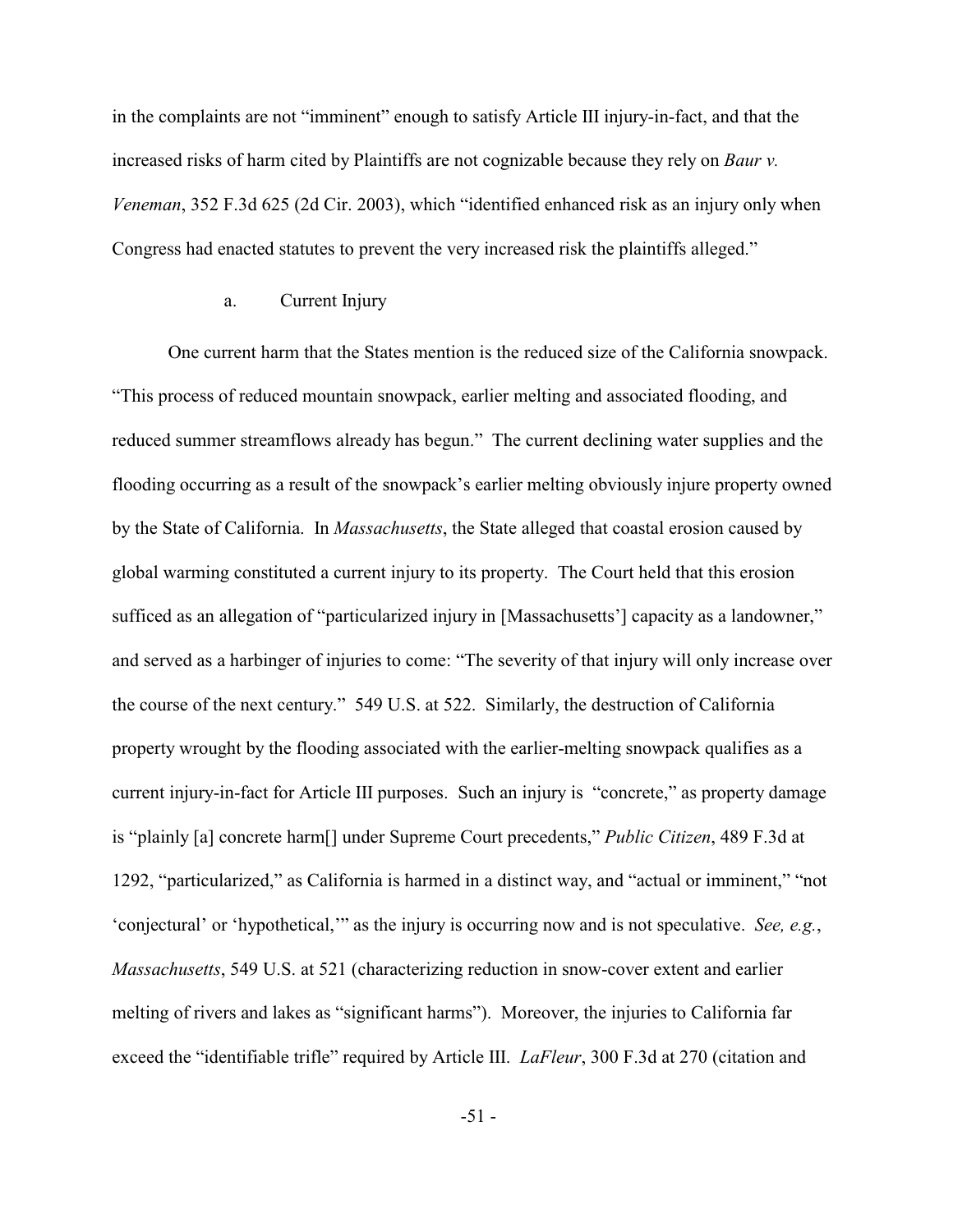internal quotation marks omitted). We thus reject Defendants' argument that the Plaintiff States do not allege any current injury.

## b. Future Injury

The bulk of the States' allegations concern future injury. For example, those Plaintiff States with ocean coastlines, including New York City, charge that a rise in sea level induced by global warming will cause more frequent and severe flooding, harm coastal infrastructure including airports, subway stations, tunnels, tunnel vent shafts, storm sewers, wastewater treatment plants, and bridges, and cause hundreds of billions of dollars of damage. In addition, they assert that some low-lying public property would be permanently inundated unless protective structures are built, with the cost falling heavily on those coastal Plaintiffs. Further, a rise in sea level would salinize marshes and tidelands, destroy habitat for commercial and game species, migratory birds, and other wildlife; accelerate beach erosion; and cause saltwater intrusion into groundwater aquifers. Global warming threatens Plaintiff States bordering the Great Lakes with substantial injury by lowering the water levels of the Great Lakes, which would disrupt hydropower production. Warmer temperatures would threaten agriculture in Iowa and Wisconsin and increase the frequency and duration of summer heat waves with concomitant crop risk. Global warming will also disrupt ecosystems by negatively affecting State-owned hardwood forests and fish habitats, and substantially increase the damage in California due to wildfires. Plaintiff States predict these injuries will come to pass in the next 10 to 100 years.

The Trusts' complaint also focuses on future injury. For instance, the Trusts claim that the ecological value of their properties will be diminished or destroyed by the global warming to which Defendants' emissions contribute. They contend that sea level rise caused by global

 $-52 -$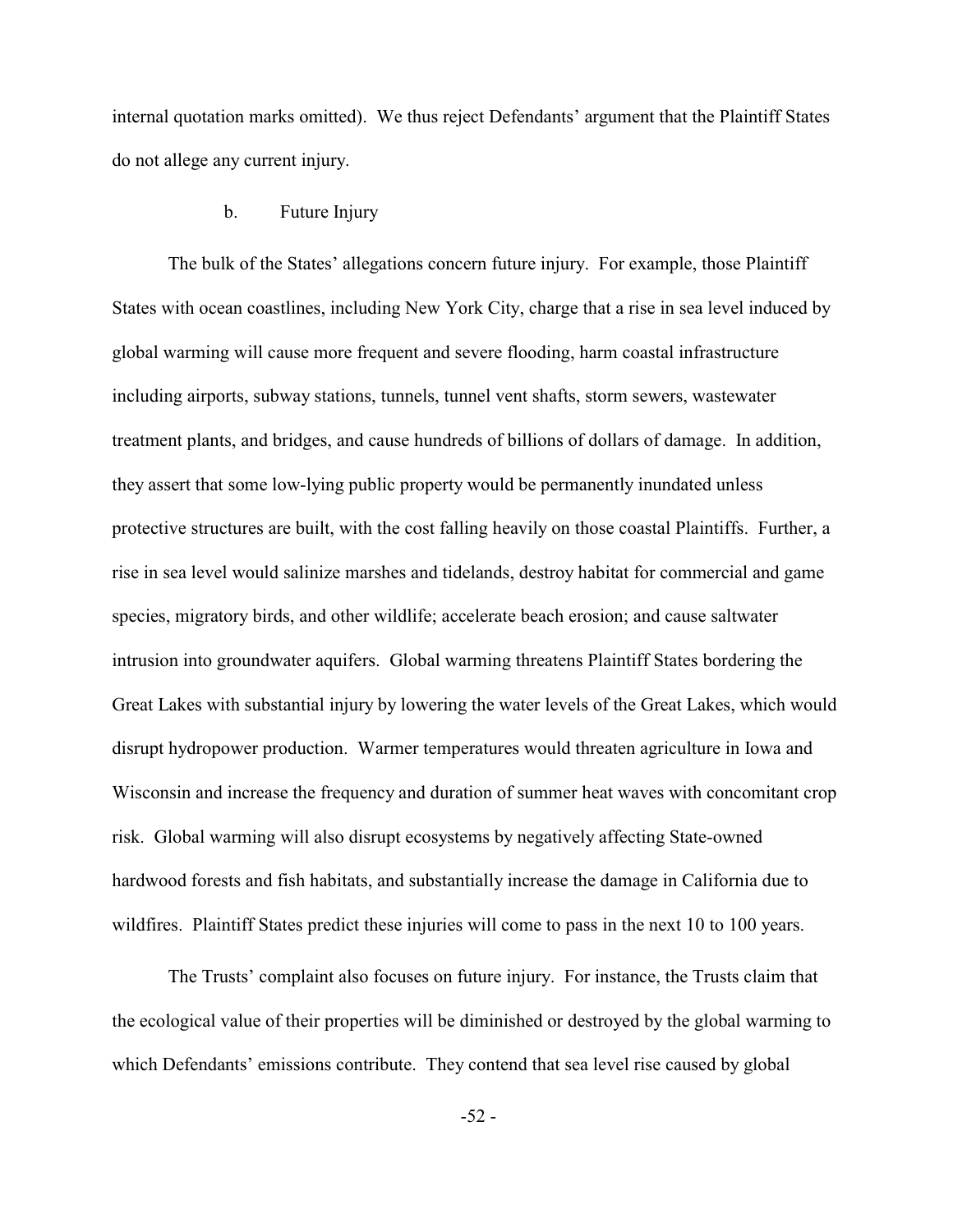warming will "permanently inundate some low-lying property along coasts and tidal rivers, including property that Plaintiffs own or on which they hold conservation easements" and will salinize marshes on their properties, destroying fish and migratory bird habitats. They assert that global warming "will diminish or destroy the particular ecological and aesthetic values that caused [them] to acquire, and cause them to maintain, the properties they hold in trust," and will undermine their objectives by "interfering with their efforts to preserve ecologically significant and sensitive land for scientific and educational purposes, and for human use and enjoyment." They posit that reducing carbon dioxide emissions will reduce those injuries. Like the claims asserted by the States and New York City, the Trusts' allegations of injury are not stated in terms of possibilities or contingencies, but certainties. While the Trusts do not provide a time frame for the injuries they expect to sustain from global warming, they assert that those injuries are "imminent."

Defendants challenge Plaintiffs' contentions of future injury by arguing that injuries occurring at "some unspecified future date" are not the kind of "imminent" injury referred to in *Lujan* and therefore neither the States nor the Trusts have properly alleged injury-in-fact. They claim that "[t]here must be a close temporal proximity between the complained-of conduct and the alleged harm," citing *McConnell v. FEC*, 540 U.S. 93, 226 (2003), for its observation that Senator McConnell's alleged injury in that case was "too remote temporally to satisfy Article III standing." Defendants' analysis misses the mark.

In *Lujan*, the Court elaborated upon what it meant by "imminent" in the context of the standing inquiry. The Court wrote:

Although "imminence" is concededly a somewhat elastic concept, it cannot be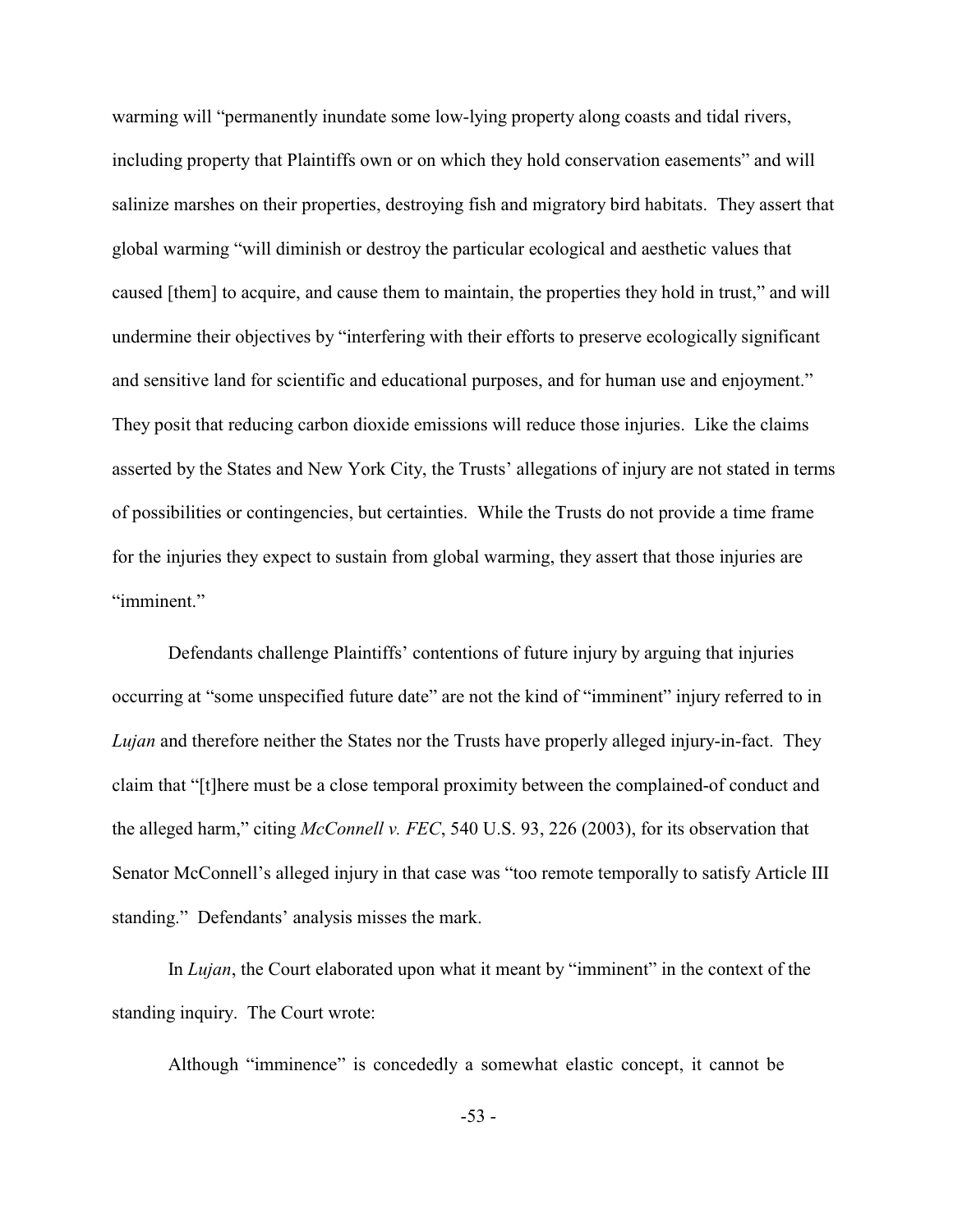stretched beyond its purpose, which is to ensure that the alleged injury is not too speculative for Article III purposes—that the injury is "*certainly* impending," [*Whitmore v. Arkansas*, 495 U.S.] at 158 (emphasis added). It has been stretched beyond the breaking point when, as here, the plaintiff alleges only an injury at some indefinite future time, and the acts necessary to make the injury happen are at least partly within the plaintiff's own control. In such circumstances we have insisted that the injury proceed with a high degree of immediacy, so as to reduce the possibility of deciding a case in which no injury would have occurred at all. *See*, *e.g.*, *id.*, at 156-160; *Los Angeles v. Lyons*, 461 U.S. 95, 102-106 (1983).

*Lujan*, 504 U.S. at 564 n.2. In describing imminence, the Court was not imposing a strict temporal requirement that a future injury occur within a particular time period following the filing of the complaint. Instead, the Court focused on the *certainty* of that injury occurring in the future, seeking to ensure that the injury was not speculative. *See 520 South Michigan Ave. Assocs. Ltd. v. Devine*, 433 F.3d 961, 962 (7th Cir. 2006) (discussing imminence and stating "[s]tanding depends on the probability of harm, not its temporal proximity"). The Court also expressed wariness that if the future injury was contingent, at least to some extent, on a plaintiff acting in a particular way in the future, that plaintiff would have within its control whether the future injury would actually occur at all. If the plaintiff did not act in such a way as to incur the injury, a court would be left with a hypothetical injury—an insufficient basis upon which to confer standing.<sup>19</sup> See Clinton v. City of New York, 524 U.S. 417, 459 (1998) ("[H]ypothetical injuries do not suffice for Article III standing.").

 $19$  This was the problem in *McConnell*, in which the Court held that Senator McConnell lacked standing where: (a) he brought suit in 2002 to challenge a campaign finance provision that could not apply to him until 2008 at the earliest, (b) he would not stand for re-election until 2009, and (c) it was not certain that he would even be running again. Because the reasoning behind the imminence requirement is "to ensure that the court avoids deciding a purely hypothetical case in which the projected harm may ultimately fail to occur," *Baur*, 352 F.3d at 632, if Sen. McConnell ultimately decided not to run, there would have been no "Case or Controversy," and the Court would have issued an advisory opinion. *See Whitmore*, 495 U.S. at 158 (cataloguing cases where contingent behavior had defeated standing).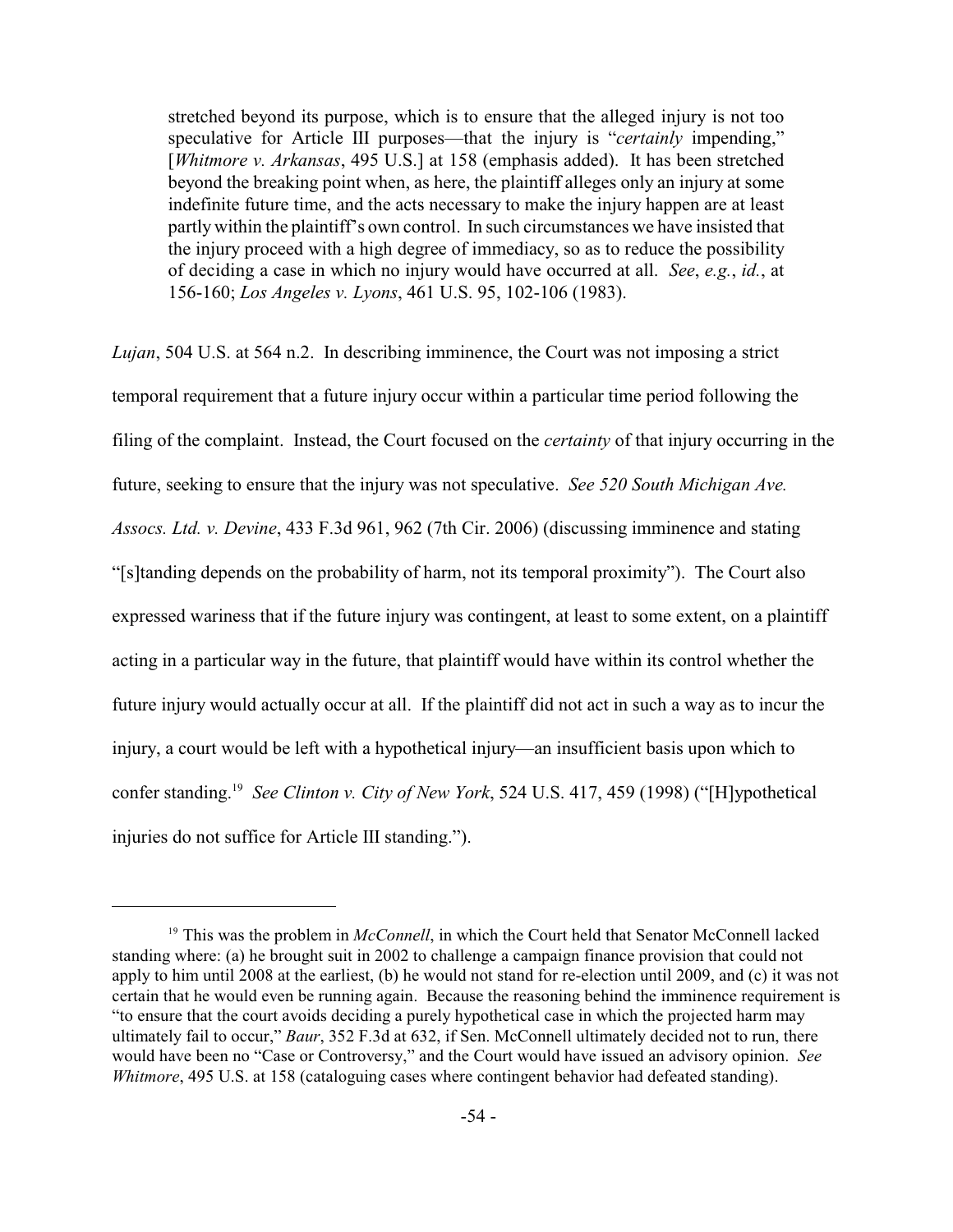This Court's discussion of future injury in *Baur*, 352 F.3d at 625, is instructive. Baur was held to have standing to sue the Secretary of Agriculture to challenge regulations that permitted downed cattle to be used for human consumption. He alleged that the regulations, implementation of which in effect exposed him to downed cattle, posed a significant health risk—contracting variant Creutzfeld-Jacob disease. *Id.* at 628-29. In analyzing Baur's standing, this Court clarified that "the relevant 'injury' for standing purposes may be *exposure* to a sufficiently serious risk of medical harm—not the anticipated medical harm itself—thus only the *exposure must be imminent*, not the actual onset of disease." *Id.* at 641 (emphasis added). By comparison with *Baur*, what makes Plaintiffs' future injury claims more compelling here is that Defendants are *currently* emitting large amounts of carbon dioxide and will continue to do so in the future. Due to Plaintiffs' exposure to the emissions, the future injuries complained of are "certainly impending" and are more concrete than those in *Baur* because the processes producing them have already begun.<sup>20</sup> As a result, according to Plaintiffs, the future injuries they predict are anything but speculation and conjecture: "Rather, they are certain to occur because of the consequences, based on the laws of physics and chemistry, of the documented increased carbon dioxide in the atmosphere." There is no probability involved. *See United Transp. Union v. ICC*, 891 F.2d 908, 912, n.7 (D.C. Cir. 1989) (contrasting a plaintiff's speculative allegation of future injury with decidedly unspeculative "application of basic economic logic" and noting that "[a]llegations founded on economic principles . . . , while perhaps not as reliable as allegations

<sup>&</sup>lt;sup>20</sup> Whether such injuries are properly viewed as current injuries or future injuries may be a distinction without a difference in the standing analysis. The actual onset of property destruction is alleged to have already begun, although the full deleterious effects have not fully materialized because the effect of carbon dioxide emissions is cumulative. The future injuries complained of are "certainly impending," given that they are *already in process* as a result of the ongoing emissions by Defendants that contribute to increasing temperatures.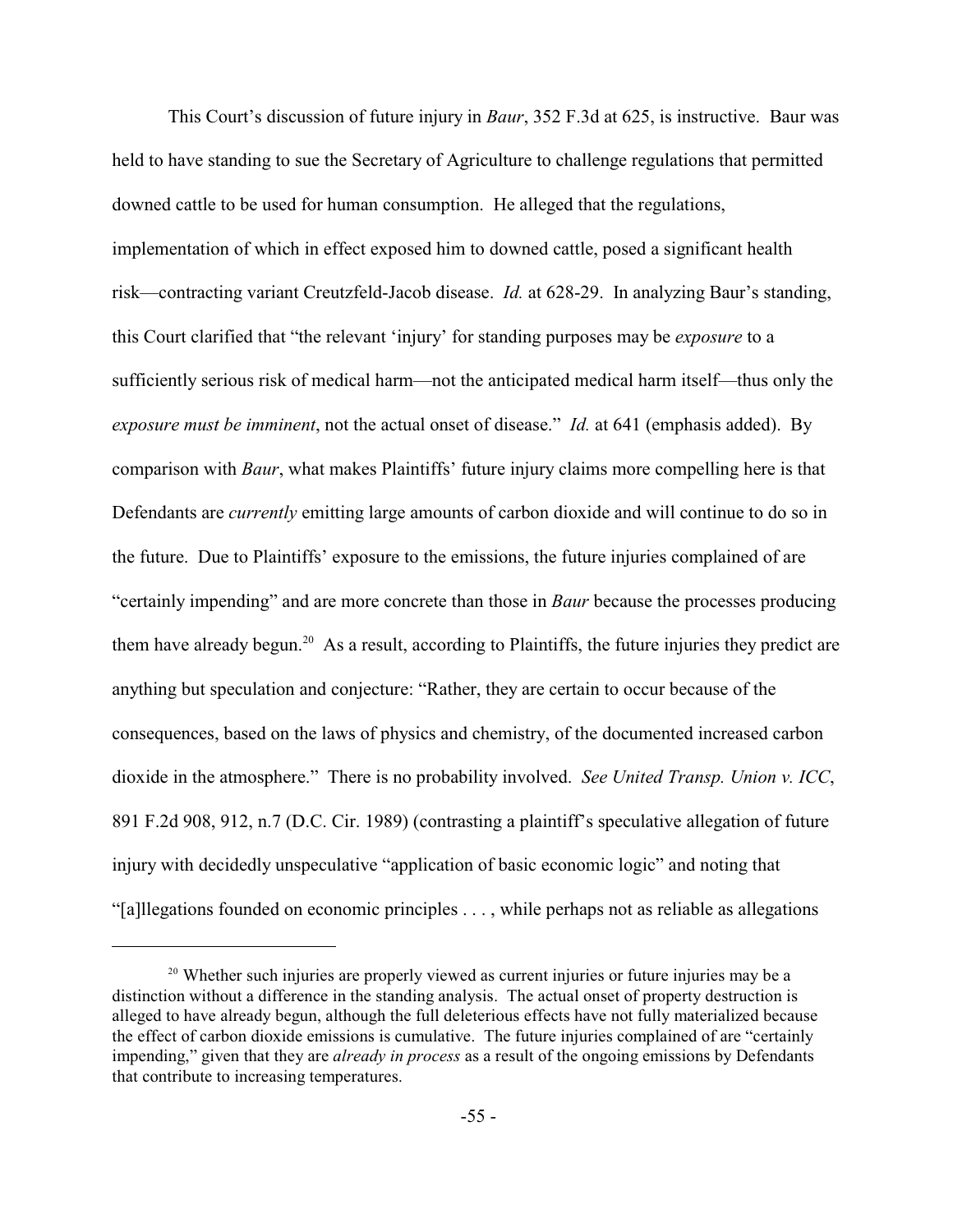based on the laws of physics, are at least more akin to demonstrable facts than are predictions based only on speculation"). These emissions, which allegedly contribute to global warming, will continue to exacerbate the injuries Plaintiffs are currently experiencing. Moreover, the future injuries that Plaintiffs allege are not in any way contingent on Plaintiffs' actions or inactions.

The *Massachusetts* majority alluded to the fact that incremental injury suffices for injuryin-fact. It rejected the dissent's view that Massachusetts' injury was "conjectural" because the land loss that the State expected could not be quantified, stating:

Yet the likelihood that Massachusetts' coastline will recede has nothing to do with whether petitioners have determined the precise metes and bounds of their soon-tobe-flooded land. Petitioners maintain that the seas are rising and will continue to rise, and have alleged that such a rise will lead to the loss of Massachusetts' sovereign territory. No one, save perhaps the dissenters, disputes those allegations. Our cases require nothing more.

549 U.S. at 523 n.21. The *Massachusetts* Court concluded its standing discussion by stating that "[t]he risk of catastrophic harm, though remote, is nevertheless real." *Id.* at 526. That statement applies to these cases as well.

We find that Plaintiffs have sufficiently alleged future injury. Given the current injury alleged by the States, and the future injuries alleged by all Plaintiffs, we hold that Plaintiffs have alleged injury-in-fact. $21$ 

 $21$  Plaintiffs have also alleged that Defendants' continued emissions will increase their risk of future injury because "unrestrained and ever-increasing emissions of greenhouse gases from fossil fuel combustion increases the risk of an abrupt and catastrophic change in the Earth's climate when a certain, unknown, tipping point of radiative forcing is reached." In *Baur*, 352 F.3d at 633, this Court held that an increased risk of future harm constituted injury-in-fact. Because we find that all Plaintiffs have alleged future injury sufficient to constitute Article III injury-in-fact, we do not reach the question of whether Plaintiffs' allegations of increased risk of harm also suffices for Article III injury-in-fact.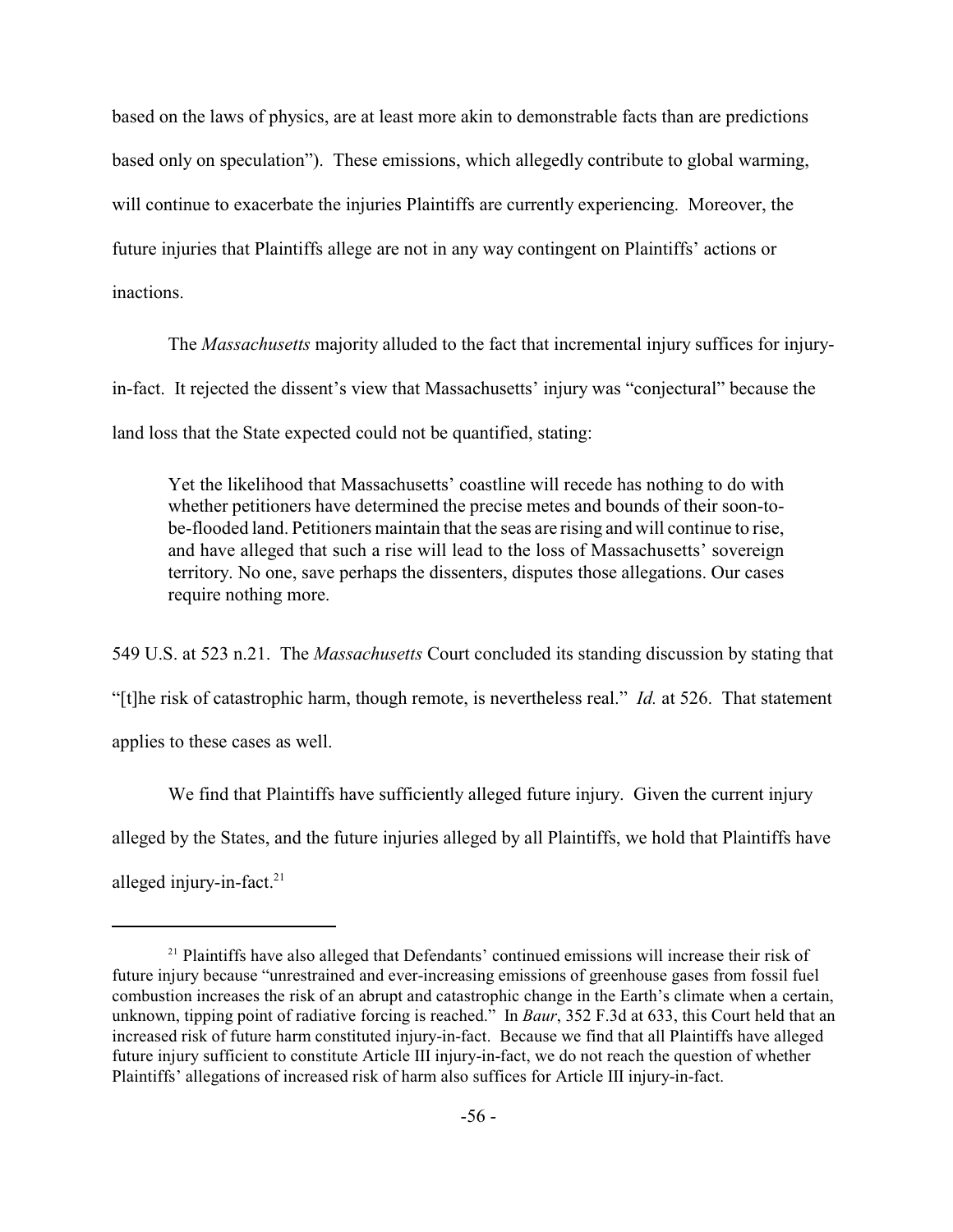## 2. Causation

 To satisfy the causation requirement, the alleged injury must be "fairly traceable to the actions of the defendant." *Bennett v. Spear*, 520 U.S. 154, 162 (1997) (citation and internal quotation marks omitted). This requirement "ensures that there is a genuine nexus between a plaintiff's injury and a defendant's alleged . . . conduct," *Friends of the Earth, Inc. v. Gaston Copper Recycling Corp.*, 204 F.3d 149, 161 (4th Cir. 2000), and "is in large part designed to ensure that the injury complained of is 'not the result of the independent action of some third party not before the court,'" *id.* at 162 (quoting *Lujan,* 504 U.S. at 560).

Plaintiffs allege that Defendants are the "five largest emitters of carbon dioxide in the United States," *Am. Elec. Power Co.*, 406 F. Supp. 2d at 268, and that Defendants' emissions directly and proximately contribute to their injuries and threatened injuries. Defendants respond that Plaintiffs can neither isolate which alleged harms will be caused by Defendants' emissions, nor can Plaintiffs allege that such emissions would alone cause any future harms. In particular, Defendants claim that Plaintiffs' use of the words "contribute to" is not sufficient to allege causation, that the multiple polluter cases relied upon by Plaintiffs are inapposite because causation was presumed by contributions of a harmful pollutant in amounts that exceeded federally prescribed limits, and that, in any event, carbon dioxide is not inherently harmful<sup>22</sup> but

<sup>&</sup>lt;sup>22</sup> After the briefs had been submitted in this case, the Supreme Court decided *Massachusetts v*. *EPA* wherein the majority ruled that carbon dioxide was in fact a "pollutant" within the meaning of the Clean Air Act. 549 U.S. at 532-33. The CAA provides that EPA, by regulation, shall prescribe standards applicable to emissions from new motor vehicles which "cause or contribute to air pollution which may reasonably be anticipated to endanger public health or welfare." *Id.* at 528 (quoting 42 U.S.C. §  $7521(a)(1)$ ). However, as of the date of this opinion, EPA has not regulated such emissions.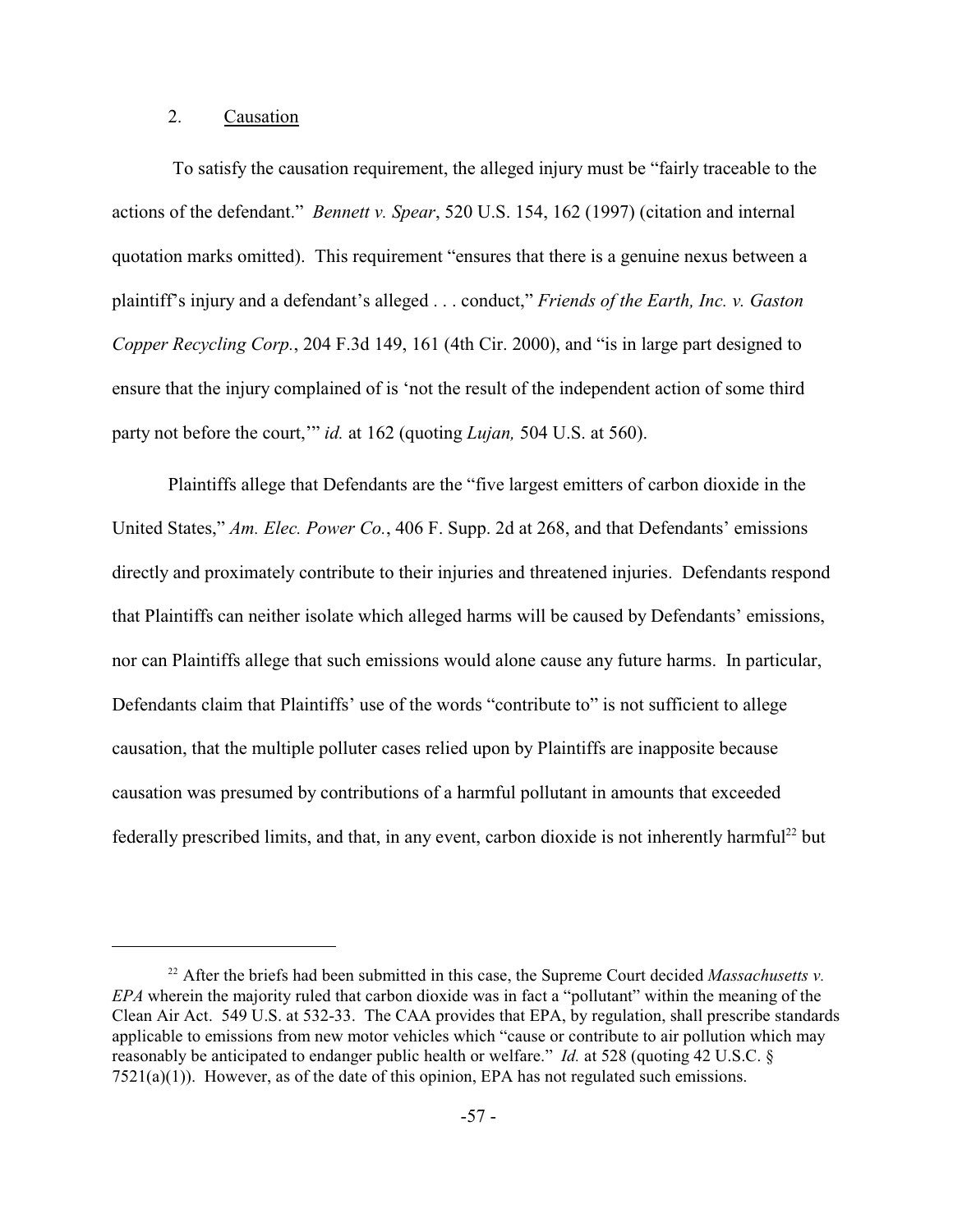mixes with worldwide emissions that collectively contribute to global warming.<sup>23</sup>

Defendants' arguments are unavailing and we find that Plaintiffs have sufficiently alleged that their injuries are "fairly traceable" to the actions of Defendants. Plaintiffs assert that Defendants' continued emissions of carbon dioxide contribute to global warming, which harms them now and will harm them in the future in specific ways. *See Nader v. Democratic Nat'l Comm.*, 555 F. Supp. 2d 137, 150 (D.D.C. 2008) (opining that injury was "sufficient to establish Article III standing because it traces an injury to the defendant's conduct"); *Northwest Envtl. Def. Ctr. v. Owens Corning Corp.*, 434 F. Supp. 2d 957, 967 (D. Or. 2006) ("It is sufficient for Plaintiffs to assert that emissions from Defendant's facility will contribute to the pollution that threatens Plaintiffs' interests."). Defendants' attempts to argue the insufficiency of Plaintiffs' allegations of traceability must be evaluated in accordance with the standard by which a common law public nuisance action imposes liability on contributors to an indivisible harm. *See, e.g.*, *Cox v. City of Dallas*, 256 F.3d 281, 292 n.19 (5th Cir. 2001) (declaring that "nuisance liability at common law has been based on actions which 'contribute' to the creation of a nuisance"); Restatement (Second) of Torts § 840E ("[T]he fact that other persons contribute to a nuisance is not a bar to the defendant's liability for his own contribution."); *id*. § 875 ("Each of two or more persons whose tortious conduct is a legal cause of a single and indivisible harm to the injured party is subject to liability to the injured party for the entire harm."). Moreover, the cases are

 $2<sup>23</sup>$  Defendants contend that where "numerous entities contribute to an alleged harm, plaintiffs bear a *special burden* of linking their injury to defendants' particular emissions," citing *Texas Independent Producers & Royalty Owners Ass'n v. EPA*, 410 F.3d 964, 974 (7th Cir. 2005) (emphasis added). This assertion mischaracterizes the court's ruling in *Texas Independent Producers*. The court held that the plaintiffs lacked standing because they did not link the pollution to the defendants' discharges and had not claimed actual injury. *Id.* at 974-75. The case established no "special" traceability burden for plaintiffs where multiple polluters contribute to pollution.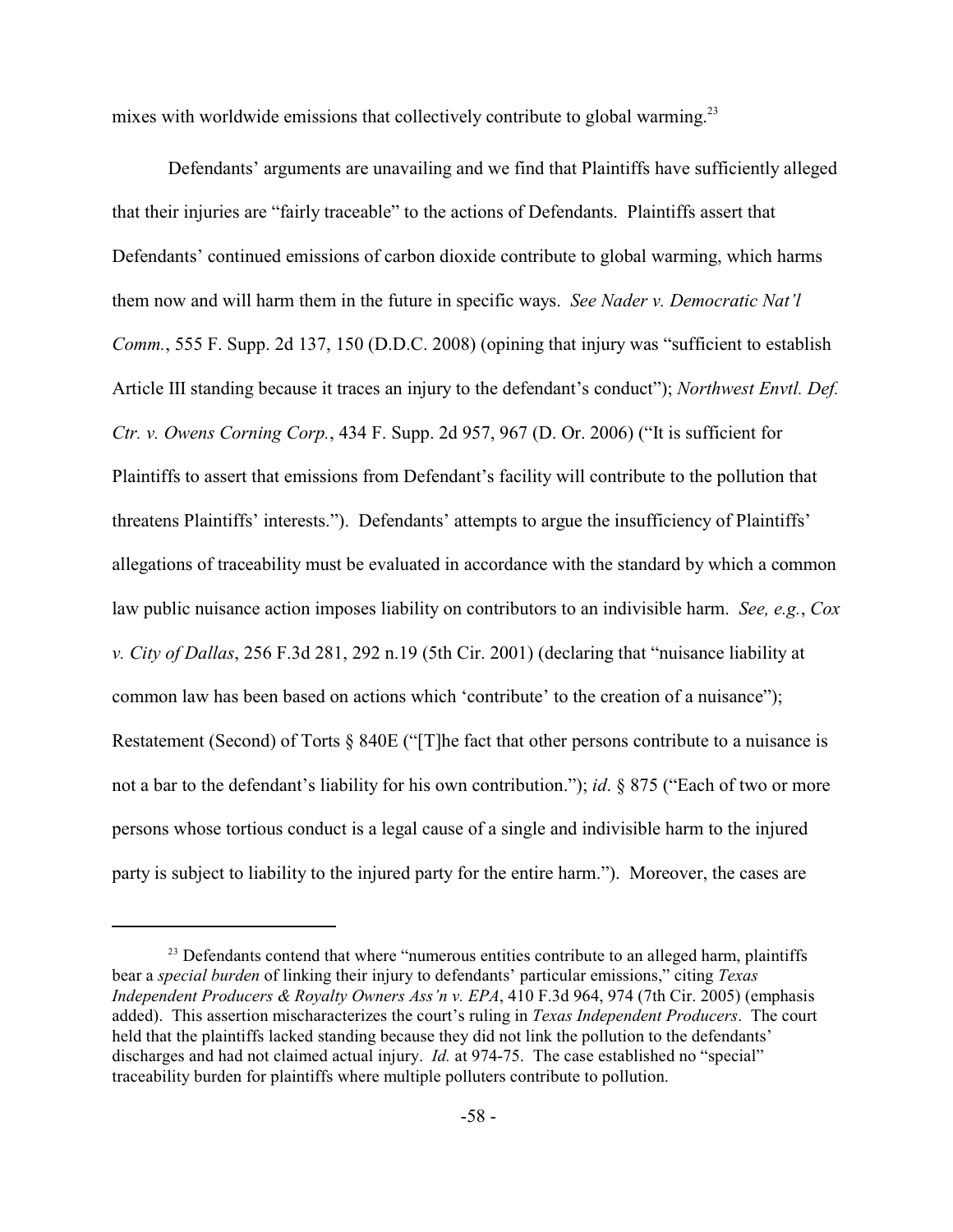clear that, particularly at the pleading stage, the "fairly traceable" standard is not equivalent to a requirement of tort causation. *Natural Res. Def. Council, Inc. v. Watkins,* 954 F.2d 974, 980 n.7 (4th Cir. 1992); *see also Barbour v. Haley,* 471 F.3d 1222, 1226 (11th Cir. 2006) (explaining that "for purposes of satisfying Article III's causation requirement, we are concerned with something less than the concept of proximate cause" (citation and internal quotation marks omitted)). The cases relied upon by both Plaintiffs and Defendants to buttress their respective positions on traceability—*Gaston Copper*, 204 F.3d 149; *Cedar Point Oil Co.*, 73 F.3d 546; *Watkins,* 954 F.2d 974; and *Public Interest Research Group of New Jersey, Inc. v. Powell Duffryn Terminals, Inc.*, 913 F.2d 64 (3d Cir. 1990)—were decided either on summary judgment or after a bench trial, where the plaintiffs' standing allegations were put to the proof based on the facts elicited. Even in that context, however, courts have pointed out that "tort-like causation is not required by Article III," *Powell Duffryn*, 913 F.2d at 73 n.10, and "[t]he requirement that plaintiff's injuries be 'fairly traceable' to the defendant's conduct does not mean that plaintiffs must show to a scientific certainty that defendant's effluent, and defendant's effluent alone, caused the precise harm suffered by the plaintiffs." *Id.* at 72 (footnote omitted).

*Gaston Copper, Cedar Point,* and *Watkins* all relied upon *Powell Duffryn*'s three-part test to determine whether an injury was fairly traceable under the CWA to a defendant's discharge. After discussing the causation requirement that plaintiffs "need only show that there is a substantial likelihood that defendant's conduct caused plaintiff's harm," the *Powell Duffryn* Court wrote:

[T]his likelihood may be established by showing that a defendant has (1) discharged some pollutant in concentrations greater than allowed by its permit (2) into a waterway in which the plaintiffs have an interest that is or may be adversely affected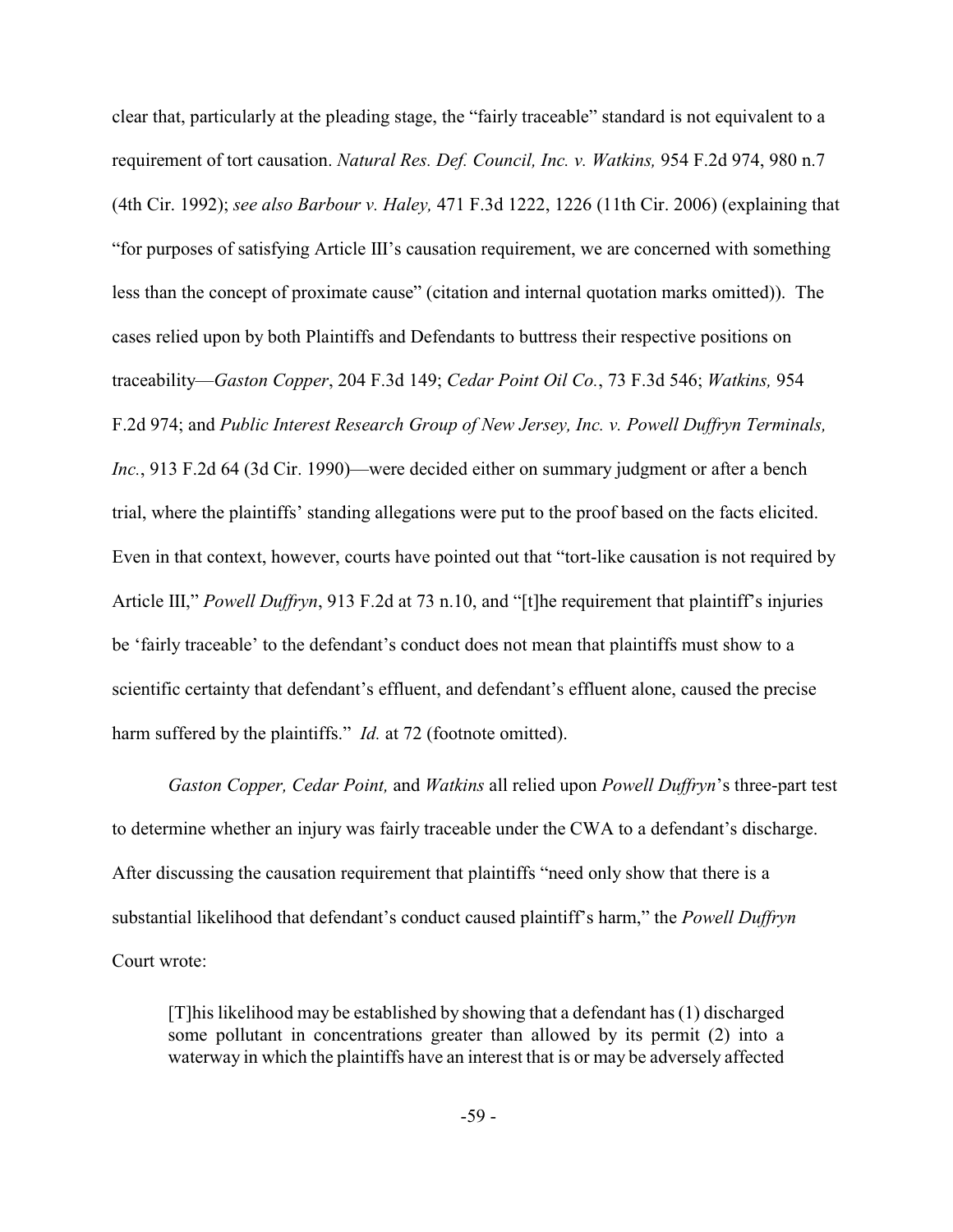by the pollutant and that (3) this pollutant causes or contributes to the kinds of injuries alleged by the plaintiffs.

913 F.2d at 72. Defendants focus exclusively on the first prong of the test. The first prong is inapplicable here, however, because there is no statute governing carbon dioxide emissions. Nor in a case based on common law nuisance, such as this one, would there necessarily be a regulatory reference against which to measure the offending conduct. Defendants' effort to impose that part of the test as the determinative measure of causation is neither legally nor factually meaningful. The third element of the test, however—whether the "pollutant causes or contributes to the kind of injuries alleged by the plaintiffs"—is relevant to our analysis. *Id.*

The *Powell Duffryn* Court observed that "[i]n order to obtain standing, plaintiffs need not sue *every* discharger in one action, since the pollution of any one may be shown to cause some part of the injury suffered. The size of injury is not germane to standing analysis." *Id.* at 72 n.8 (citing *United States v. Students Challenging Regulatory Agency Procedures*, 412 U.S. 669, 689 n.14 (1973)). The Fourth Circuit in *Gaston Copper* and *Watkins* echoed *Powell Duffryn*: "Rather than pinpointing the origins of particular molecules, a plaintiff 'must merely show that a defendant discharges a pollutant that causes or contributes to the kinds of injuries alleged' . . .. In this way a plaintiff demonstrates that a particular defendant's discharge has affected or has the potential to affect his interests." *Gaston Copper*, 204 F.3d at 161 (quoting *Watkins*, 954 F.2d at 980). The same result obtained in *Cedar Point*, 73 F.3d at 558 (finding that the polluted water "contributes to the types of injuries" alleged by a plaintiff, and stating that the Constitution does not require an affiant who claims that defendant's discharge "*in particular* injured him in some way" given the number of entities discharging pollutants into Galveston Bay).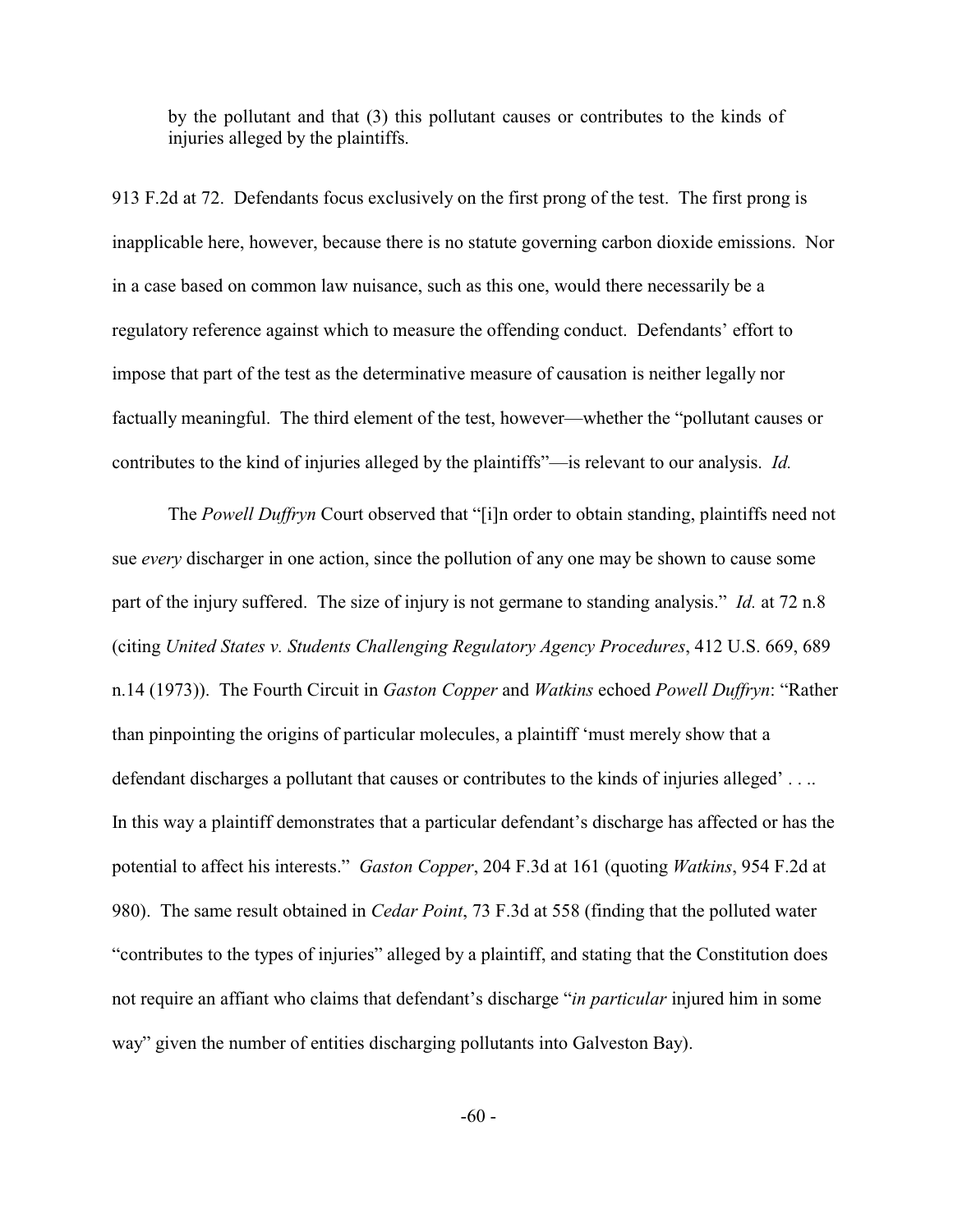In view of this widely accepted case law, and the procedural posture of the case, Defendants' argument that many others contribute to global warming in a variety of ways, and that therefore Plaintiffs cannot allege traceability, does not defeat the causation requirement.

Defendants also claim that their emissions, which "allegedly account for 2.5% of manmade carbon dioxide emissions" are, in essence, too insignificant to cause future injuries, particularly since only the collective effect of worldwide emissions allegedly causes injury. They conclude that the States cannot allege that their emissions would alone cause *any* future harms. This is simply a variation on their argument that a polluter who "contributes to" pollution does not allege causation, an argument we have addressed *supra*. Additionally, this is an issue best left to the rigors of evidentiary proof at a future stage of the proceedings, rather than dispensed with as a threshold question of constitutional standing. Tellingly, in *Massachusetts*' discussion of causation, the Court rejected EPA's argument that "its decision not to regulate greenhouse gas emissions from new motor vehicles contributes so insignificantly to petitioners' injuries that the agency cannot be haled into federal court to answer for them." *Massachusetts*, 549 U.S. at 523.

Plaintiffs have sufficiently alleged that their current and future injuries are "fairly traceable" to Defendants' conduct. For purposes of Article III standing they are not required to pinpoint which specific harms of the many injuries they assert are caused by particular Defendants, nor are they required to show that Defendants' emissions alone cause their injuries. It is sufficient that they allege that Defendants' emissions contribute to their injuries.

3. Redressability

Finally, a complaint must sufficiently allege "a substantial likelihood that the requested relief will remedy the alleged injury in fact." *Jana-Rock Const., Inc. v. N.Y. State Dep't of Econ.*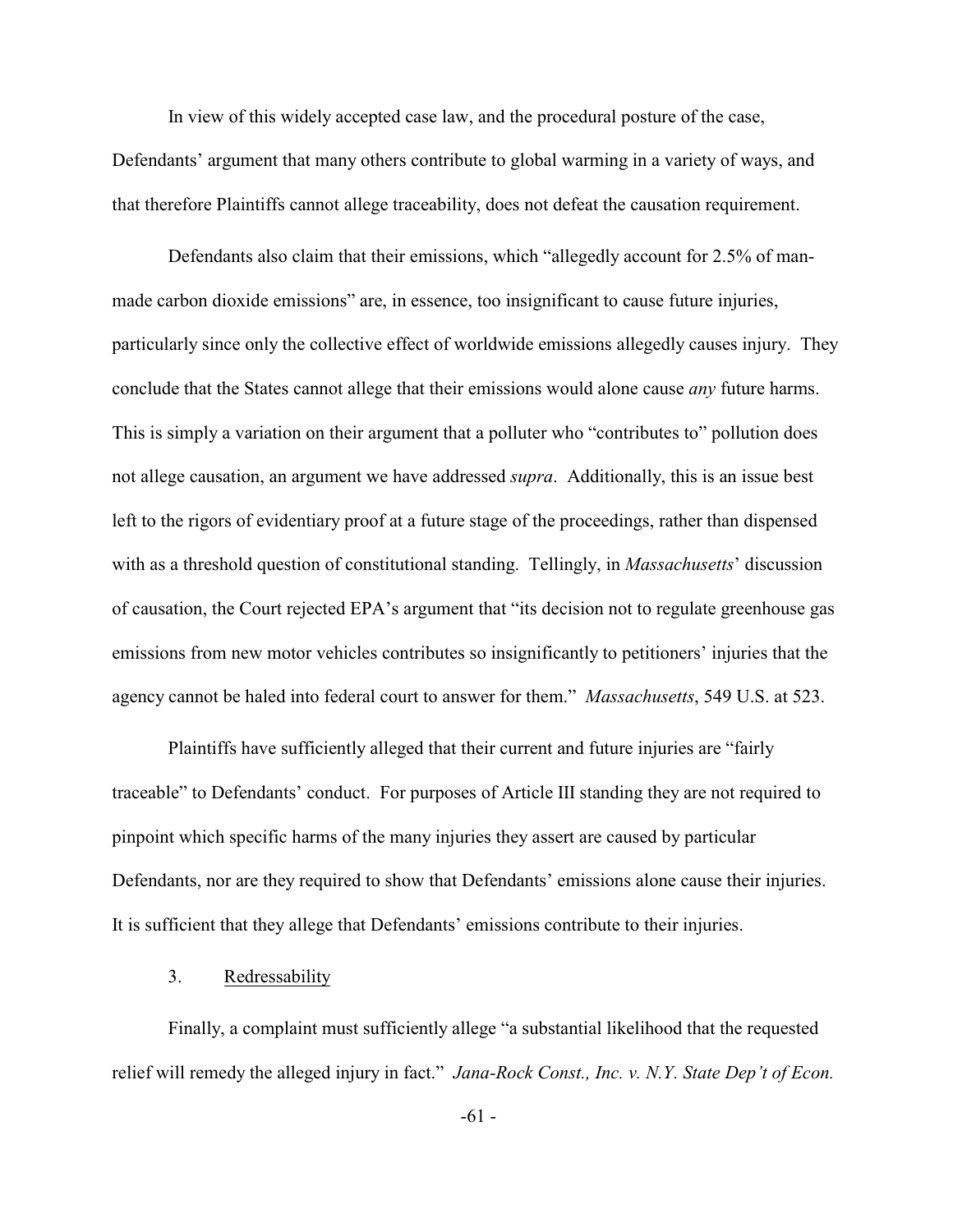*Dev.*, 438 F.3d 195, 204 (2d Cir. 2006). Put another way, "it must be likely, as opposed to merely speculative, that the injury will be redressed by a favorable decision." *Lujan,* 504 U.S. at 561 (quotations and citation omitted). A party need only demonstrate that it would receive "at least some" relief to establish redressability. *Tozzi v. U.S. Dep't of Health & Human Servs.*, 271 F.3d 301, 310 (D.C. Cir. 2001).

Plaintiffs assert that, because Defendants are major emitters of carbon dioxide, capping Defendants' emissions and reducing them by a specified percentage each year for at least a decade "is necessary to avert or reduce the risk of the injuries described above." Defendants insist that Plaintiffs' injuries are not redressable because Plaintiffs do not and cannot allege that capping and reducing emissions by an unidentified percentage "would or could remediate the alleged future harms they seek to forestall." Defendants maintain that the emissions reductions are "merely a part of the overall reductions 'necessary' to slow global warming." In addition, Defendants contend that the harms of global warming can only be redressed by reaching the actions of third party emitters, and cite Supreme Court decisions such as *Simon v. Eastern Ky. Welfare Rights Org.*, 426 U.S. 26, 41-42 (1976), in support of the proposition that federal courts cannot redress injury "that results from the independent action of some third party not before the court."

Addressing Defendants' last argument first, the holding in *Simon* is inapposite. In that case, the plaintiffs—indigent citizens and organizations composed of indigent members—sued the Secretary of the Treasury and the Commissioner of the IRS in response to a ruling that allowed hospitals favorable tax treatment if they offered indigents emergency room services, but did not require the hospitals to provide indigents with other necessary services. The plaintiffs

-62 -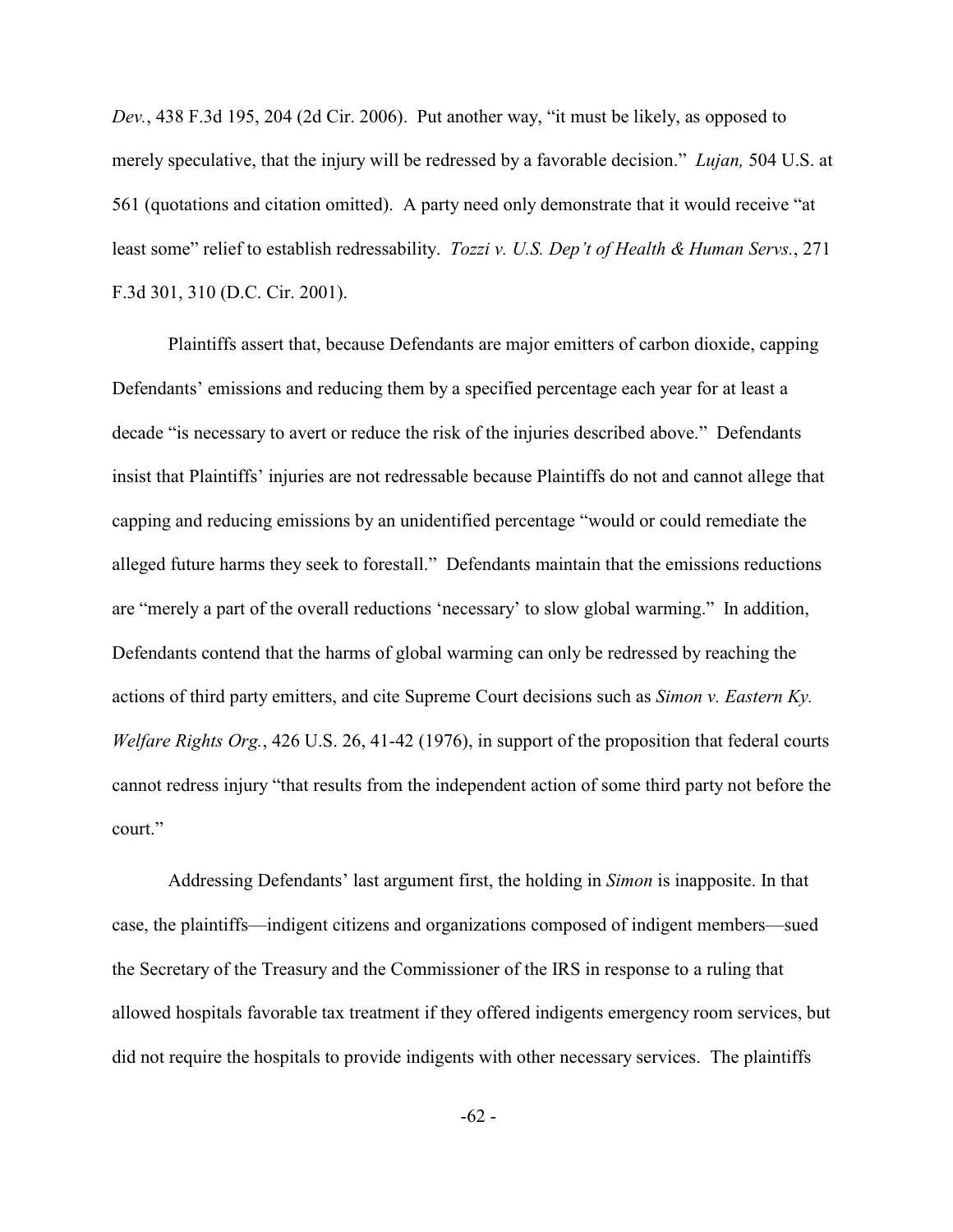claimed that adoption of the ruling "encouraged" hospitals to deny them services. *Id.* at 42. The Court observed that some individual plaintiffs who complained of being denied hospital services had not sued the hospitals that actually caused them injury by not treating them. The Court then rejected as too speculative the "implicit corollary" of plaintiffs' theory—*i.e.*, that an IRS requirement that all hospitals serve indigents as a condition of favorable tax treatment would discourage hospitals from denying services to them. *Id.* at 42-43. By suing the wrong entities, the *Simon* plaintiffs could not establish injury, nor could the lawsuit redress the actual injuries they allegedly suffered. *Simon* does not apply here, as Plaintiffs have sued Defendants who, they allege, are directly causing them injury.

Defendants' assertions echo their arguments for nonjusticiability under the political question doctrine: because global warming is a world-wide problem, federal courts are not the proper venue for this action, nor could the courts redress the injuries about which Plaintiffs complain because global warming will continue despite any reduction in Defendants' emissions. *Massachusetts* disposed of this argument. The Court recognized that regulation of motor vehicle emissions would not "by itself *reverse* global warming," but that it was sufficient for the redressability inquiry to show that the requested remedy would "*slow* or *reduce* it." *Massachusetts*, 549 U.S. at 525 (citing *Larson v. Valente*, 456 U.S. 228, 244, n.15 (1982) ("[A] plaintiff satisfies the redressability requirement when he shows that a favorable decision will relieve a discrete injury to himself. He need not show that a favorable decision will relieve his *every* injury.")). In other words, that courts could provide some measure of relief would suffice to show redressability, and the proposed remedy need not address or prevent all harm from a variety of other sources. Moreover, the Court observed that although EPA regulation of

-63 -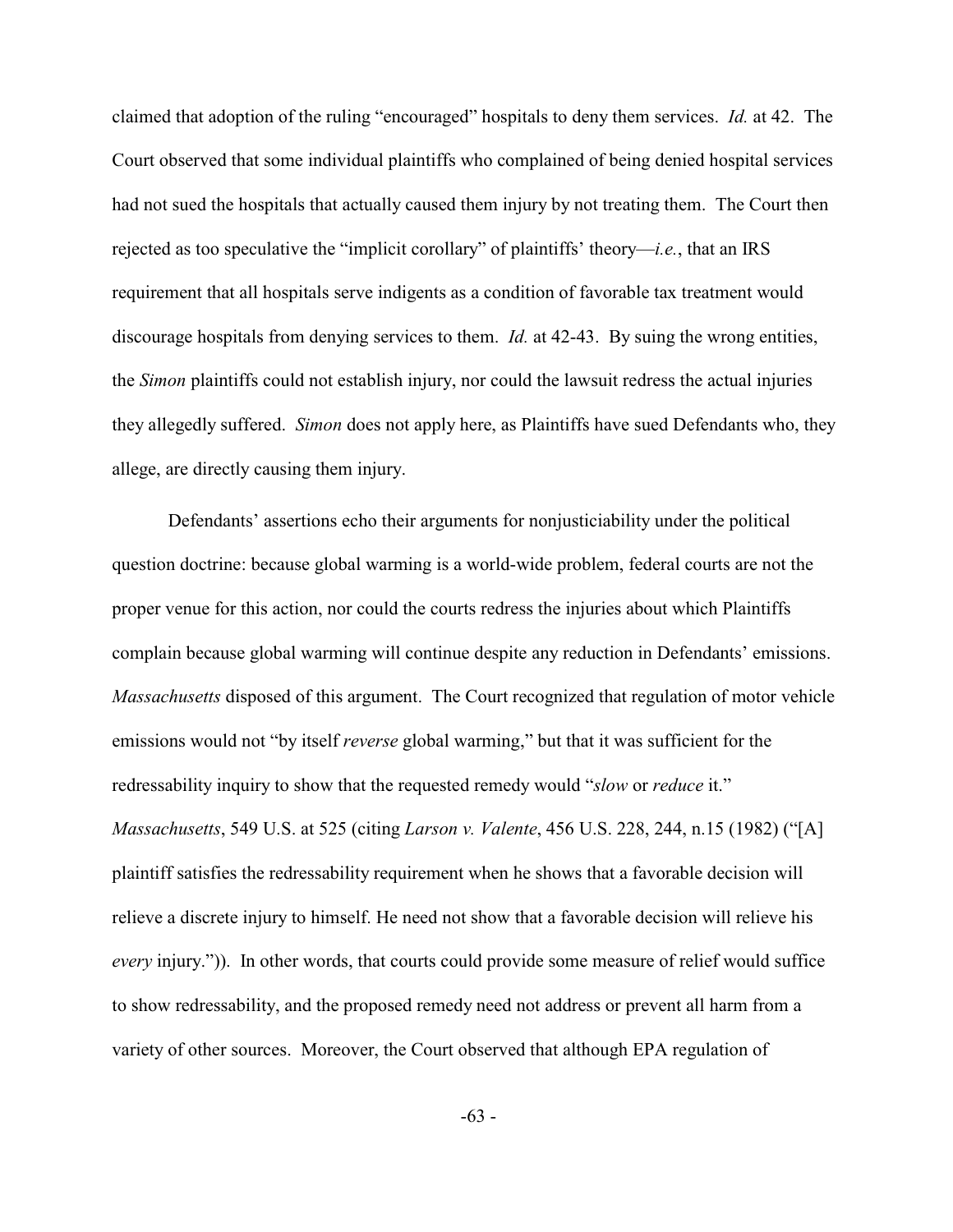greenhouse gas emissions might not reverse global warming, in light of the fact that China and India were "poised to increase greenhouse gas emissions substantially over the next century," the remedy sought—reduction of domestic emissions—"would slow the pace of global emissions increases, no matter what happens elsewhere." *Massachusetts*, 549 U.S. at 525-26. This rationale undercuts Defendants' position that a reduction in their emissions will not have an impact on Plaintiffs' injuries because global warming will continue due to emissions by other parties.<sup>24</sup> As the States rightly assert: "Even if emissions increase elsewhere, the magnitude of Plaintiffs' injuries will be less if Defendants' emissions are reduced than they would be without a remedy." This perspective has particular resonance in a federal common law of nuisance case involving air pollution, where the ambient air contains pollution from multiple sources and where liability is joint and several. Plaintiffs have adequately alleged redressability.

In conclusion, we hold that all Plaintiffs have standing to maintain their actions.

*Id.* at 968 (internal citation modified).

 $^{24}$  In *Northwest Envtl. Def. Ctr. v. Owens Corning Corp.*, 434 F. Supp. 2d 957 (D. Or. 2006), the plaintiffs alleged that a manufacturer was building a plant without first receiving permits required under the CAA, and that the emissions that would be generated constituted greenhouse gases. The court observed:

Plaintiffs need not show that the entire problem (for instance, global warming) will be cured if the Plaintiffs prevail in this action, or that the challenged action is the exclusive source of that harm. Particularly in environmental and land use cases, the challenged harm often results from the cumulative effects of many separate actions that, taken together, threaten the plaintiff's interests. The relief sought in the Complaint need not promise to solve the entire problem, any more than a legislative body is forbidden to enact a law addressing a discrete part of a problem rather than the entire problem. *Cf. Railway Express Agency, Inc. v. New York*, 336 U.S. 106, 110 (1949) ("It is no requirement of equal protection that all evils of the same genus be eradicated or none at all.").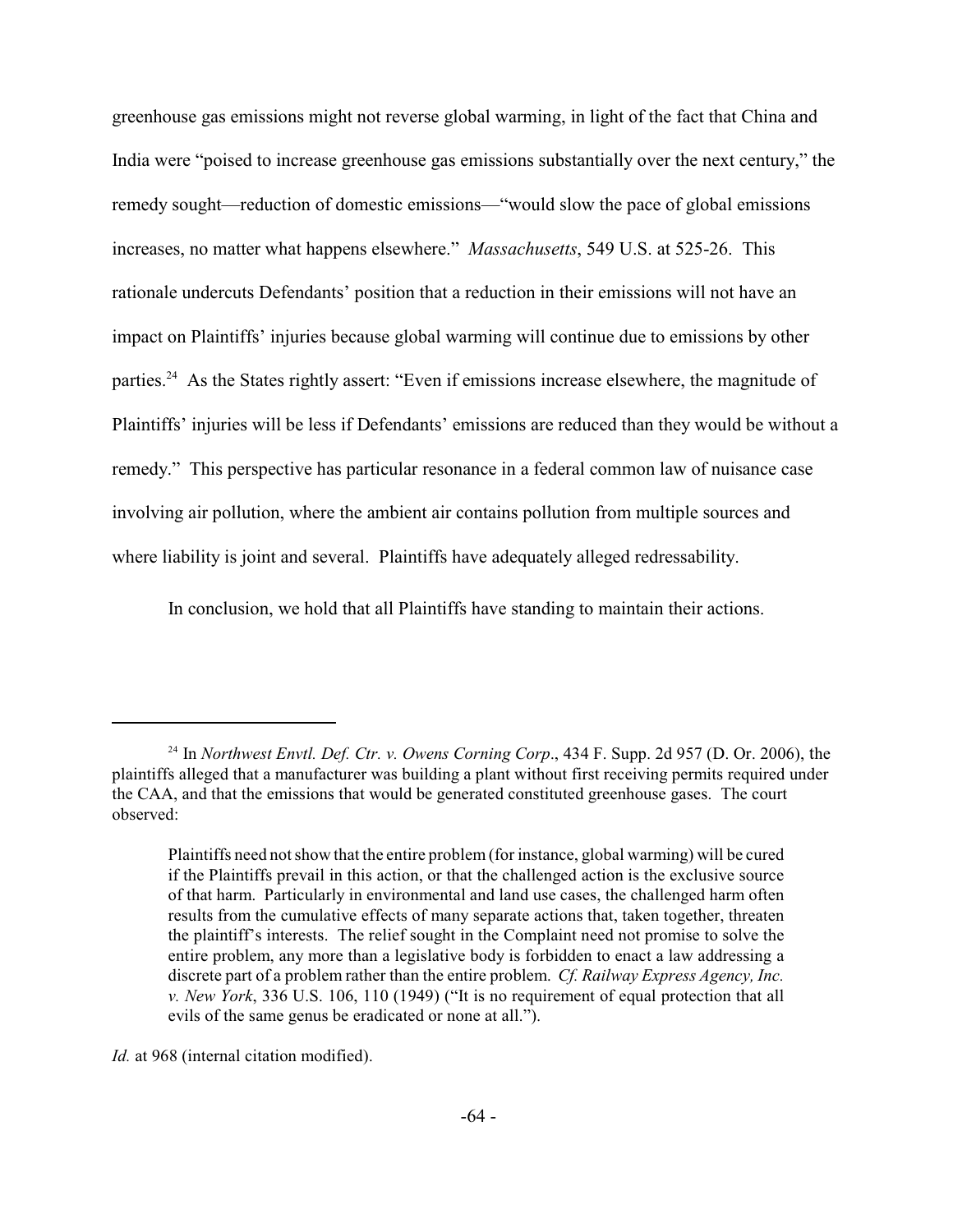#### **V. Stating a Claim under the Federal Common Law of Nuisance**

#### *A. Standard of Review*

Defendants have also argued—here and before the district court—that Plaintiffs have failed to state a claim under the federal common law of nuisance. *Connecticut v. Am. Elec. Power Co.*, 406 F. Supp. 2d 265, 267 (S.D.N.Y. 2005). The district court did not reach this issue, dismissing the cases on the ground that they presented political questions. In the interest of judicial economy, we exercise our discretion to address the question now, which has been fully briefed to this Court. *See Singleton v. Wulff*, 428 U.S. 106, 121 (1976) ("The matter of what questions may be taken up and resolved for the first time on appeal is one left primarily to the discretion of the courts of appeals, to be exercised on the facts of individual cases.").

In reviewing the complaints to determine whether Plaintiffs have stated a claim, we will "constru[e] the complaint[s] liberally, accepting all factual allegations in the complaint[s] as true, and drawing all reasonable inferences in the plaintiff[s'] favor." *Chambers v. Time Warner, Inc.*, 282 F.3d 147, 152 (2d Cir. 2002). A complaint may be dismissed for failure to state a claim only if the plaintiff fails to provide factual allegations sufficient "'to raise a right to relief above the speculative level.'" *Goldstein v. Pataki,* 516 F.3d 50, 56 (2d Cir. 2008) (quoting *Bell Atl. Corp. v. Twombly,* 550 U.S. 544, 555 (2007)). That said, Plaintiffs' pleading obligation still "requires more than labels and conclusions, and a formulaic recitation of the elements of a cause of action will not do." *Twombly,* 550 U.S. at 555.

# *B. The Federal Common Law of Nuisance and the Restatement's Definition of Public Nuisance*

The American colonies imported public nuisance law from England. One of the earliest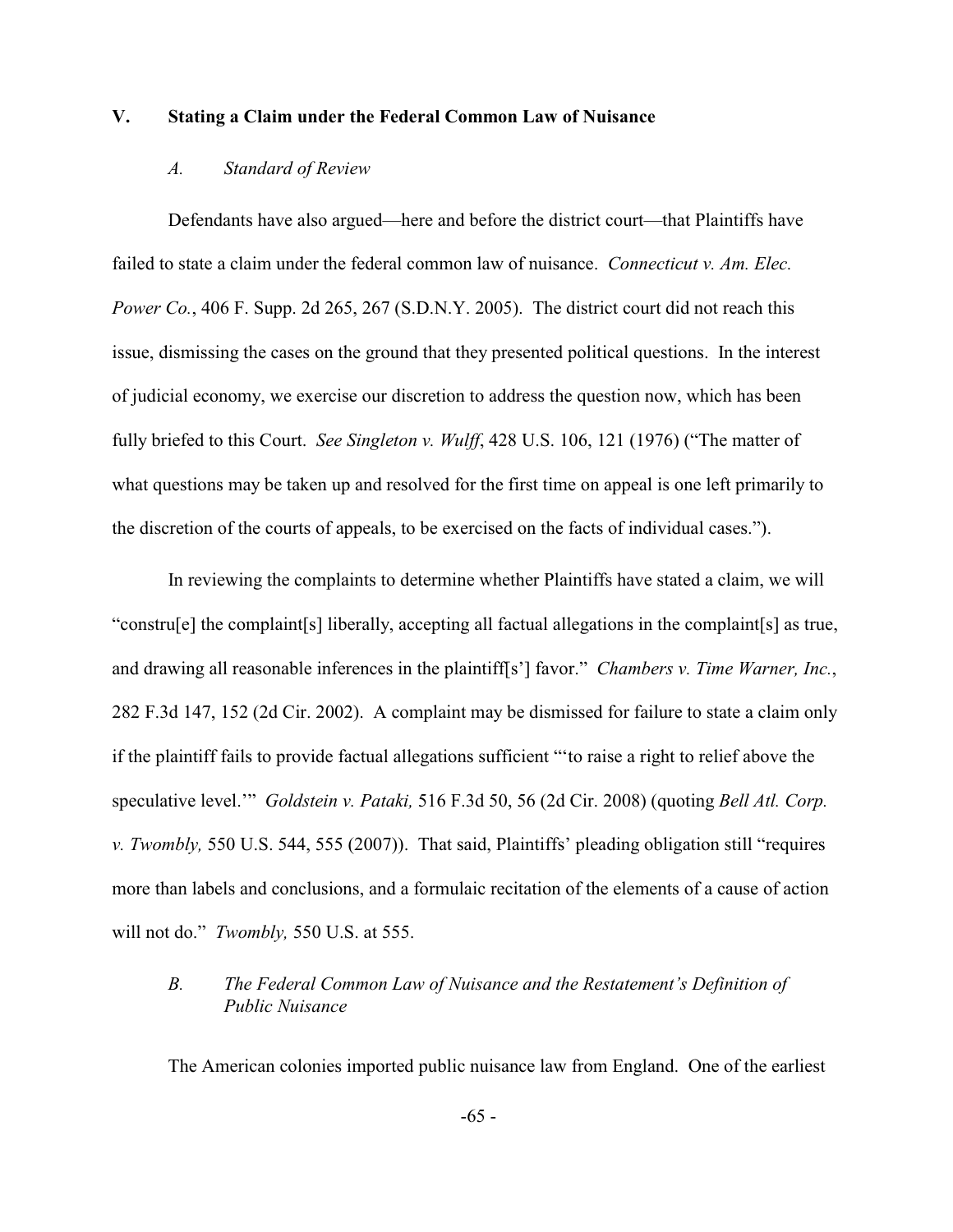definitions of public nuisance (then known as "common nuisance") included any "act not warranted by law, or omission to discharge a legal duty, which obstructs or causes inconvenience or damage to the public in the exercise of rights common to all Her Majesty's subjects." Restatement (Second) of Torts § 821B cmt. a (1977) (quoting J. Stephen, A General View of the Criminal Law of England 105 (1890)). Originally, public nuisance was a crime, and

it was used against those who interfered with a public right of way, or ran 'noisome trades,' but its flexibility became apparent in the varied activities prosecuted under its name over the years: digging up a wall of a church, helping a 'homicidal maniac' to escape, being a common scold, keeping a tiger in a pen next to a highway . . ..

Robert Abrams & Val Washington, *The Misunderstood Law of Public Nuisance: A Comparison*

*with Private Nuisance Twenty Years after Boomer*, 54 Alb. L. Rev. 359, 362 (1990). In *Mugler*

*v. Kansas,* 123 U.S. 623 (1887), Justice Harlan took the opportunity to wax eloquent on nuisance

law and its equitable roots:

The ground of this jurisdiction, in cases of purpresture, as well as of public nuisances, is the ability of courts of equity to give a more speedy, effectual, and permanent remedy than can be had at law. They cannot only prevent nuisances that are threatened, and before irreparable mischief ensues, but arrest or abate those in progress, and, by perpetual injunction, protect the public against them in the future. . . . This is a salutary jurisdiction, especially where a nuisance affects the health, morals, or safety of the community. Though not frequently exercised, the power undoubtedly exists in courts of equity thus to protect the public against injury.

*Id.* at 673. Public nuisance eventually became a source of common law civil liability.

The earliest Supreme Court public nuisance cases, brought by States pursuant to the Court's original jurisdiction, did not define what constituted a "public nuisance," as the damage or threatened damage caused by air or water pollution was readily apparent from the pleadings and testimony. For example, the noxious, "sulphurous acid gas" released from the Tennessee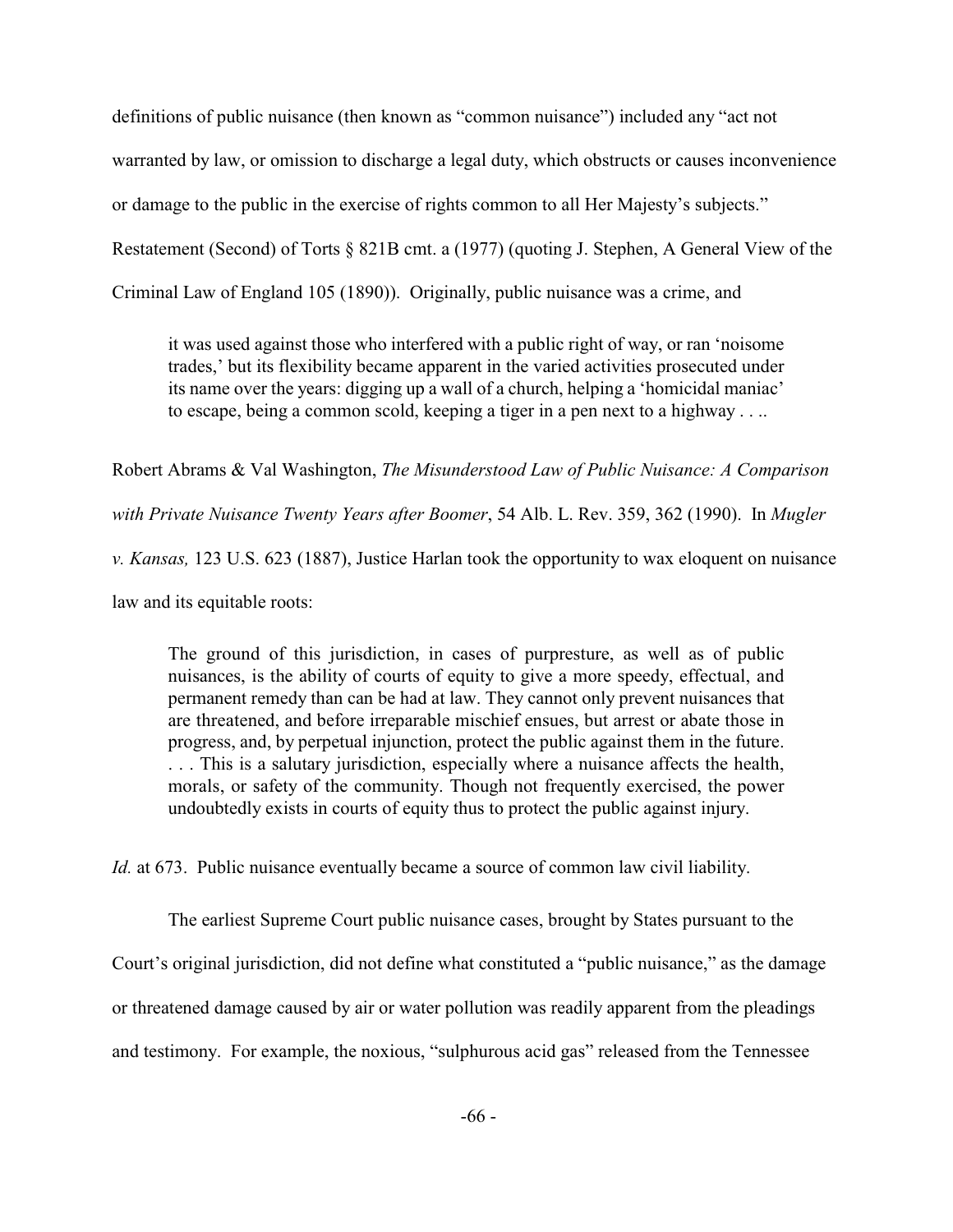Copper Company foundry was alleged to cause "wholesale destruction of forests, orchards and crops." *Georgia v. Tenn. Copper Co.*, 206 U.S. 230, 236, 238 (1907). Similarly, "large quantities of undefecated sewage" were seen as "poison[ing] the water supply of the inhabitants of Missouri and injuriously affect[ing] that portion of the bed or soil of the Mississippi river which lies within its territory." *Missouri v. Illinois* ("*Missouri I*"), 180 U.S. 208, 243 (1901). In each instance, the effect of the nuisance was widespread—injuring the public-at-large—and States as *parens patriae* acted to protect their citizens from the harms caused by the pollution.

*United States v. Bushey & Sons, Inc.*, 363 F. Supp. 110 (D. Vt. 1973), *aff'd* 487 F.2d 1393 (2d Cir. 1973), *cert. denied*, 417 U.S. 976 (1974), was one of the first cases to apply the standards of public nuisance, as defined in Restatement § 821B, to the federal common law of nuisance.<sup>25</sup> Judge Oakes, then a member of this Court sitting by designation in Vermont's district court, examined the federal common law of nuisance and recognized the reshaping of "the old law of public nuisance . . . to fit the 'realities of modern technology.'" *Id.* at 120. He updated federal nuisance law by adopting the Restatement (Second) of Torts's<sup>26</sup> definition of public nuisance: "an unreasonable interference with a right common to the general public." Judge Oakes opined that the oil spills at issue in the *Bushey* case<sup>27</sup> interfered "with the right of the public in the waters of Lake Champlain to have those waters preserved from oil-spill pollution."

 $^{25}$  In *Matter of Oswego Barge*, 664 F.2d 327, 333 n.5 (2d Cir. 1981), this Circuit also cited the Restatement definition of public nuisance used by Judge Oakes in *Bushey* when commenting on what a plaintiff would need to show to make a claim under the federal common law of nuisance.

<sup>&</sup>lt;sup>26</sup> All references to the "Restatement" refer to the Restatement (Second) of Torts (1979).

<sup>&</sup>lt;sup>27</sup> In *Bushey*, the federal government had sued the New York corporate owners of vessels that transported petroleum products across Lake Champlain. The vessels had been responsible for a number of oil spills affecting Vermont waters and the federal government sought injunctive relief*. Bushey*, 363 F. Supp. 1110.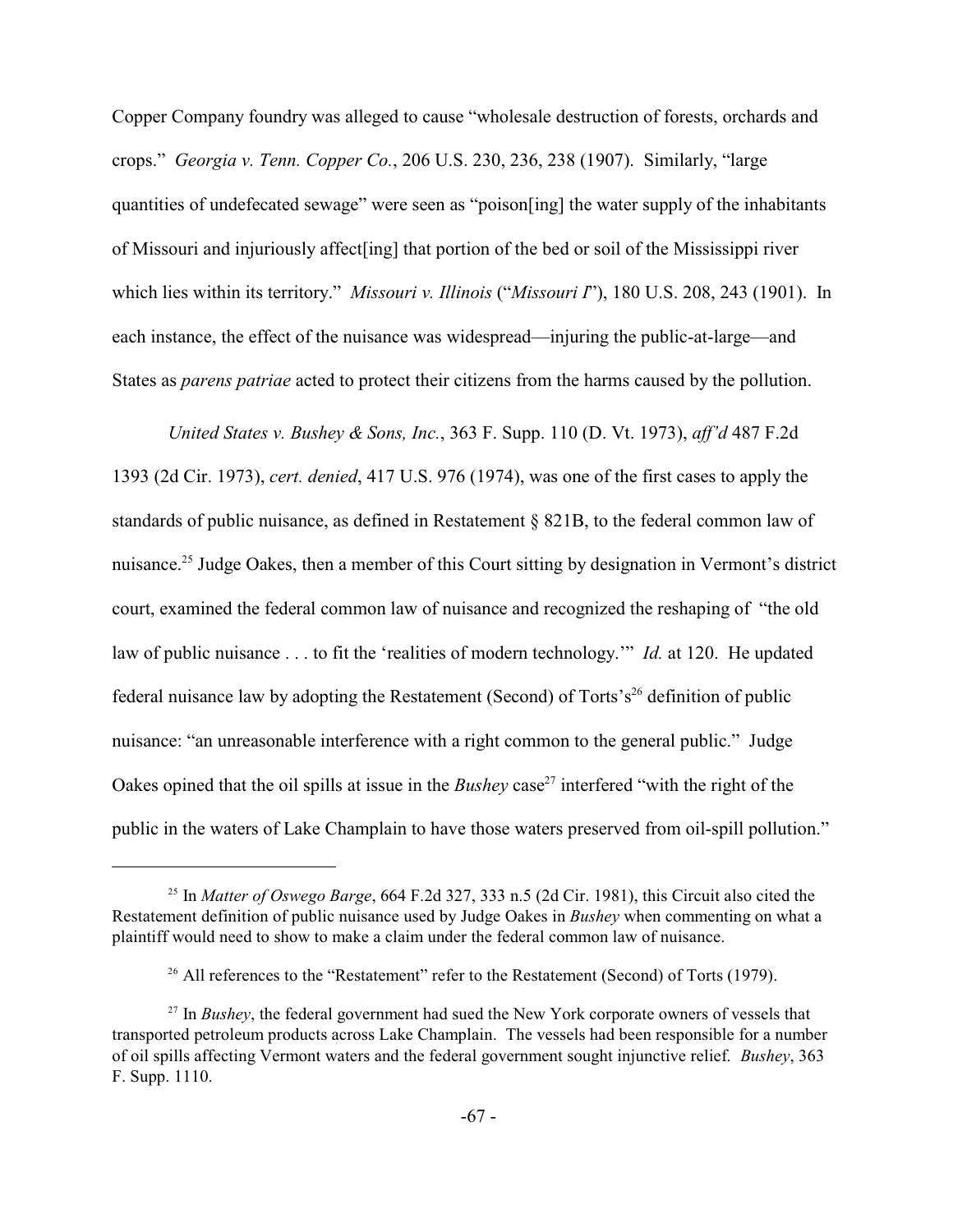*Id.* at 116-17, 120. He determined that the defendants' interference with that public right was "unreasonable" because the oil-spill pollution was proscribed by both the Refuse Act, 33 U.S.C. § 407, and by the fact that it "has been of a recurring nature, although not continuous, producing long-lasting effects and substantial detriment upon the public right, with the actor—in this case, the defendants—knowing or having reason to know of that effect." *Bushey*, 363 F. Supp. at 120- 21 (applying Restatement §§ 821B(2)(b) and (c)). Judge Oakes's approach proved both practical and feasible in forging an equitable remedy, and was upheld on appeal. *Bushey*, 487 F.2d 1393.

*Bushey*'s application of the Restatement's public nuisance standard was not unwarranted. Federal common law of nuisance cases had for decades referred to abating the "public nuisance" of various types of pollution and had applied precepts of public nuisance theory when adjudicating such cases. *See, e.g.*, *Missouri I*, 180 U.S. at 244-46. It was not until *Milwaukee I*, however, that the Supreme Court explicitly examined "[t]he application of federal common law to abate a public nuisance in interstate or navigable waters. . . ." *Illinois v. Milwaukee* ("*Milwaukee I*"), 406 U.S. 91, 104 (1971). The Restatement definition of public nuisance has since been used in other federal cases involving the federal common law of nuisance, *see, e.g.*, *Nat'l Sea Clammers Ass'n v. City of New York*, 616 F. 2d 1222, 1234 (3d Cir. 1980) (applying Restatement's definition of public nuisance in federal common law of nuisance litigation), *vacated on other grounds*, 453 U.S. 1 (1981), and the Restatement principles have served as the backbone of state nuisance law.28

<sup>&</sup>lt;sup>28</sup> A majority of states have adopted the Restatement's definition of public nuisance. *See* David A. Grossman, *Warming Up to a Not-So-Radical Idea: Tort-Based Climate Change Litigation*, 28 Colum. J. Envtl. L. 1, 53 (2003). While the public nuisance tort principles in the Restatement have been culled primarily from state court cases, the application of the principles of state common law to federal common law is well understood. *See Milwaukee I*, 406 U.S. at 103 n.5 ("'We conclude that the substantive law to apply in suits under [Labor Management Relations Act] § 301(a) is federal law, which the courts must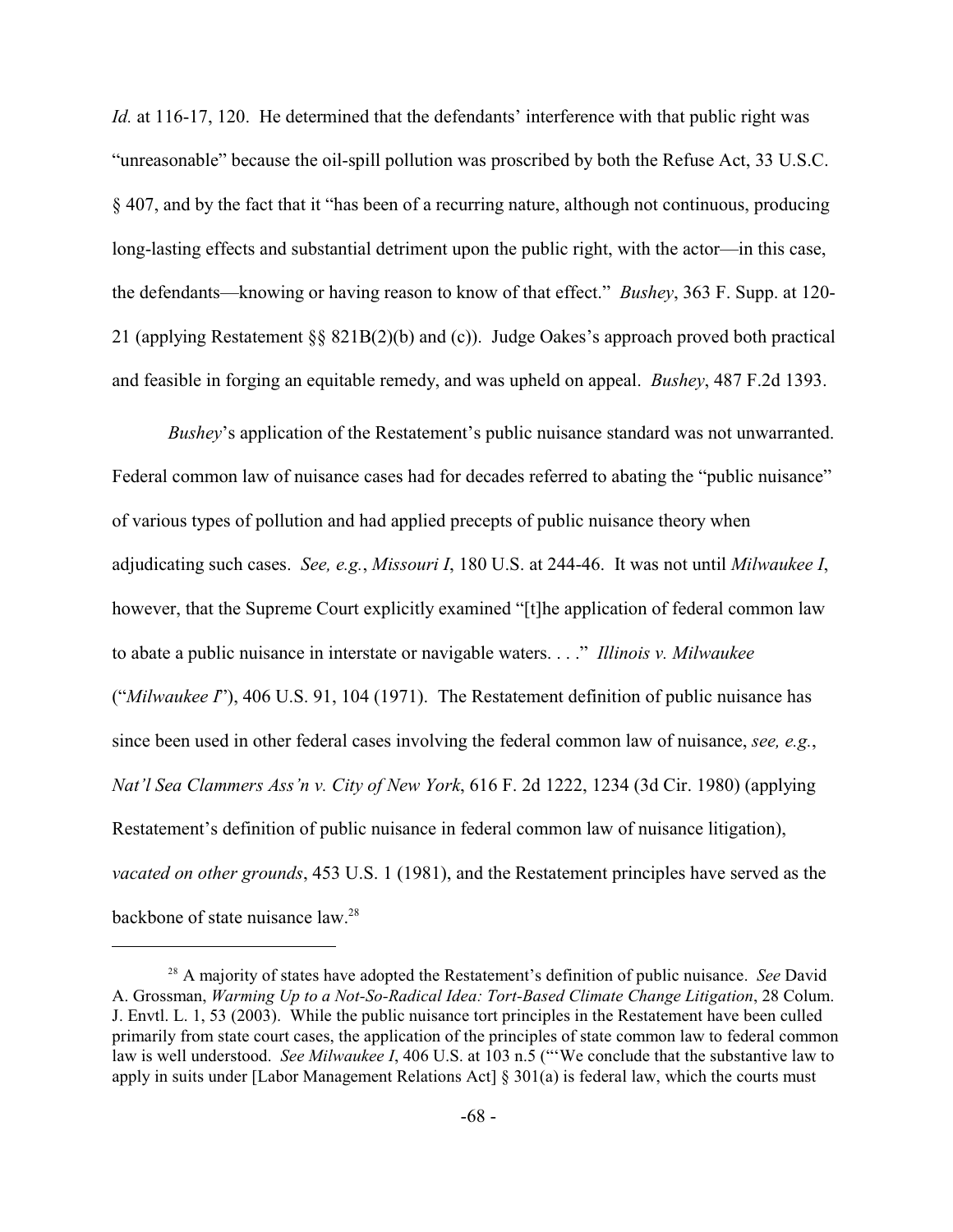In keeping with the precedents discussed above, we will apply the Restatement's

principles of public nuisance as the framework within which to examine the federal common law of nuisance question presented by the instant cases. We believe the Restatement definition provides a workable standard for assessing whether the parties have stated a claim under the federal common law of nuisance.<sup>29</sup> See, e.g., *North Carolina v. Tenn. Valley Auth.*, 593 F. Supp. 2d 812, 829-34 (W.D.N.C. 2009) (in adjudicating state law public nuisance claim against TVA for environmental and health effects allegedly caused by coal-fired power plants, court issued findings of fact and conclusions of law using public nuisance law principles, cited the Restatement, and ordered specific pollution controls). The Restatement definition of public nuisance set out in § 821B(1) has two elements: an "unreasonable interference" and "a right common to the general public." Section 821B(2) further explains:

Circumstances that may sustain a holding that an interference with a public right is unreasonable include the following:

- (a) Whether the conduct involves a significant interference with the public health, the public safety, the public peace, the public comfort or the public convenience, or
- (b) whether the conduct is proscribed by a statute, ordinance or administrative regulation, or
- (c) whether the conduct is of a continuing nature or has produced a permanent and long-lasting effect, and, as the actor knows or has reason to know, has a

fashion from the policy of our national labor laws. . . . Federal interpretation of the federal law will govern, not state law. But state law, if compatible with the purpose of  $\S 301$ , may be resorted to in order to find the rule that will best effectuate the federal policy. Any state law applied, however, will be absorbed as federal law and will not be an independent source of private rights.'" (quoting *Textile Workers v. Lincoln Mills*, 353 U.S. 448, 456-57 (1957)); *id.* at 107 ("While federal law governs, consideration of state standards may be relevant."); *see also City of Evansville v. Ky. Liquid Recycling, Inc.*, 604 F.2d 1008, 1021 n.43 (7th Cir. 1979) (in federal common law action for damages caused by discharge of contaminants into interstate waterway, court stated, "[a]lthough federal common law controls, federal statutes as well as state statutes and common law are nevertheless highly relevant").

<sup>&</sup>lt;sup>29</sup> See Section II(B)(2), *supra*.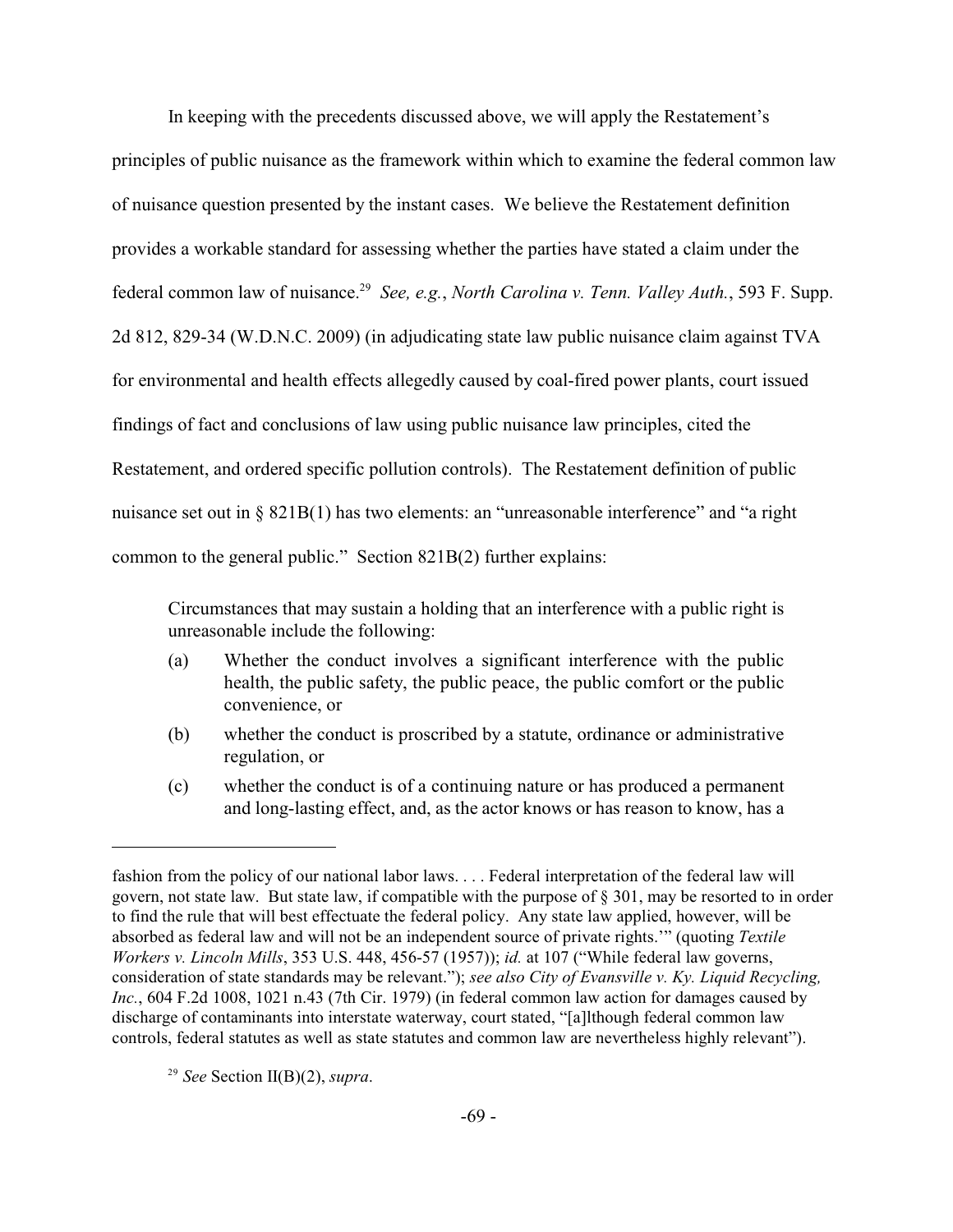significant effect upon the public right.

## Restatement § 821B(2).

We examine separately the questions of whether the State Plaintiffs and the non-State Plaintiffs (New York City and the Trusts) have stated a claim under the federal common law of nuisance.

# *C. Have the States Stated a Claim under the Federal Common Law of Nuisance?*

## 1. Applying the Public Nuisance Definition to the States

The States have sued in both their *parens patriae* and proprietary capacities. As quasisovereigns and as property owners, they allege that Defendants' emissions, by contributing to global warming,

constitute a substantial and unreasonable interference with public rights in the plaintiffs' jurisdictions, including, *inter alia*, the right to public comfort and safety, the right to protection of vital natural resources and public property, and the right to use, enjoy, and preserve the aesthetic and ecological values of the natural world.

These grievances suffice to allege an "unreasonable interference" with "public rights" within the meaning of § 821B(2)(a). *See In re Starlink Corn Prods. Liab. Litig.*, 212 F. Supp. 2d 828, 848 (N.D. Ill. 2002) ("The Restatement sweeps broadly in defining a 'public right,' including 'the public health, the public safety, the public peace, the public comfort or the public convenience.'" (quoting Restatement  $\S 821B(2)(a)$ )). The States have additionally asserted that the emissions constitute continuing conduct that may produce a permanent or long lasting effect, and that Defendants know or have reason to know that their emissions have a significant effect upon a public right, satisfying § 821B(2)(c). We hold that the States, in their *parens patriae* and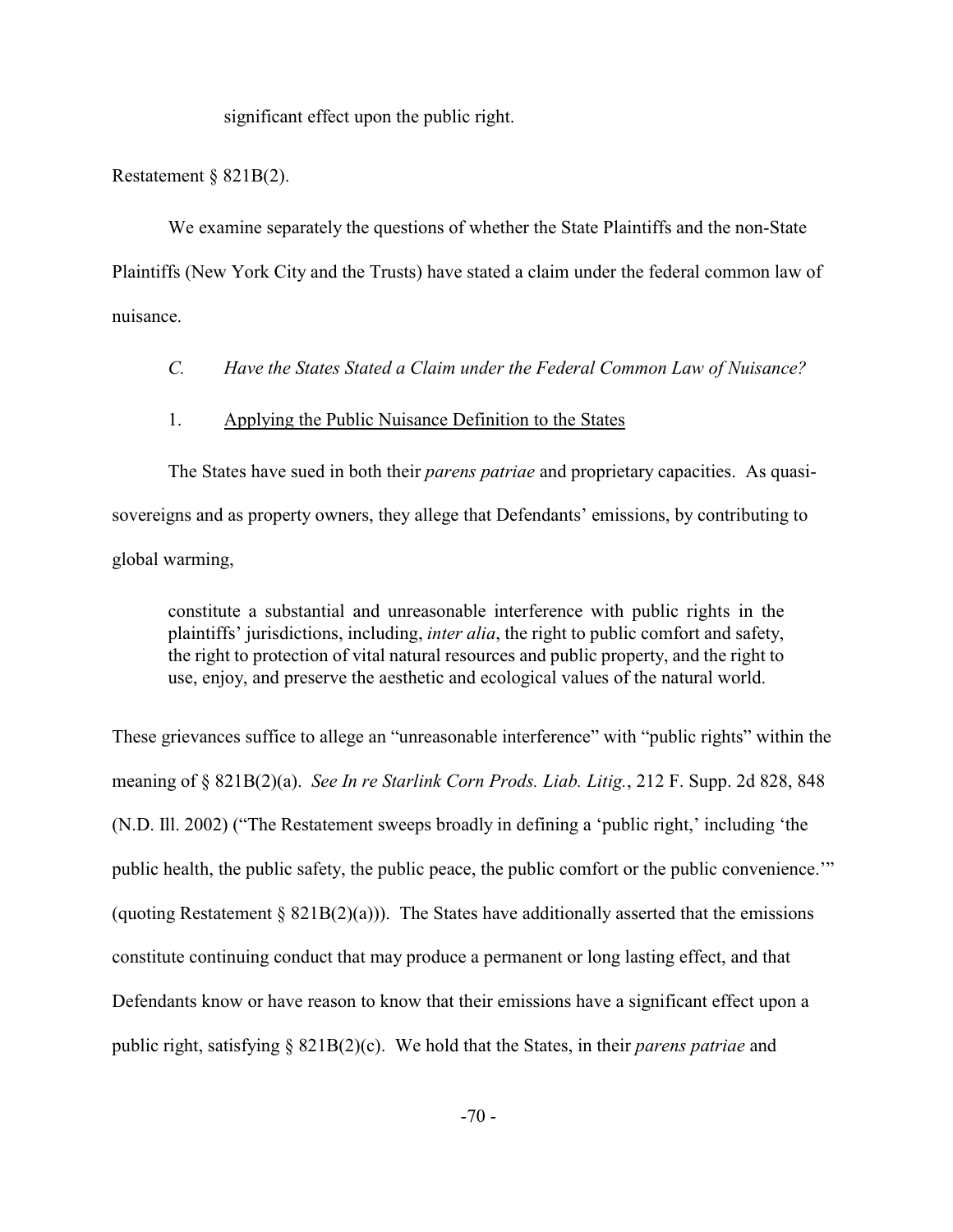proprietary capacities, have properly alleged public nuisance under Restatement § 821B, and therefore have stated a claim under the federal common law of nuisance as it incorporates the Restatement's definition of public nuisance.

# 2. Defendants' Arguments

Defendants do not contest the principle that states, as parties, may state a valid claim for relief pursuant to the federal common law of public nuisance. Rather, Defendants argue that the arguments advanced by the States in this case are "wholly inapplicable" to the long-established line of federal common law of nuisance cases. Specifically, Defendants assert that: (1) principles of constitutional necessity limit the scope of the cause of action for transboundary nuisance disputes between states; and (2) the federal common law of nuisance is available only to abate nuisances of a "simple type" that are "so immediately and severely harmful and so readily traced to an out-of-state source that they would have justified war at the time of the founding." We find these arguments unpersuasive.

## a. Constitutional Necessity

We first address Defendants' argument that "constitutional necessity" limits the scope of the interstate nuisance cause of action. Defendants claim that the Supreme Court has not "creat[ed] a broad cause of action" and cite *Tennessee Copper* for the proposition that the Court has "examined demands for a judicial remedy for 'injuries analogous to torts' with great 'caution.'" Seizing on the principles the Supreme Court has applied to limit that Court's original jurisdiction over the actions of a state in nuisance disputes, Defendants engage in a misguided endeavor to impose those same strictures on the federal common law of nuisance cause of action more generally—and on the States' cause of action in particular.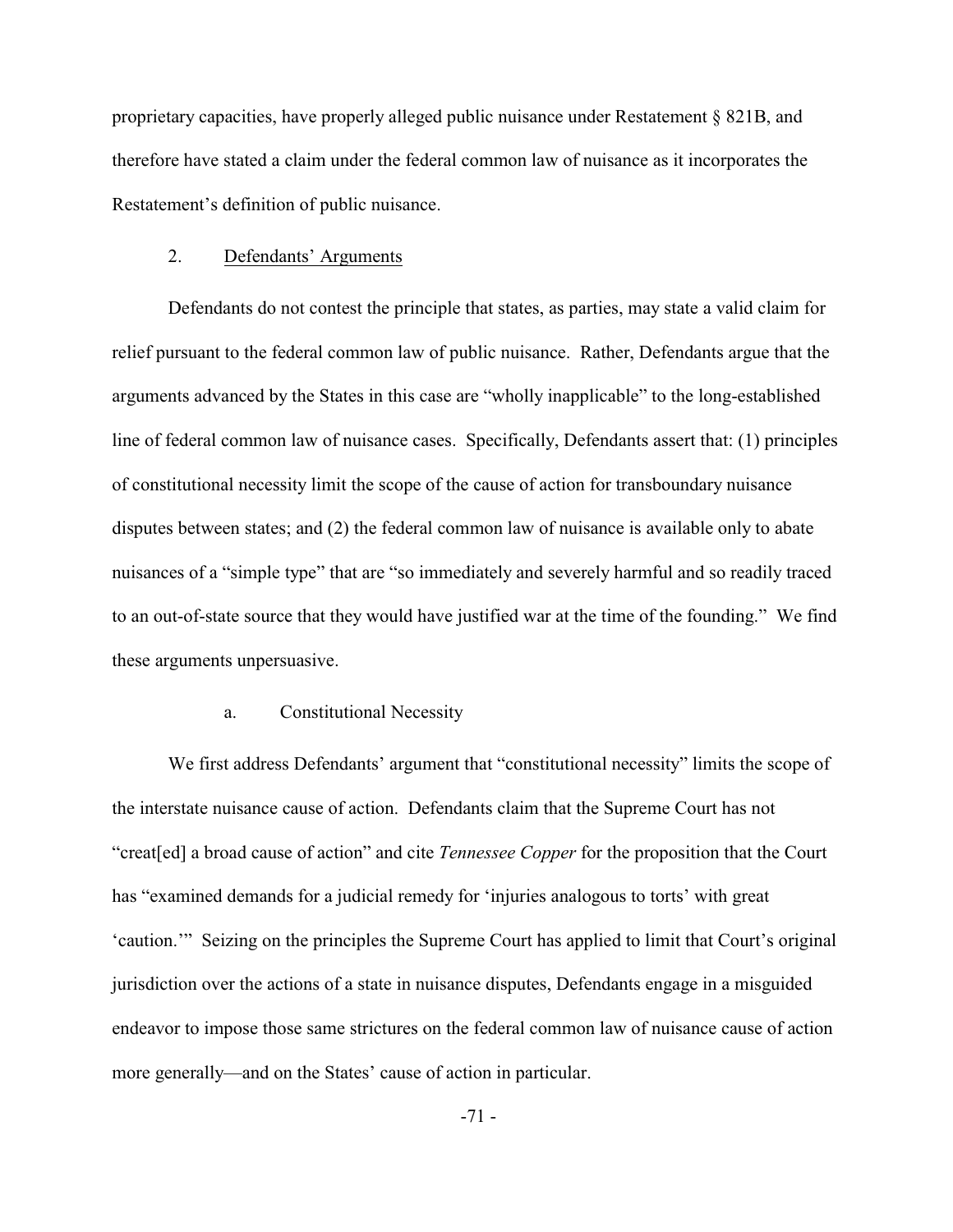First, the States do not seek to invoke the Supreme Court's original jurisdiction. Rather, they have brought their federal common law of nuisance claim to the federal courts under 28 U.S.C. § 1331. The cases on which Defendants rely, which discuss the limits of original jurisdiction, are inapposite.

Moreover, Defendants take the language quoted from *Tennessee Copper* out of context. In confronting "a suit by a state for an injury to it in its capacity of quasi-sovereign," the *Tennessee Copper* Court stated that "[t]he caution with which demands of this sort, on the part of a state, for relief from injuries analogous to torts, must be examined, is dwelt upon in [*Missouri II*]." *Tenn. Copper Co.*, 206 U.S. at 237. Analyzing *Missouri II*, we find the Court engaged in a discussion of the purview of its original jurisdiction. *See Missouri II*, 200 U.S. at 519 ("The Constitution extends the judicial power of the United States to controversies between two or more states, and between a state and citizens of another state, and gives this court original jurisdiction in cases in which a state shall be a party."). The *Missouri II* Court recognized that its responsibility to adjudicate cases in which a state is a party means that "if one state raises a controversy with another, [the Supreme Court] must determine whether there is any principle of law, and, if any, what, on which the plaintiff can recover." *Id.*; *see also West Virginia ex rel. Dyer v. Sims*, 341 U.S. 22, 28 (1951) ("A State cannot be its own ultimate judge in a controversy with a sister State. To determine the nature and scope of obligations as between States, whether they arise through the legislative means of compact or the 'federal common law' governing interstate controversies, is the function and duty of the Supreme Court of the Nation." (citation omitted)).

At the same time, the Court acknowledged that it must make these declarations of law

-72 -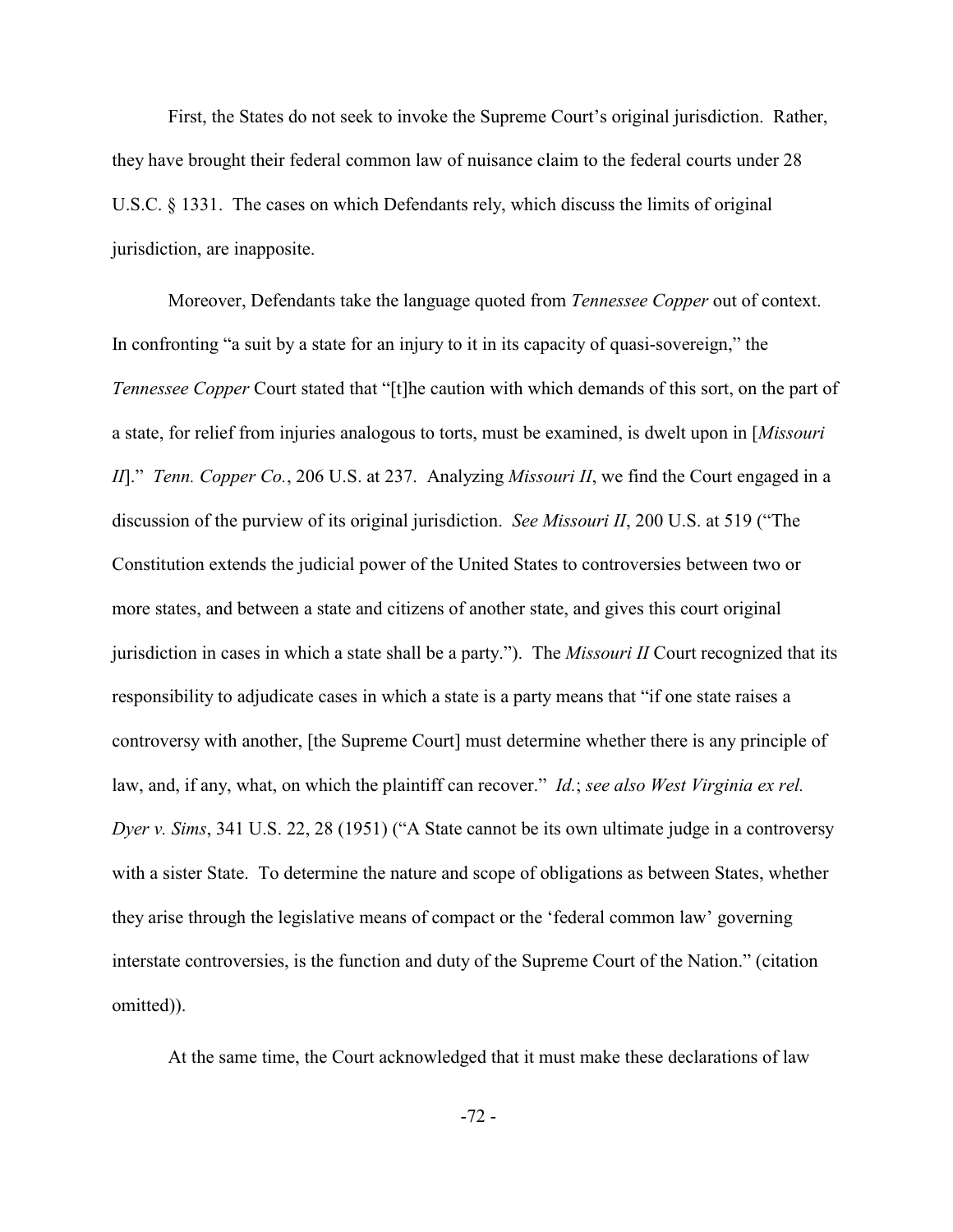carefully because of the respect due to the state as a quasi-sovereign. *See Missouri II*, 200 U.S. at 521 ("But it does not follow that every matter which would warrant a resort to equity by one citizen against another in the same jurisdiction equally would warrant an interference by this court with the action of a state."). The Court cautioned that "the words of the Constitution [granting the Court original jurisdiction] would be a narrow ground upon which to construct and apply to the relations between states the same system of municipal law in all its details which would be applied between individuals." *Id.* at 520. To put the matter another way, the Supreme Court limits its original jurisdiction over actions in which a state is a party so as not to infringe unduly on the state's sovereignty. *See id.* at 521 ("It hardly can be that we should be justified in declaring statutes ordaining such action void in every instance where the circuit court might intervene in a private suit, upon no other ground than analogy to some selected system of municipal law, and the fact that we have jurisdiction over controversies between states.").

The *Tennessee Copper* Court's passing reference to exercising "caution" did not, as Defendants claim, refer to whether states could bring nuisance suits for relief from injuries analogous to torts—that question was answered in the affirmative in *Tennessee Copper*, as well as in subsequent nuisance cases. *See Tenn. Copper Co.*, 206 U.S. at 237-39. Rather, the *Tennessee Copper* Court meant to acknowledge the "special solicitude," *Massachusetts v. Envtl. Prot. Agency*, 549 U.S. 497, 520 (2007), owed to states bringing suits in a quasi-sovereign capacity, *Tenn. Copper Co.*, 206 U.S. at 237. The Court explained that "[w]hen the states by their union made the forcible abatement of outside nuisances impossible to each, they did not thereby agree to submit to whatever might be done. They did not renounce the possibility of making reasonable demands on the ground of their still remaining quasi-sovereign interests; and

-73 -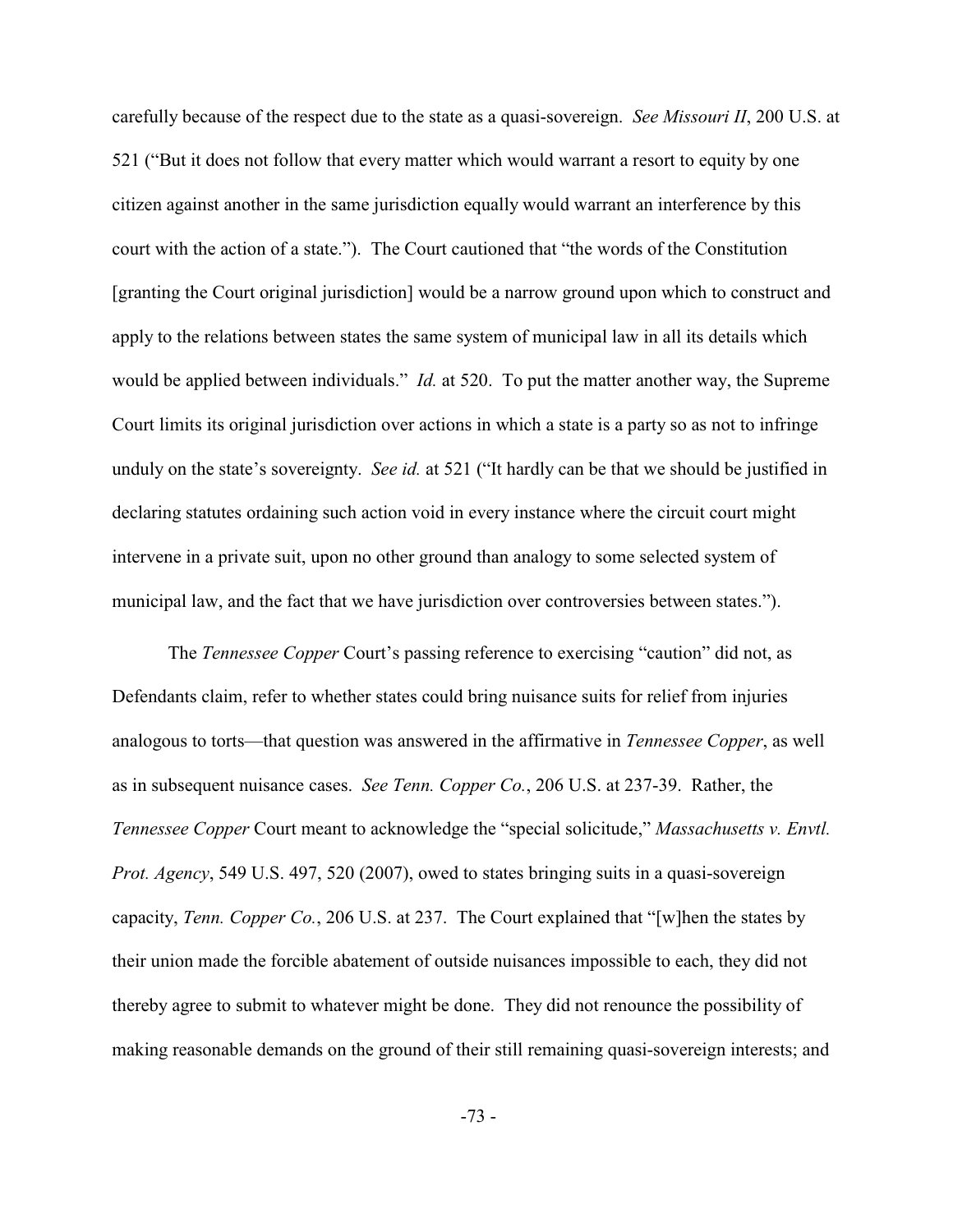the alternative to force is a suit in this court." *Id.* 

In fact, the precedents Defendants cite in making their "constitutional necessity" argument tend to cut against Defendants' position. In cases like *Missouri II*, where the opposing parties are each states, the Supreme Court must tread especially carefully because states' quasisovereign rights are implicated either way it turns. *See Missouri II*, 200 U.S. at 521 ("Before this court ought to intervene, the case should be of serious magnitude, clearly and fully proved, and the principle to be applied should be one which the court is prepared deliberately to maintain against all considerations on the other side."); *see also Sims*, 341 U.S. at 27 ("[T]he delicacy of interstate relationships and the inherent limitations upon this Court's ability to deal with multifarious local problems have naturally led to exacting standards of judicial intervention and have inhibited the formulation of a code for dealing with such controversies."). But in circumstances like those of the instant case, in which a state is involved as a party on only one side of a dispute, the Court has announced that a state raising a claim based on quasi-sovereign interests is "somewhat more certainly entitled to specific relief than a private party might be." *Tenn. Copper Co.*, 206 U.S. at 237; *see also Massachusetts*, 549 U.S. at 519-20.

We reject Defendants' constitutional necessity argument.

#### b. The Character of the Alleged Nuisance

Defendants' next argument is based on a reference to *North Dakota v. Minnesota*, in which the Supreme Court wrote: "It is the creation of a public nuisance of simple type for which a State may properly ask an injunction." 263 U.S. 365, 374 (1923). North Dakota had sought to enjoin Minnesota's continued use of "cut-off ditches," which had the net effect of causing a river to overflow and harm valuable North Dakota farmland. In discussing whether it had jurisdiction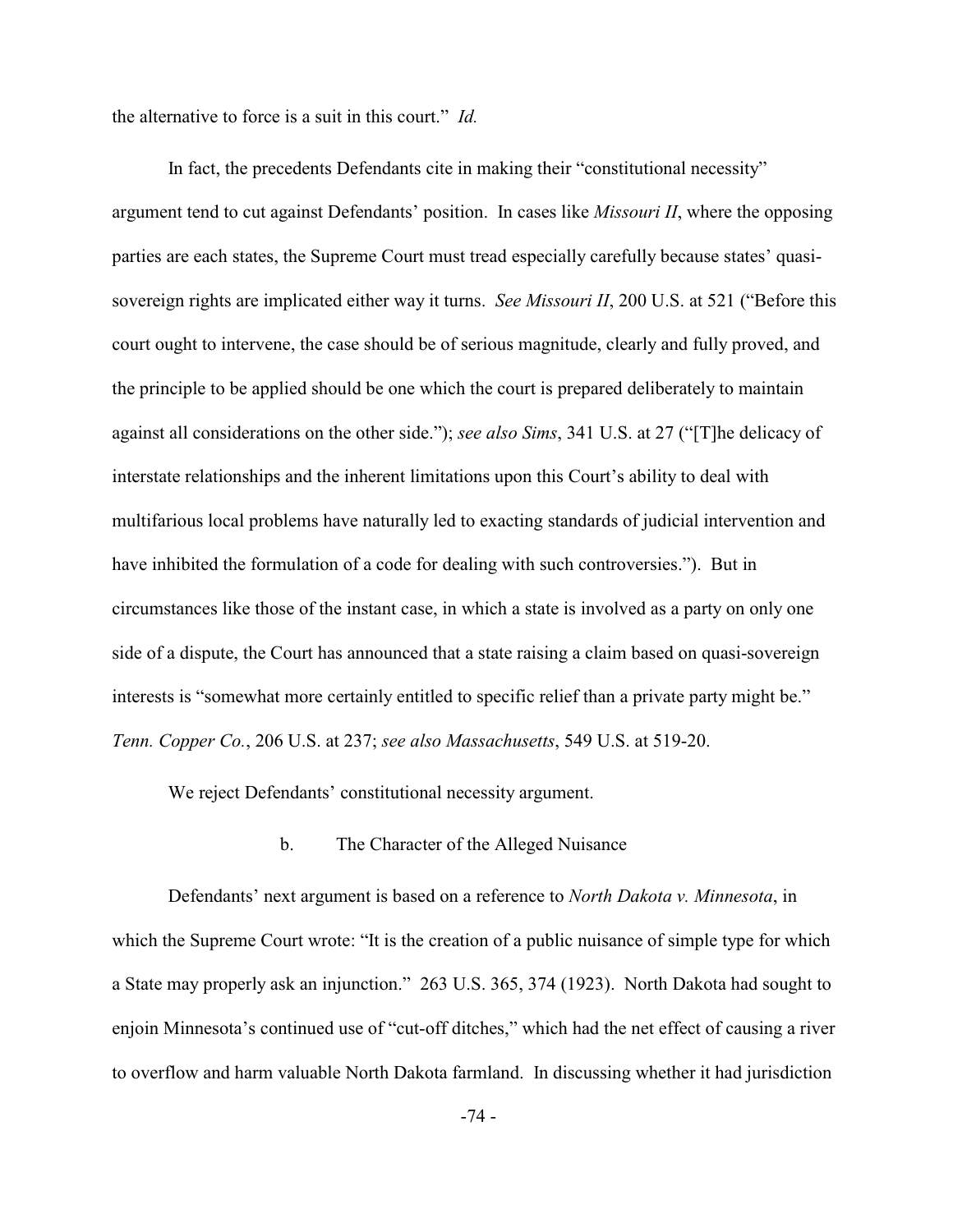over the dispute, the Supreme Court reviewed the public nuisance cases it had previously decided and, in that context, referred to public nuisances "of simple type." Defendants seize upon the phrase and contend that *only* a public nuisance of a simple type may constitute a valid claim for public nuisance. They then create their own definition for the phrase in an attempt to show that the States have not stated a claim. According to Defendants, nuisances of a "simple type" involve "immediately noxious or harmful substances [that] cause severe localized harms that can be directly traced to an out-of-state source." They assert that carbon dioxide is not "poisonous or noxious" and does not "immediately harm anyone (as contagious and pathogenic bacteria do), or destroy forests, crops and farms (as sulphuric gases and floodwaters do)." Defendants also point out that their carbon dioxide emissions mix "with other greenhouse gases from innumerable sources across the planet." Because the States do not claim that any alleged future harm can be directly traced to their emissions, Defendants submit that the States have not alleged a "simple type" nuisance entitling them to relief.

The *North Dakota* Court did not otherwise explain or define the phrase "simple type."<sup>30</sup> *Id.* An earlier Supreme Court case, however, provides some clue as to what the *North Dakota* Court meant. In *Missouri II,* 200 U.S. at 496, the Supreme Court analyzed whether the alleged nuisance—typhoid bacillus from Illinois's discharge of sewage into the Mississippi River—could survive the 357-mile journey to the St. Louis drinking water intake area. In assessing whether Missouri had proved a nuisance claim, the Court examined scientific data specifically directed to

<sup>&</sup>lt;sup>30</sup> In *Milwaukee I*, the Supreme Court quoted the paragraph from *North Dakota* containing the sentence on which Defendants rely. *Milwaukee I,* 406 U.S. at 106 n.8. The quotation was presented to support the *Milwaukee I* Court's statement that "[w]hen it comes to water pollution this Court has spoken in terms of 'a public nuisance.'" *Id.* at 106. The quotation should not be read to imply that the kinds of pollution addressed by the federal common law were limited to those of a "simple type."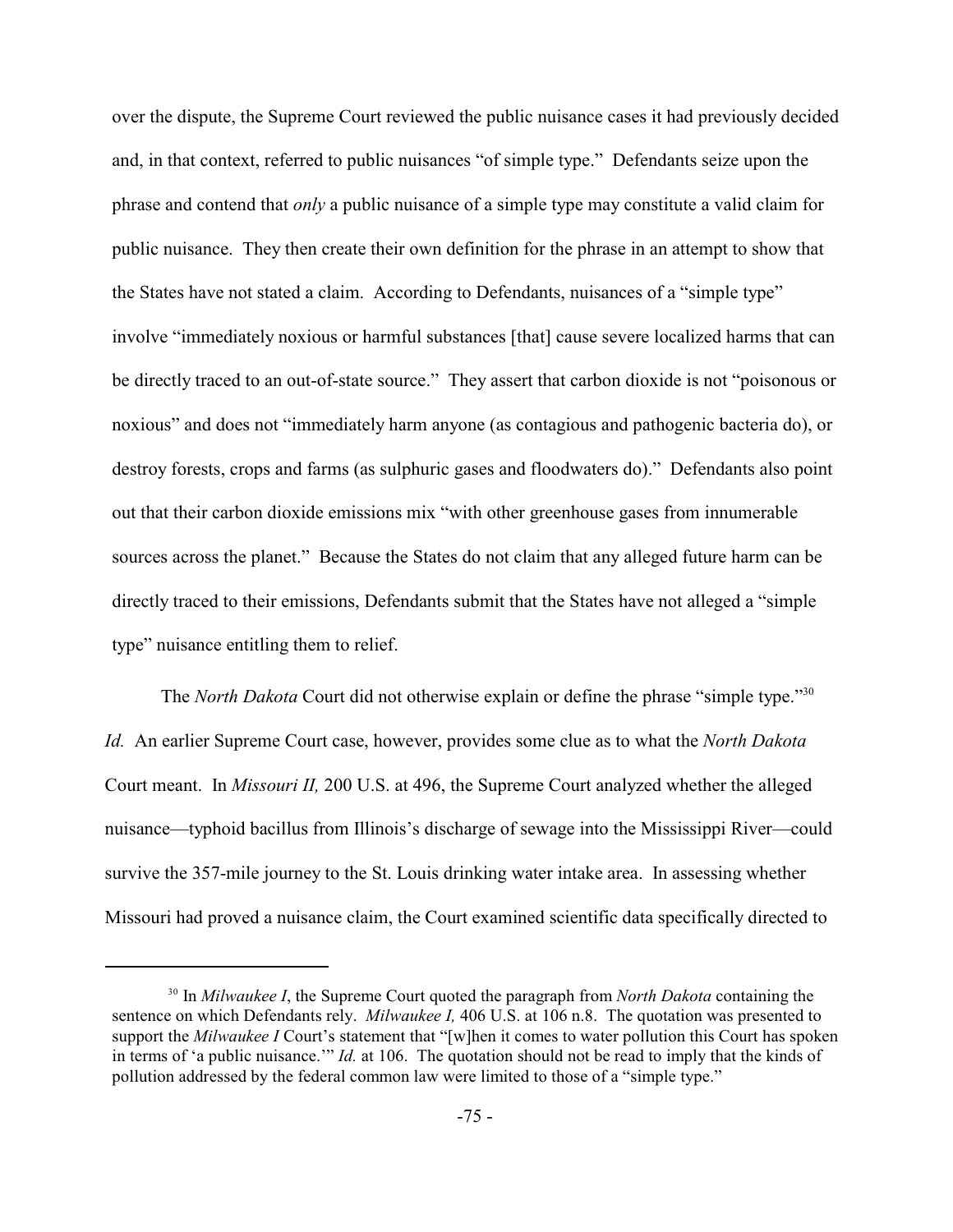the issues, listened to dueling experts, and ultimately held that Missouri did not prove its case. *Id.* at 522-26. The Court wrote:

[I]f this suit had been brought fifty years ago it almost necessarily would have failed. There is no pretense that there is a *nuisance of the simple kind* that was known to the older common law. There is nothing that can be *detected by the unassisted senses*—no visible increase of filth, no new smell. . . . The plaintiff's case depends upon *an inference of the unseen*.

### Id. at 522 (emphases added).

The phrase "simple type" thus appears to describe a kind of rudimentary nuisance that could easily be detected by "the unassisted senses"—apparently the only kind of pollution-related nuisance claim that had been actionable in the mid-1850s—which a complaining State would have little difficulty in proving. But rather than limiting what nuisances were actionable, the Court in *Missouri II* was, in fact, asserting the opposite. The Court never held that the complexity of Missouri's claim precluded Illinois's legal responsibility or, conversely, that a nuisance of a "simple type" was a *sine qua non* for a nuisance claim. It was merely making the point that the law of public nuisance had already evolved from the era when only easily perceived nuisances had been actionable. The *Missouri II* Court's use of the phrase did not operate to divide nuisances into those that were simple or complex so as to cull out the latter, nor did it otherwise imply that only the "simple" type of nuisances were actionable.

As a corollary to their "simple type" of nuisance argument, Defendants additionally contend that the challenged pollution must be directly traced to an out-of-state source in order to be actionable. Because Defendants' emissions "mix with other greenhouse gases from innumerable sources across the planet and contribute to a global process that will allegedly cause a variety of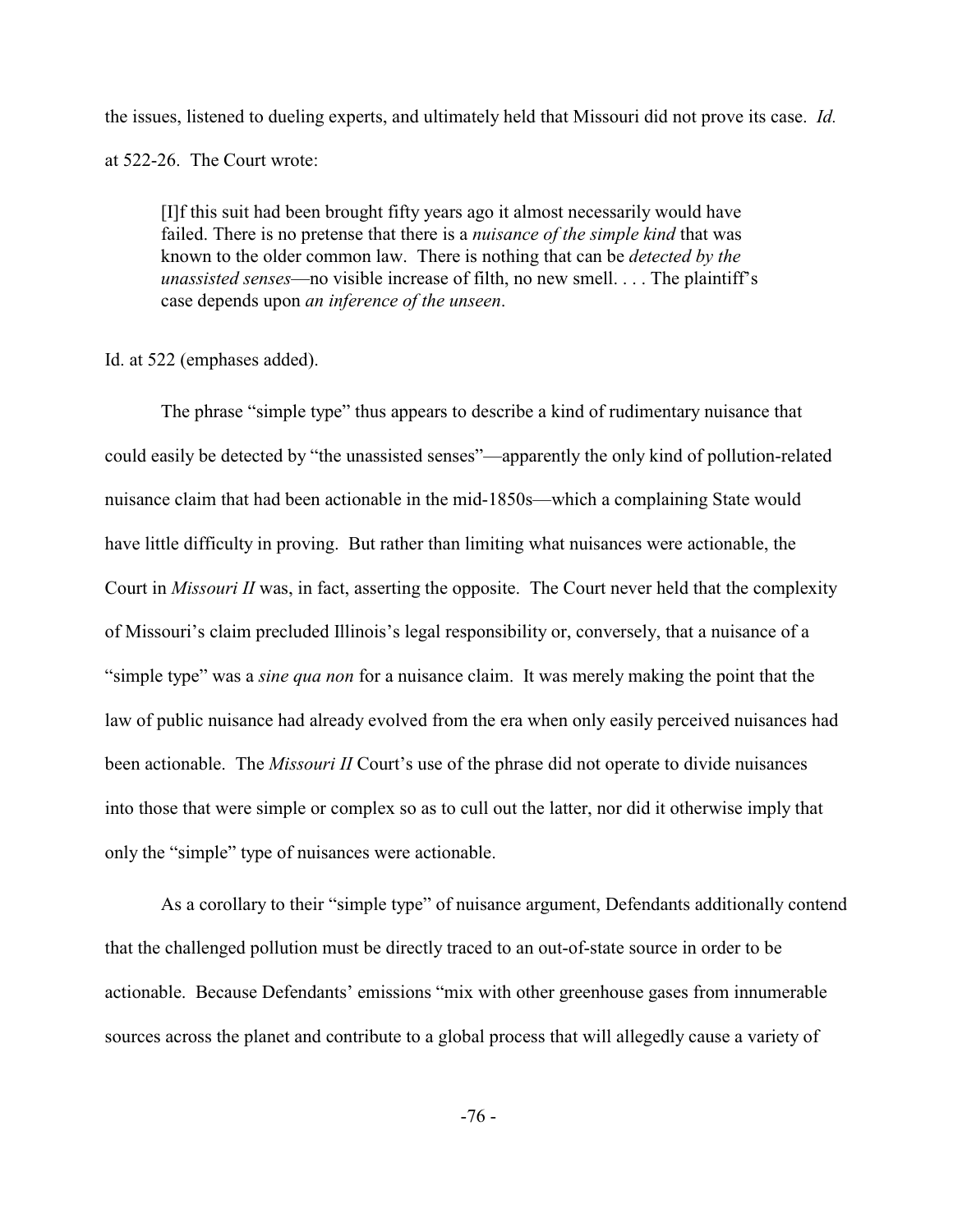future harms" and pose "the same alleged threat to every sovereign," Defendants assert that Plaintiffs cannot properly complain of a "simple type" nuisance. Defendants contest the States' argument that "[n]atural resources injuries due to pollution—the 'paradigmatic' federal common law case—rarely occur because of just one polluter," and that many sources often contribute to the alleged harm. As an example, Defendants assert that the amount of ocean waste not attributable to defendant New York, in *New Jersey v. New York*, 283 U.S. 473, 481 (1931), "was negligible." Similarly, they maintain that in *Tennessee Copper*, "the Court nowhere stated that any forest destruction was attributable to other pollution—as opposed, for example, to other activities such as logging."

Defendants have cited no case law that supports their reasoning. In *Tennessee Copper*, the issue of whether there were multiple causes of harm never arose. The *New Jersey* Court's reference to other pollution sources as "negligible," allowing the nuisance to be directly traced, pertains only to the facts presented in that particular case. The Court has not imposed a requirement upon all federal common law of nuisance cases that the challenged pollution must be "directly traced" or that plaintiffs must sue all sources of the pollution complained of in order to state an actionable claim. On the contrary, "the fact that other persons contribute to a nuisance is not a bar to the defendant's liability for his own contribution." Restatement (Second) of Torts § 840E (note that Comment a. states that this provision applies to both public and private nuisance.); *see also, e.g.*, *Illinois ex. rel Scott v. Milwaukee*, No. 72 C 1253, 1973 U.S. Dist. LEXIS 15607, at \*20-22 (N.D. Ill. Nov. 1, 1973) ("[I]t is sufficient for plaintiffs to show that defendants' nutrient discharges [leading to eutrophication of Lake Michigan] constitute a significant portion of the total nutrient input to the lake. The correct rule would seem to be that any discharger who contributes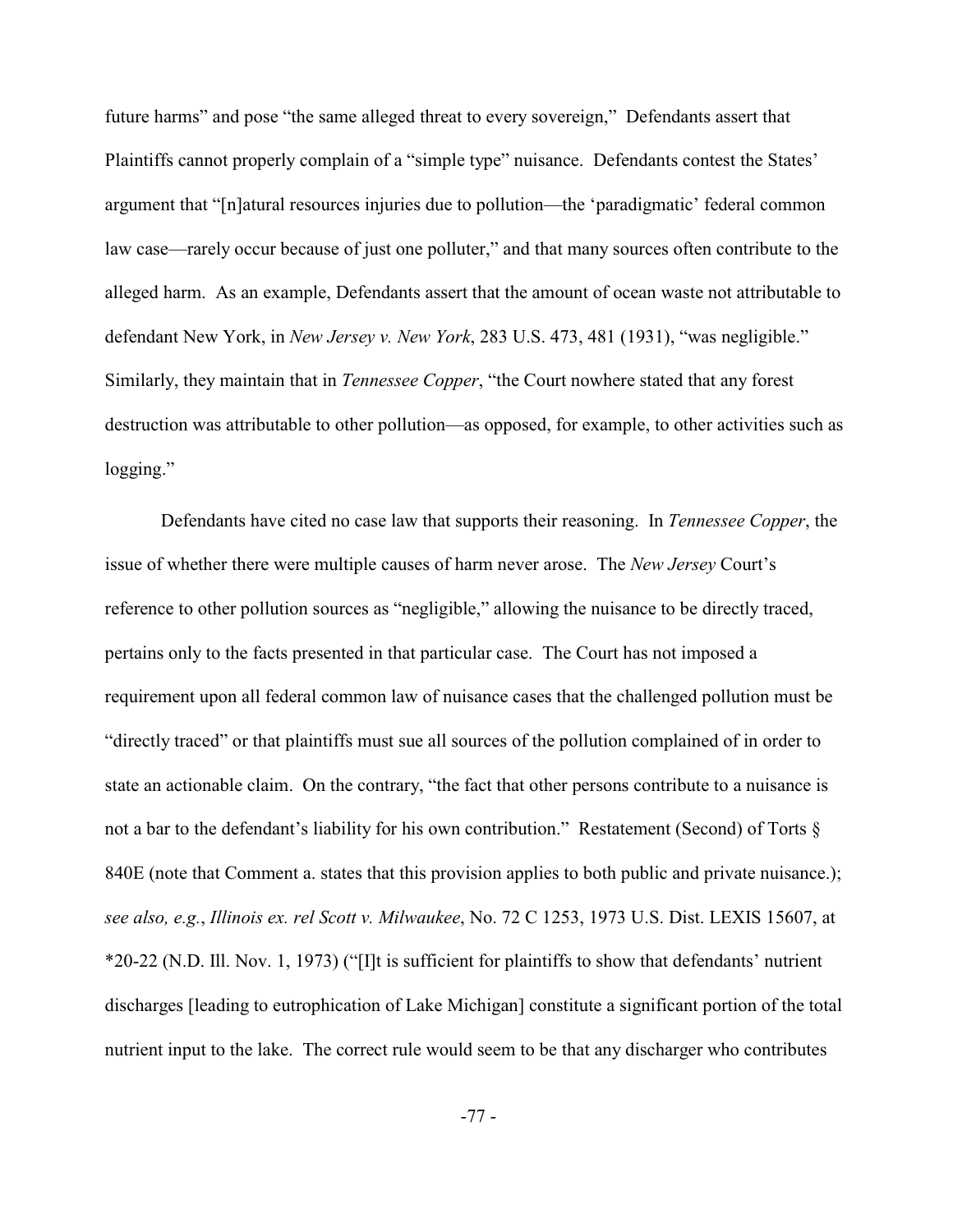an aliquot of a total combined discharge which causes a nuisance may be enjoined from continuing his discharge. Either that is true or it is impossible to enjoin point dischargers."), *aff'd in relevant part and rev'd in part*, 599 F.2d 151 (7th Cir. 1979), *vacated on other grounds*, *Milwaukee II*, 451 U.S. 304; *cf. Student Pub. Interest Research Group of N.J., Inc. v. Tenneco Polymers, Inc.*, 602 F. Supp. 1394, 1397 (D.N.J. 1985) (holding, in the context of finding causation for standing purposes, that pollution may derive from multiple sources and that it is not necessary to pinpoint which polluter caused a specific harm).

Yet another limitation that Defendants seek to impose on the federal common law of nuisance is that the nuisance must be "poisonous" or "noxious" in order to be actionable. They insist that because carbon dioxide is neither, Plaintiffs' claim must fail. But none of the federal common law of nuisance cases impose this requirement. Defendants' position, moreover, runs counter to the holding in *North Dakota*, for example, where the Court held that a life-giving substance such as water could be a nuisance under certain circumstances, such as when it flooded farmland. 263 U.S. at 374.

Nor does public nuisance theory require that the harm caused must be immediate, as even threatened harm is actionable under the federal common law of nuisance.<sup>31</sup> See Mugler v. Kansas, 123 U.S. 623, 673 (1887) (observing that courts of equity, in adjudicating public nuisance cases, can both prevent threatened nuisances, "before irreparable mischief ensues," as well as abate those in progress). Judge Oakes, in *Bushey*, recognized this attribute of nuisance law, writing that "'[o]ne distinguishing feature of equitable relief is that it may be granted upon the threat of harm

<sup>&</sup>lt;sup>31</sup> See Standing Section III(B)(1)(b) on future injury, discussing how threatened injury has been adequately pled to allow Article III standing.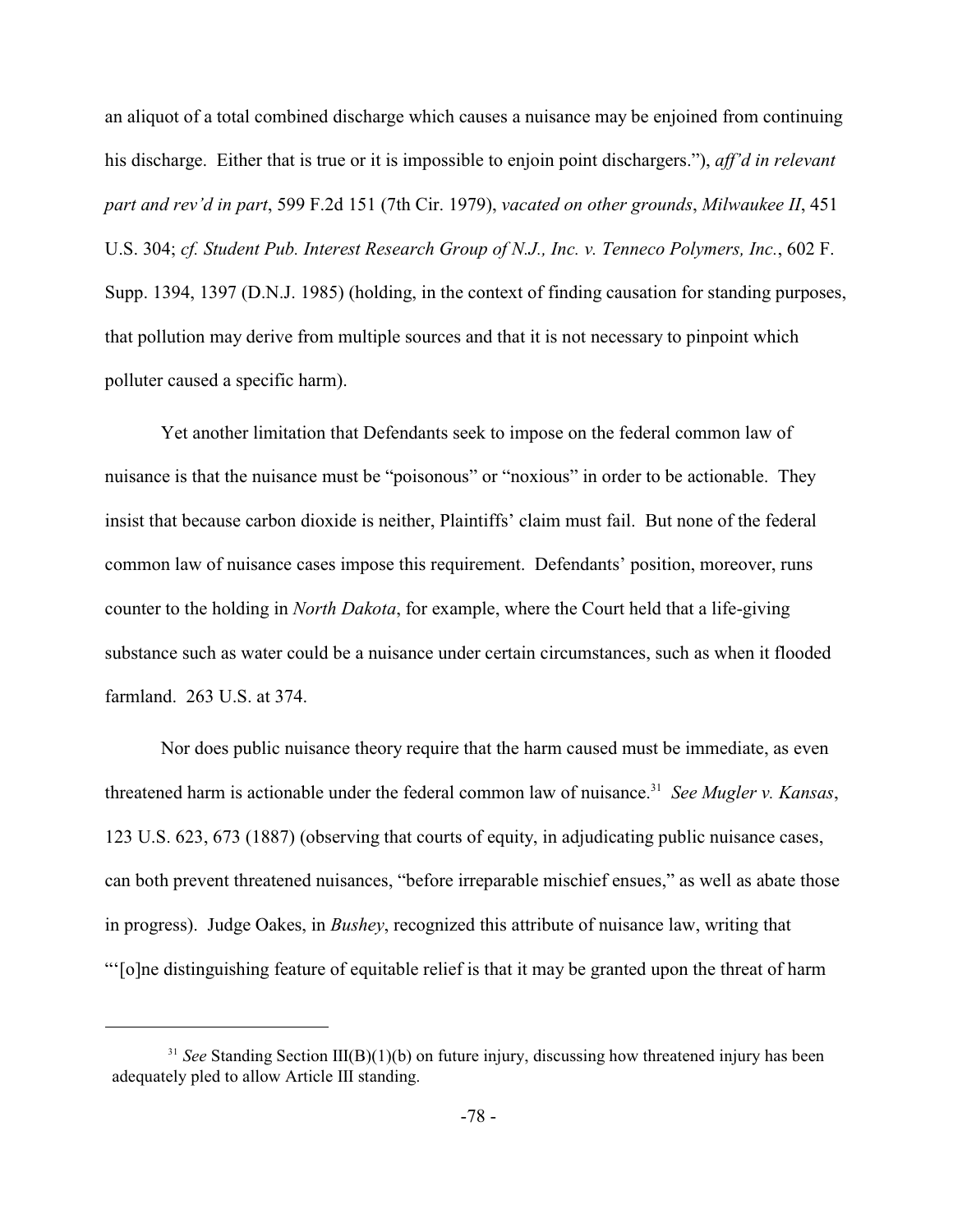which has not yet occurred.'" *Bushey*, 346 F. Supp. at 150 (quoting W. Prosser, Handbook of the Law of Torts 624 (3d ed. 1964)); *see also Texas v. Pankey*, 441 F.2d 236, 242 (10th Cir. 1971) (reversing district court refusing to issue injunction against pesticide spraying that was both threatened at the time the suit was instituted and had since been done); 7 Stuart M. Speiser, Charles F. Krause & Alfred W. Gans, The American Law of Torts § 20.19 (Thomson West 2003) ("We deem it necessary to explain that a prospective nuisance is a fit candidate for injunctive relief. . .. One distinguishing feature of equitable relief is that it may be granted upon the threat of harm which has not yet occurred."); Andrew H. Sharp, Comment, *An Ounce of Prevention: Rehabilitating the Anticipatory Nuisance Doctrine,* 15 B.C. Envtl. Aff. L. Rev. 627, 633-36 (1988).

Defendants' assertion that the federal common law of nuisance mandates that the harm be localized is similarly misplaced. The touchstone of a common law public nuisance action is that the harm is widespread, unreasonably interfering with a right common to the general public. *See Tenn. Copper Co.*, 206 U.S. at 238-39 ("[W]e are satisfied, by a preponderance of evidence, that the sulphurous fumes cause and threaten damage on so considerable a scale to the forests and vegetable life, if not health, with the plaintiff State as to make out a case . . .."); *Missouri I*, 180 U.S. at 241 ("The health and comfort of the large communities inhabiting those parts of the state situated on the Mississippi river are not alone concerned, but contagious and typhoidal diseases introduced in the river communities may spread themselves throughout the territory of the state.").

The only qualification that the Supreme Court has placed upon a state bringing a nuisance action against another state was that "the case should be of serious magnitude, clearly and fully proved." *Missouri II*, 200 U.S. at 521. As discussed above, this statement was not intended to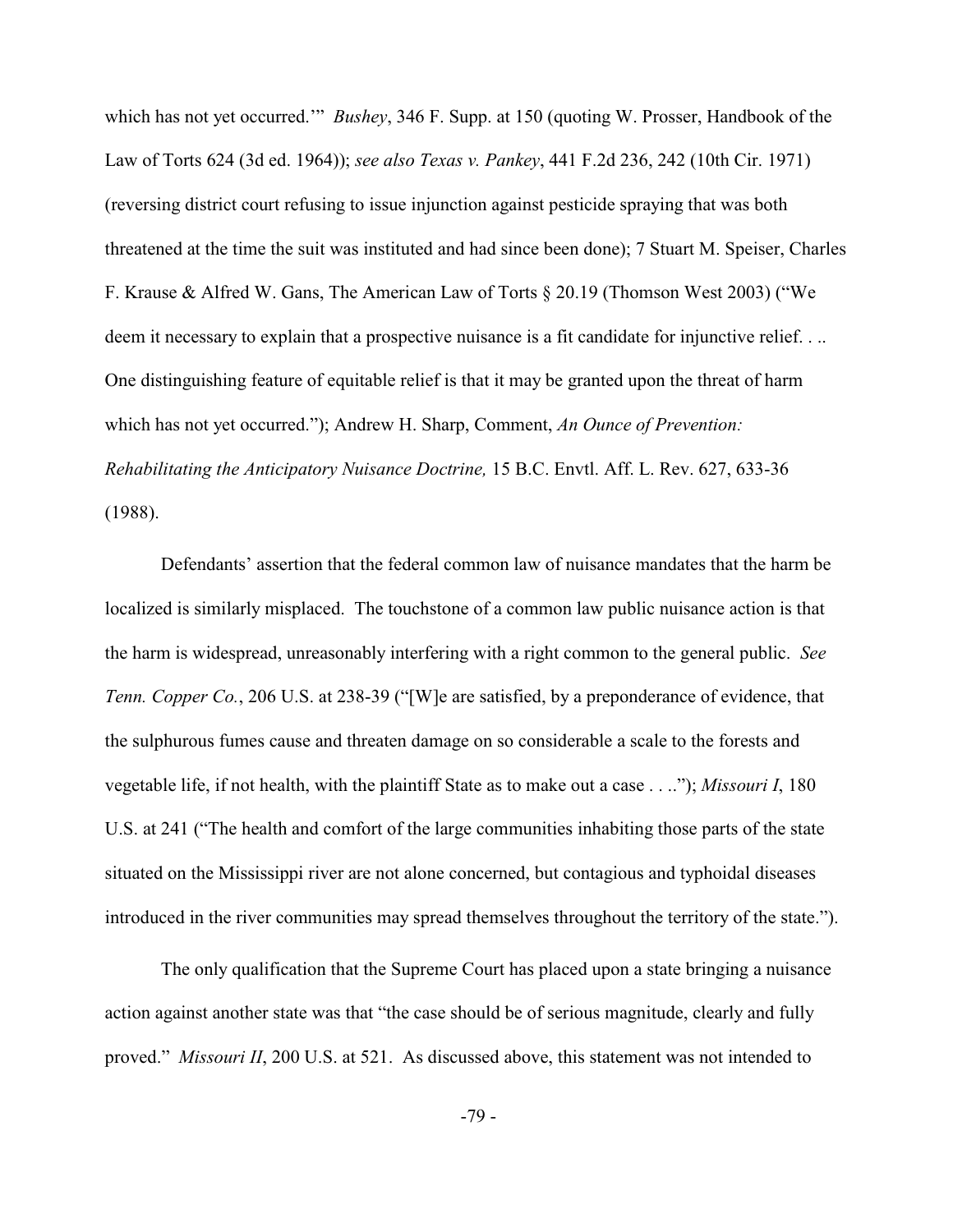limit the scope of the nuisance cause of action, but to recognize the sensitivity with which the Court must undertake, pursuant to its original jurisdiction, adjudication of disputes involving a state's quasi-sovereign interests. But even assuming, *arguendo*, that the Court intended such a limitation to apply more broadly, the Court in *Missouri II* immediately went on to characterize as "a question of the first magnitude whether the destiny of the great rivers is to be the sewers of the cities along their banks or to be protected against everything which threatens their purity." *Id.* In this case, the States have properly asserted *parens patriae* standing with respect to a public nuisance, and the "serious magnitude" of the nuisance caused by climate change, as it has been alleged, is apparent.

In sum, the States have stated a claim under the federal common law of nuisance.

# *D. May Non-State Parties Sue under the Federal Common Law of Nuisance? Analysis of Federal Common Law of Nuisance Case Law*

Defendants' primary arguments that New York City and the Trusts have not asserted a claim under the federal common law of nuisance are, respectively, that "only states can bring a federal common law claim to abate nuisances of a simple type" and that "private plaintiffs cannot invoke any federal common law cause of action to abate interstate nuisances." Defendants note that cities and private parties "surrendered no sovereign rights in exchange for a remedy, and are not beneficiaries of the Article III jurisdictional grant under which the Court fashioned that remedy." Defendants conclude that the federal common law of nuisance cause of action is reserved only for states.

We believe the correct approach to answering the question of whether non-state parties may sue under the federal common law of nuisance is to examine first how the small number of federal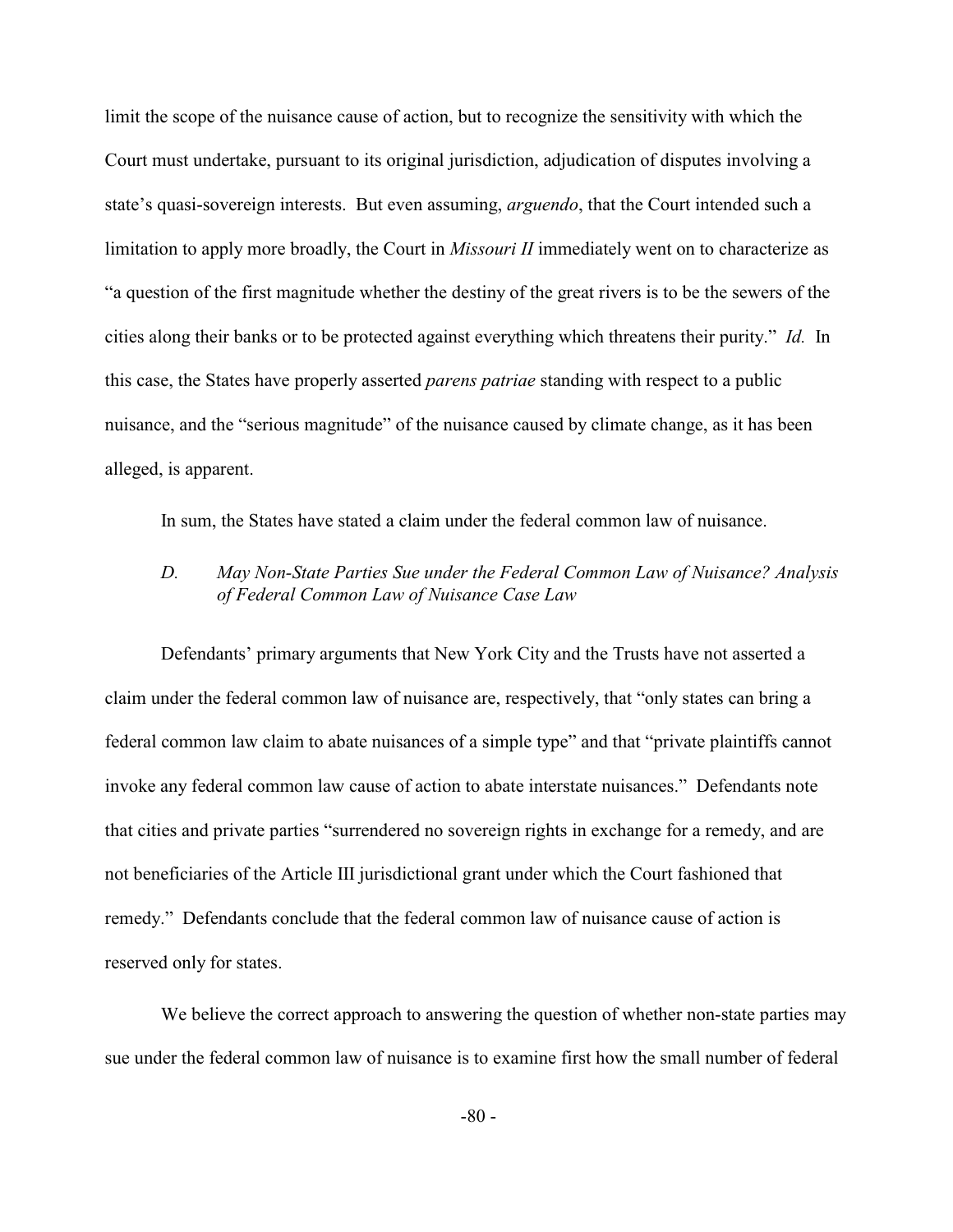nuisance cases have treated the issue and then to analyze the Restatement provision § 821C, which concerns whether private parties may sue for public nuisance.<sup>32</sup> Both lines of analysis lead us to conclude that non-state entities may bring such claims.

## 1. Federal Common Law of Nuisance Case Law Concerning Non-State Parties

The question of whether a non-state entity could plead a federal common law of nuisance claim did not arise until the Supreme Court ruled in *Ohio v. Wyandotte Chemicals Corp.*, 401 U.S. 493, 495 (1971) and *Milwaukee I*, 406 U.S. at 108, that states could bring nuisance claims in the district courts. In allowing such suits in the lower federal courts, the Court untethered the nuisance cause of action from the strictures of Supreme Court original jurisdiction that until then had been a component in all federal common law of nuisance cases. In determining whether non-state parties may bring a federal common law of nuisance claim, district courts have parsed the language of

 $32$  Casting the issue as one of failure to state a claim, Defendants have argued that only States may bring a federal common law of nuisance claim to abate public nuisances. It may be that Defendants have confused the requirements of standing—who may bring an action—with what is necessary to state a claim, a confusion that is understandable, given the interrelationship that sometimes occurs between the two legal doctrines. *See Raines v. Byrd*, 521 U.S. 811, 818 (1997) ("The standing inquiry focuses on whether the plaintiff is the proper party to bring this suit, although that inquiry 'often turns on the nature and source of the claim asserted.'" (quoting *Warth v. Seldin*, 422 U.S. 490, 500 (1975) (other citations omitted)). We have already examined the standing of the non-State plaintiffs in great detail, and have determined that they have standing to proceed.

The effort to identify whether the relevant question is one of standing or of stating a claim is not made easier by Restatement § 821C. Section 821C discusses *who* may recover for public nuisance, but appears to mix issues of who may state a claim in § 821C(1) with who may "maintain a proceeding" to enjoin a public nuisance in § 821C(2), potentially implicating standing concerns. *See* § 821C cmt. j ("It has been the traditional rule that if a member of the public has not suffered damages different in kind and cannot maintain a tort action for damages, he also has no standing to maintain an action for an injunction.").

We have opted to treat the issue of whether non-State entities may maintain an action under the federal common law of nuisance as a question of whether they have stated a claim. The analysis for both New York City and the Trusts returns to § 821C(1), which concerns whether a party has stated a claim. *Cf. Davis v. Passman*, 442 U.S. 228, 239 n.18 (1979) ("[*S*]*tanding* is a question of whether a plaintiff is sufficiently adversary to a defendant to create an Art. III case or controversy . . . ; *cause of action* is a question of whether a particular plaintiff is a member of the class of litigants that may, as a matter of law, appropriately invoke the power of the court . . .." (citation omitted)).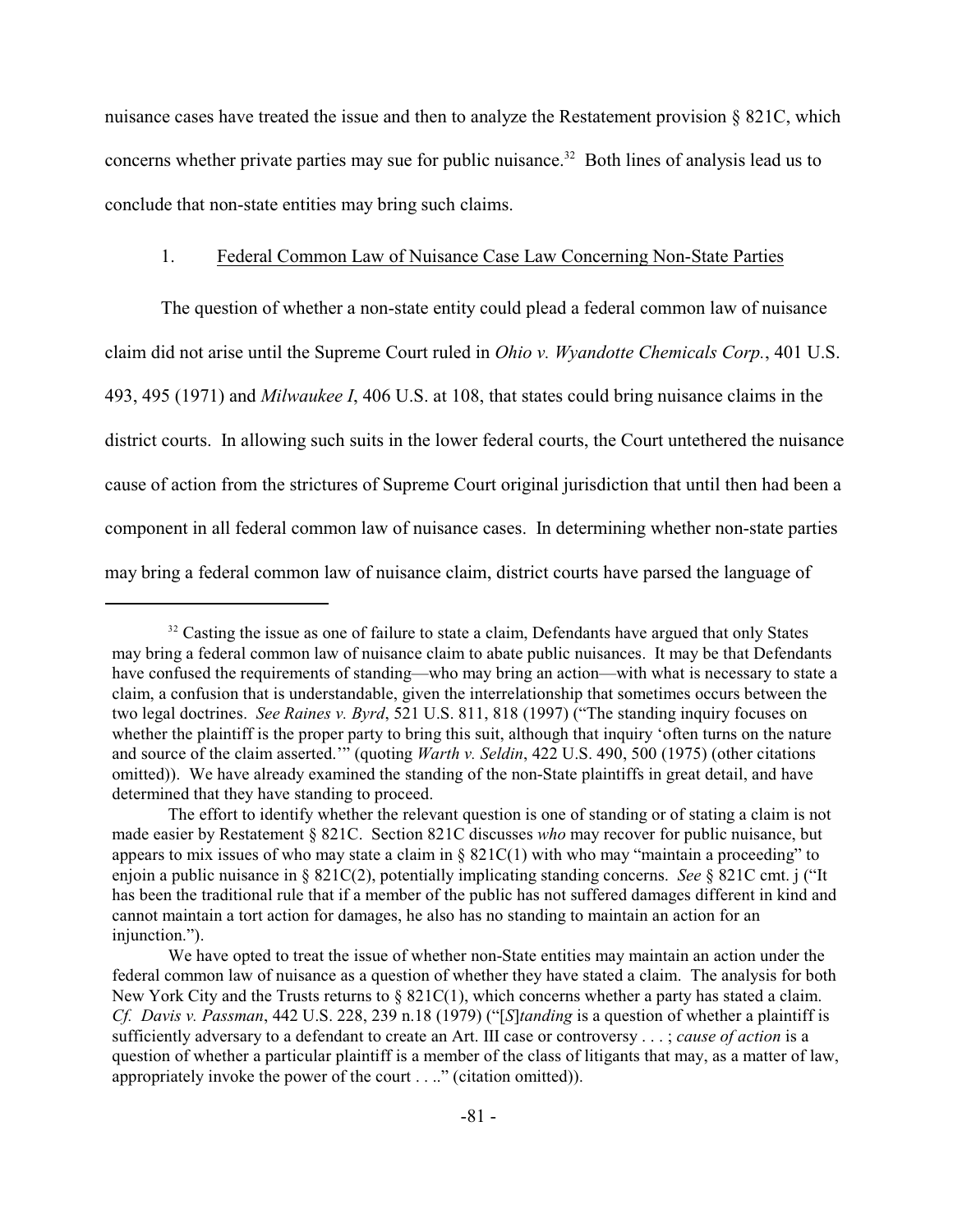#### *Milwaukee I*, focusing particularly on footnote 6 of the Court's decision, which reads:

Thus, it is *not only the character of the parties* that requires us to apply federal law. *See Tennessee Copper Co.*, 206 U.S. at 237; *cf. Wisconsin v. Pelican Ins. Co.*, 127 U.S. 265, 289 (1888); The Federalist No. 80 (A. Hamilton). As Mr. Justice Harlan indicated for the Court in *Banco Nacional de Cuba v. Sabbatino*, 376 U.S. 398, 421-27 (1964), where there is an overriding federal interest in the need for a uniform rule of decision or where the controversy touches basic interests of federalism, we have fashioned federal common law. . . . Certainly these same demands for applying federal law are present in the pollution of a body of water such as Lake Michigan bounded, as it is, by four States.

*Milwaukee I*, 406 U.S. at 105 n.6 ("footnote 6") (emphasis added) (citations modified).

a. The Federal Government and Municipalities as Plaintiffs

Once nuisance suits were initiated in the district courts, the federal government began to bring cases. *See, e.g.*, *United States v. Stoeco Homes, Inc.*, 498 F.2d 597, 611 (3d Cir. 1974) ("The United States can, of course, sue to abate a public nuisance under federal common law."). The expansion of the class of federal nuisance plaintiffs to encompass the federal government became so well-established that then-district court Judge Newman remarked that the federal common law of nuisance had been extended "beyond cases brought by states as plaintiffs to include cases brought by the United States." *Parsell v. Shell Oil Co.*, 421 F. Supp. 1275, 1281 (D. Conn. 1976), *aff'd mem. sub nom. East End Yacht Club, Inc. v. Shell Oil Co.*, 573 F.2d 1289 (2d Cir. 1977).

 The only reference in this Circuit as to whether municipal and private plaintiffs could bring a federal common law of nuisance claim can be found in a footnote in *New England Legal Found. v. Costle*, 475 F. Supp. 425, 441 n.18 (D. Conn. 1979). There, Second Circuit Judge Newman, sitting in the district court, wrote: "It may not be essential for the state to be a formal party to a federal common law nuisance action, however, where the interests of the state are sufficiently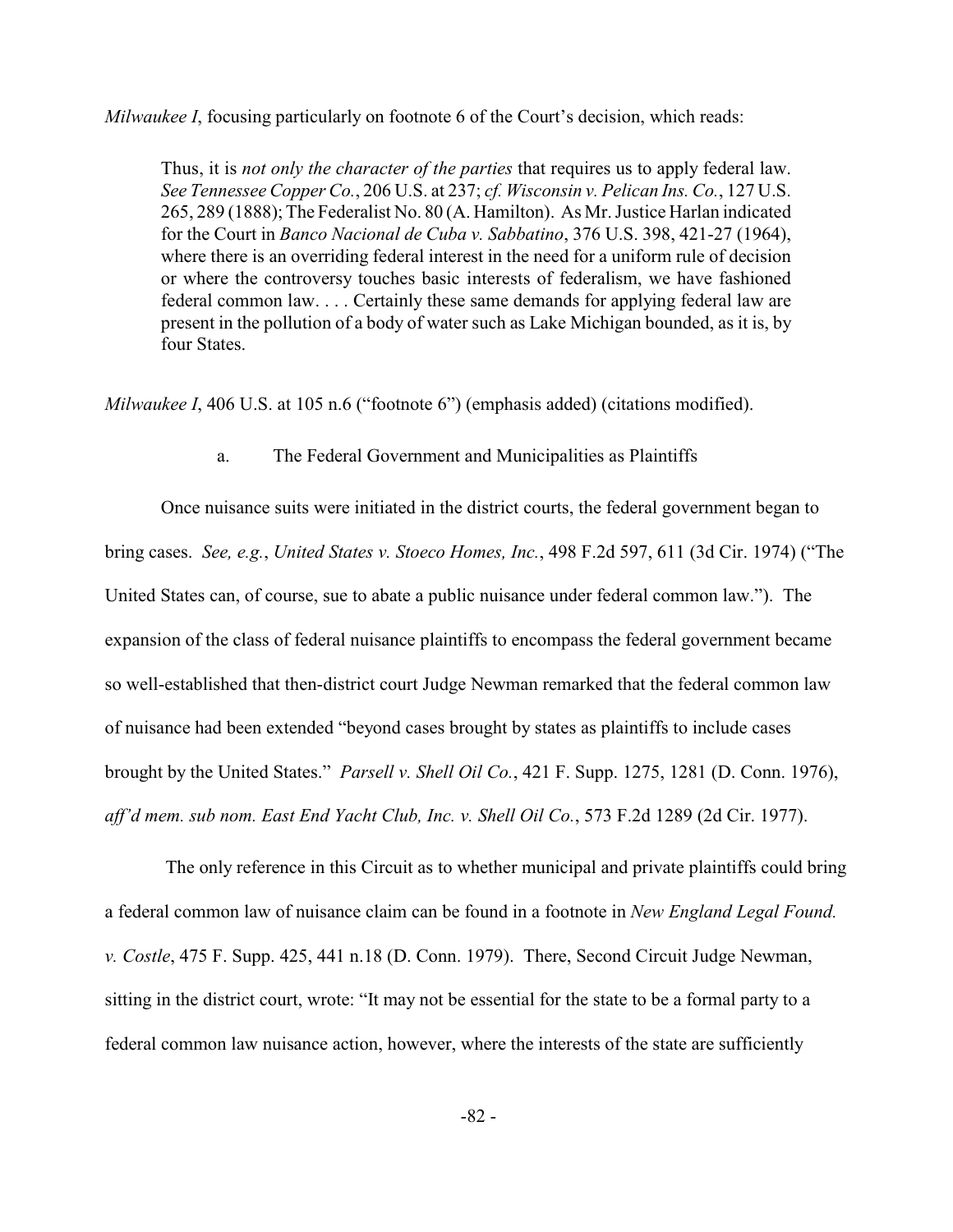implicated in a dispute of clearly interstate nature." *Id.* (citing *Twp. of Long Beach v. City of New York*, 445 F. Supp. 1203, 1213-14 (D.N.J. 1978)). Because this Court has not yet addressed the issue, we look for additional guidance from outside our circuit.

In *City of Evansville v. Ky. Liquid Recycling, Inc.*, 604 F.2d 1008 (7th Cir. 1979), the Seventh Circuit explicitly held that a municipality could assert a claim under the federal common law of nuisance. *Id.* at 1018-19. The defendant-polluters had argued that, under *Milwaukee I*, "only a state may file such an action," and that municipal plaintiffs did not represent the "'quasisovereign interest'" or "'ecological rights'" of the State of Indiana. *Id.* at 1017 (quoting *Tenn. Copper Co.*, 206 U.S. at 237; *Texas v. Pankey*, 441 F.2d 236, 240 (10th Cir. 1971)). The *Evansville* Court looked to *Milwaukee I* to "determin[e] the content and scope" of the federal common law of nuisance, noting that the Supreme Court "did not address itself . . . to the question of whether parties other than states were protected by, or could invoke, that law." *Id.* Specifically, it found footnote 6 in *Milwaukee I,* 406 U.S. at 105 n.6, to be "particularly suggestive of the correct resolution of the issue." *Evansville*, 604 F.2d at 1017. The court concluded that "there can be little doubt that the reasons the Supreme Court found compelling for declaring a federal common law of interstate water pollution are applicable here" given that the plaintiff municipal corporations, subdivisions of the state, were required to "spend public funds because of pollution of an interstate waterway by acts done in another state. The interests of the state in this interstate pollution dispute are implicated in the same way such interests were implicated in [*Milwaukee I*]." *Id.* at 1018.33

<sup>&</sup>lt;sup>33</sup> One additional district court has allowed municipal plaintiffs to bring a federal common law of nuisance action. In *Township of Long Beach v. City of New York*, 445 F. Supp. 1203 (D.N.J. 1978), the court held that the township-plaintiff should be allowed to bring an action under the federal common law of nuisance because the extension of *Milwaukee I* "to include governmental units does not appear to be a drastic or an unwarranted application," but rather "appears to aid in the effectuation of the concerns which prompted the Court to take the action further implementing the evolution of the federal common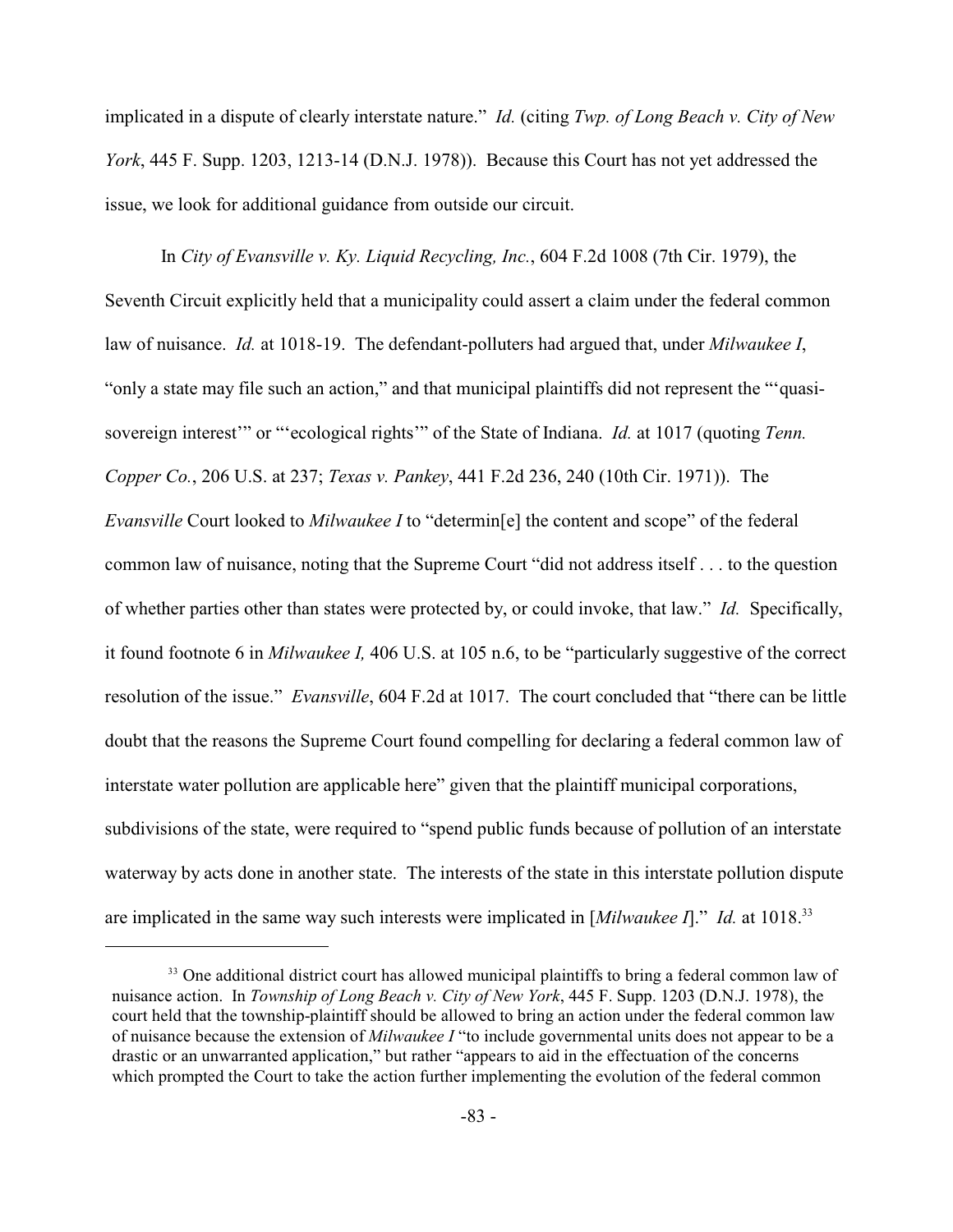Defendants here assert that *Evansville* was "wrong." They argue that courts had not recognized a federal common law of nuisance cause of action because states were "required to spend public funds," but rather because they had surrendered their sovereign powers upon entering the union and had received a judicial remedy. Once again, Defendants confuse the underlying basis for the Supreme Court's original jurisdiction over actions involving a state as a party with what is necessary to state a federal nuisance claim. The *Evansville* court drew a parallel between the plaintiff municipalities' interests and those of the States in *Milwaukee I*, holding that the former were proper parties to assert a water pollution claim under the federal common law of nuisance and rejecting the defendants' narrow reading of footnote 6 to the effect that only a state could maintain a suit under the federal common law. The holding in *Evansville* rested on footnote 6's pronouncement of "an overriding federal interest in the need for a uniform rule of decision" in interstate pollution cases and its call for a uniform federal law governing the federal tort of polluting federal waters. *Id.* at 1017-18 (quoting *Milwaukee I*, 406 U.S. at 105 n.6).

Defendants also cite to original jurisdiction cases such as *New Jersey v. New York*, 345 U.S. 369 (1953), for the propositions that the Supreme Court has refused to allow cities to intervene in a suit between states and that, in order to maintain a separate cause of action, a city should assert a separate and "compelling interest" different from that asserted by its state. In *New Jersey*, the Court refused to allow the City of Philadelphia to intervene in a suit between New Jersey and New York—where Pennsylvania had already been allowed to intervene as a party—because Philadelphia represented

only a part of the citizens of Pennsylvania who reside in the watershed area of the

law." *Id.* at 1214.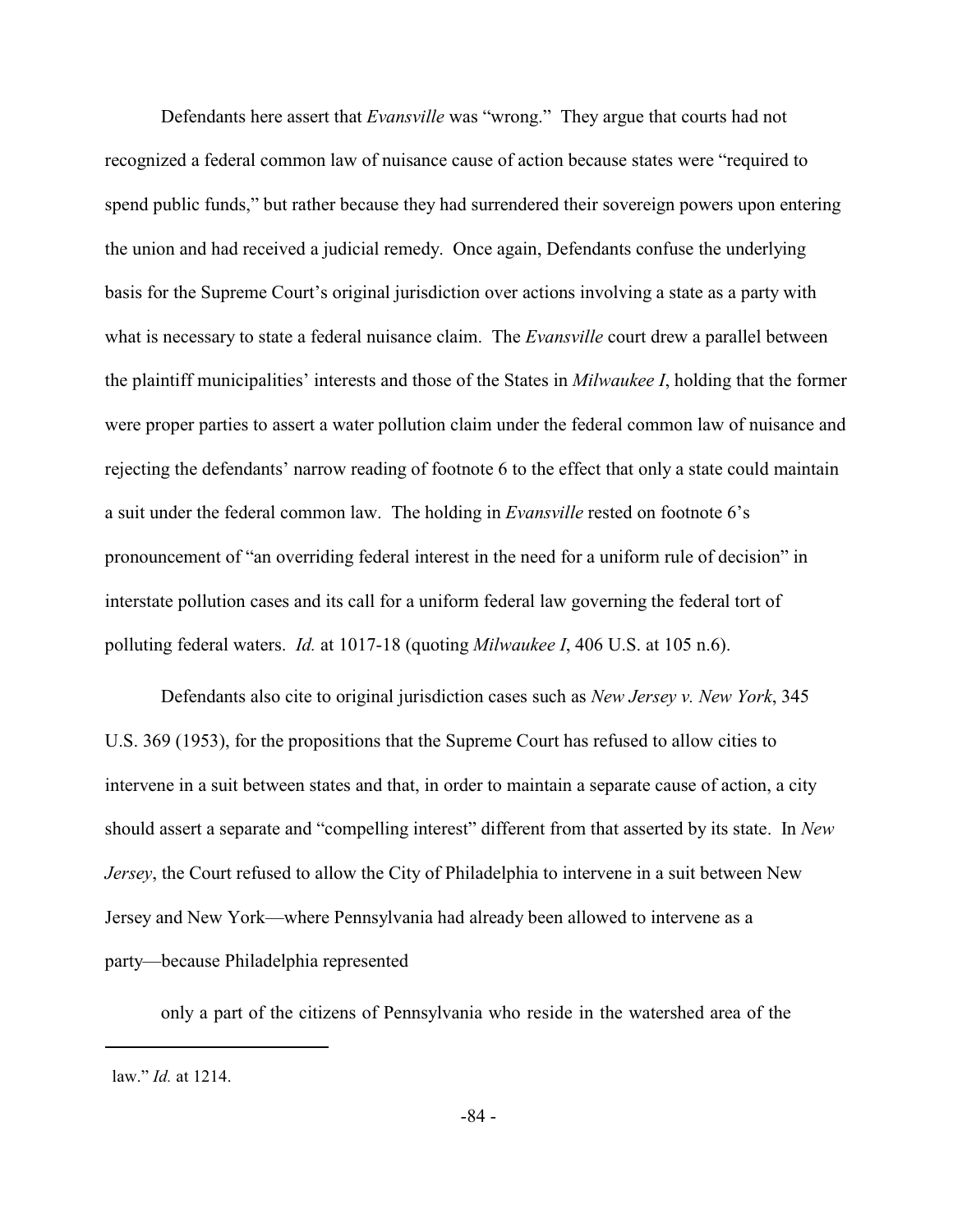Delaware River and its tributaries and depend upon those waters. If we undertook to evaluate all the separate interests within Pennsylvania, we could, in effect, be drawn into an intramural dispute over the distribution of water within the Commonwealth.

*Id.* at 373. Guarding against the expansion of its original jurisdiction, the Court commented that "[a]n intervenor whose state is already a party should have the burden of showing some compelling interest in his own right, apart from his interest in a class with all other citizens and creatures of the state, which interest is not properly represented by the state." *Id.* 

Defendants in the instant case argue that because New York City does not show some "compelling interest in [its] own right," particularly where New York State is suing in its *parens patriae* capacity on behalf of all of its citizens, New York City cannot state a claim under the federal common law of nuisance. The *Evansville* defendants raised this same argument, quoting the same passage from *New Jersey*, and the Seventh Circuit rejected it. The *Evansville* court observed that "[w]hat the [Supreme] Court said in addressing [the intervention] issue has no bearing on whether a party other than a state can maintain a federal common law nuisance action in a district court." *Evansville*, 604 F.2d at 1018. That conclusion is sound, and we hold that it applies to these cases as well.

## b. Private Plaintiffs

As with cases involving municipal plaintiffs, cases addressing the issue of whether private parties may sue under the federal common law of nuisance have been sparse. Courts' interpretations of footnote 6 figure prominently in the analysis.

In *Committee for the Consideration of the Jones Falls Sewage System v. Train*, 375 F. Supp. 1148 (D. Md. 1974), individuals and citizen associations sought to restrain EPA from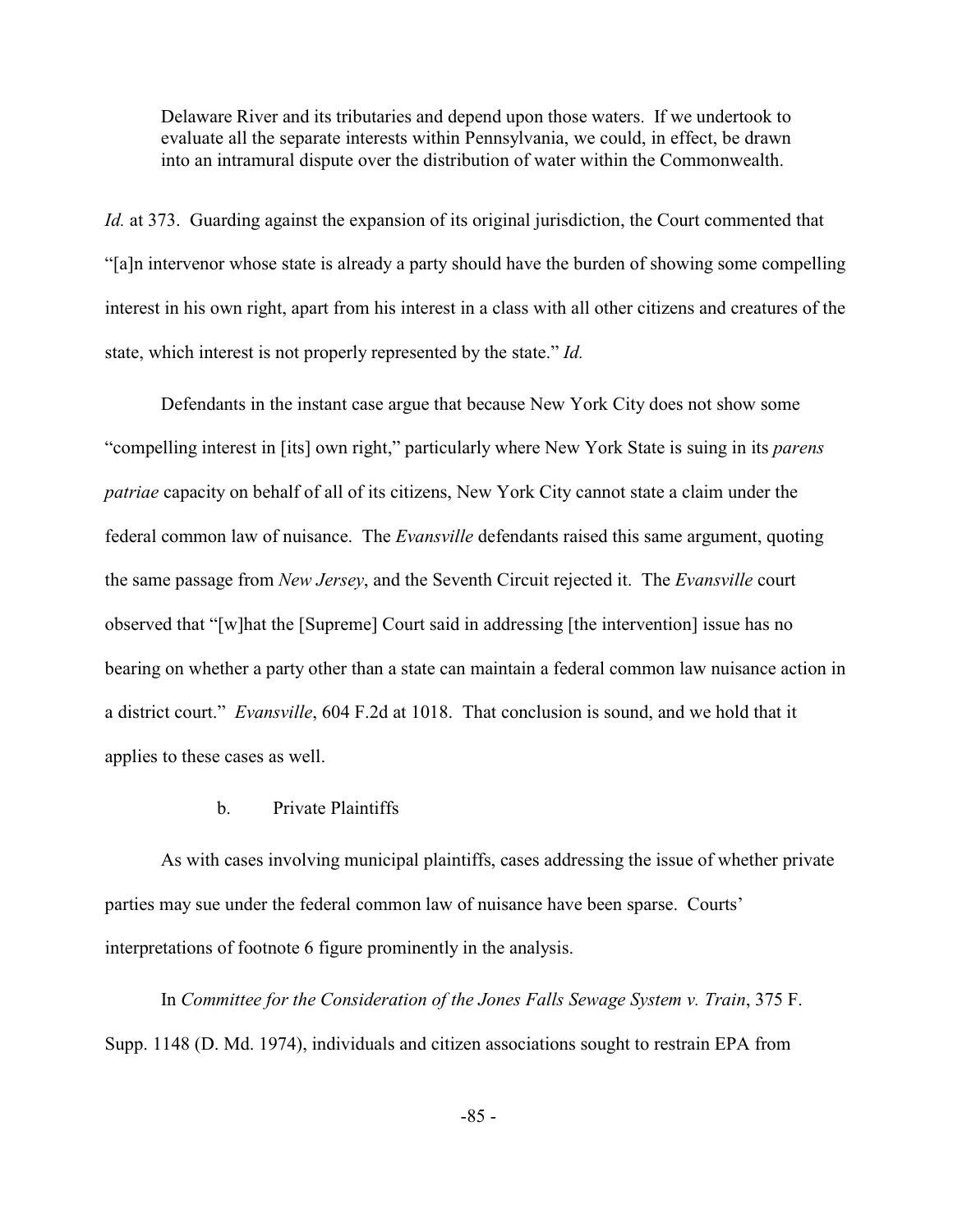granting permits for sewer hookups. Confronting a possible dismissal of their statutory causes of action, the plaintiffs asked the court whether they could amend their complaint to allege public nuisance under federal common law. The defendants countered that only governmental units could bring such claims. The district court agreed, pointing to the fact that only states had previously brought such actions. *Id.* at 1153-54. In a footnote, the court observed that the first sentence in *Milwaukee I*'s footnote 6 stating, "it is not only the character of the parties that requires us to apply federal law," was ambiguous and could be read in at least two different ways:

[I]t could mean a) that there were other considerations sufficient in themselves to require application of federal law, or b) that there were other federal interests which in addition to the character of the parties required the application of federal law although those other interests in themselves would not have been sufficient.

*Id.* at 1154 n.12. The *Jones Falls* district court opted for the latter interpretation, and denied the plaintiffs' motion to amend. *Id.*

The Fourth Circuit affirmed, although it did not squarely hold that only states could assert a federal common law nuisance cause of action. It grounded its ruling on the alleged pollution's lack of interstate effect:

Here, where the controversy is strictly local, where there is no claim of vindication of the rights of another state and where there is no allegation of any interstate effect, we conclude there is no body of federal common law to which the plaintiffs may resort in their effort to obtain judicial relief from discharges which the federal statute and the federal regulatory agency permit.

*Comm. for the Consideration of the Jones Falls Sewage System v. Train,* 539 F.2d 1006, 1010 (4th

Cir. 1976) (en banc). The opinion sent somewhat mixed signals with regard to the issue of who could properly bring a claim. The Fourth Circuit viewed *Milwaukee I* as limiting the federal common law to "interstate controversies in which the *rights of a state* are sought to be vindicated,"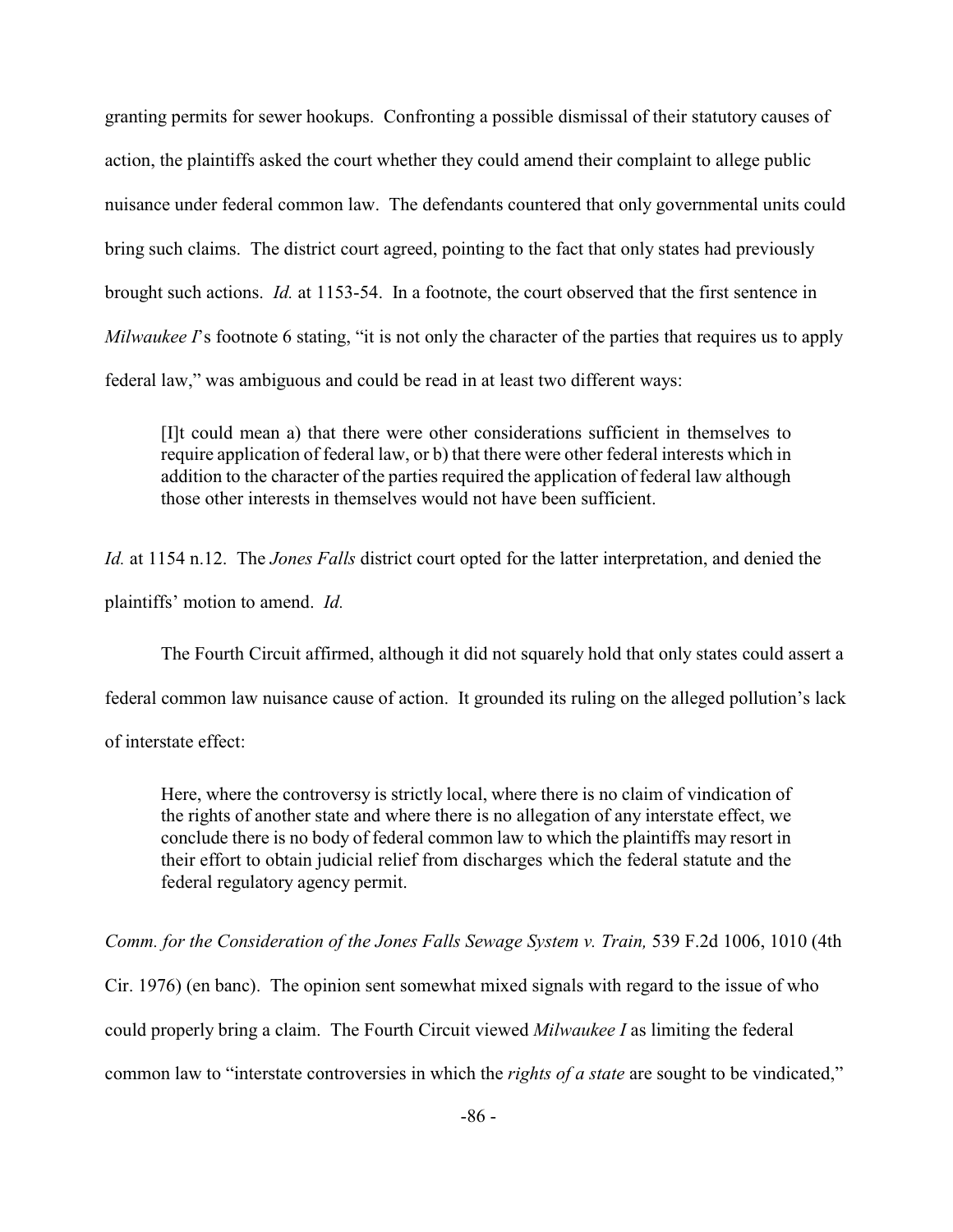*id.* at 1010 (emphasis added), and observed in a footnote that "[i]t is not essential that one or more states be formal parties if the interests of the state are sufficiently implicated," *id.* at 1009 n.8. It is important to note that the Fourth Circuit never held that states were the only proper parties to a federal common law of nuisance cause of action. In fact, it signaled a willingness to consider whether non-state parties asserting the "rights of a state" could be proper plaintiffs in this kind of action. *See id.* at 1010.

The *Jones Falls* opinion sparked a strong dissent. In addition to criticizing other matters, the dissenting judge took issue with the majority's view that only a state's rights could be vindicated in a federal nuisance suit. He pointed out that while the *Milwaukee I* Court had held that a state was a proper party plaintiff, "its discussion concerning the nature of the federal common law applicable to navigable waters is not expressly limited to actions brought by states." *Id.* at 1013 (Butzner, J., dissenting). Rather, in the dissent's view, the federal common law of nuisance was "fashioned from the policies of national laws dealing with the country's natural resources," and its function was "to fill statutory interstices and to provide uniform rules regarding the waters of the United States." *Id.* The dissent regarded footnote 6 as a caution against "confusing parties with subject matter in determining whether to apply federal common law." *Id.*  Returning to subject matter jurisdiction under 28 U.S.C. § 1331(a), conferred by the federal nature of the dispute, the dissent concluded that "[n]o authority justifies placing a gloss on this basic jurisdictional statute to limit its application to controversies involving a state," and that a private person could enjoin a public nuisance in the circumstances presented in that case. *Id.* at 1014.

In this Circuit, Judge Newman, in *Parsell v. Shell Oil Co.*, 421 F. Supp. 1275 (D. Conn.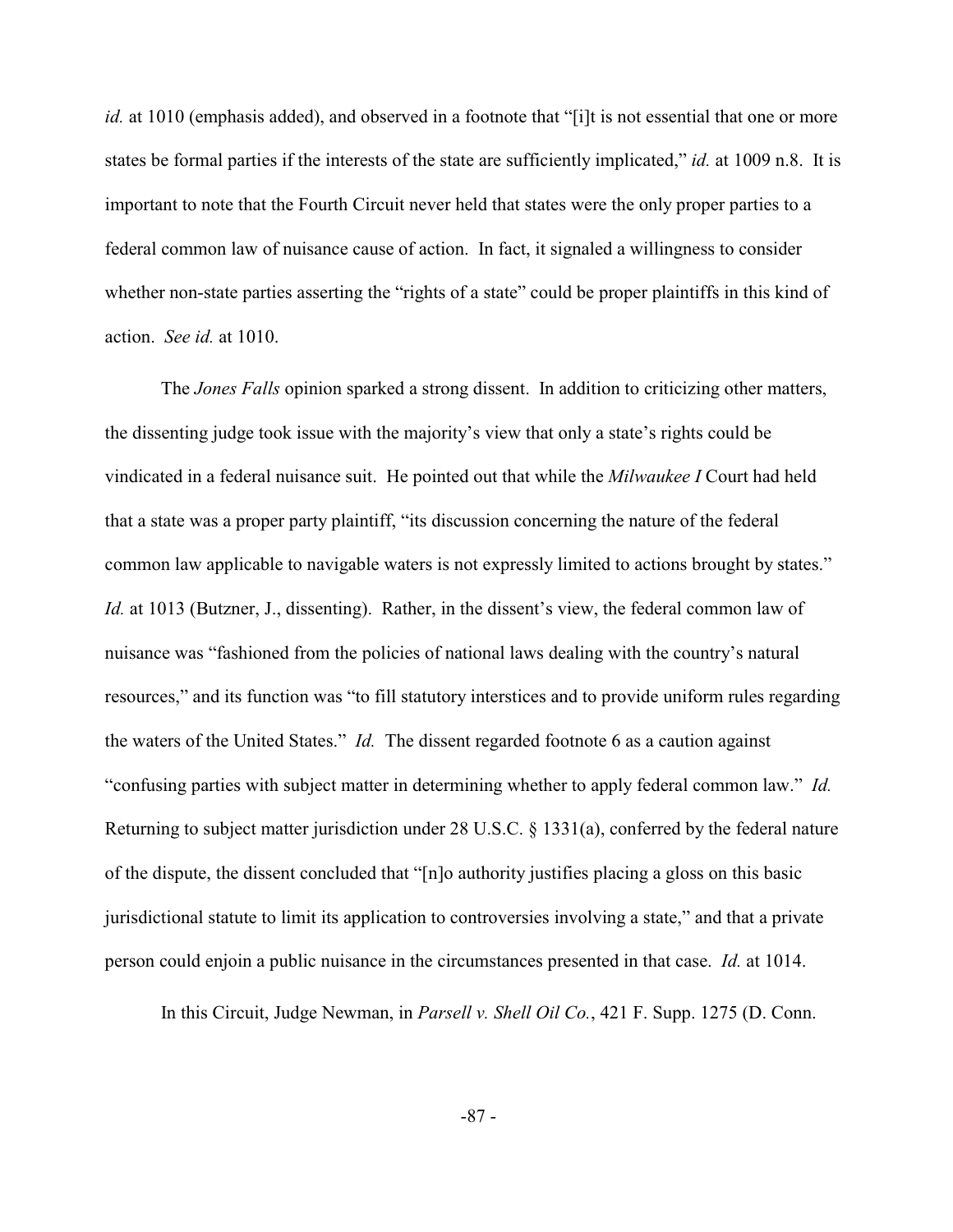1976),<sup>34</sup> culled three important factors from *Milwaukee I* regarding what was required for federal question jurisdiction in public nuisance cases: 1) the plaintiff was a governmental entity; 2) the water pollution affected more than one state; and 3) the claim was for equitable relief. *Id.* at 1280. As to the first factor, Judge Newman acknowledged that the federal common law of nuisance had been extended to include cases brought by the United States, and cited the holding of the *Jones Falls* district court as refusing to extend that claim to private plaintiffs. *Id.* at 1281. Without deciding the question of who could bring such an action, Judge Newman held that, "at the very least this right of action should be limited to suits involving pollution with an impact on more than one state." *Id.* However, the court also noted that "there is some justification for limiting any right of action under [*Milwaukee I*] to private parties seeking injunctive relief rather than damages." *Id.* at 1282 (citing *Milwaukee I*, 406 U.S. at 107-08).

The leading case holding that private parties may bring a federal common law of nuisance cause of action is *National Sea Clammers Ass'n v. City of New York*, 616 F.2d 1222 (3d Cir. 1980), *vacated on other grounds*, *Middlesex County Sewerage Authority v. National Sea Clammers Ass'n*, 453 U.S. 1 (1981). In that case, the Third Circuit declared that "the common law nuisance remedy

 $34$  There are few cases addressing the issue in this Circuit, and those that do provide little guidance. A few years after *Parsell*, in *New England Legal Foundation v. Costle*, 475 F. Supp. 425 (D. Conn. 1979), *aff'd,* 666 F.2d 30 (2d Cir. 1981), private plaintiffs sought to convince the court that they could maintain a federal common law nuisance action in an air pollution case. Judge Newman, then a Circuit Judge sitting by designation in the district court, held that the plaintiffs had failed to state a claim because EPA had granted a variance allowing the defendant electricity generating plant to burn oil containing specific sulfur components, and thus he would not devise an equitable remedy to proscribe conduct that EPA had specifically legitimated. *Id.*

In *Bryam River v. Village of Port Chester*, 394 F. Supp. 618 (S.D.N.Y. 1975), however, an individual and association brought suit to abate the depositing of inadequately treated sewage into a river. On a motion to dismiss, the court held, without analysis, that the plaintiffs "should be permitted to produce evidence to prove its [federal common law of nuisance] cause of action against the defendants." *Bryam River*, 394 F. Supp. at 629.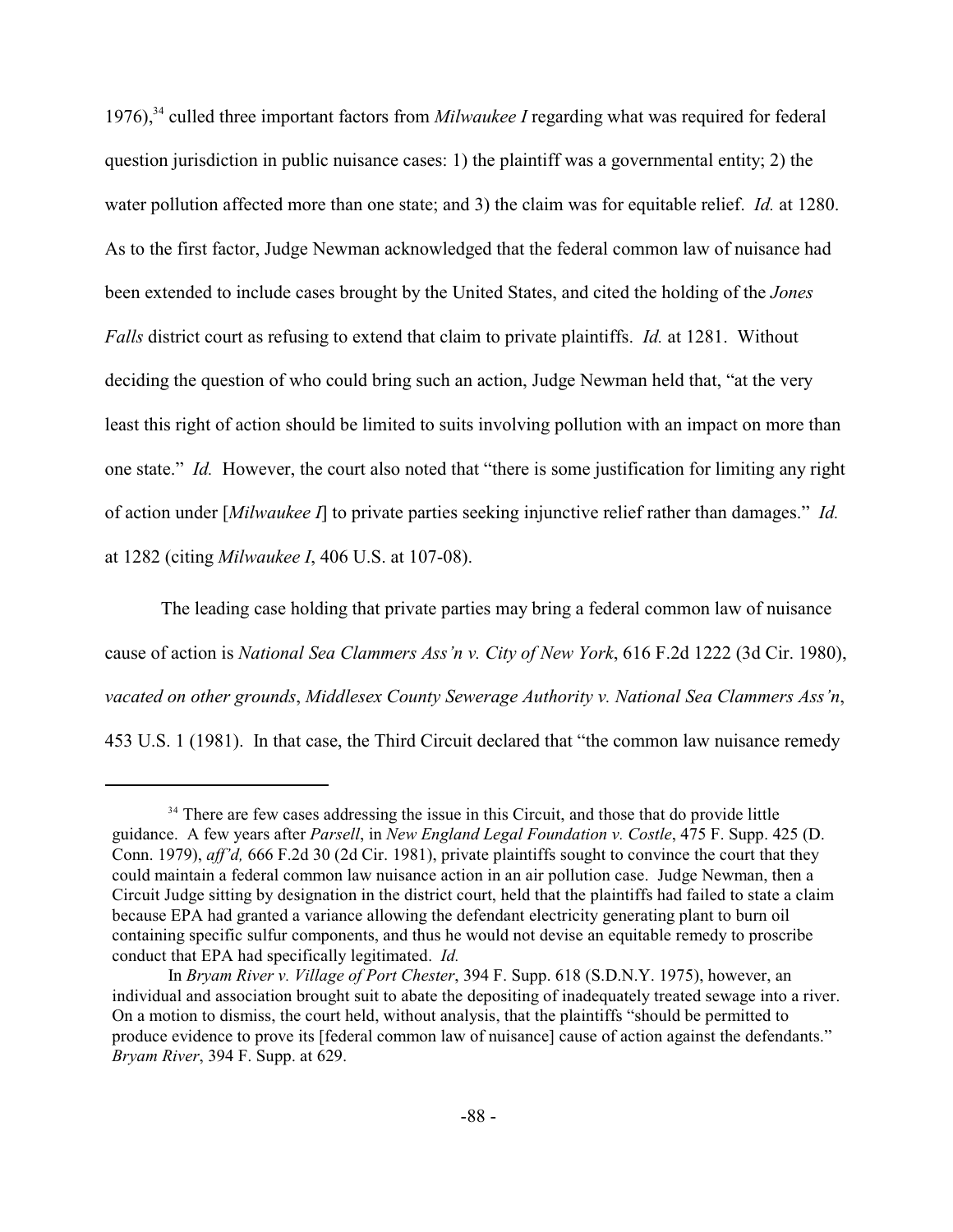recognized in [*Milwaukee I*] is available in suits by private parties." *Id.* at 1233. The court interpreted footnote 6 as calling for the application of a uniform federal standard when dealing with interstate pollution, because "[r]elegating these litigants to possibly conflicting New York and New Jersey nuisance standards would ignore the clear intent of the Supreme Court to federalize those standards and would undermine that federal uniformity." *Id.* at 1233-34. The court added that, in order to give full effect to the federal common law of nuisance, "private parties should be permitted, and indeed encouraged, to participate in the abatement of such nuisances. Courts have already extended the [*Milwaukee I*] remedy to the federal government and to municipalities, and one district court has applied it on behalf of private litigants." *Id.* at 1234 (citing *Bryam River,* 394 F. Supp. at 622) (footnotes omitted). Relying on Restatement §§ 821B and C, which defines public nuisance and describes when a private party may recover for a public nuisance, the Third Circuit found that the plaintiffs had alleged that they had suffered "sufficient individual harm to sue for damages arising from that public nuisance" and allowed their claims to go forward. *Id.* at  $1234 - 35^{35}$ 

<sup>&</sup>lt;sup>35</sup> Also in 1980, the Seventh Circuit weighed in on the import of footnote 6 in *Illinois v*. *Outboard Marine Corp*., 619 F.2d 623 (7th Cir. 1980), *vacated by Milwaukee II*, 453 U.S. 304 (1981), *aff'd in part, rev'd in part,* 680 F.2d 473 (7th Cir. 1982). The subsequent vacatur, reversal, and remands focused on the question of whether the federal common law cause of action in water pollution cases had been displaced. But one of the issues presented in the district court and before the Seventh Circuit was whether the federal common law of nuisance applied to intrastate as well as interstate pollution.

The initial Seventh Circuit decision interpreted footnote 6 to provide that the federal common law of nuisance applied when the dispute at issue was "a matter of federal concern. When it is, as in this case, federal courts should be accessible." *Outboard Marine*, 619 F.2d at 630. The court also noted that "[t]here is no language in the Supreme Court's [*Milwaukee I*] opinion to suggest that the predicate for the decision is one state's adversely affecting the environment or ecology of another." *Id.* at 627; *see also United States v. Solvents Recovery Serv. of New England*, 496 F. Supp. 1127, 1135-36, 1141 (D. Conn. 1980) (Cabranes, J.) (adopting a similar, expansive approach to the language of footnote 6 and holding that the federal common law of nuisance governed under a particular provision of the Resource Conservation and Recovery Act, and that such body of law did not require allegation of interstate effect).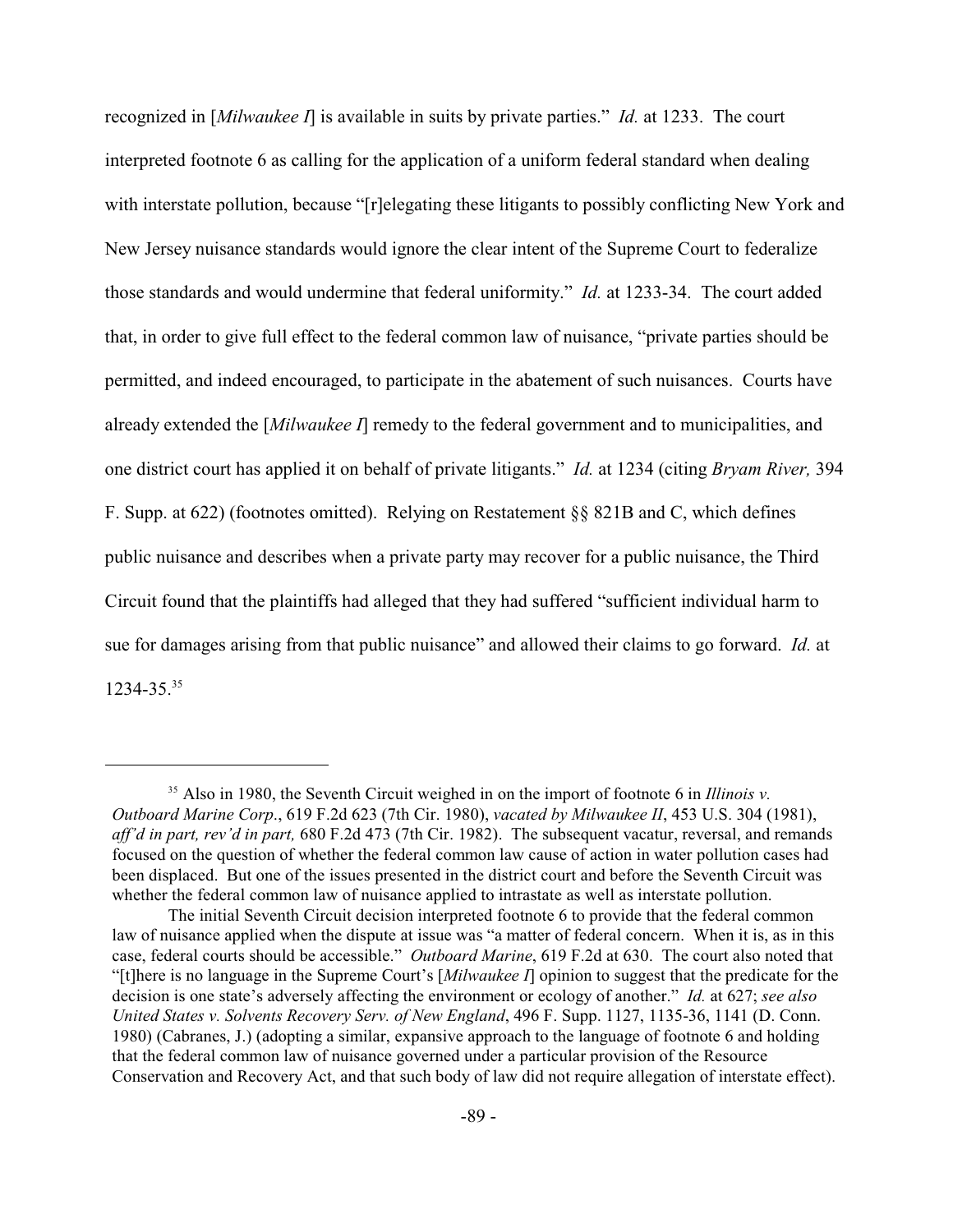Defendants here argue that the Supreme Court overruled the Third Circuit on this point in *Middlesex County Sewerage Authority v. National Sea Clammers Ass'n*, 453 U.S. 1 (1981). In *Sea Clammers*, the Supreme Court held that the federal common law of nuisance had been fully displaced in the area of ocean pollution by the amended Federal Water Pollution Control Act and the Marine Protection, Research, and Sanctuaries Act, and it thus vacated and remanded the portion of the Third Circuit's opinion holding otherwise. The Court explicitly declined to address, however, the Third Circuit's holding that a cause of action could be brought under the federal common law of nuisance by a private plaintiff seeking damages. *Id.* at 11 n.17 ("We therefore need not discuss the question whether the federal common law of nuisance could ever be the basis of a suit for damages by a private party."). The Third Circuit's holding in that regard, therefore, remains undisturbed.

Finally, in the last of the long line of decisions in *Milwaukee I* and *II*, the Seventh Circuit in *Illinois v. Milwaukee*, 731 F.2d 403 (7th Cir. 1984), discussed footnote 6 in terms consistent with the view that a party need not be a state to bring an action under the federal common law of nuisance. The court wrote: "*Milwaukee I*'s second reason for applying federal law was the character of the parties. It is clear, however, that the federal nature of the problem, and the basic interests of federalism do not depend on the case being a state versus state case." *Id.* at 407.

# c. Whether Municipal and Private Parties Can State a Claim Under the Federal Common Law of Nuisance—An Examination of *Milwaukee I*'s Footnote 6

By extrapolating from the fact that only states have been plaintiffs in Supreme Court nuisance cases, Defendants conclude that only states may state a claim under the federal common law of nuisance. In effect, as already noted, Defendants have conflated the rationale that limits the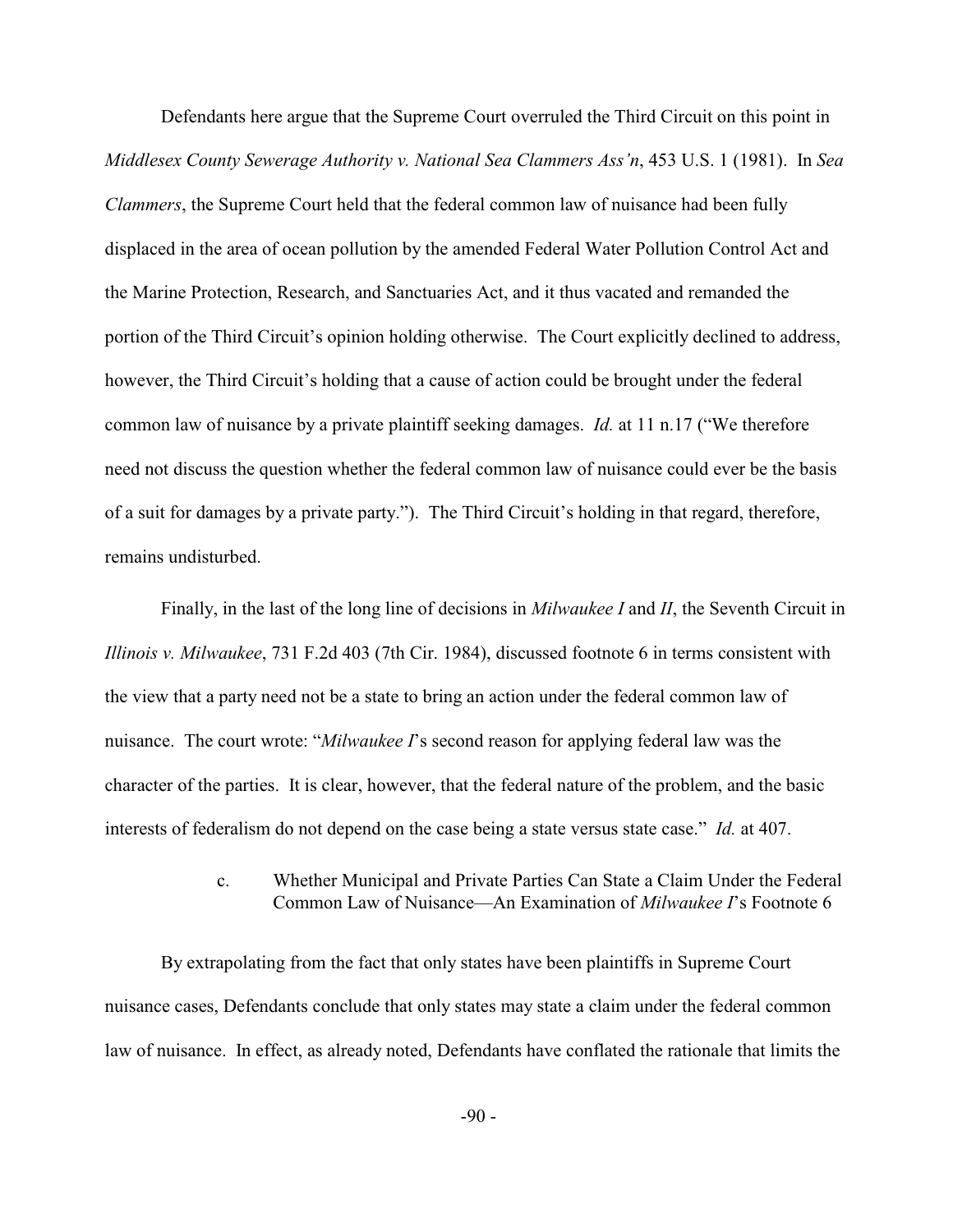Supreme Court's original jurisdiction over nuisance conflicts in which a state is a party—a matter implicating *parens patriae* standing—with the elements required to state a claim under the federal common law of nuisance.<sup>36</sup> The structure of footnote 6 in *Milwaukee I* and case law applying the principles of federal common law lead us to conclude that a plaintiff need not be a state in order to sue under the federal common law of nuisance.

Analysis of the sentence structure of footnote 6 supports our reading that it is not necessary for a complaining party to be a state in order to bring a federal common law of nuisance cause of action. *Milwaukee I*, 406 U.S. at 105 n.6. Justice Douglas, writing for the Court, discussed two factors that bear on whether a party may bring a federal common law nuisance cause of action. These factors are set out in separate sentences. The Court stated first, in its only reference to the nature of the parties before it: "Thus, it is not only the character of the parties that requires us to apply federal law." *Id.* It followed that sentence with citations to *Tennessee Copper*, a case in which the Court discussed nuisance suits by States in their quasi-sovereign capacities, and to *Wisconsin v. Pelican Insurance Co.*, 127 U.S. 265 (1888), a case in which the Court explained the rationale for the Supreme Court's original jurisdiction over suits involving states as parties. *Milwaukee I*, 406 U.S. at 105 n.6. The Court then began a new sentence focused on a distinct and equally valid ground for invoking federal common law: the overriding federal interest in the need

<sup>&</sup>lt;sup>36</sup> In *Pennsylvania v. New Jersey*, 426 U.S. 660 (1976), the Supreme Court reviewed two grounds upon which a state could invoke that Court's original jurisdiction: the first was when a plaintiff state demonstrated "that the injury for which it seeks redress was directly caused by the actions of another [s]tate." *Id.* at 663. A state also had such "standing to sue only when its sovereign or quasi-sovereign interests are implicated and it is not merely litigating as a volunteer the personal claims of its citizens." *Id.* at 665. As examples of the latter category, the Court cited numerous nuisance suits over the course of the last century. *See id.*; *accord Oklahoma v. Cook*, 304 U.S. 387, 393 (1938). *Snapp v. Puerto Rico*, 458 U.S. 592, 607 (1982), essentially incorporated this test when setting out the elements for *parens patriae* standing.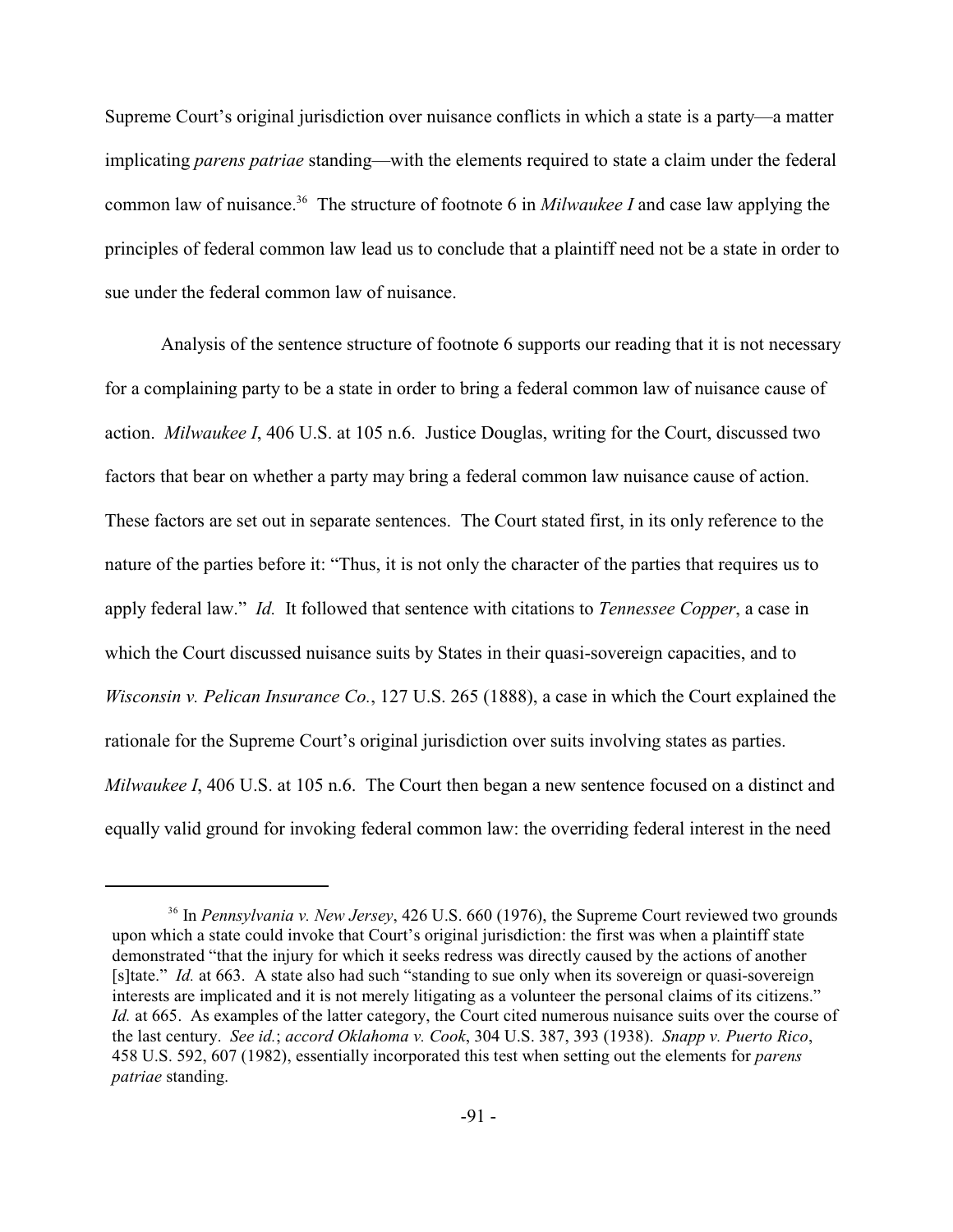for a uniform rule of decision or in a controversy that touches basic interests of federalism. In support of this latter ground the Court cited *Banco Nacional de Cuba v. Sabbatino*, 376 U.S. 398 (1964), a case in which an instrumentality of the Cuban government had sued a commodities broker. *Milwaukee I*, 406 U.S. at 105 n.6. The Court observed in *Sabbatino* that the involvement of private parties did not affect the intrinsically federal nature of the interests at issue. *Sabbatino*, 376 U.S. at 426-27 ("The decision implies that no State can undermine the federal interest in equitably apportioned interstate waters even if it deals with private parties."). In the final sentence of footnote 6, the Court referred to both grounds—state actors and the overriding federal interest—as having been satisfied. The Court noted that "[c]ertainly these same demands for applying federal law are present in the pollution of a body of water such as Lake Michigan bounded, as it is, by four States." *Milwaukee I*, 406 U.S. at 105 n.6. The Court went on to apply the federal common law of nuisance to the interstate nuisance claim.

Tellingly the *Milwaukee I* Court did *not* write what it easily could have articulated, to wit: "it is not only the character of the parties that requires us to apply federal law, *but also* where there is an overriding federal interest in the need for a uniform rule of decision . . . we have fashioned federal common law." Had the Court presented the proposition in that way, the footnote would leave little if any doubt that *both* the character of the party—as a state—*and* an overriding federal interest in a uniform rule of decision were needed in order to apply the federal common law of nuisance. But it did not do so, choosing instead to note that certain federal interests could serve as an alternate basis for applying federal common law. While the Court noted the character of the party as a factor bearing on its decision to apply the federal common law of nuisance, it was only one factor and not a *sine qua non* for its application. The Court set out no requirement that only

-92 -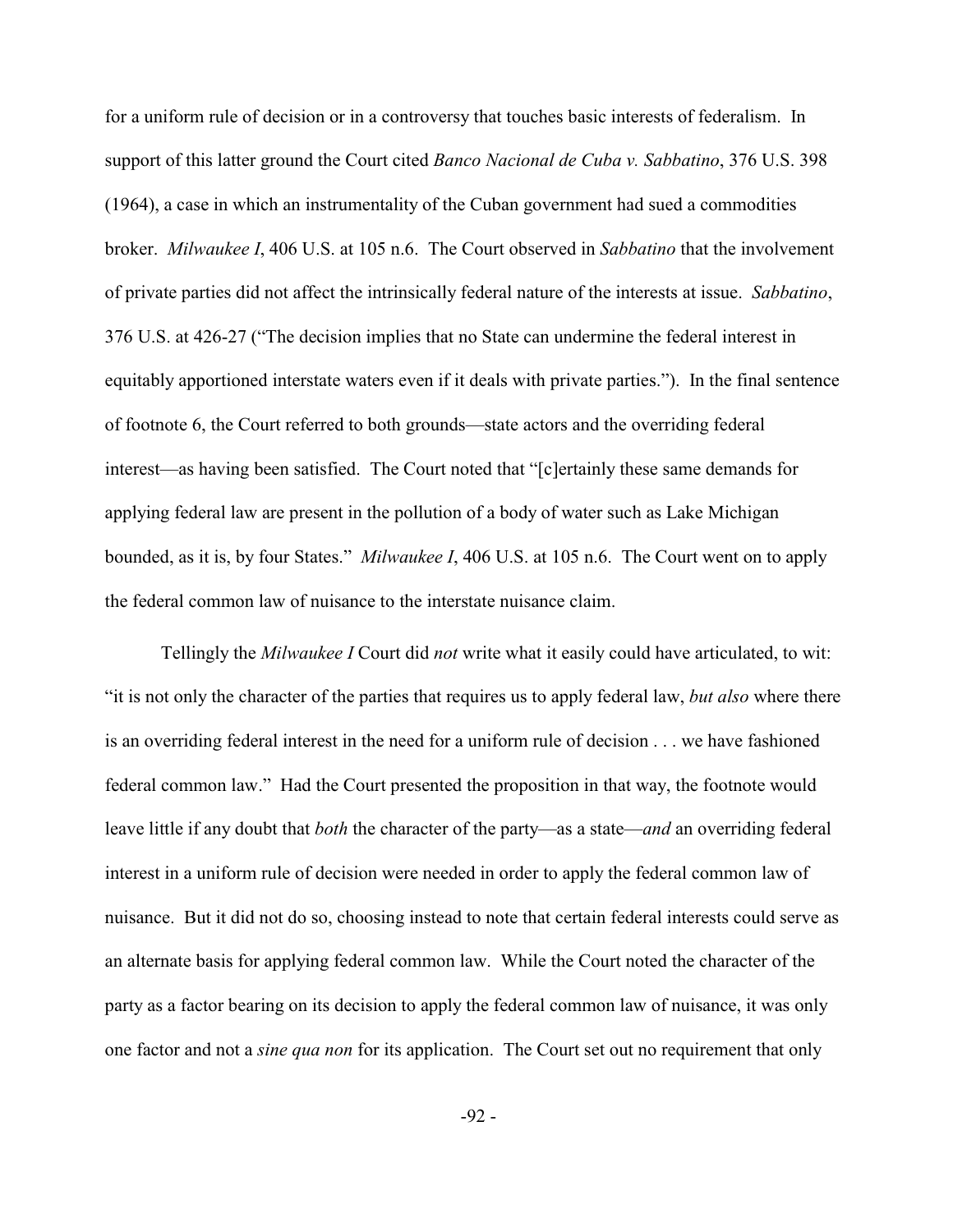states could bring claims under the federal common law of nuisance.

In addition to the structure of footnote 6, the Court's reference to *Sabbatino* provides additional guidance on whether non-states may pursue an action grounded in federal common law of nuisance. The Supreme Court, of course, has not explicitly addressed whether private parties may bring such a nuisance action. But in other areas of the federal common law—areas involving the same kind of overriding federal interest in the need for a uniform rule of decision or presenting a controversy that touches basic interests of federalism—the Court has focused on the claim, not on the *party presenting the claim*, and has held that private plaintiffs may bring actions and may seek remedies under federal common law. *See, e.g.*, *Nat'l Audubon Soc'y v. Dep't of Water*, 869 F.2d 1196, 1211-12 (9th Cir. 1988) (Reinhardt, J., dissenting) (citing Supreme Court cases in which federal common law claims by private parties were allowed to proceed); *cf. Sabbatino*, 376 U.S. 398 (1964) (permitting an action brought by an instrumentality of the Cuban government); *Nat'l Sea Clammers*, 616 F.2d at 1234-35. It would make no sense to carve out the federal common law of nuisance from other areas of the federal common law as the one area that permits states, and only states, to bring actions. Private parties and governmental entities that are not states may well have an equally strong claim to relief in a circumstance invoking an overriding federal interest or where the controversy touches issues of federalism.

For the foregoing reasons, we hold that New York City and the Trusts are not precluded from bringing claims sounding in the federal common law of nuisance.

# 2. The Restatement (Second) of Torts's Requirements for Maintaining an Action for Public Nuisance under § 821C

Because we apply the Restatement's definition of public nuisance in federal common law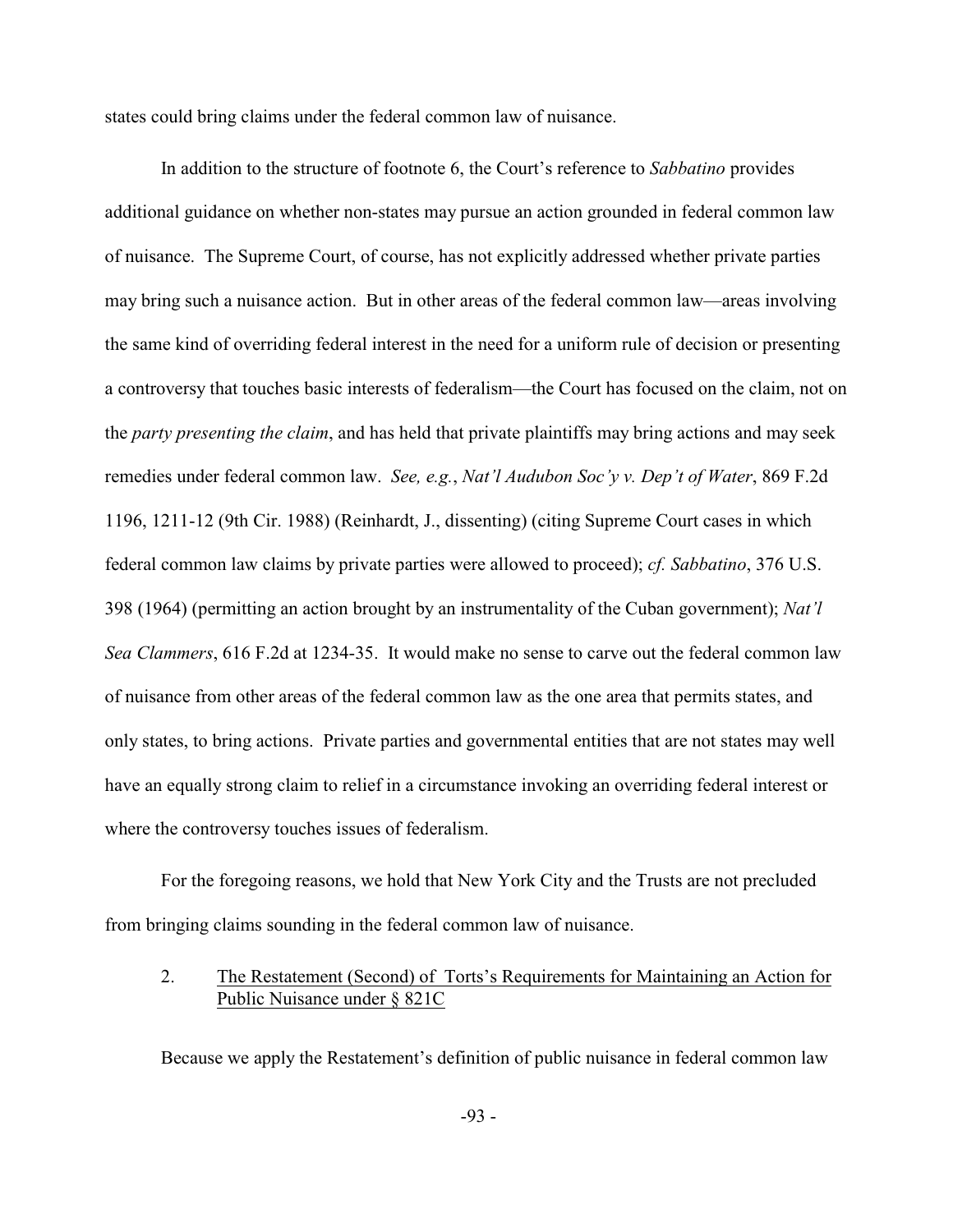of nuisance suits, we will also look to the Restatement for guidance on whether non-state entities may bring claims for public nuisance. The question of whether such entities may maintain a public nuisance suit under § 821C is a threshold issue that must be addressed before the Court can examine whether the parties have stated a claim for public nuisance under § 821B.

Section 821C, entitled "Who can recover for public nuisance," provides:

- (1) In order to recover damages in an individual action for public nuisance, one must have suffered harm of a kind different from that suffered by other members of the public exercising the right common to the general public that was the subject of the interference.
- (2) In order to maintain a proceeding to enjoin to abate a public nuisance, one must
	- (a) have the right to recover damages, as indicated in Subsection (1), or
	- (b) have the authority as a public official or public agency to represent the state or a political subdivision in the matter, or
	- (c) have standing to sue as a representative of the general public, as a citizen in a citizen's action or as a member of a class in a class action.

Restatement (Second) of Torts § 821B; *see also, e.g.*, *In re Exxon Valdez,* 104 F.3d 1196, 1197

(9th Cir. 1997) (applying § 821C to whether individuals could assert a public nuisance claim under

Alaska law); *Nat'l Sea Clammers*, 616 F.2d at 1234 (applying § 821C to the question of whether a

private party may recover damages for public nuisance).

a. Can New York City Maintain a Public Nuisance Suit under § 821C?

New York City has alleged that it is "responsible for protecting the health and well-being of

its citizens and residents and protecting the natural resources of the City." It maintains that

unrestrained emissions of greenhouse gases will increase the temperature in the City, which will in

turn increase heat-related deaths, damage the coastal infrastructure, and wreak havoc in residents'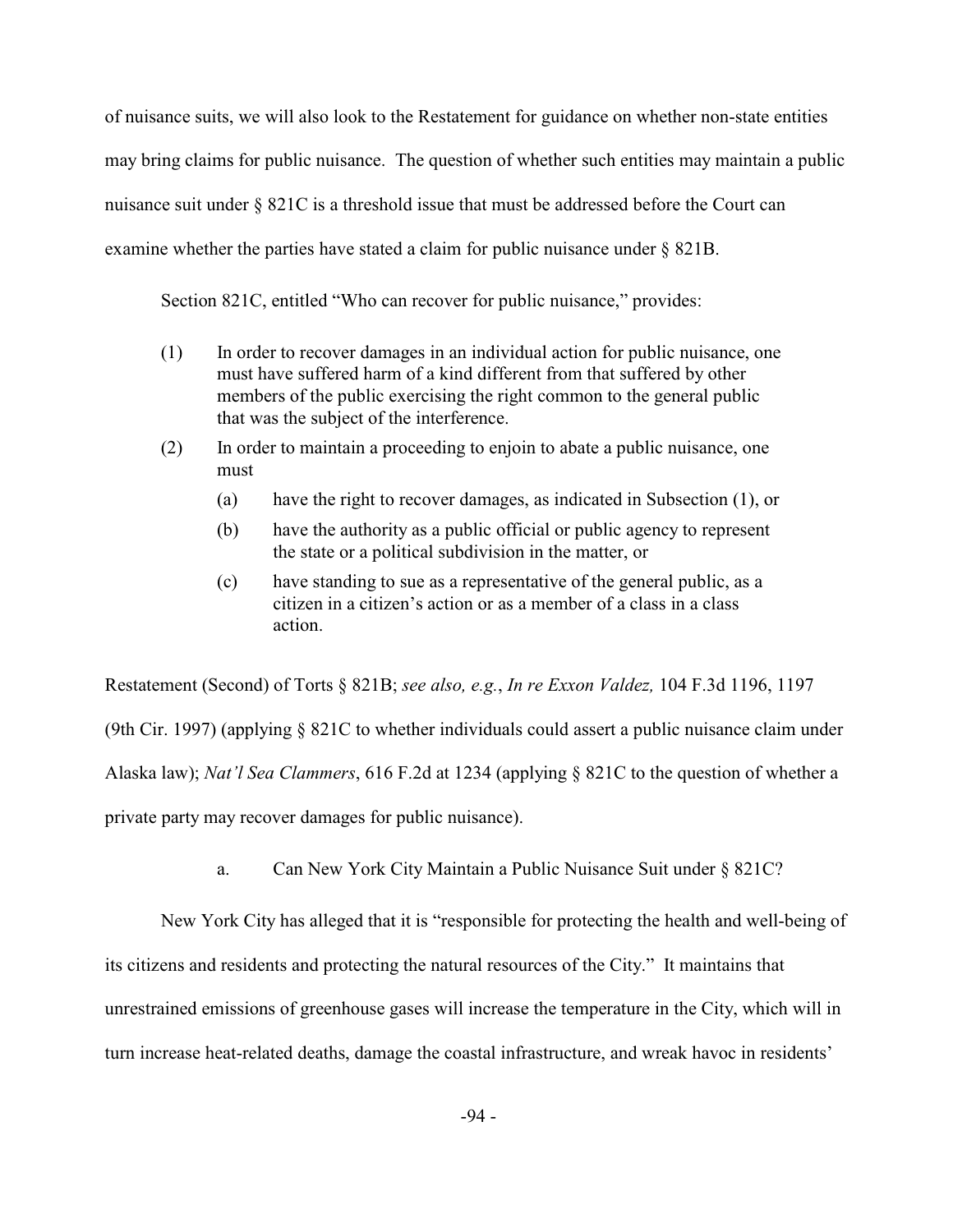daily lives. Under these circumstances, the City has sufficiently alleged interference with rights common to the general public. In addition, cities are political subdivisions of states. *Buckhannon Bd. & Care Home, Inc. v. W. Va. Dep't of Health & Human Res.*, 532 U.S. 598, 609 n.10 (2001). New York City appears as a party plaintiff in its own name. *See e.g.*, *N.Y. State Nat'l Org. for Women v. Terry,* 886 F.2d 1339, 1362 (2d Cir. 1989) (stating that New York City was a "proper party to bring an action to restrain a public nuisance that allegedly may be injurious to the health and safety of its citizens" under New York State public nuisance law). Accordingly, pursuant to Restatement § 821C(2)(b), New York City may maintain an action for public nuisance.

## b. Can the Trusts Maintain a Public Nuisance Suit under § 821C?

We must conduct a more extensive analysis to determine if the Trusts, as private entities, may maintain an action for public nuisance. The relevant subsection of  $\S 821C(2)$  asks whether the Trusts would "have the right to recover damages." Restatement § 821C(2)(a); *see also* Restatement  $\S 821C(1)$ . In order to maintain a public nuisance action, the Trusts must allege that they have suffered a harm different from that suffered by other members of the public, and that they suffered that harm when exercising a public right with which Defendants interfered.

The Trusts assert that the public rights at issue in this case are "the rights to use, enjoy, and preserve the aesthetic and ecological values of the natural world." Their complaint provides specific examples of how the ecological value of the properties they own will be diminished or destroyed by global warming, and alleges that they suffer "special injuries, different in degree and kind from injuries to the general public." Restatement § 821B "sweeps broadly in defining a 'public right,' including 'the public health, the public safety, the public peace, the public comfort, or the public convenience.'" *In re Starlink Corn Prods. Liab. Litig.*, 212 F. Supp. 2d 828, 848

 $-95 -$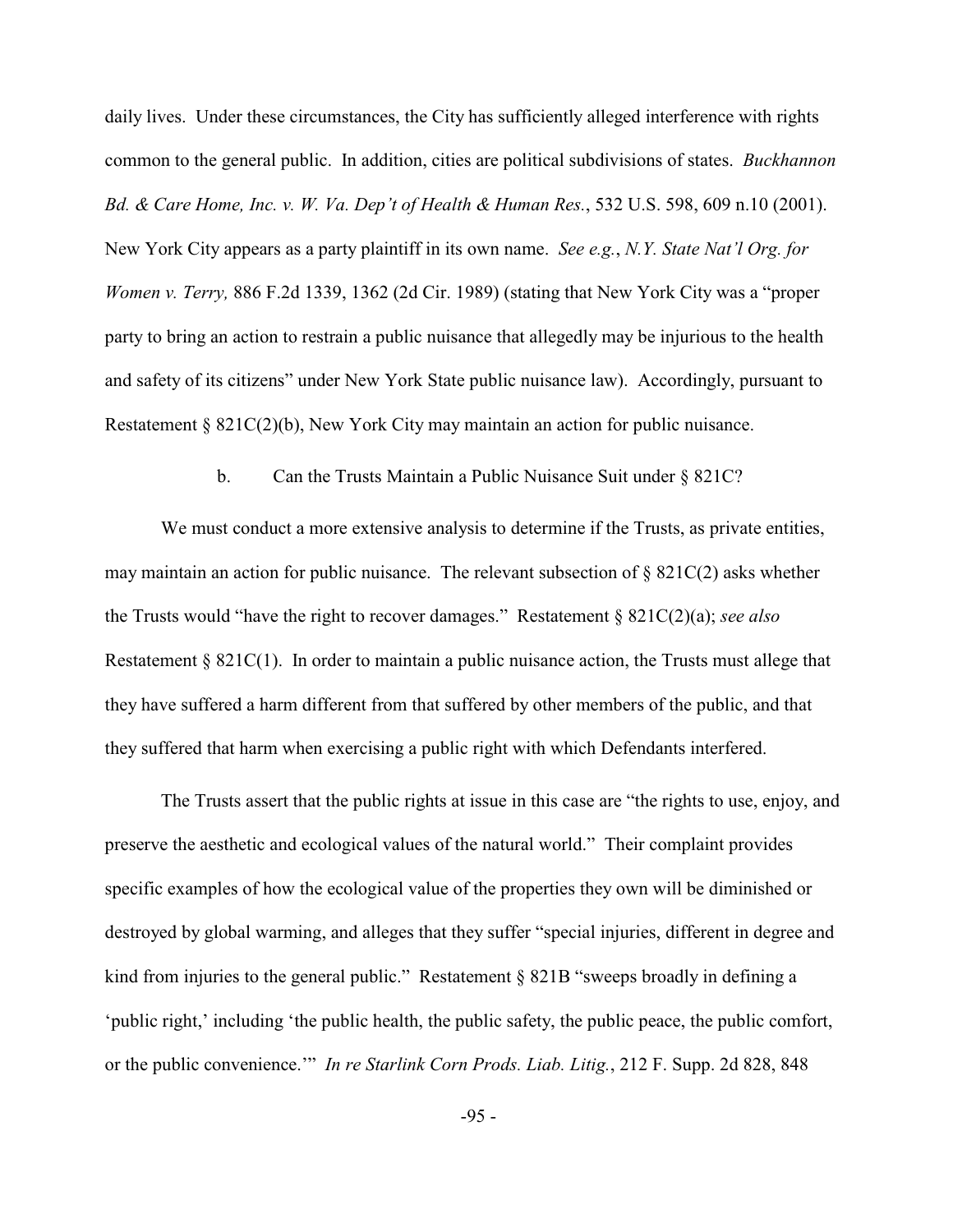(N.D. Ill. 2002) (quoting Restatement § 821B(2)(a)). As did the States and New York City, the Trusts assert that the deleterious effects of global warming interfere with public rights. Specifically, the Trusts assert a public right to a climate that will not drastically change as a result of greenhouse gas 'pollution,' thereby devastating the ecology and the human population. Public nuisance cases have traditionally defined public rights broadly. We find that the Trusts have asserted an interference with a public right in protecting natural resources. *See, e.g.*, *Nat'l Adver. Co. v. City & County of Denver*, 912 F.2d 405, 409 (10th Cir. 1990) (noting that there is a governmental, *i.e.*, public, interest in preserving aesthetic values); *Phila. Elec. Co. v. Hercules, Inc.*, 762 F.2d 303, 316 (3d Cir. 1985) (holding that right to pure water is a public right); *Celanese Corp. v. Coastal Water Auth.*, 475 F. Supp. 2d 623, 639 (S.D. Tex. 2007) (observing that public rights include enjoyment of clean air or water); *Graham Oil Co. v. BP Oil Co.*, 885 F. Supp. 716, 723 (W.D. Pa. 1994) (finding that the public right interfered with the right to soil and water free of contamination).

The next question is whether the Trusts may maintain an action for public nuisance because they have suffered harm to that right of a kind different from that suffered by the general public. Section 821C, cmt. b, provides some insight into what constitutes harm different in kind and degree:

The private individual can recover in tort for a public nuisance only if he has suffered harm of a different kind from that suffered by other persons exercising the same public right. It is not enough that he has suffered the same kind of harm or interference but to a greater extent or degree. . . . The explanation of the refusal of the courts to take into account these differences in extent undoubtedly lies in the difficulty or impossibility of drawing any satisfactory line for each public nuisance at some point in the varying gradations of degree, together with the belief that to avoid multiplicity of actions invasions of rights common to all of the public should be left to be remedied by action by public officials.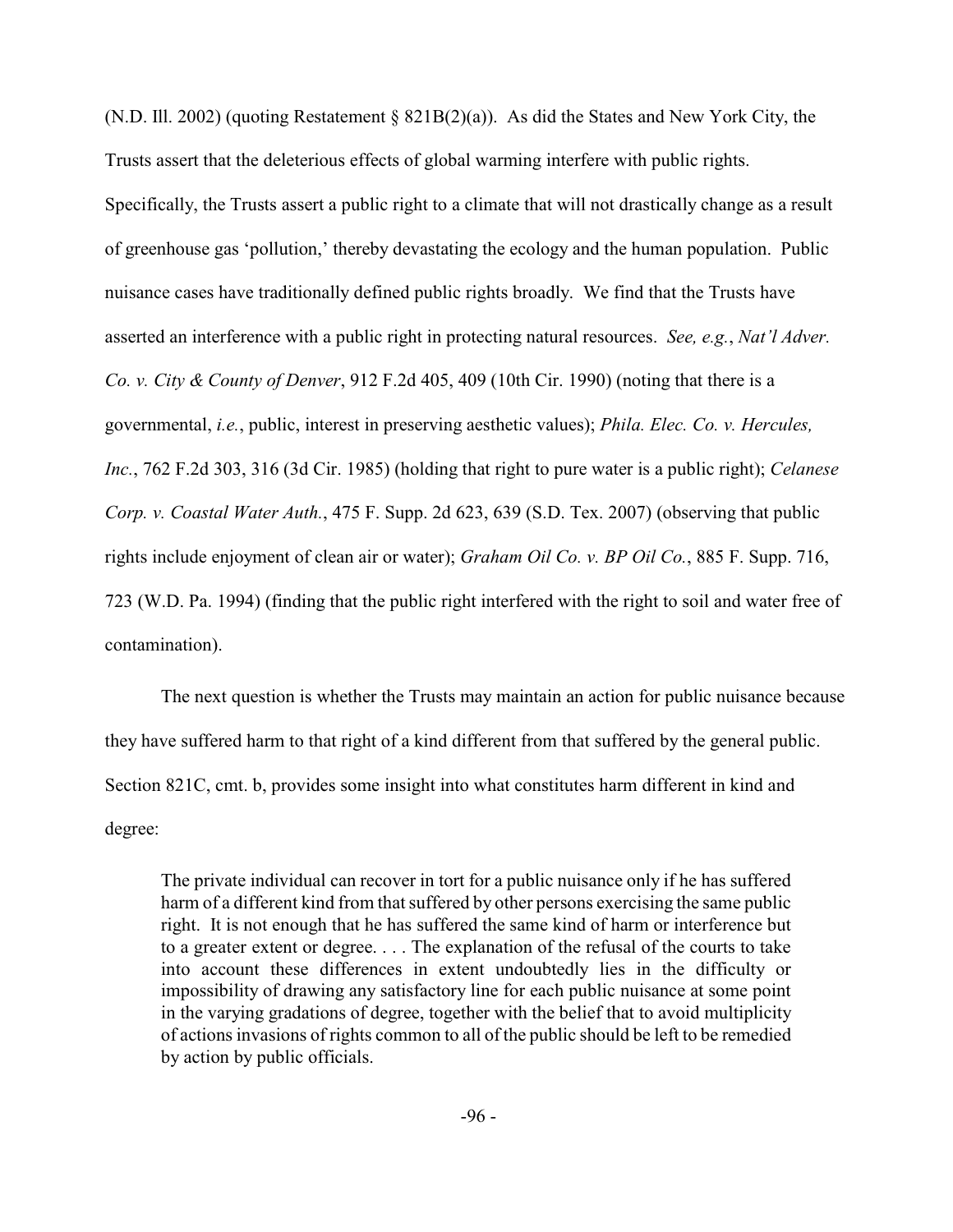Restatement § 821C, cmt. b. Difference in degree, however, as a measure of a different kind of

harm, is not entirely out of the picture. Comment c provides:

Difference in degree of interference cannot, however, be entirely disregarded in determining whether there has been difference in kind. Normally there may be no difference in the kind of interference with one who travels a road once a week and one who travels it every day. But if the plaintiff traverses the road a dozen times a day he nearly always has some special reason to do so, and that reason will almost invariably be based upon some special interest of his own, not common to the community. Significant interference with that interest may be particular damage, sufficient to support the action in tort. . . . Thus in determining whether there is a difference in the kind of harm, the degree of interference may be a factor of importance that must be considered.

*Id.* § 821C, cmt. c.

Numerous commentators have discussed the problems associated with determining whether a private entity may maintain an action for public nuisance. Despite the still-evolving nature of public nuisance, especially when plaintiffs are seeking equitable remedies, the experts agree that a line must be drawn between the many who suffer from a public nuisance and those who may properly bring an action. That line is especially important in this case, where the harms allegedly inflicted by global warming have an impact on millions of people to greater or lesser degrees. Prosser states that "Defendants are not to be harassed, and the time of the courts taken up, with complaints about public matters from a multitude who claim to have suffered. . . . This insistence upon the rejection of the trivial has been especially marked in the decisions . . .." William L. Prosser, *Private Action for Public Nuisance*, 52 Va. L. Rev. 997, 1007 (1966). Twenty-five years later, commentators observed,

[A] court confronted with a private plaintiff would likely require a stronger showing that the plaintiff indeed represented the larger public interest before a *public* nuisance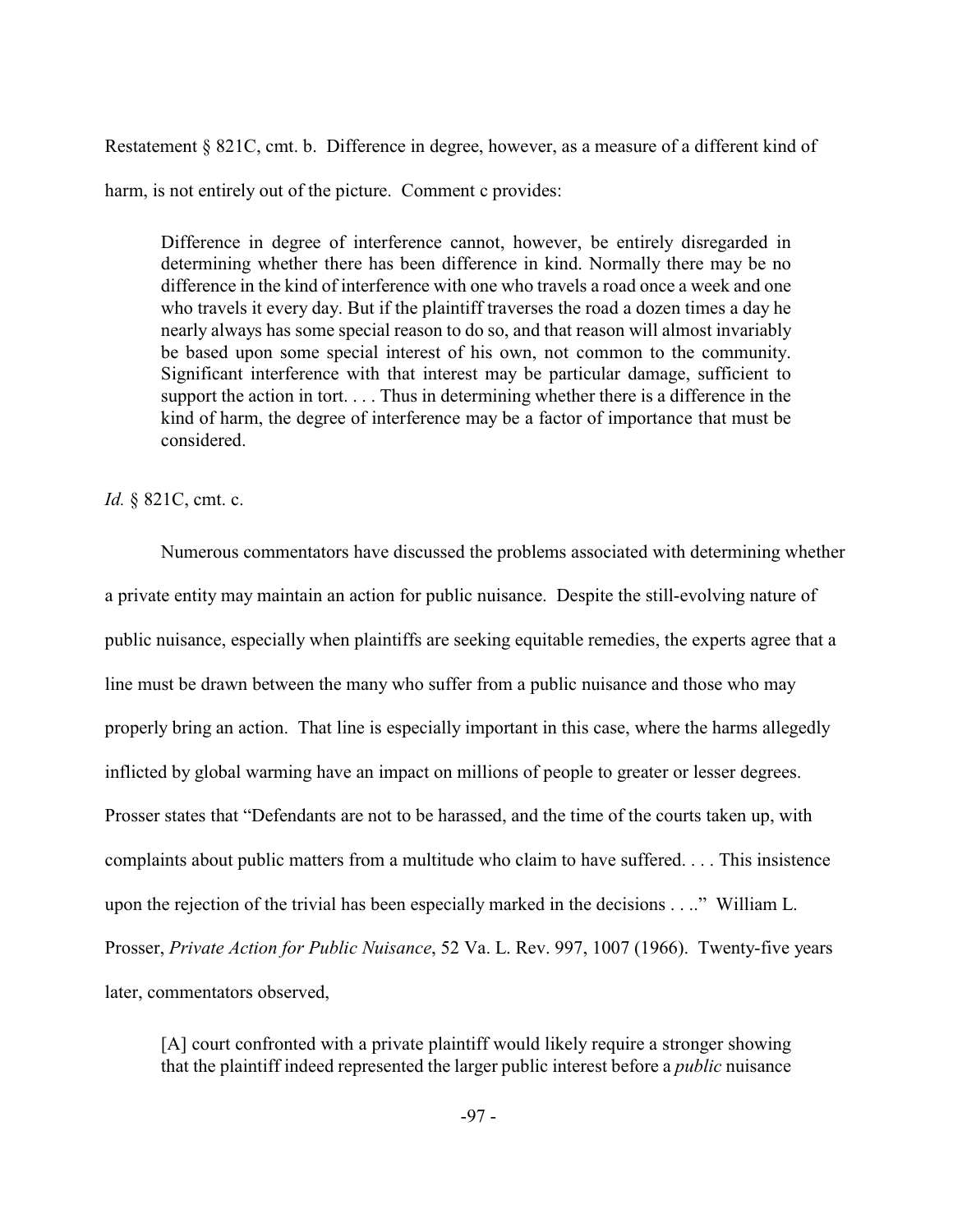was found. Logically, a private citizen whose interest in the litigation arises solely from having incurred special—and private—damages should not be regarded as equivalent to the public official who brings an action in public nuisance.

Robert Abrams & Val Washington, *The Misunderstood Law of Public Nuisance: A Comparison with Private Nuisance Twenty Years After Boomer*, 54 Alb. L. Rev. 359, 389 (1990). These views underscore the importance of setting forth how the difference in "kind" must be assessed when private entities seek to maintain an action for public nuisance, particularly when the nuisance concerns carbon dioxide and other greenhouse gas emissions that lead to global warming.

Fortunately, in the case before us, we need not demarcate the outer limits of  $\S 821C(1)$ 's requirement that the harms be different in kind (sometimes called "special injury"), because the harms asserted by the Trusts qualify. The Trusts are nonprofit land trusts with legally recognized missions to preserve ecologically sensitive land areas, and they own land threatened with significant harm (as a result of global warming). The Trusts have opened that land for public use—an invitation the public has accepted in significant numbers. Put another way, although the Trusts are private entities, they share similar features with public entities due to the facts that their lands are open to the public and they are private property owners "whose charter, purpose and mission is to preserve land for public use, enjoyment, and benefit." These factors lead us to conclude that the Trusts will suffer harms different in kind from the harms suffered by other members of the public, including individual landholders. The magnitude of the Trusts' land ownership also constitutes such a difference in degree as to become a difference in kind, the sort of difference explicated in  $\S 821C$ , cmt. c. Because the Trusts have satisfied the requirements of  $\S$  $821C(1)$ , they may maintain an action for public nuisance.

We hold that New York City and the Trusts may properly maintain actions under the

-98 -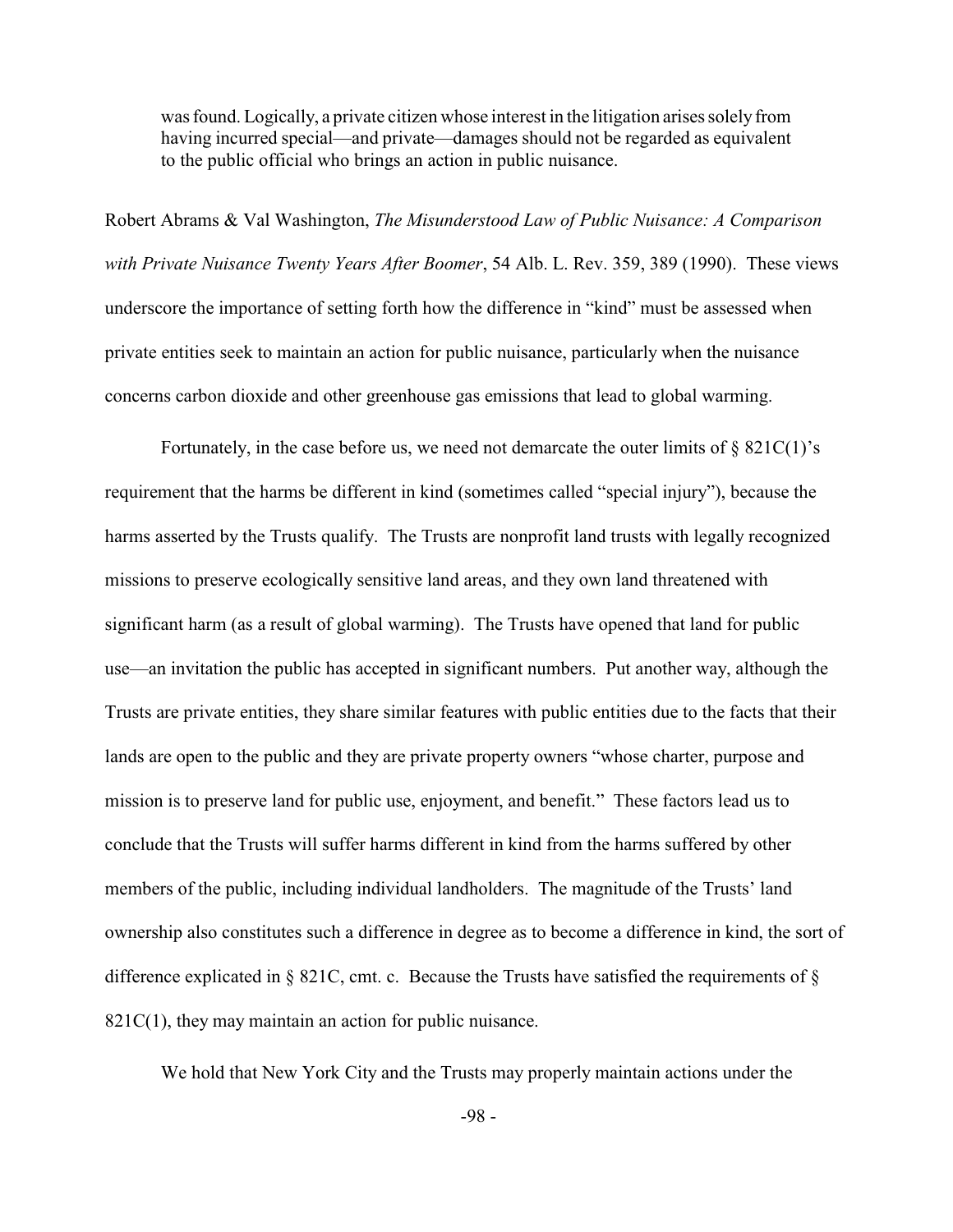federal common law of nuisance. We now turn to the question of whether the Trusts and New York City have stated a claim.

# 3. Have New York City and the Trusts Stated a Claim for Public Nuisance under § 821B?

We have determined that the City and private entities are not barred by their status from bringing a public nuisance cause of action. We now return to the ultimate question: have the non-State Plaintiffs alleged a public nuisance, *i.e.*, an "unreasonable interference with a right common to the general public," pursuant to the definition found in Restatement  $\S 821B(1)$ ? Section  $821B(1)$  refers us to three circumstances listed in §  $821B(2)$ , any of which may sustain a holding that an interference with a public right is unreasonable: (1) whether the "conduct involves a significant interference with the public health, the public safety, the public peace, the public comfort or the public convenience," Restatement  $\S 821B(2)(a)$ ; (2) "whether the conduct is proscribed by a statute," *id.* § 821B(2)(b); or (3) "whether the conduct is of a continuing nature or has produced a permanent or long-lasting effect, and, as the actor knows or has reason to know, has a significant effect upon the public right," *id.*  $\S$  821B(2)(c). The Restatement comments that these three circumstances for determining unreasonable interference

are not conclusive tests controlling the determination of whether an interference with a public right is unreasonable. They are listed in the disjunctive; any one may warrant a holding of unreasonableness. They also do not purport to be exclusive. Some courts have shown a tendency, for example, to treat significant interferences with recognized aesthetic values or established principles of conservation of natural resources as amounting to a public nuisance. The language of Subsection (2) is not intended to set restrictions against developments of this nature.

*Id.* § 821B, cmt. e. The Restatement goes on to explain how conduct interferes with a public right so as to be cognizable as a public nuisance: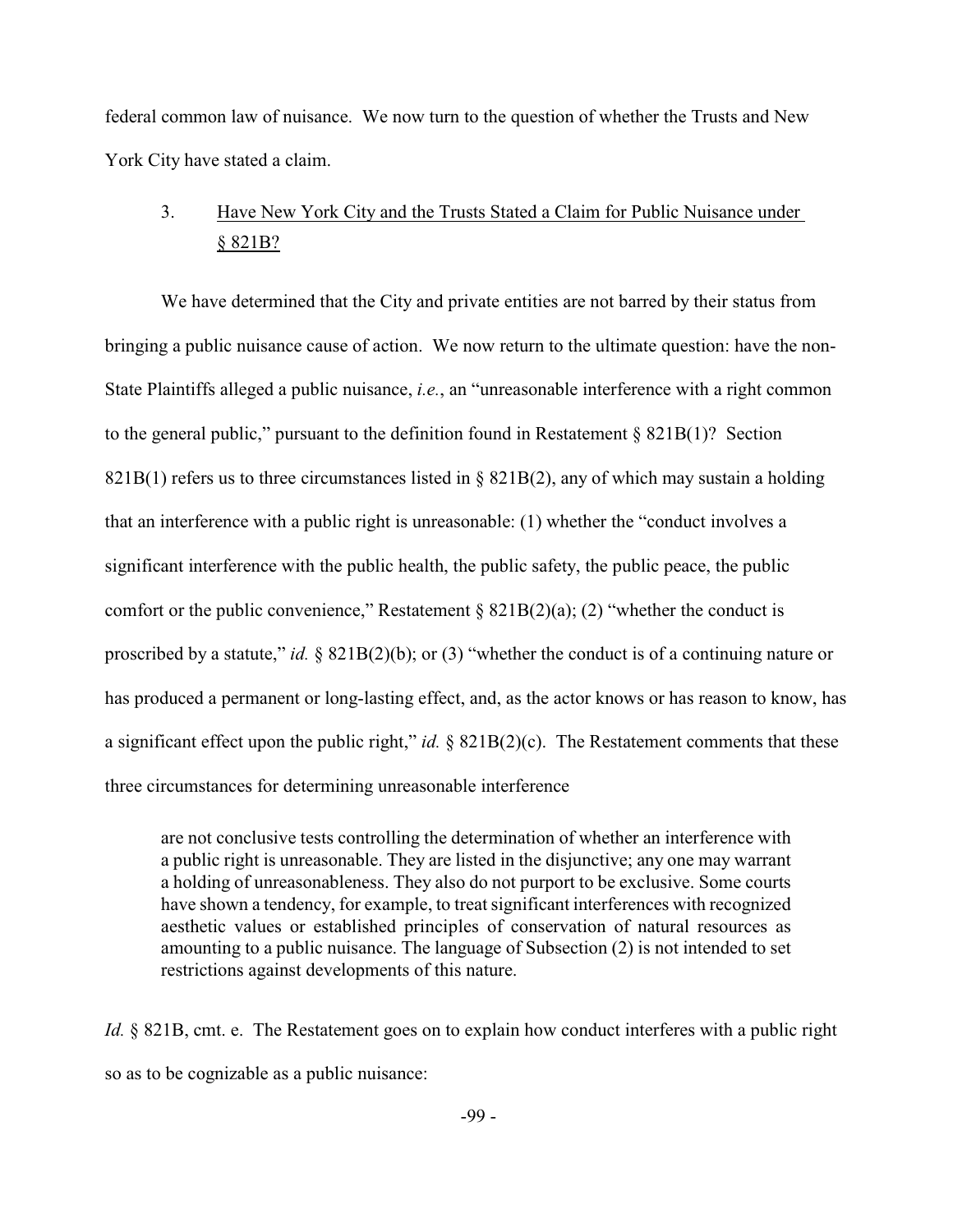Conduct does not become a public nuisance merely because it interferes with the use and enjoyment of land by a large number of persons. There must be some interference with a public right. A public right is one common to all members of the general public. It is collective in nature and not like the individual right that everyone has not to be assaulted or defamed or defrauded or negligently injured. . . .

It is not, however, necessary that the entire community be affected by a public nuisance, so long as the nuisance will interfere with those who come in contact with it in the exercise of a public right or it otherwise affects the interests of the community at large. . . . The spread of smoke, dust or fumes over a considerable area filled with private residences may interfere also with the use of the public streets or affect the health of so many persons as to involve the interests of the public at large.

*Id.* § 821B, cmt. g. Courts apply a "permissive" standard in assessing public nuisance pleadings. *See, e.g., In re Starlink Corn Prods. Liab. Litig.*, 212 F. Supp. 2d at 848.

We have found that New York City and the Trusts have alleged interference with rights common to the general public. Their pleadings must also satisfy § 821B(2)'s requirement that the interference be unreasonable. Subsections 821B(2)(a) ("whether the conduct involves a significant interference with the public health, the public safety, the public peace, the public comfort, or the public convenience") and 821B(2)(c) ("whether the conduct is of a continuing nature or has produced a permanent or long-lasting effect, and, as the actor knows or has reason to know, has a significant effect upon the public right") apply here.

New York City, as a public entity, has pleaded an unreasonable interference with public rights. It has alleged significant interference: with public health (where heat-related deaths could double and increased smog will increase residents' respiratory illnesses); with public safety (where increased flooding in its coastal areas will damage to city-owned property, creating hazardous conditions); and with public comfort and convenience (by flooding of airports, subway stations, tunnels, storm sewers and wastewater treatment plants). These allegations constitute significant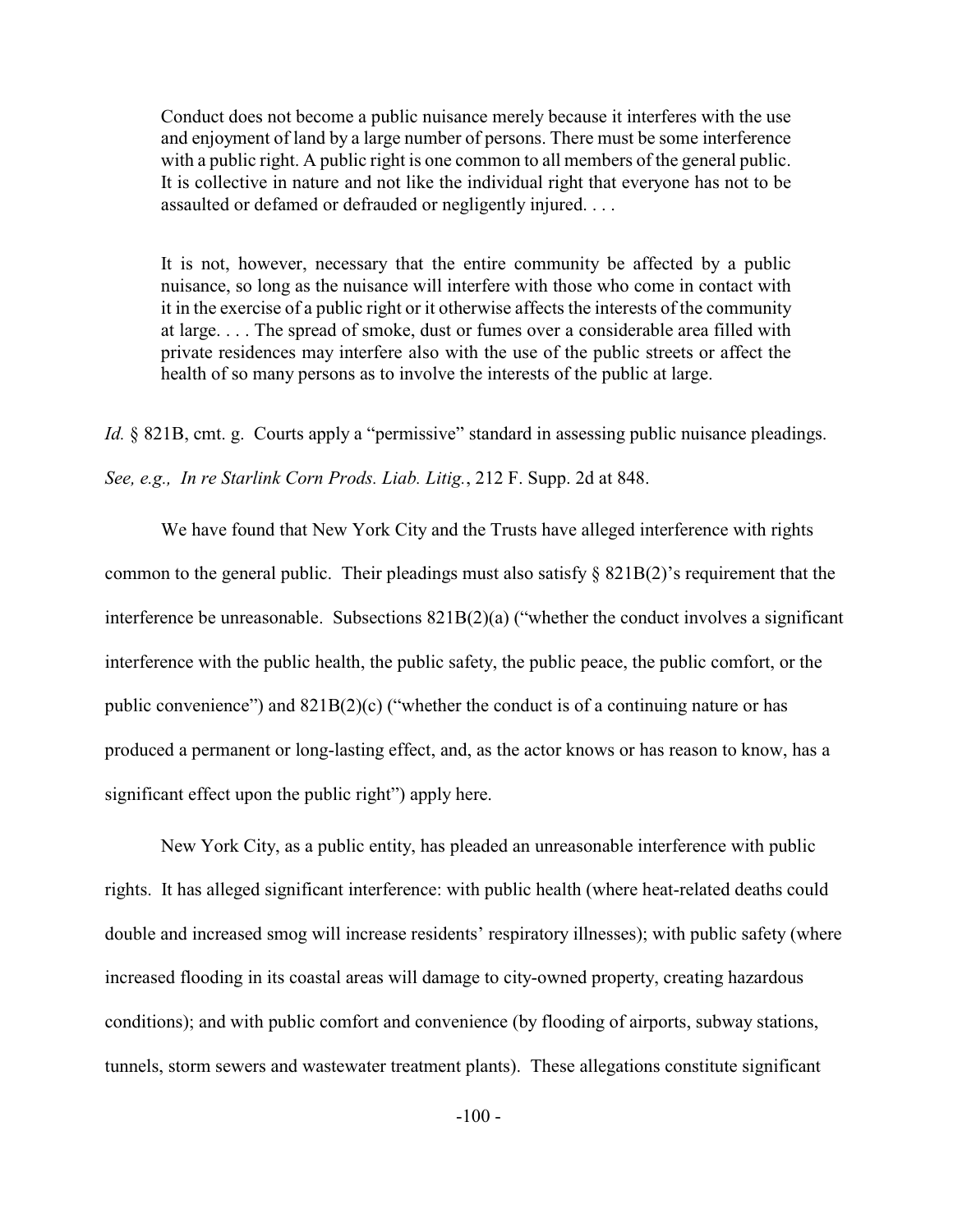interference, satisfying § 821B(2)(a). The City has also claimed that the conduct is of a continuing nature, pointing out that Defendants' plants have been in continuous operation and have emitted large amounts of carbon dioxide from the combustion of fossil fuels for decades, and that "Defendants know or should know that their emissions of carbon dioxide contribute to global warming and to the resulting injuries and threatened injuries to the plaintiffs, their citizens and residents, and the environment." New York City has thus pleaded a claim that satisfies the requirements of Restatement  $\S 821B(2)(c)$  and the federal common law of nuisance.

Similarly, the Trusts have pleaded an unreasonable interference with public rights. The Trusts have asserted that Defendants' carbon dioxide emissions, "by contributing to global warming, constitute a substantial and unreasonable interference with public rights including, *inter alia*, the rights to use, enjoy, and preserve the aesthetic and ecological values of the natural world." This alleged significant interference with the public right to be free from widespread environmental harm caused by the effects of global warming satisfies  $\S 821B(2)(a)$ 's requirement that Defendants' conduct significantly interferes with the public health, comfort, and convenience. The Trusts have also asserted that "Defendants know or should know that their emissions of carbon dioxide contribute to global warming, to the general public injuries such warming will cause, and to plaintiffs' special injuries," and that "Defendants and their predecessors in interest have emitted large amounts of carbon dioxide from the combustion of fossil fuels for at least many decades." These statements are sufficient to allege that Defendants' conduct was "of a continuing nature," as well as that it has already produced a "permanent or long-lasting effect," and that Defendants "know or have reason to know" that their conduct "has a significant effect on the public right." As such, the allegations establish a claim for public nuisance under  $\S 821B(2)(c)$ .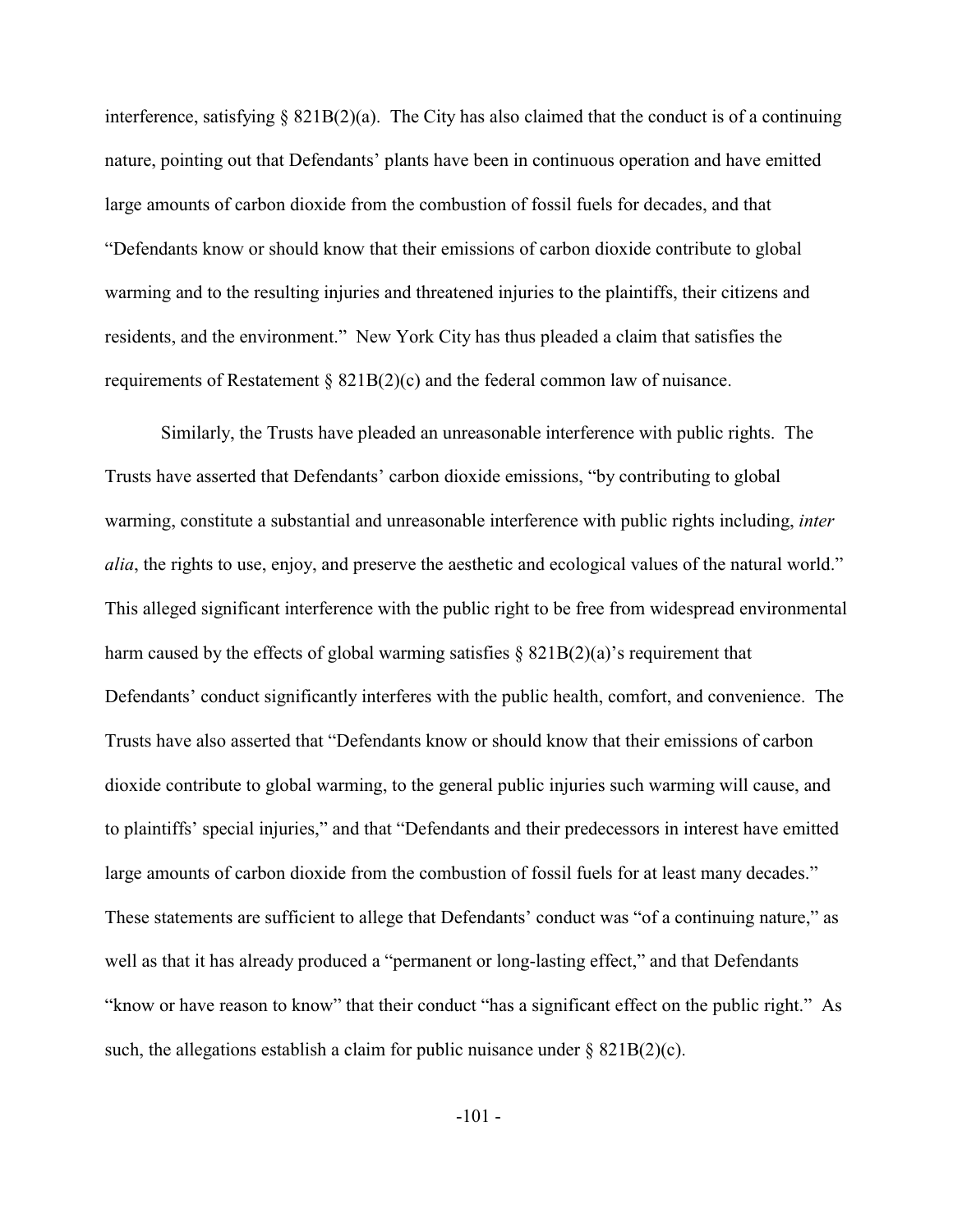We note that Defendants have raised the same argument against New York City and the Trusts as that Defendants raised against the States—*i.e.*, that the common law of nuisance exists only for "simple type" nuisances involving substances that cause immediate, localized harms directly traceable to out-of-state sources, and that the nuisance asserted by New York City and the Trusts does not fit that definition. We have already examined those contentions and found them to be without merit. The same result obtains here.

In conclusion, we hold that New York City and the Trusts have stated a claim under the federal common law of nuisance.

## **V. Displacement of Plaintiffs' Federal Common Law Claim**

Defendants allege that even if Plaintiffs can raise a federal common law nuisance claim, any such cause of action has been displaced<sup>37</sup> by federal legislation. A cause of action has been displaced when "federal statutory law governs a question previously the subject of federal common law." *Milwaukee II*, 451 U.S. at 316.

## *A. The Displacement Standard*

Because "federal common law is subject to the paramount authority of Congress," federal courts may resort to it only "in absence of an applicable Act of Congress." *Milwaukee II*, 451 U.S.

<sup>&</sup>lt;sup>37</sup> As noted above, the concept of 'displacement' refers to a situation in which "federal statutory law governs a question previously the subject of federal common law." *Milwaukee II*, 451 U.S. 304, 316 (1981). The term 'pre-emption,' in contrast, generally addresses a circumstance in which a federal statute supersedes state law, but courts have also frequently used the word "pre-emption" when discussing whether a statute displaces federal common law. *See, e.g.*, *id.* at 317 n.9; *Oneida Indian Nation of N.Y. v. County of Oneida*, 719 F.2d 525, 530 (2d Cir. 1983), *aff'd in part and rev'd in part on other grounds*, 470 U.S. 226 (1985). We further note that the "appropriate analysis" in determining whether displacement of the federal common law has occurred "is not the same as that employed in deciding if federal law pre-empts state law." *Milwaukee II*, 451 U.S. at 316.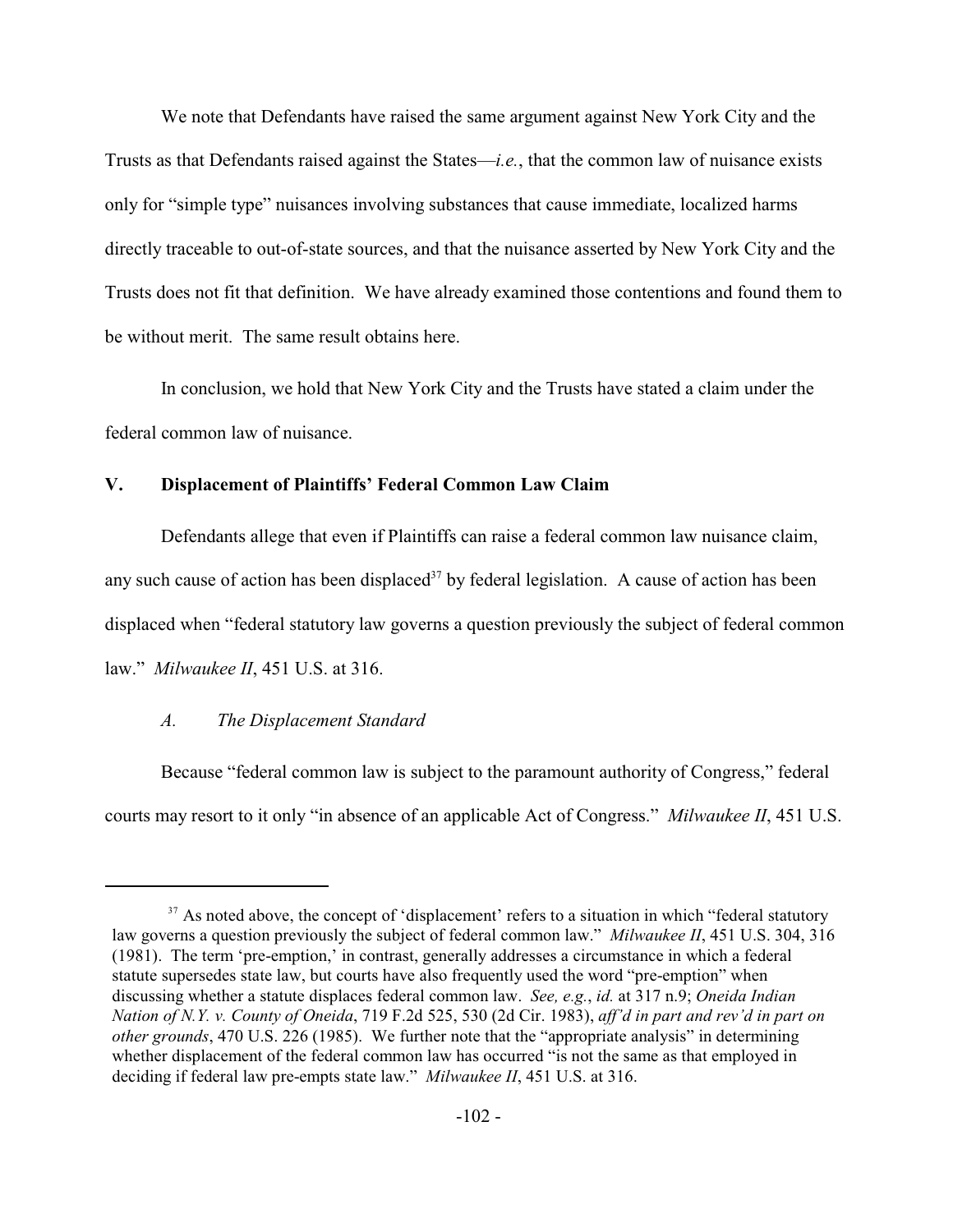at 313-14 (alteration and internal quotation marks omitted). Federal common law is a "necessary expedient" to which federal courts may turn when "compelled to consider federal questions which cannot be answered from federal statutes alone." *Id.* at 314 (internal quotation marks omitted). But "when Congress addresses a question previously governed by a decision rested on federal common law the need for . . . lawmaking by federal courts disappears." *Id.* "[T]he question [of] whether a previously available federal common-law action has been displaced by federal statutory law involves an assessment of the scope of the legislation and whether the scheme established by Congress addresses the problem formerly governed by federal common law." *Id.* at 315 n.8.

The state of Illinois's suit against the City of Milwaukee resulted in the leading Supreme Court cases addressing the circumstances under which courts may find Congress has displaced the federal common law.<sup>38</sup> In *Milwaukee I*, 406 U.S. 91 (1972), the Supreme Court determined that federal common law governed the water pollution dispute at issue in that case, notwithstanding that Congress had "enacted numerous laws touching interstate waters." *Id.* at 101.

At the time of *Milwaukee I*, the Federal Water Pollution Control Act required EPA to "prepare or develop *comprehensive* programs for eliminating or reducing the pollution of interstate waters and tributaries thereof and improving the sanitary condition of surface and underground waters." 33 U.S.C. § 1153 (1970) (emphasis added). The Court noted that the Rivers and Harbors Act of 1899, which "established some surveillance by the Army Corps of Engineers over industrial pollution, not including sewage," had been "reinforced and broadened by a complex of laws

<sup>&</sup>lt;sup>38</sup> Illinois sued "four cities of Wisconsin, the Sewerage Commission of the City of Milwaukee, and the Metropolitan Sewerage Commission of the County of Milwaukee" seeking abatement of a public nuisance caused by the defendants' discharge of "raw or inadequately treated sewage and other waste materials" into Lake Michigan, "a body of interstate water." *Milwaukee I*, 406 U.S. at 93.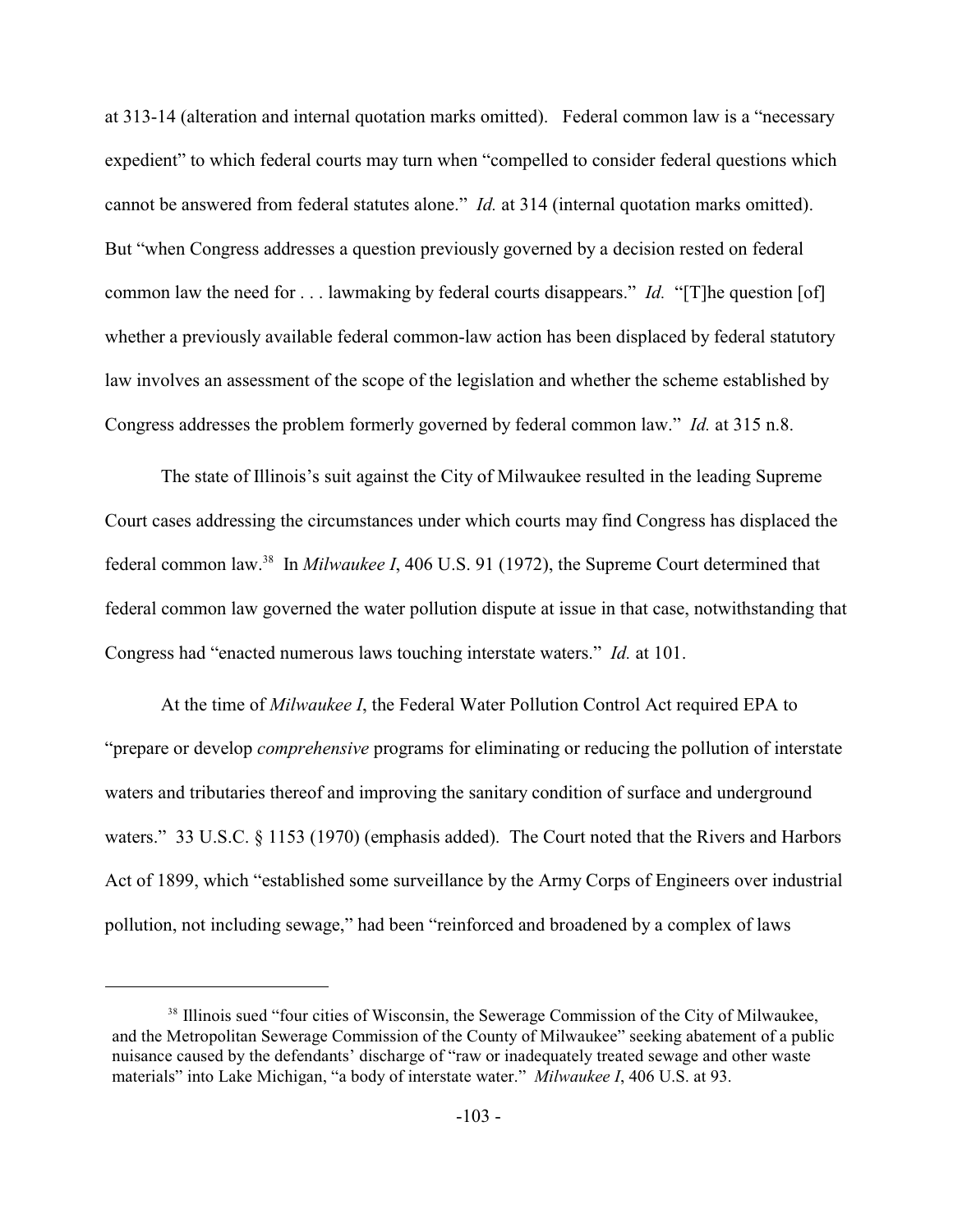recently enacted." *Milwaukee I*, 406 U.S. at 101. The Court described the legislative landscape existing at the time as follows:

By the National Environmental Policy Act of 1969, 83 Stat. 852, 42 U.S.C. § 4321 *et seq*., Congress "authorizes and directs" . . . that "all agencies of the Federal Government shall . . . identify and develop methods and procedures . . . which will insure that presently unquantified environmental amenities and values may be given appropriate consideration in decisionmaking along with economic and technical considerations."

Congress has evinced increasing concern with the quality of the aquatic environment as it affects the conservation and safeguarding of fish and wildlife resources.

Buttressed by these new and expanding policies, the Corps of Engineers has issued new Rules and Regulations governing permits for discharges or deposits into navigable waters.

*Id.* at 101-02 (citations omitted and additional internal paragraph breaks inserted). Perhaps

most importantly:

The Federal Water Pollution Control Act, tightens control over discharges into navigable waters so as not to lower applicable water quality standards. . . .

The Federal Water Pollution Control Act . . . makes clear that it is federal, not state, law that in the end controls the pollution of interstate or navigable waters. While the States are given time to establish water quality standards, if a State fails to do so the federal administrator promulgates one. Section 10(a) *makes pollution of interstate or navigable waters subject "to abatement"* when it "endangers the health or welfare of any persons." The abatement that is authorized follows a long-drawn out procedure unnecessary to relate here. It uses the conference procedure, hoping for amicable settlements. But if none is reached, the federal administrator may request the Attorney General to bring suit on behalf of the United States for abatement of the pollution.

*Id.* at 101-03 (footnotes and citations omitted) (emphasis added); *see also* 33 U.S.C. § 1160(a)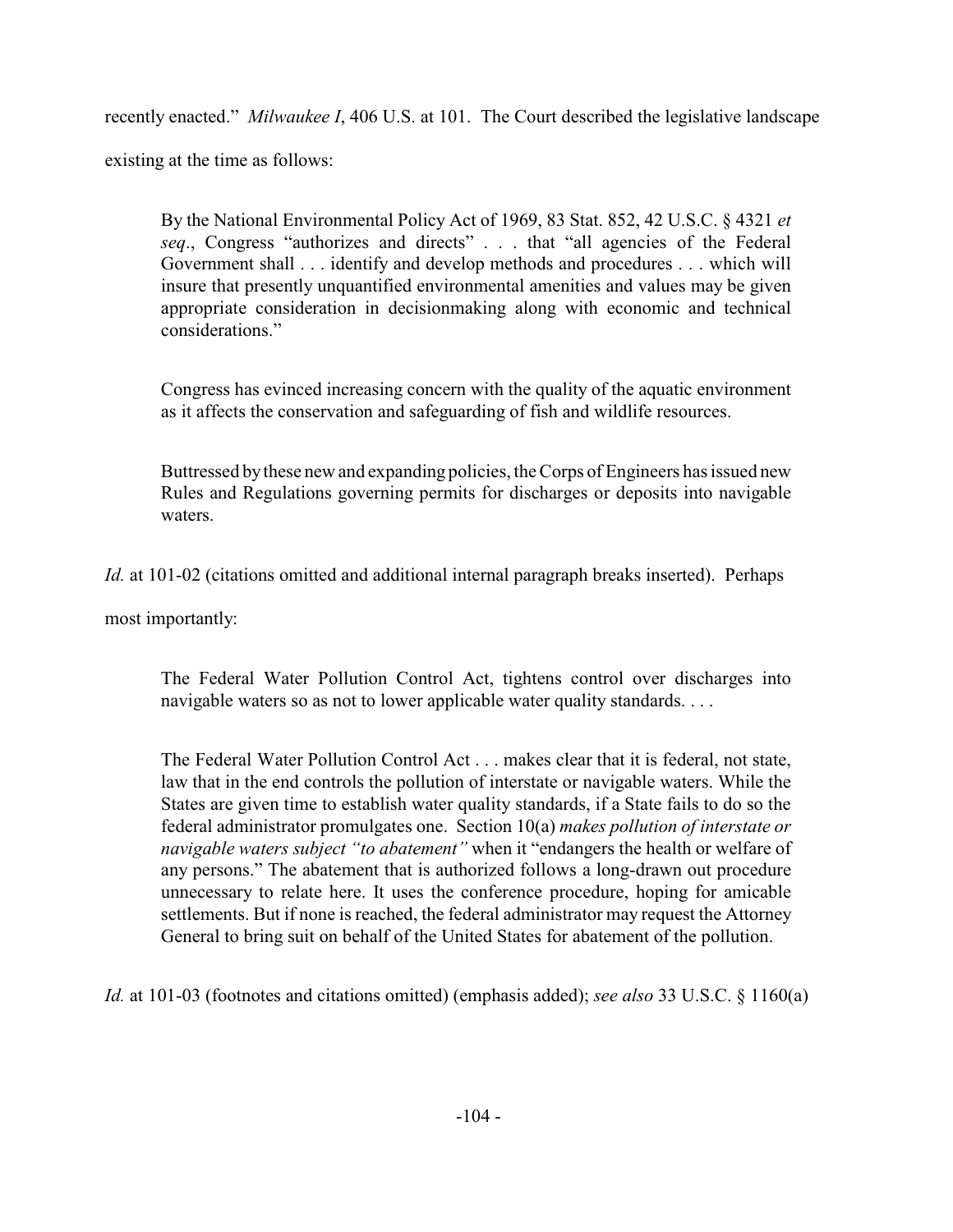$(1970)^{39}$ 

The Court determined that relief was available under the federal common law because "[t]he remedy sought by Illinois"—to abate the public nuisance of water pollution—was "not within the precise scope of remedies prescribed by Congress." *Id.* at 103. The Court stated presciently, however, that "[i]t may happen that new federal laws and new federal regulations may in time pre-empt the field of federal common law of nuisance. But *until that comes to pass*, federal courts will be empowered to appraise the equities of the suits alleging creation of a public nuisance by water pollution." *Id.* at 107 (emphasis added).

Following the decision in *Milwaukee I*, Congress passed the more comprehensive Federal Water Pollution Control Act Amendments of 1972 ("FWPCA" or "the Amendments"), just as the *Milwaukee I* Court had anticipated. *See* Pub. L. 92-500, 86 Stat. 816; *Milwaukee II*, 451 U.S. at 310-11. The Supreme Court "granted certiorari to consider the effect of this legislation on the previously recognized cause of action."<sup>40</sup> Milwaukee II, 451 U.S. at 308-09.

The *Milwaukee II* Court explained that Congress had enacted the amended FWPCA in recognition that "the Federal water pollution control program . . . has been inadequate in every vital

<sup>&</sup>lt;sup>39</sup> The Court further noted that the "[t]he application of federal common law to abate a public nuisance in interstate or navigable waters is not inconsistent with the Water Pollution Control Act," because "Congress provided in § 10(b) of that Act that, save as a court may decree otherwise in an enforcement action, '(s)tate and interstate action to abate pollution of interstate or navigable waters shall be encouraged and shall not . . . be displaced by Federal enforcement action.'" *Milwaukee I*, 406 U.S. at 104.

<sup>&</sup>lt;sup>40</sup> Because the Supreme Court in *Milwaukee I* declined to exercise original jurisdiction over the state of Illinois's complaint, *Milwaukee I*, 406 U.S. at 108, Illinois filed a complaint in the federal district court, which entered judgment in favor of Illinois, *see Milwaukee II*, 451 U.S. at 310-12, and the City of Milwaukee appealed. The Seventh Circuit affirmed in part and reversed in part, *Illinois v. City of Milwaukee*, 599 F.2d 151 (7th Cir. 1979), ruling, *inter alia*, that the 1972 Amendments to the FWPCA had not pre-empted the federal common law of nuisance. *See Milwaukee II*, 451 U.S. at 312. The Supreme Court granted certiorari to consider this issue in *Milwaukee II*, 451 U.S. at 307-08, 310 n.4.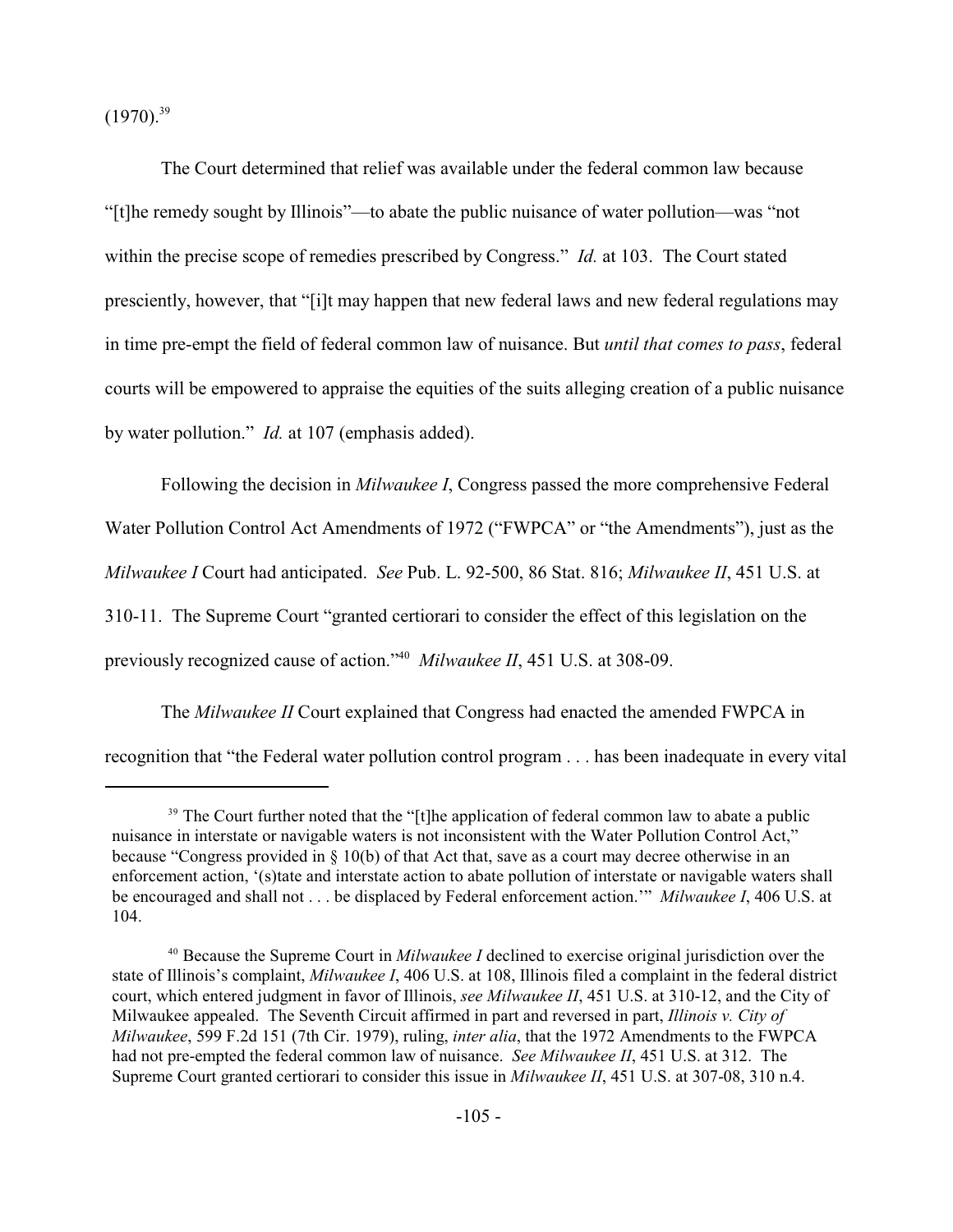aspect." *Id.* at 310 (citation and internal quotation marks omitted). The Court characterized the Amendments as "not merely another law 'touching interstate waters' of the sort surveyed in [*Milwaukee I*]." *Id.* at 317. Rather, the new federal legislation had "occupied the field through the establishment of a comprehensive regulatory program supervised by an expert administrative agency," in which "[*e*]*very* point source discharge is prohibited unless covered by a permit." *Id.* at 317-18. Looking to the legislative history of the Amendments, the Court found that "Congress'[s] intent in enacting the Amendments was clearly to establish an all-encompassing program of water pollution regulation." *Id.* at 318 ("The 'major purpose' of the Amendments was 'to establish a *comprehensive* long-range policy for the elimination of water pollution.'" (quoting S. Rep. No. 92-414, at 95 (1975) (emphasis added in *Milwaukee II*))). Accordingly, the Court stated, "[t]he establishment of such a self-consciously comprehensive program by Congress, which certainly did not exist when [*Milwaukee I*] was decided, strongly suggests that there is no room for courts to attempt to improve on that program with federal common law.<sup> $31$ </sup>. *Id.* at 319.

 Turning to the particular claims involved in the case, the *Milwaukee II* Court concluded that there was "no question that the problem of effluent limitations has been thoroughly addressed" by the FWPCA administrative regime, thereby precluding the federal courts from applying the federal common law to impose "more stringent limitations than those imposed under the regulatory regime." *Id.* at 320. Illinois had complained that the defendants' sewage treatment plants and sewer systems were discharging inadequately treated sewage into Lake Michigan at discrete points. *See id.* at 308-09, 319-20. The Court stated that the permitting system and specific effluent

<sup>&</sup>lt;sup>41</sup> A Supreme Court case decided two months later, *Middlesex County Sewerage Auth. v. Nat'l Sea Clammers Ass'n*, 453 U.S. 1 (1981), explicitly held that the FWPCA displaced federal common law in the entire area of water pollution.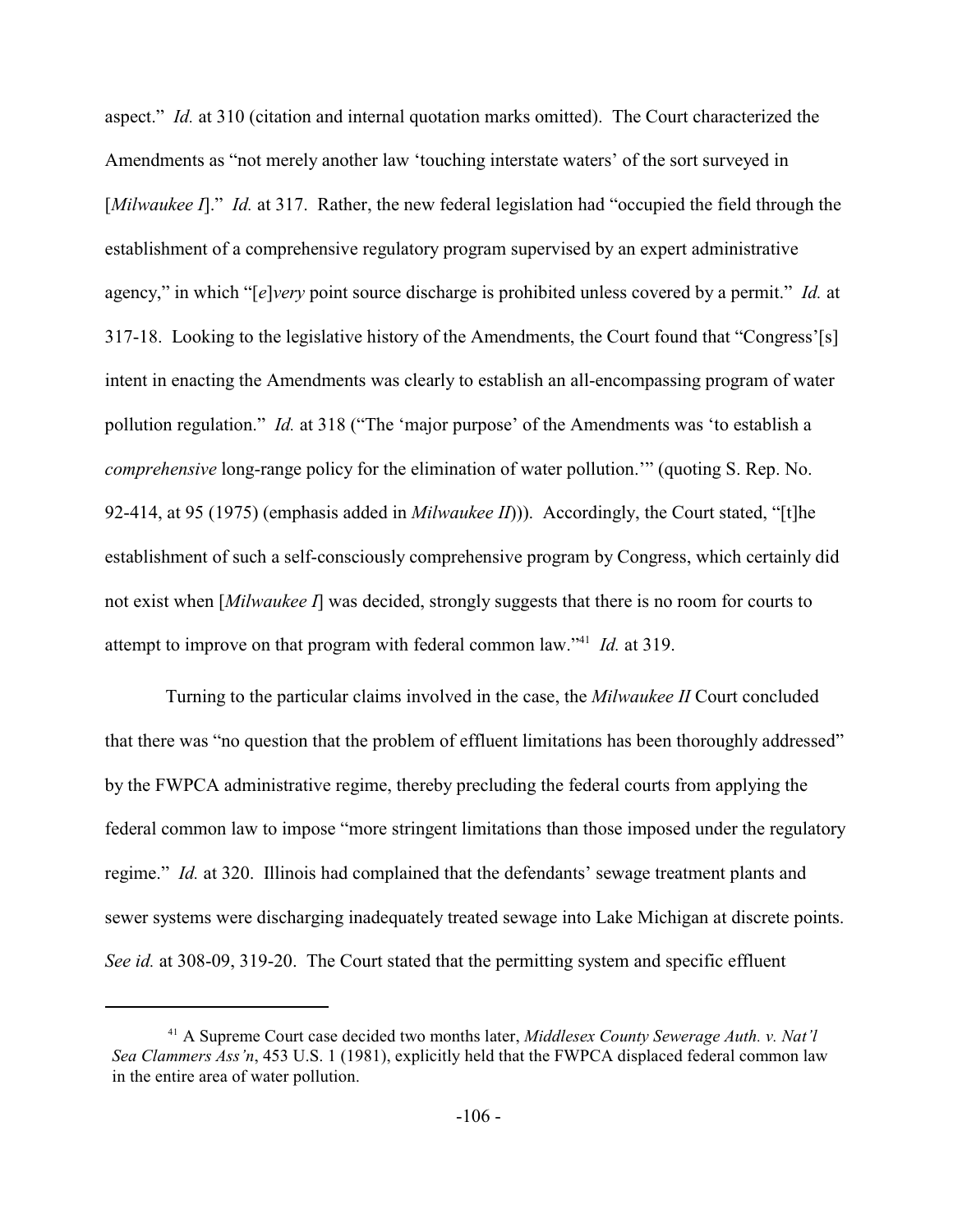limitations established pursuant to the Act "addressed the problem" of harmful pollution stemming from point source discharges such that there was "no 'interstice' here to be filled by federal common law." *Id.* at 319-24; *see also id.* at 310-11 ("The Amendments established a new system of regulation under which it is illegal for anyone to discharge pollutants into the Nation's waters except pursuant to a permit."). Significantly, the "complaint . . . that the permits issued . . . under the Act do not control overflows or treated discharges in a sufficiently stringent manner" did "not suffice to create an 'interstice' to be filled by federal common law." *Id.* at 324 n.18. "The question is whether the field has been occupied, not whether it has been occupied in a particular manner." *Id.* at 324.

This Court has noted that *Milwaukee II* articulated:

[A] strict test for determining the preemptive effect of a federal statute. Instead of inquiring whether "Congress ha[s] affirmatively proscribed the use of federal common law," we are to conclude that federal common law has been preempted as to every question to which the legislative scheme "spoke directly," and every problem that Congress has "addressed."

*Matter of Oswego Barge Corp.*, 664 F.2d 327, 335 (2d Cir. 1981) (quoting *Milwaukee II*, 451 U.S.

at 315) (citations omitted). To put it another way, in determining whether a federal statute has

displaced a federal common law cause of action, a court must consider

whether the federal statute "[speaks] *directly* to [the] question" otherwise answered by federal common law. As we stated in *Milwaukee II*, federal common law is used as a "necessary expedient" when Congress has not "spoken to a *particular* issue."

*County of Oneida v. Oneida Indian Nation of N.Y. State*, 470 U.S. 226, 236-37 (1985) (citations

omitted). A statute need "not address every issue of [an area of law], . . . but when it does speak

directly to a question, the courts are not free to 'supplement' Congress'[s] answer so thoroughly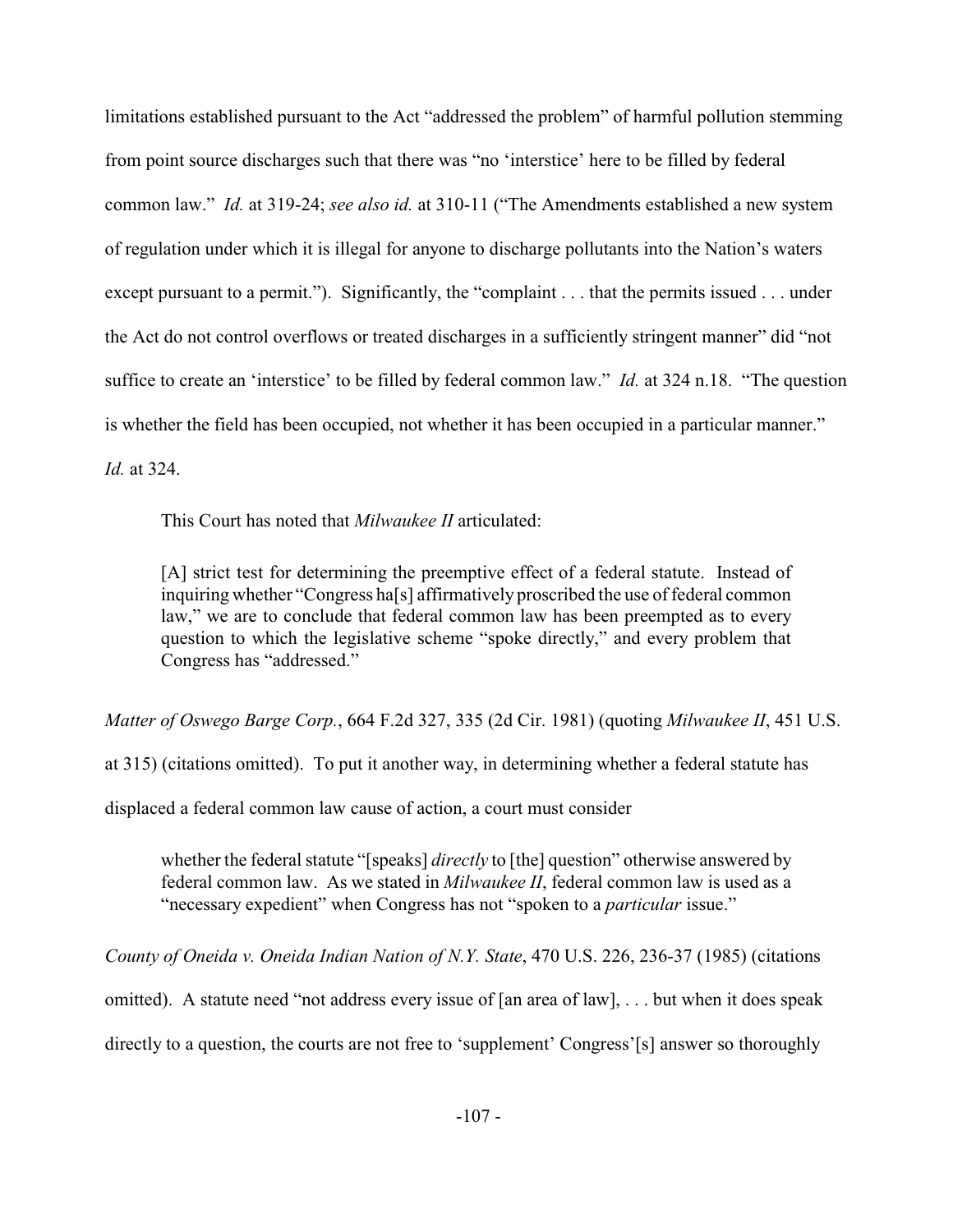that the [statute] becomes meaningless." *Milwaukee II*, 451 U.S. at 315 (quoting *Mobil Oil Corp. v. Higginbotham*, 436 U.S. 618, 625 (1978)). The displacement question requires courts to distinguish between situations in which regulatory coverage leaves a "gap" which federal common law can appropriately fill, and situations in which the federal common law overlaps with an existing regulatory scheme but would supply a different approach than the one Congress has mandated. *See Milwaukee II*, 451 U.S. at 324 n.18.

In analyzing Defendants' contention that federal legislation has displaced Plaintiff's federal common law nuisance claim, we are mindful that dueling presumptions apply. On the one hand, "separation of powers concerns create a presumption in favor of preemption of federal common law whenever it can be said that Congress has legislated on the subject." *Oswego Barge*, 664 F.2d at 335 (citation omitted). At the same time, "[s]tatutes which invade the common law . . . are to be read with a presumption favoring the retention of long-established and familiar principles, except when a statutory purpose to the contrary is evident." *United States v. Texas*, 507 U.S. 529, 534 (1993) (internal quotation marks omitted). "[C]ourts may take it as a given that Congress has legislated with an expectation that the common law principle will apply except when a statutory purpose to the contrary is evident." *Id.* (internal quotation marks and alteration omitted).

### *B. Analysis*

Defendants' primary argument is that the CAA is a "comprehensive legislative scheme," providing the backdrop against which Congress has "legislated repeatedly on the subjects of carbon dioxide emissions and global climate change." Defendants argue that the CAA and five other statutes—which primarily require scientific research, technology development, and reporting of emissions levels by electric utilities—sufficiently "address" global climate change and carbon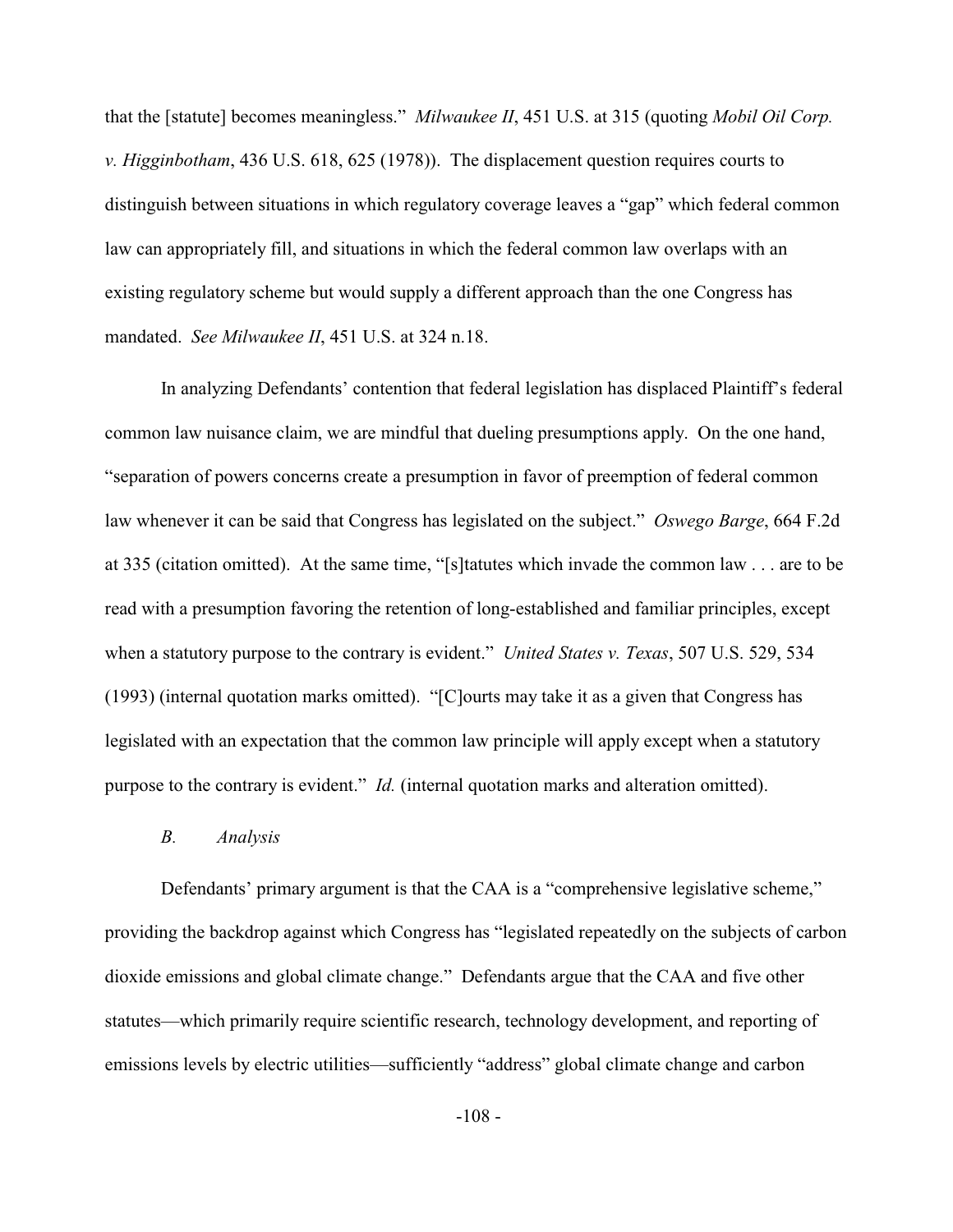dioxide emissions such that the federal common law of nuisance has been displaced because Congress has "legislated on the subject."

### 1. The Clean Air Act

## a. Overview: the Clean Air Act

As this Court has previously stated, "[t]he Clean Air Act, created a complex and comprehensive legislative scheme to protect and improve the nation's air quality."<sup>42</sup> Weiler v. *Chatham Forest Prod., Inc.*, 392 F.3d 532, 534 (2d Cir. 2004) (citation omitted). Under the CAA, the EPA Administrator must specify the "criteria" for "air quality" by determining which "air pollutant[s] . . . , in his judgment, cause or contribute to air pollution which may reasonably be anticipated to endanger public health or welfare [and] the presence of which in the ambient air results from numerous or diverse mobile or stationary sources."<sup>43</sup> 42 U.S.C. § 7408(a)(1)(A)-(B); *see also Natural Res. Def. Council, Inc. v. Train*, 545 F.2d 320, 328 (2d Cir. 1976). For each of these so-called "criteria" air pollutants, the Administrator promulgates "national . . . ambient air quality standard[s]" ("NAAQS") to limit the amount of each pollutant in the ambient air, 42 U.S.C.

 $42$  We caution that our previous observation that the CAA is "comprehensive" was not made in a displacement context. *Weiler* addressed whether section 304(a)(3) of the Act, 42 U.S.C. § 7604(a)(3), allowed a private litigant to sue to challenge the determination of a state environmental agency with respect to whether the defendant could construct a factory without obtaining a particular kind of permit. *Weiler*, 392 F.3d at 534-36; *cf. Nat'l Audubon Soc'y v. Dep't of Water*, 869 F.2d 1196, 1213 n.12 (9th Cir. 1988) (Reinhardt, J., dissenting).

<sup>&</sup>lt;sup>43</sup> The CAA defines "air pollutant" as "any air pollution agent or combination of such agents, including any physical, chemical, biological, radioactive . . . substance or matter which is emitted into or otherwise enters the ambient air." 42 U.S.C. § 7602(g).

The Act also separately regulates "hazardous air pollutants," "which present, or may present": (1) "a threat of adverse human health effects" such as substances which are potentially "carcinogenic, mutagenic, teratogenic, neurotoxic, which cause reproductive dysfunction, or which are acutely or chronically toxic," or (2) "adverse environmental effects." 42 U.S.C. § 7412(b)(2).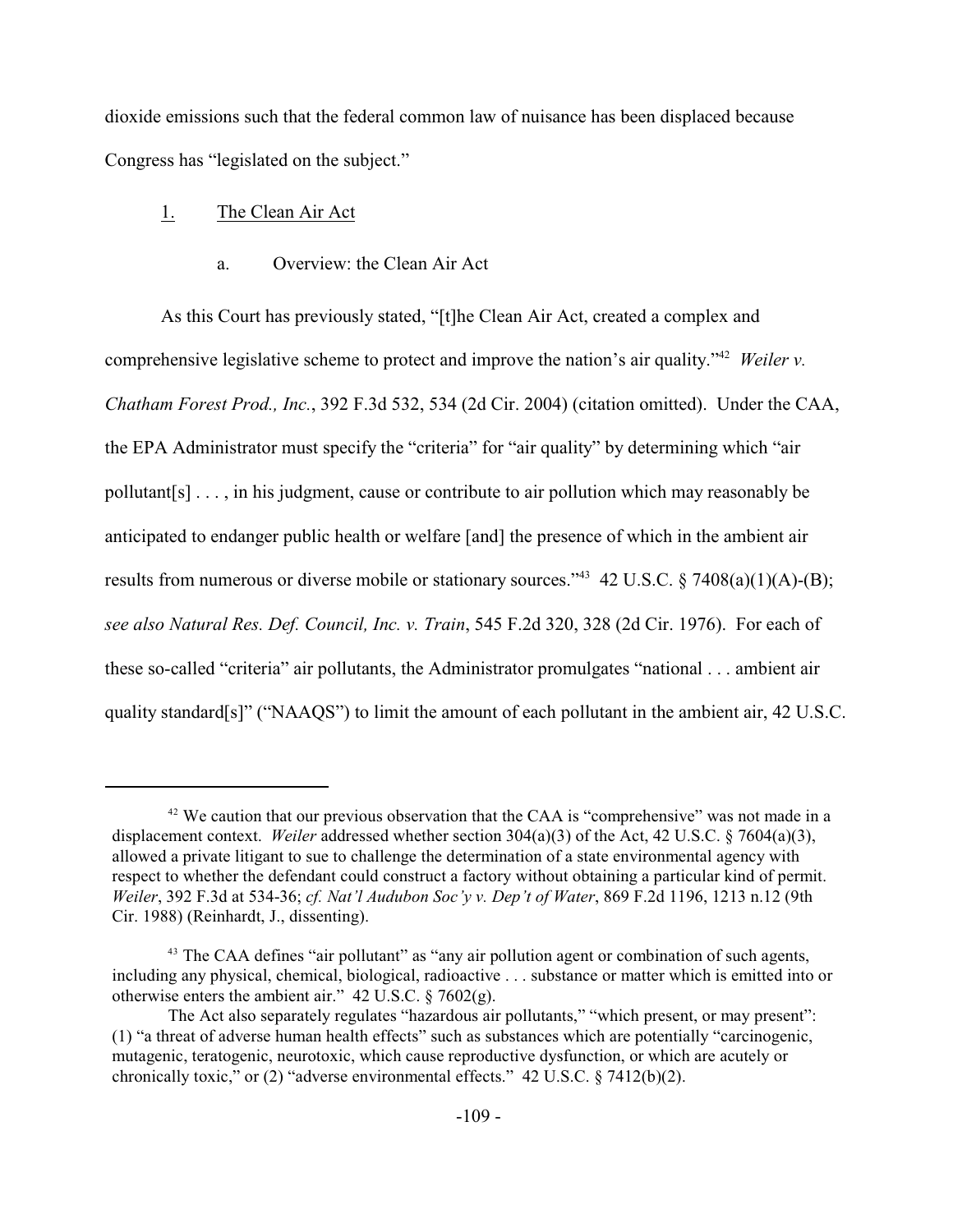§ 7409(a), to levels "requisite to protect the public health . . . [and] the public welfare,<sup> $344$ </sup> id. § 7409(b)(1)-(2); *see also id.* § 7408(a)(2); *Whitman v. Am. Trucking Ass'n*, 531 U.S. 457 (2001); *Weiler*, 392 F.3d at 534. EPA has interpreted "ambient air" to mean "that portion of the atmosphere, external to buildings, to which the general public has access." 40 C.F.R. § 50.1(e). Under the CAA, each State bears "the primary responsibility for assuring air quality" in accordance with these standards within its borders, and for developing a "State Implementation Plan" ("SIP") for how to do so, subject to EPA oversight. 42 U.S.C. §§ 7407, 7410.

Notably, the CAA distinguishes between stationary and mobile sources of air pollution.<sup>45</sup> *See, e.g. Weiler*, 392 F.3d at 534 ("'Broadly speaking, Title I of the statute regulates stationary sources of pollution and Title II regulates mobile sources, most importantly motor vehicles.'" quoting *Sierra Club v. Larson*, 2 F.3d 462, 464 (1st Cir. 1993)); Daniel A. Farber, et al., Cases and Materials on Environmental Law 533 (7th ed. 2006) ("The Act treats mobile sources differently than stationary sources."). The CAA defines the term "stationary source" as "generally any source of an air pollutant except those emissions resulting directly from an internal combustion engine for transportation purposes or from a nonroad engine or nonroad vehicle," 42 U.S.C. § 7602(z), or more specifically as "any building, structure, facility, or installation which emits or may emit any air pollutant," *id.* § 7411(a)(3). In the instant case, Plaintiffs complain of a nuisance resulting from

<sup>&</sup>lt;sup>44</sup> The Act defines "welfare" as "includ[ing], but not limited to, effects on soils, water, crops, vegetation, manmade materials, animals, wildlife, weather, visibility, and climate, damage to and deterioration of property, and hazards to transportation, as well as effects on economic values and on personal comfort and well-being." 42 U.S.C. § 7602(h).

<sup>&</sup>lt;sup>45</sup> The CAA regulates mobile sources primarily by requiring standards for tailpipe emissions and by regulating fuel content. *See* 42 U.S.C. §§ 7521, 7545. While the states have significant latitude in setting stationary source emissions limits to meet the NAAQS, the Act reserves to the federal government exclusive authority to regulate motor vehicle emissions, although it permits the state of California to adopt its own standards. *See id.* § 7543.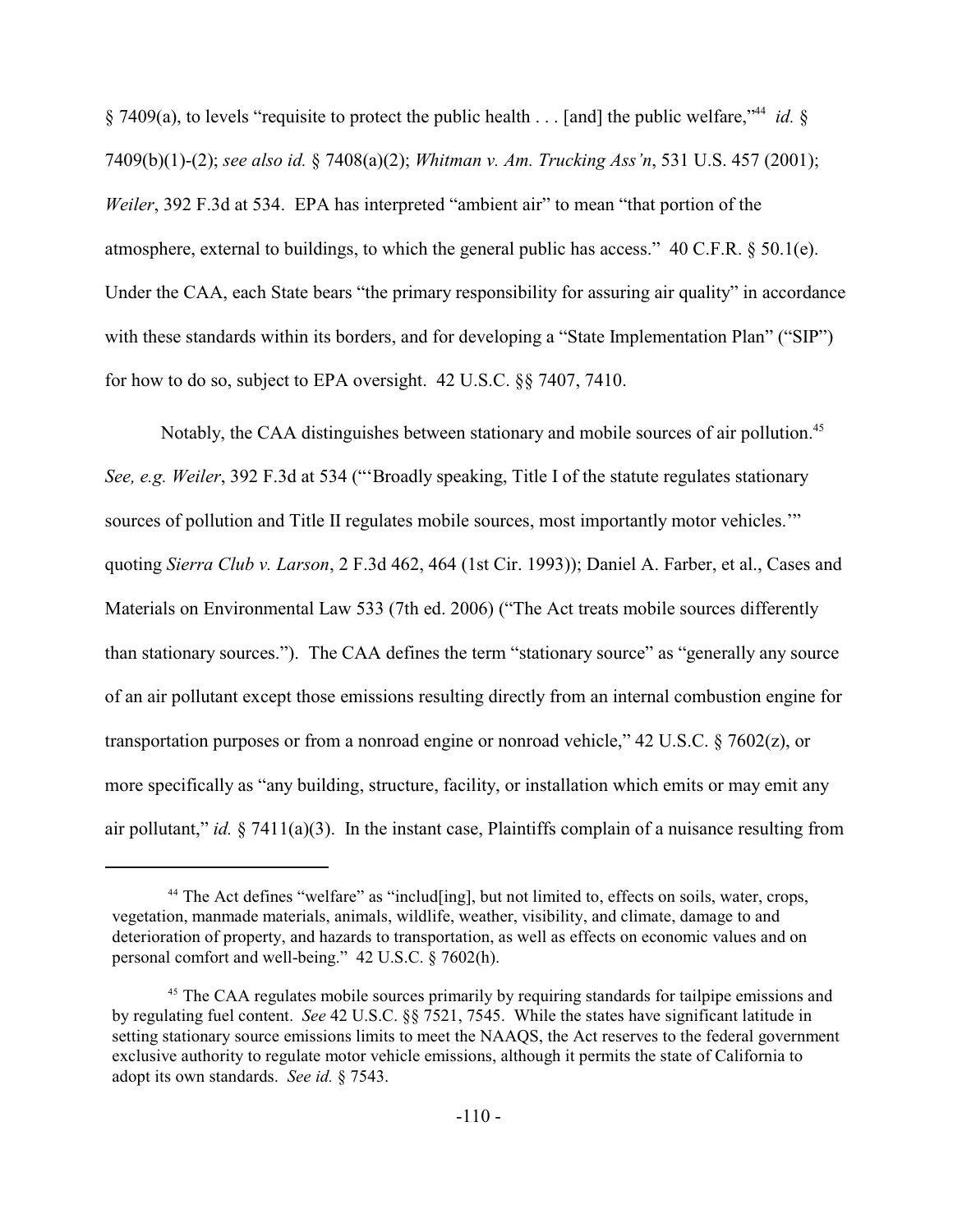greenhouse gas emissions from Defendants' power plants, so we must look specifically at the regulation of stationary sources.

Pursuant to the NAAQS, "'[w]hether new construction of polluting facilities is permitted in an area, and what kind of controls [on pollution] are required, depends on whether the area is below or above the standard for each pollutant.'" *Weiler*, 392 F.3d at 534 (quoting *Sierra Club*, 2 F.3d at 464). The emissions of criteria pollutants by stationary sources are largely regulated through the Title V permitting process. *See* 42 U.S.C. §§ 7661-7661f. A permit requires that a permit holder abide by emissions limits and imposes monitoring requirements. *See id.* §§ 7661a(a)-(b), 7661c. Title V permitting of stationary sources was added as part of the 1990 Amendments to the CAA and is administered by the states through their SIPs. *See id.* § 7661a(d), (i). "The state must calculate the emissions reductions necessary to achieve compliance with NAAQS and allocate the reductions among the sources of emissions. . . . [S]o long as the national standards are met, the state may use any mix of controls it wishes, no matter how lax or how strict." Farber, Environmental Law 563-64. In addition to the SIPs and Title V permitting process, the CAA authorizes EPA to establish technology-based standards for new stationary sources. *See* 42 U.S.C. § 7411.

At the present time, EPA has set NAAQS for only six criteria pollutants. Those pollutants are: sulfur dioxide, *see* 40 C.F.R. §§ 50.4, 50.5; particulate matter, *see* 40 C.F.R. §§ 50.6, 50.7, 50.13; carbon monoxide, *see* 40 C.F.R. § 50.8; ozone, *see* 40 C.F.R. §§ 50.9, 50.10, 50.15; nitrogen dioxide, *see* 40 C.F.R. § 50.11; and lead, *see* 40 C.F.R. §§ 50.12, 50.16. EPA does not currently regulate carbon dioxide under the CAA—at least not in the sense that EPA requires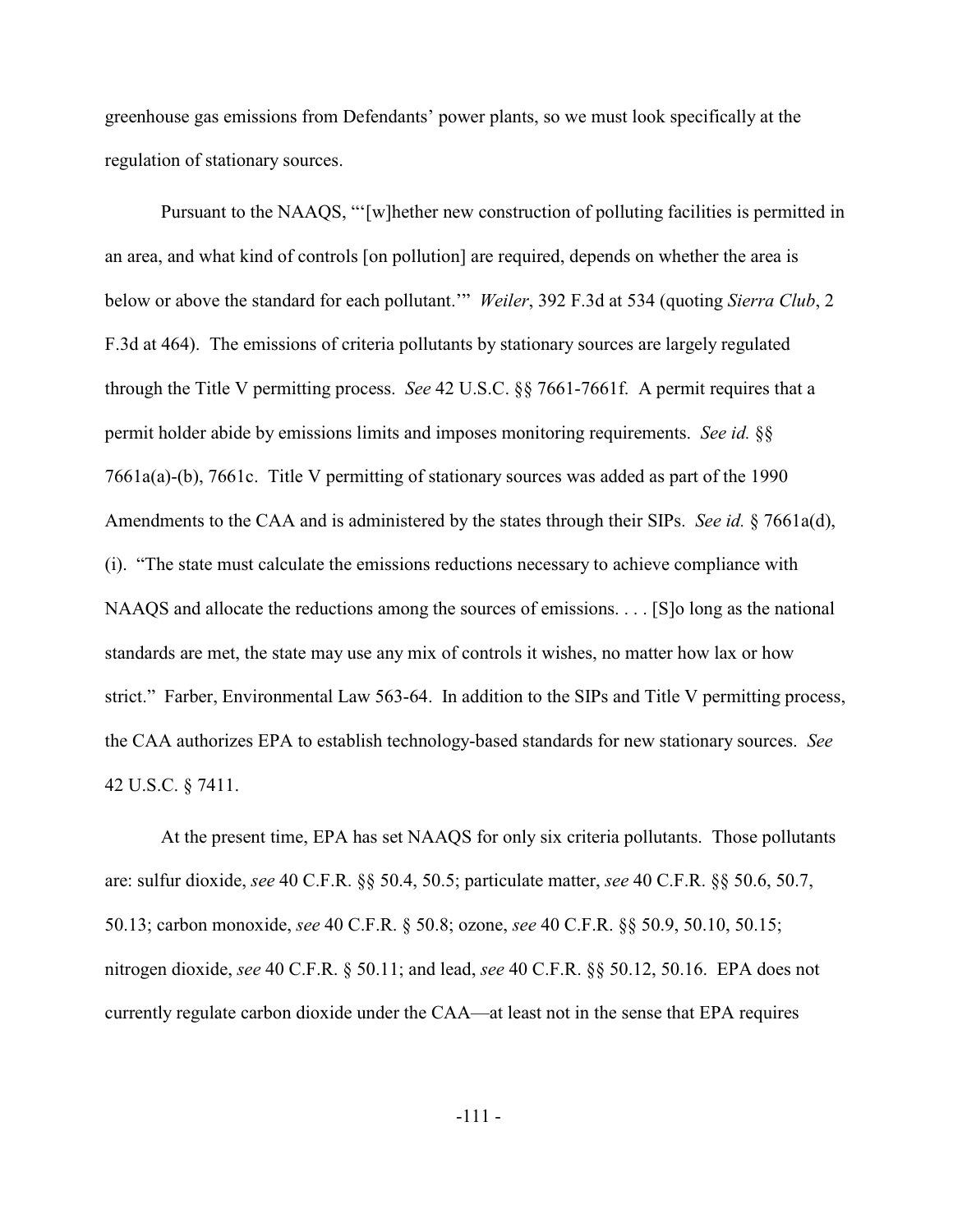control of such emissions at this time.<sup>46</sup>

The Supreme Court recently held in *Massachusetts v. EPA*, 549 U.S. 497 (2007), that "[b]ecause greenhouse gases fit well within the Clean Air Act's capacious definition of 'air pollutant' . . . EPA has the statutory authority to regulate the emission of [greenhouse] gases from new motor vehicles." *Id.* at 532. The *Massachusetts* Court rejected EPA's arguments and held that section 202(a)(1) of the CAA, 42 U.S.C. § 7521, authorized EPA "to regulate greenhouse gas emissions *from new motor vehicles* in the event that it forms a 'judgment' that such emissions contribute to climate change." *Id.* at 528 (emphasis added). The Court was careful to state that it did not "reach the question whether . . . EPA *must* make an endangerment finding." *Id.* at 534 (emphasis added). And only "[*i*]*f* EPA makes a finding of endangerment, [does] the Clean Air Act require[] the agency to regulate emissions of the deleterious pollutant from new motor vehicles." *Id.* at 533 (emphasis added). Accordingly, while the Court viewed greenhouse gases as falling under the broad definition of "air pollutant" under the statute, *id.* at 528-29, 532, its holding was narrow. Whether EPA would in fact regulate greenhouse gas emissions was to be decided by EPA upon remand.

In April 2009, EPA issued a Proposed Rule, in which it proposed to make a finding that

<sup>&</sup>lt;sup>46</sup> The Clean Air Act Amendments of 1990 provided that EPA "shall promulgate regulations" to "monitor" carbon dioxide emissions, Pub. L. No. 101-549, § 821(a), and EPA has done so, *see* 40 C.F.R. § 75. (Section 821 was not codified as part of the Act and appears as a note to 42 U.S.C. § 7651k.) A recent decision of the Environmental Appeals Board ("EAB") addressed whether this monitoring of carbon dioxide meant that the gas was "subject to regulation" for the purposes of the provision of the CAA requiring that the "best available control technology" ("BACT") be applied to emissions of any pollutant "subject to regulation" under the Act. *See* 42 U.S.C. § 7475(a)(4); *In re: Deseret Power Electric Cooperative (Bonanza)*, PSD Appeal No. 07-03, 14 E.A.D. \_\_\_, 2008 WL 5572891 (EAB Nov. 13, 2008). The EAB found that the phrase "subject to regulation" was "not so clear and unequivocal" as to dictate whether EPA must impose a BACT limit for carbon dioxide, essentially leaving the matter to EPA's discretion. *See Deseret Power*, Slip Op. at 2.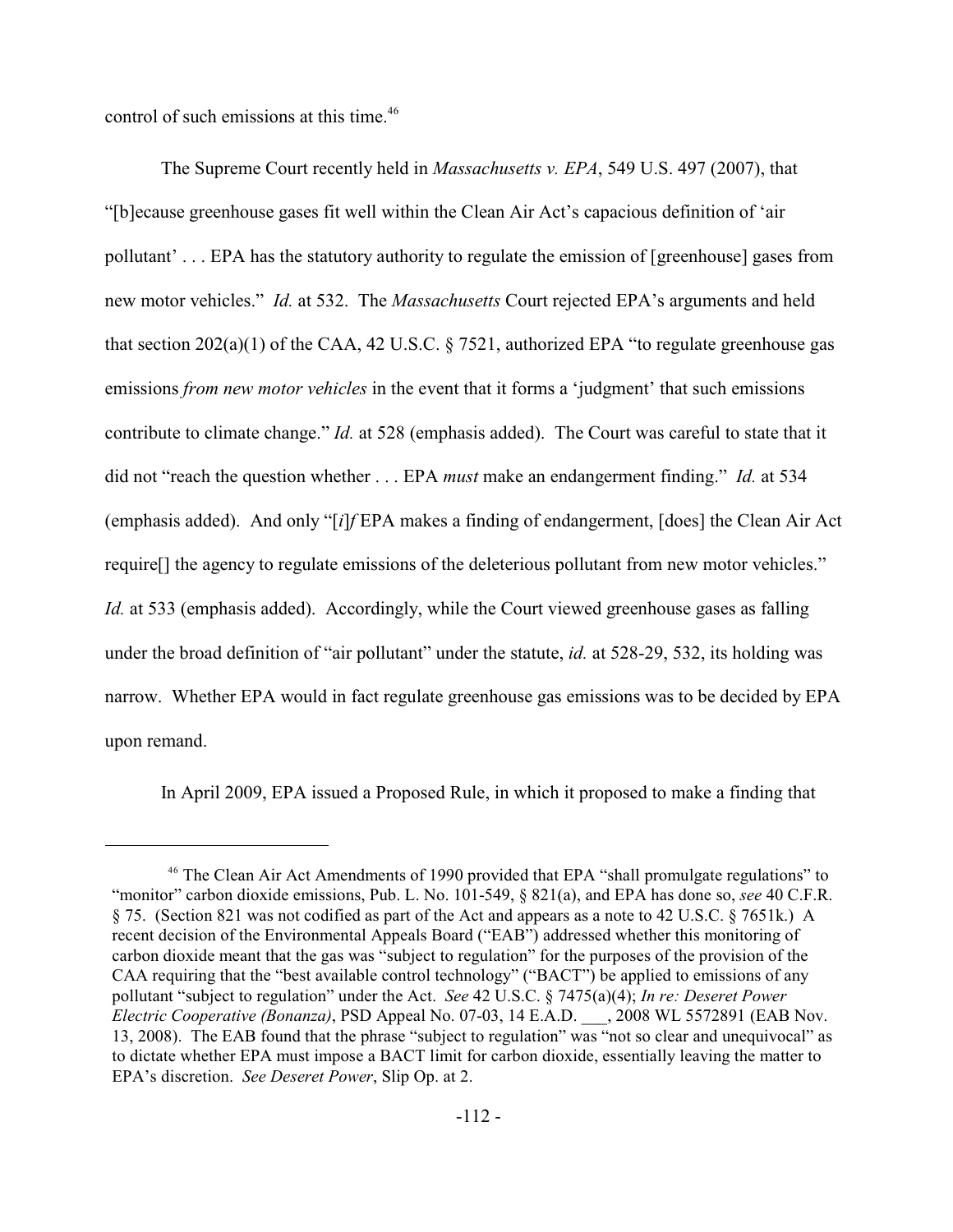"greenhouse gases in the atmosphere endanger the public health and welfare of current and future generations" due to the effects of climate change. Proposed Endangerment and Cause or Contribute Findings for Greenhouse Gases Under Section 202(a) of the Clean Air Act, 74 Fed. Reg. 18886, 18886 (proposed Apr. 24, 2009). Specifically, the EPA Administrator proposed to find that:

- "atmospheric concentrations of greenhouse gases endanger public health and welfare within the meaning of Section 202(a) of the Clean Air Act";
- this occurs "specifically with respect to six greenhouse gases that together constitute the root of the climate change problem: carbon dioxide, methane, nitrous oxide, hydrofluorocarbons, perfluorocarbons, and sulfur hexafluoride";
- "the combined emissions of carbon dioxide, methane, nitrous oxide, and hydrofluorocarbons from new motor vehicles and new motor vehicle engines are contributing to this mix of greenhouse gases in the atmosphere"; and
- as a result, "emissions of these substances from new motor vehicles and new motor vehicle engines are contributing to air pollution which is endangering public health and welfare under section 202(a) of the Clean Air Act."

*Id.* EPA also proposed to "define a single air pollutant that is the collective class of the six greenhouse gases." *Id.* at 18904. It views "this collective approach . . . [as] most consistent with the treatment of greenhouse gases by those studying climate change science and policy" where greenhouse gases are commonly evaluated on "a collective [carbon dioxide]-equivalent basis." *Id.*

> b. Analysis: Whether the Clean Air Act Displaces Federal Common Law in the Area of Greenhouse Gas Emissions from Stationary Sources

Defendants suggest that the Clean Air Act, on its own, is a "comprehensive" scheme sufficient to displace federal common law in the area of global warming regulation. As an initial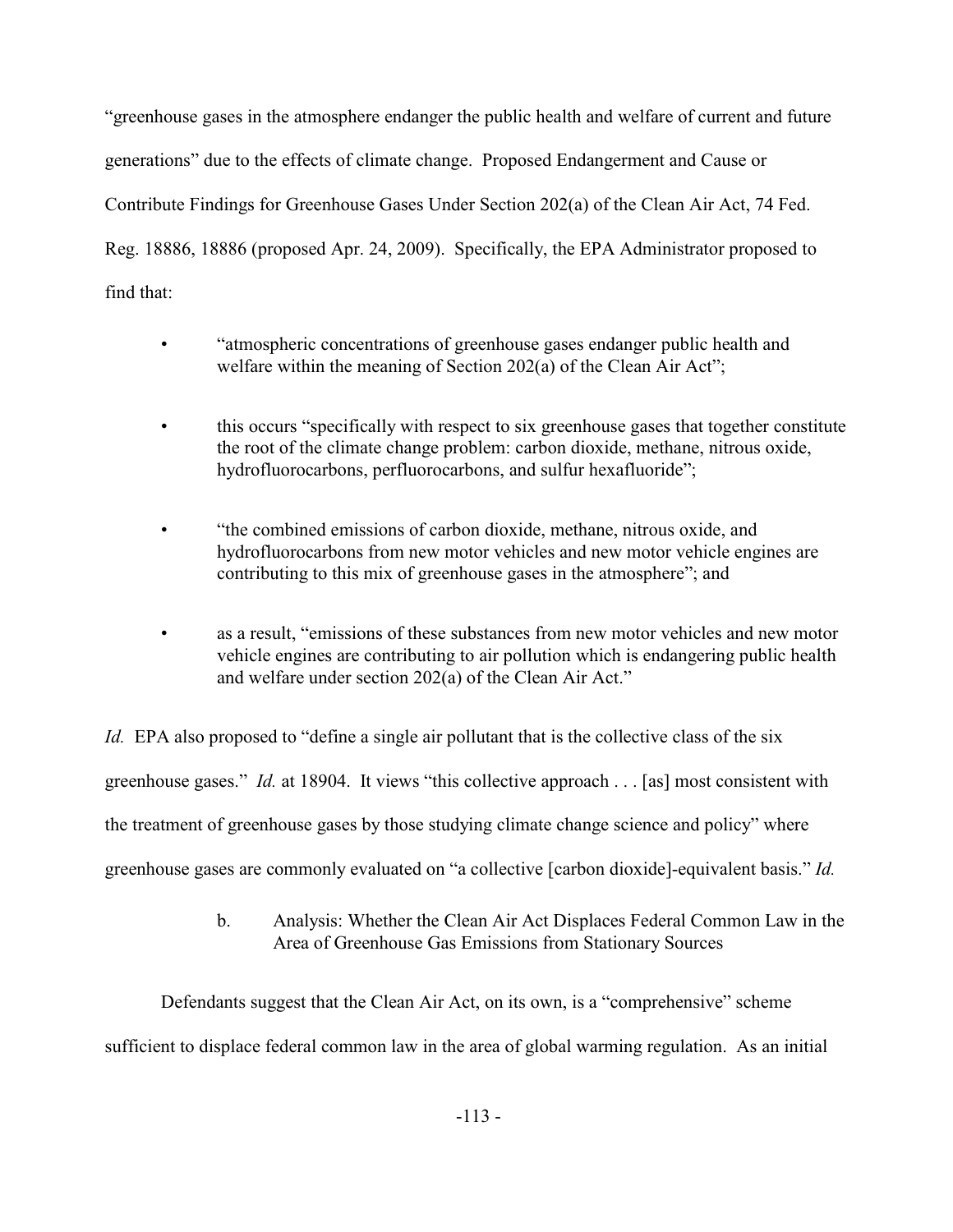matter, we point out that, in contrast to the "the area of water pollution," with respect to which the *Milwaukee II* and *Sea Clammers* cases held that the FWPCA "entirely" displaced the federal common law of nuisance, *Middlesex County Sewerage Authority v. National Sea Clammers Ass'n*, 453 U.S. 1, 21-22 (1981), no Supreme Court case has held that the CAA has displaced federal common law in the area of air pollution.<sup>47</sup>

After *Massachusetts*, it is clear that EPA has statutory authority to regulate greenhouse gases as a "pollutant" under the Clean Air Act. *Massachusetts*, 549 U.S. at 532. While the *Massachusetts* holding was made with explicit reference to emissions of greenhouse gases "from new motor vehicles," *Massachusetts*, 549 U.S. at 528-29, 533, we consider it reasonable to assume that the *Massachusetts* Court's finding that EPA has the statutory authority to deem greenhouse gases an "air pollutant" under the statute would apply to emissions of greenhouse gases from stationary sources as well. The *Massachusetts* Court primarily based its analysis on the Act's "capacious" definition of "air pollutant" found in the "General Provisions" of Title III:

The Clean Air Act's sweeping definition of "air pollutant" includes "*any* air pollution agent or combination of such agents, including *any* physical, chemical . . . substance or matter which is emitted into or otherwise enters the ambient air . . . . "  $\S$  7602(g) (emphasis added). On its face, the definition embraces all airborne compounds of whatever stripe, and underscores that intent through the repeated use of the word "any." Carbon dioxide, methane, nitrous oxide, and hydrofluorocarbons are without a doubt "physical [and] chemical . . . substance [s] which [are] emitted into . . . the ambient

 $47$  Two district courts have held that the CAA preempts federal common law, but they addressed regulated, local air pollution, not interstate or unregulated pollution. *See Reeger v. Mill Serv., Inc.*, 593 F. Supp. 360, 363 (W.D. Pa. 1984) (involving local emissions from a hazardous waste facility); *United States v. Kin-Buc, Inc.*, 532 F. Supp. 699 (D.N.J. 1982) (concerning local air pollution from a landfill). Based on statements made in Congress when the CAA was passed that termed the CAA "comprehensive," the *Kin-Buc* court equated the CAA with the FWPCA—without further analyzing the two statutes—and held that the CAA preempted federal common law. As we discuss in this section, we respectfully disagree that the broad pronouncement in these two cases applies to our analysis of the law applicable to the emissions in this case.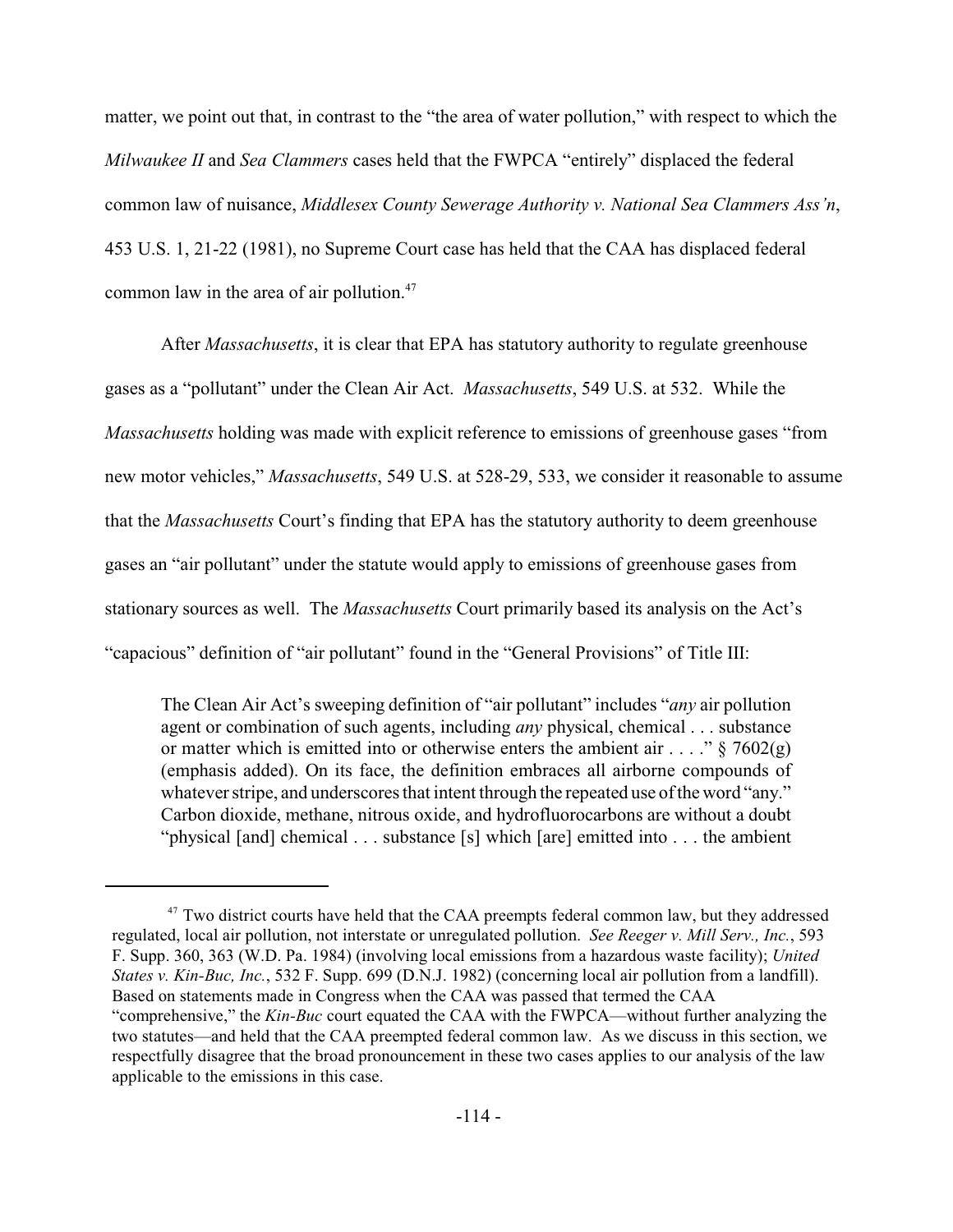air." The statute is unambiguous.

*Id.* at 528-29, 532 (emphases in original) (footnotes omitted); *see also* 42 U.S.C. § 7602(g). The Court could hardly find otherwise because, as one commentator has noted, "CAA section  $302(g)$ " provides a definition of 'air pollutant' that is not only broad, it is absurdly broad. . . . The [portion] of the definition . . . establish[ing] what the term air pollutant 'includes[]' classifies nearly everything in the known universe that enters the air a CAA air pollutant." Christopher T. Giovinazzo, *Defending Overstatement: The Symbolic Clean Air Act and Carbon Dioxide*, 30 Harv. Envtl. L. Rev. 99, 151-52 (2006).

As the *Massachusetts* Court also made clear, however, the CAA requires regulation of greenhouse gas emissions from new motor vehicles *only if* EPA determines that the emissions of greenhouse gases from "new motor vehicles . . . cause, or contribute to, air pollution which may reasonably be anticipated to endanger public health or welfare."  $42 \text{ U.S.C.} \$   $7521(a)(1)$ ; *Massachusetts*, 549 U.S. at 528-29, 533; *see also* Giovinazzo, 30 Harv. Envtl. L. Rev. at 152 ("Since CAA regulation will only be triggered when a pollutant is shown to harm health or welfare, the absurd[ly broad] definition does not lead to absurd results."). To regulate emissions from stationary sources, like those at issue in the instant case, the CAA requires that EPA likewise find that emissions of greenhouse gases "cause or contribute to air pollution which may reasonably be anticipated to endanger public health or welfare." 42 U.S.C.  $\S$  7408(a)(1)(A). But in the stationary source context, EPA must additionally find that "the presence of [greenhouse gases] in the ambient air results from numerous or diverse mobile or stationary sources." *Id.* § 7408(a)(1)(B).

At this time, EPA has not made any such findings. EPA has *proposed* to find that greenhouse gases endanger public health and welfare. Proposed Endangerment and Cause or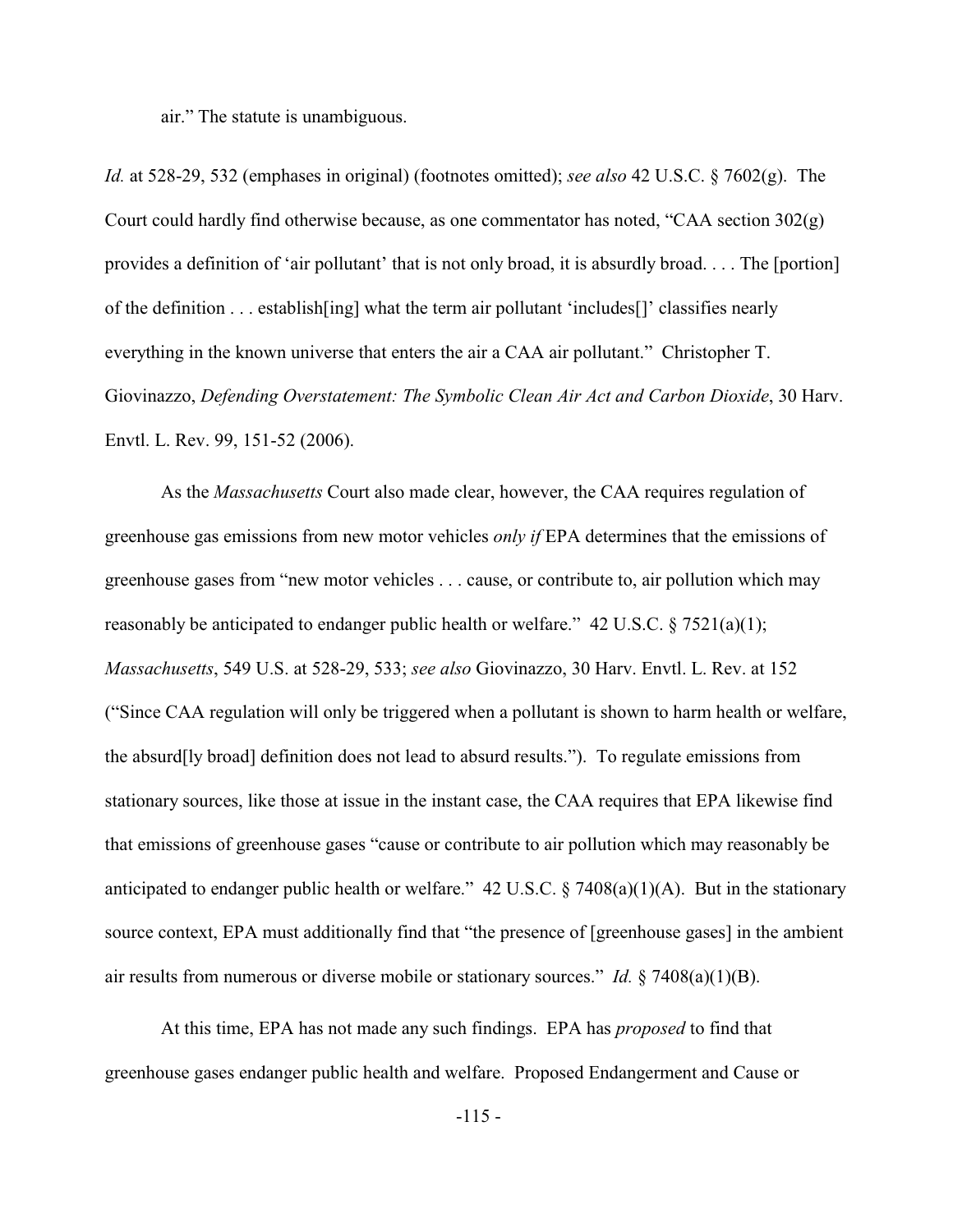Contribute Findings for Greenhouse Gases Under Section 202(a) of the Clean Air Act, 74 Fed. Reg. at 18886. It has also *proposed* to find that emissions of such gases *from motor vehicles* contribute to an endangerment of public health and welfare. *Id.* As EPA notes succinctly on its website: "This proposed action, as well as any final action in the future, would not itself impose any requirements on industry or other entities." EPA, Proposed Endangerment and Cause or Contribute Findings for Greenhouse Gases under the Clean Air Act,

[http://www.epa.gov/climatechange/endangerment.html.](http://www.epa.gov/climatechange/endangerment.html) A proposed finding has no effect in law that would affect any rights at issue here. After reviewing public comments EPA might legitimately determine—subject to the requirements of administrative law—that its proposed finding is unwarranted or that regulation of greenhouse gases is otherwise inappropriate under the terms of the Act. We cannot say, therefore, that EPA's issuance of proposed findings suffices to regulate greenhouse gases in a way that "speaks directly" to Plaintiffs' problems and thereby displaces Plaintiffs' existing remedies under the federal common law. *See Milwaukee II*, 451 U.S. at 319-24.

Furthermore, EPA's proposed 'cause and contribute' findings are made with reference to section 202(a) of the CAA, 42 U.S.C. § 7521(a), which requires EPA to set standards for emissions of "any air pollutant *from any class or classes of new motor vehicles or new motor vehicle engines*, which in his judgment cause, or contribute to, air pollution which may reasonably be anticipated to endanger public health or welfare. Such standards *shall be applicable to such vehicles and engines.*" *Id.* (emphases added). As EPA acknowledges on its website: "An endangerment finding under one provision of the Clean Air Act would not by itself automatically trigger regulation under the entire Act." EPA, Proposed Endangerment and Cause or Contribute Findings for Greenhouse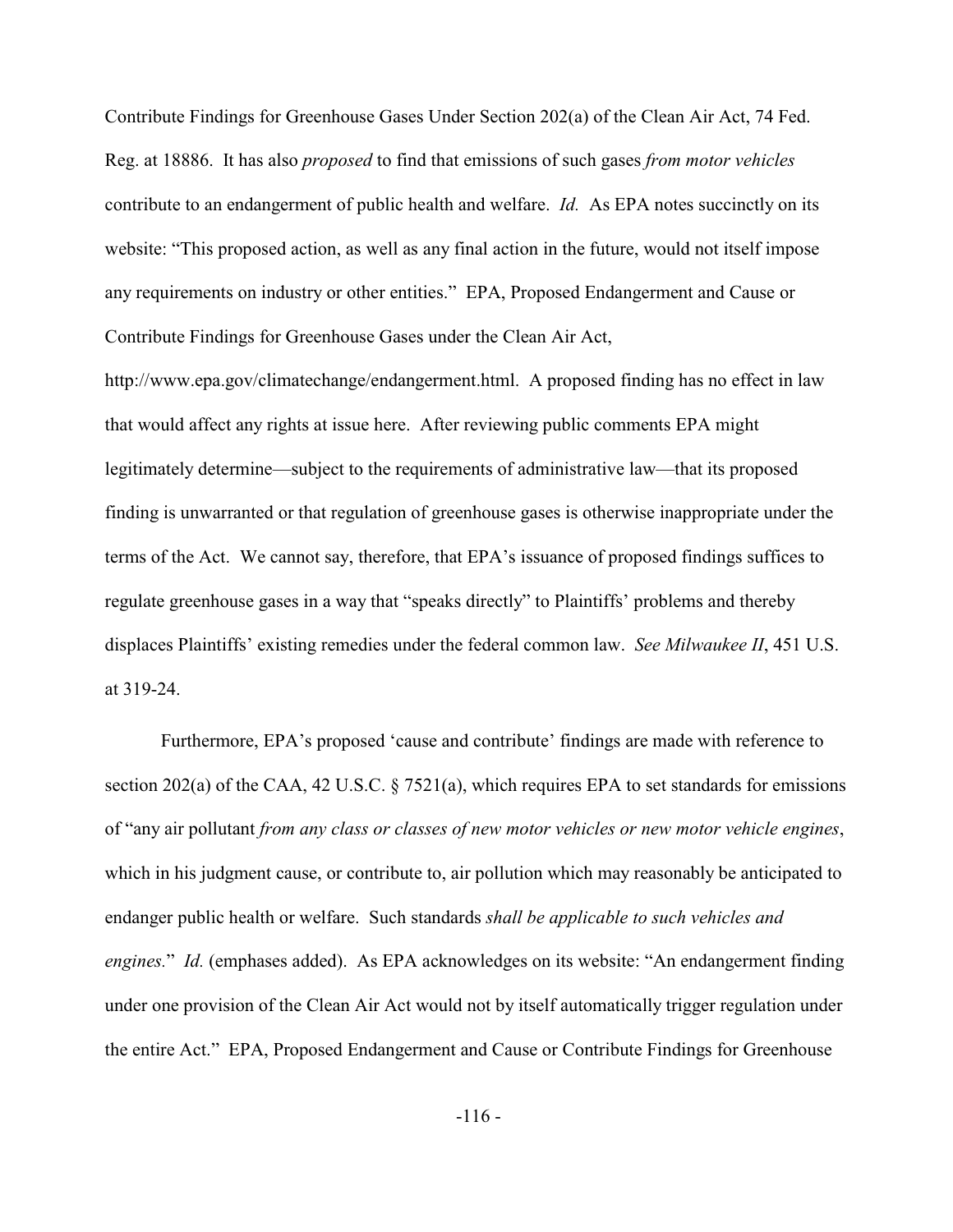Gases under the Clean Air Act, http://www.epa.gov/climatechange/endamgerment.html. EPA has not even *proposed* to make any finding with respect to whether greenhouse gases are also an "air pollutant . . . the presence of which in the ambient air results from numerous or diverse mobile or stationary sources." *Id.* § 7408(a)(1)(B). Such a particularized finding would be required before EPA could regulate greenhouse gas emissions from stationary sources.

Additionally, at whatever point in the future EPA might make final and publish the necessary proposed findings, EPA must still complete the remaining steps in the rulemaking process before it could actually regulate greenhouse gas emissions, including setting NAAQS and "delay[ing] any action 'to permit the development and application of the requisite technology, giving appropriate consideration to the cost of compliance.'" *Massachusetts*, 549 U.S. at 531 (quoting 42 U.S.C.  $\S 7521(a)(2)$ ). Until EPA completes the rulemaking process, we cannot speculate as to whether the hypothetical regulation of greenhouse gases under the Clean Air Act would in fact "speak[] directly" to the "particular issue" raised here by Plaintiffs, which is otherwise governed by federal common law. County of Oneida, 470 U.S. at 236-37 (quoting *Milwaukee II*, 451 U.S. at 313-15) (alterations omitted).

We also note that the regulatory scheme set up by the CAA bears more similarity to the Federal Water Pollution Control Act in place at the time of *Milwaukee I* than to the amended FWPCA addressed in *Milwaukee II*. When *Milwaukee I* was decided, the statute provided that pollution of interstate waters was "subject to abatement" when it "endanger[ed] the health or welfare of any persons." 33 U.S.C. § 1160(a) (1970). States were to adopt water quality criteria; if they did not, EPA was required to "promulgate such standards" itself. *Id.* § 1160(c)(2). Where pollution met the criteria for abatement, EPA would first convene parties to seek a voluntary

-117 -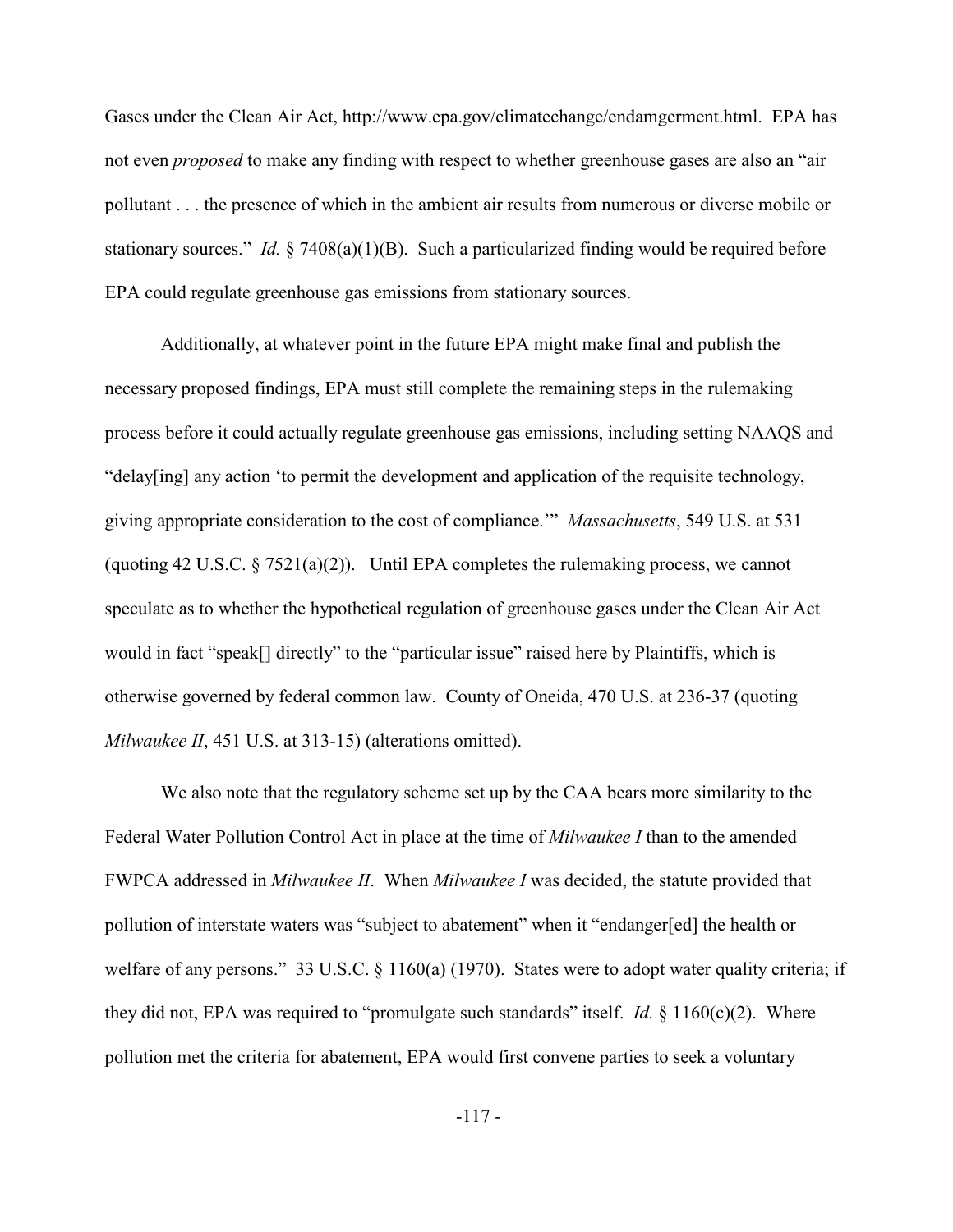resolution and, "[i]f the Administrator believes . . . effective progress toward abatement . . . is not being made and that the health or welfare of any persons is being endangered he shall recommend" remedial action to the appropriate State agency. *Id.* § 1160(e). If remedial action or "action which in the judgment of the Administrator is reasonably calculated to secure abatement" had not been taken after six months, the Administrator "shall call a public hearing." *Id.*  $\S 1160(f)(1)$ . Finally, upon all other actions failing, EPA could request the Attorney General bring suit to secure abatement of interstate water pollution "which is endangering the health or welfare of persons." *Id.* § 1160(g)(1). Under the regime in place at the time of *Milwaukee I* the EPA could take action to abate water pollution that the Administrator found to "endanger[] . . . health or welfare," *id.*, just as under the CAA, EPA may seek to regulate air pollutants "which, in [the Administrator's] judgment, cause or contribute to air pollution which may reasonably be anticipated to endanger public health or welfare." 42 U.S.C. §§ 7408(a)(1)(A), 7521(a)(1). The two statutes appear to afford the EPA Administrator a strikingly similar degree of discretion as to what and when to regulate.

In contrast, at the time of *Milwaukee II*, the amended FWPCA made it "illegal for anyone to discharge pollutants into the Nation's waters except pursuant to a permit" and EPA had "promulgated regulations establishing specific effluent limitations." *Milwaukee II*, 451 U.S. at 310-11. As this Court has noted previously, the FWPCA "regulated *every* point source of water pollution," while under the CAA "the states and the EPA are not required to control effluents from every source, but only from those sources which are found by the states and the agency to threaten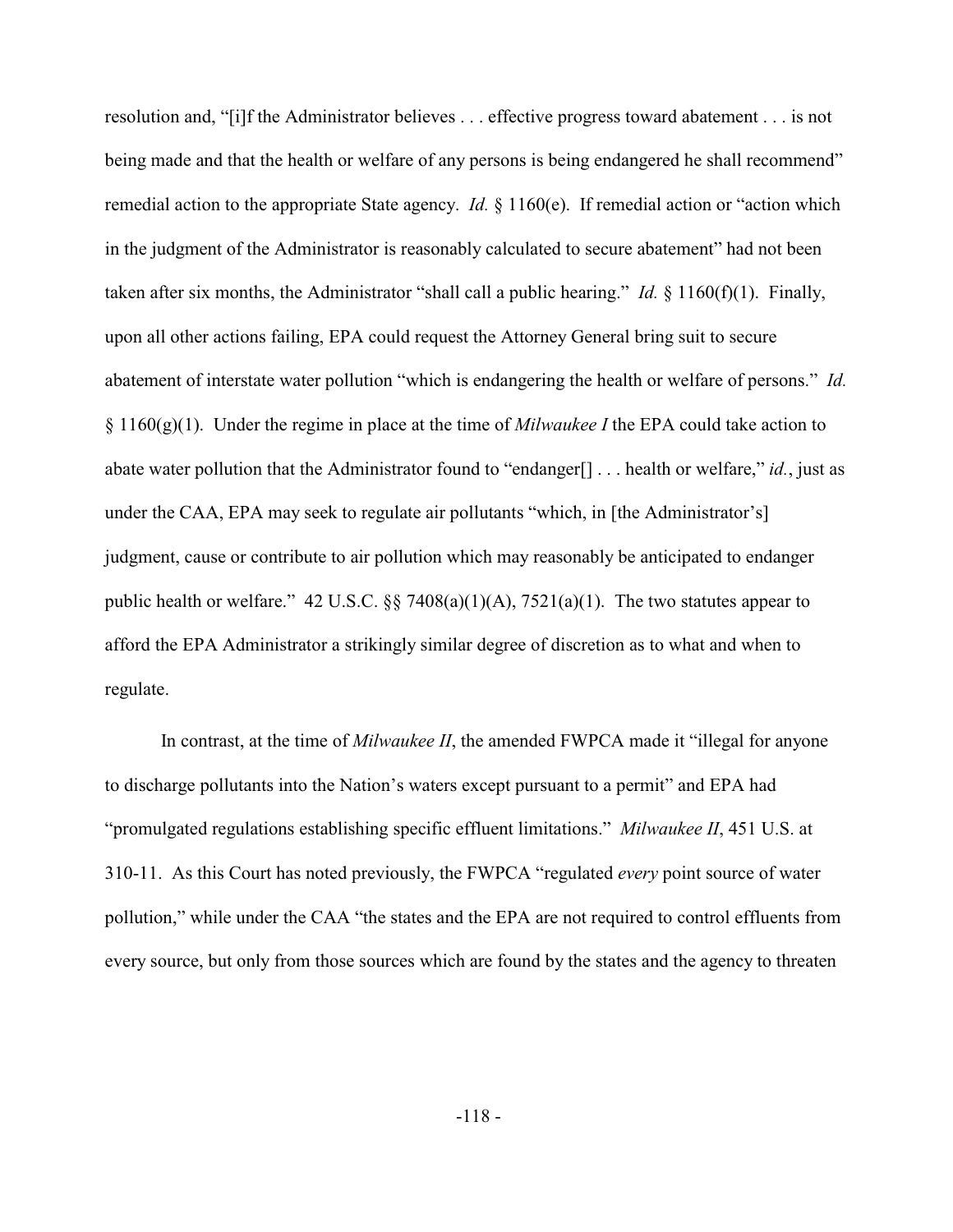national ambient air quality standards."<sup>48</sup> New England Legal Found. v. Costle, 666 F.2d 30, 32 n.2 (2d Cir. 1981) (emphasis added); *cf. United States v. Tenn. Air Pollution Control Bd.*, 185 F.3d 529, 534 (6th Cir. 1999) (noting "significant differences between the Clean Water Act and the Clean Air Act"). Additionally, the discharges at issue in the dispute between Illinois and Milwaukee were already subject to statutorily required permits and had been subject to statutory enforcement actions by the time of *Milwaukee II*. *See Milwaukee II*, 451 U.S. at 311. With respect to the greenhouse gas emissions causing the alleged nuisance at issue in the instant cases, however, EPA has yet to make any determination that such emissions are subject to regulation under the Act, much less endeavor *actually* to regulate the emissions.

In sum, at least until EPA makes the requisite findings, for the purposes of our displacement analysis the CAA does not (1) regulate greenhouse gas emissions or (2) regulate such emissions from stationary sources. Accordingly, the problem of which Plaintiffs complain certainly has not "been thoroughly addressed" by the CAA. *Milwaukee II*, 451 U.S. at 320. We express no opinion at this time as to whether the actual regulation of greenhouse gas emissions under the CAA by EPA, if and when such regulation should come to pass, would displace Plaintiffs' cause of action under the federal common law.

## 2. All Legislation "on the Subject" of Greenhouse Gases

a. Overview: the Legislative Landscape

<sup>&</sup>lt;sup>48</sup> In New England Legal Foundation v. Costle, 666 F.2d 30 (2d Cir. 1981), this Court was presented with the question of whether the CAA "totally preempts federal common law nuisance actions based on the emission of chemical pollutants into the air," but affirmed on narrower grounds, never reaching that issue. *Id.* at 32. In a footnote, the *Costle* panel pointed out substantial differences between the FWPCA and the CAA "in areas which the majority of the Court in *City of Milwaukee* found were especially significant." *Id.* at 32 n.2.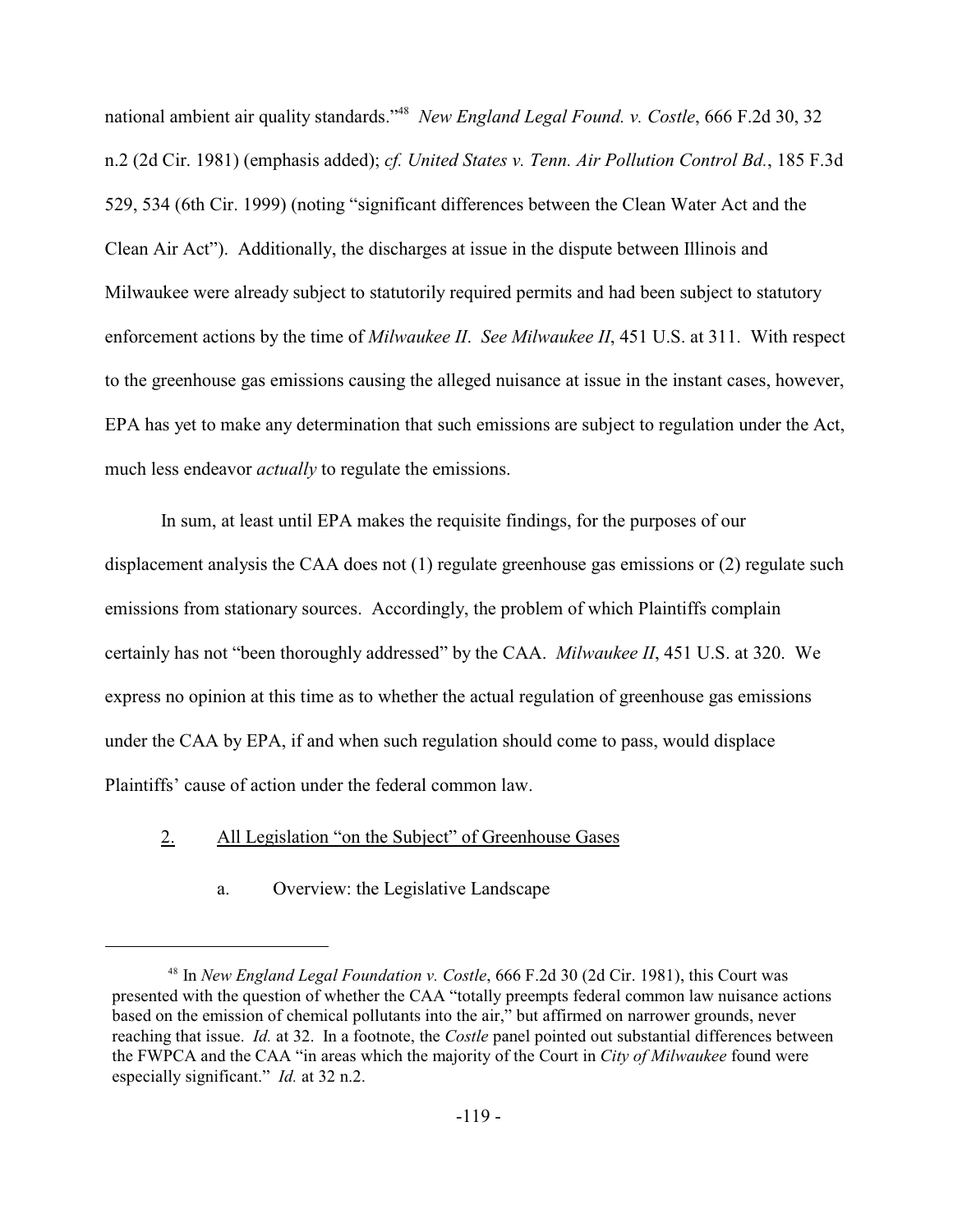Defendants further suggest that, against the "background" of the Clean Air Act, the various statutes Congress has enacted "touching" in some way on greenhouse gases or climate change are sufficient to displace Plaintiffs' federal common law of nuisance cause of action. The additional statutes to which Defendants refer require, *inter alia*, that the President establish a national climate program and make recommendations for responses to climate-induced problems; that research be undertaken; and that the Department of Energy assess policy mechanisms to reduce generation of greenhouse gases. Defendants argue that this conglomeration of statutes shows that Congress has "legislated on the subject" and that any federal common law cause of action has therefore been displaced.

Defendants refer to five statutes that they claim "address global climate change and carbon dioxide emissions." The earliest of these statutes, the National Climate Program Act of 1978, Pub. L. No. 95-367, 92 Stat. 601 (codified at 15 U.S.C. §§ 2901-2908), was enacted with the stated purpose of "establish[ing] a national climate program that will assist the Nation and the world to understand and respond to natural and man-induced climate processes and their implications." 15 U.S.C. § 2902; *see also* S. Rep. No. 95-740, at 1 (1978) (Rep. of S. Comm. on Commerce, Sci., & Transp.) ("The purposes of the National Climate Act are to expand the nation's understanding of natural and man-induced climate processes, to relate knowledge of climate and its implications and effects to human welfare and the environment, and to respond more effectively to climate-induced problems."). The law exclusively provides for research-related activities. The program's elements include:

(1) *assessments of the effect* of climate on the natural environment, agricultural production, energy supply and demand, land and water resources, transportation, human health and national security. . . . Where appropriate such assessments may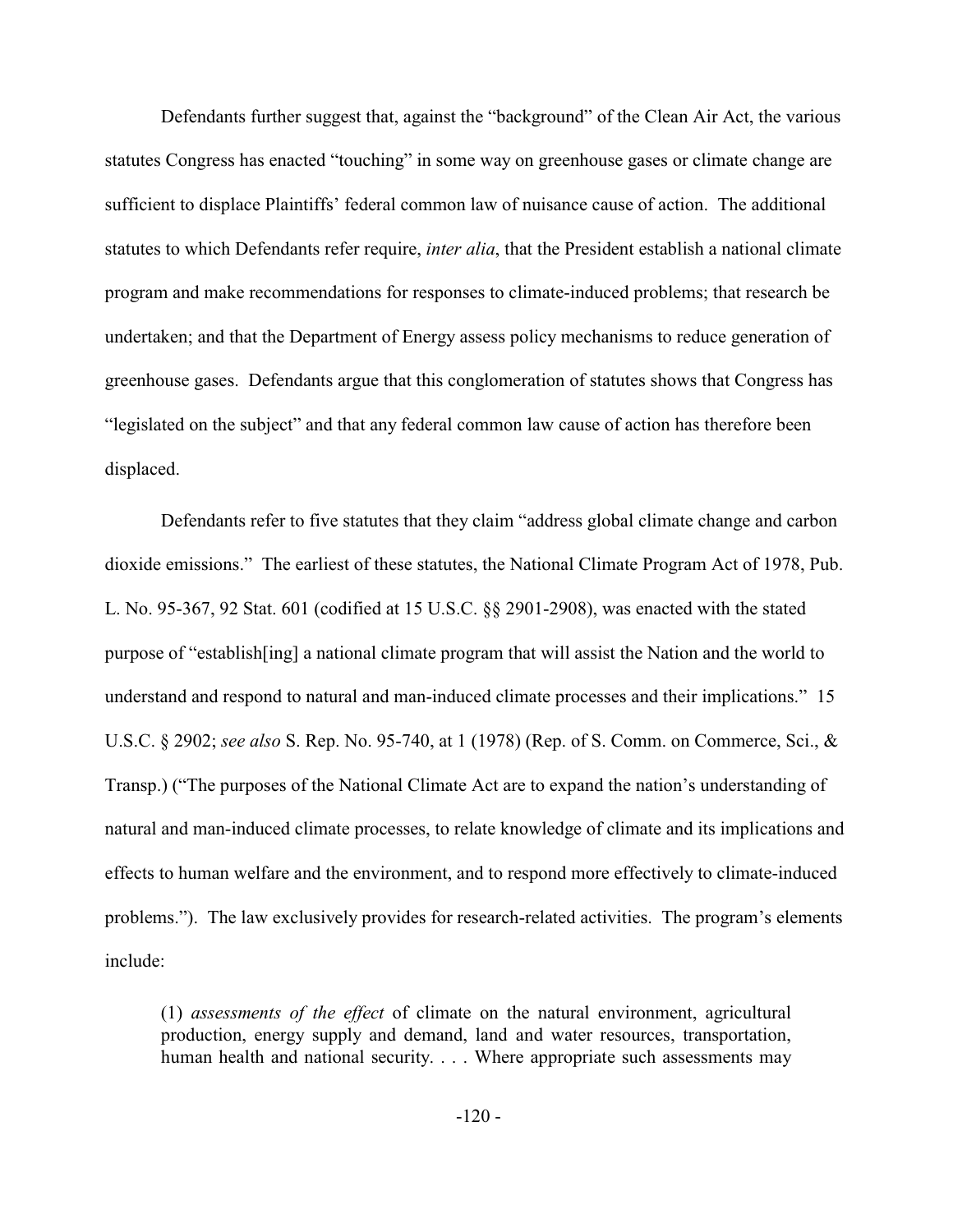include *recommendations* for action;

(2) basic and applied *research to improve the understanding* of climate processes, natural and man induced, and the social, economic, and political implications . . .;

(3) *methods for improving* climate *forecasts* . . . ;

(4) global *data collection, and monitoring and analysis activities to provide* reliable, useful and readily available *information* on a continuing basis;

(5) systems for the *management and active dissemination of* climatological *data, information and assessments* . . . ;

(6) measures for increasing international cooperation in climate *research, monitoring, analysis and data dissemination*;

(7) mechanisms for intergovernmental climate-related *studies* and services . . .. Such mechanisms may provide, among others, for the following State and regional services and functions: (A) *studies* relating to and *analyses* of climatic effects . . .; (B) atmospheric *data collection and monitoring* . . . ; (C) *advice* to regional, State, and local government agencies regarding climate-related issues; (D) *information* to users within the State regarding climate and climatic effects; and (E) *information* to the Secretary regarding the needs of persons within the States for climate-related services, information, and data. . . . ;

(8) experimental climate *forecast centers* . . . ; and

(9) a preliminary 5-year *plan* [which] shall establish the goals and priorities for the Program . . ..

15 U.S.C. § 2904(d) (emphases added). The Senate Report recommending enactment of the bill stated that the program's objectives were: "(1) to *develop more reliable knowledge* about climate and to *improve the capability of forecast* . . . ; (2) to organize effectively the federal government's planning, management and budgeting *functions for climate research and advisory services*, and (3) *to use* existing and future climate *information to determine the effect* of climatic change." S. Rep. No. 95-740, at 2 (1978) (emphases added). Nowhere does the law require any actions to limit greenhouse gas emissions that could even remotely "address" the problems of which Plaintiffs complain.

Defendants next cite the Global Climate Protection Act of 1987, Pub. L. No. 100-204, Title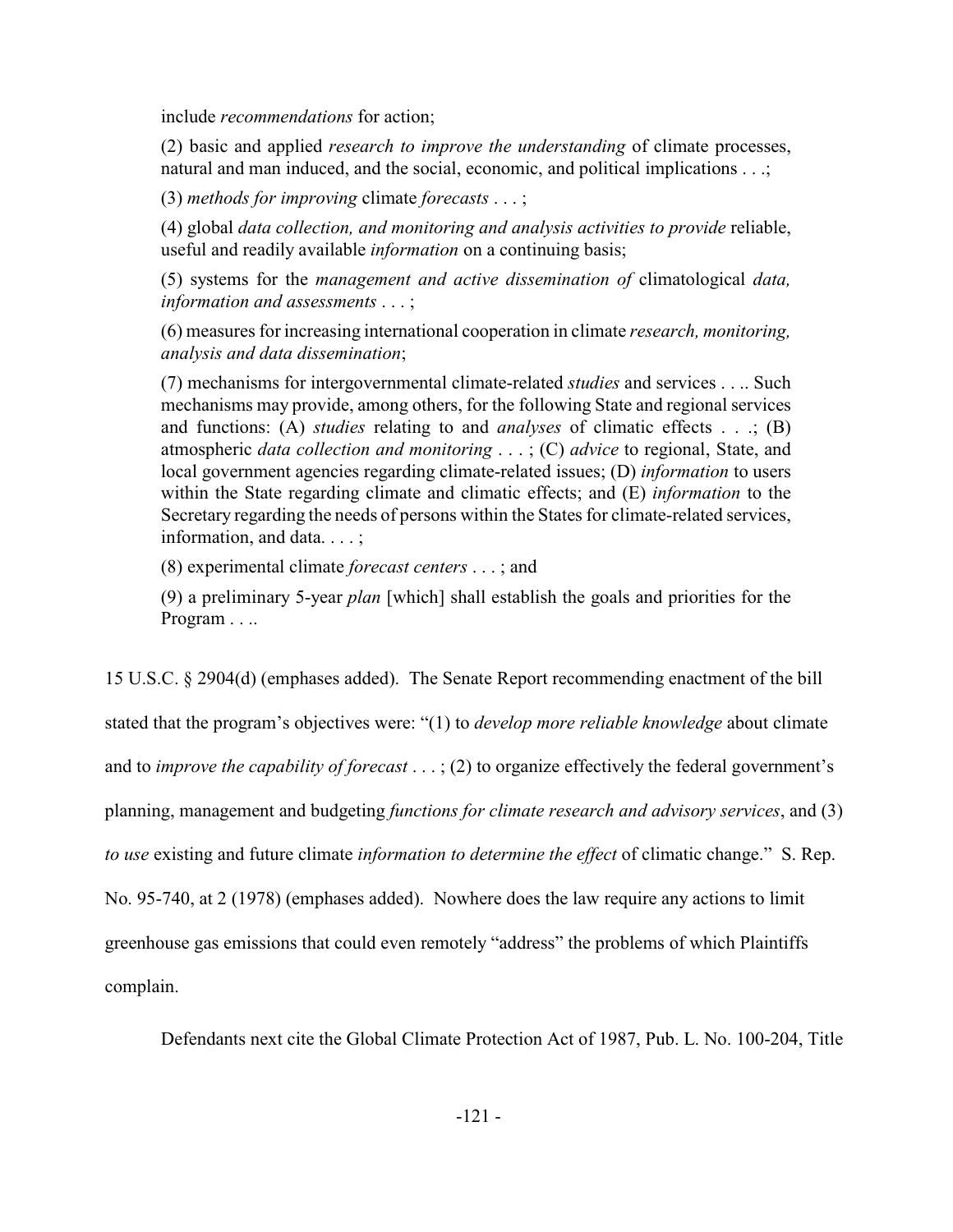XI, §§ 1101-1106, 101 Stat. 1407, *as amended by* Pub. L. No. 103-199, 107 Stat. 2327, *reprinted as note to* 15 U.S.C. § 2901. This Act stated that:

United States policy should *seek* to—

(1) *increase* worldwide *understanding* of the greenhouse effect and its . . . consequences;

(2) *foster cooperation* among nations *to develop* more extensive and coordinated scientific *research efforts* with respect to the greenhouse effect;

(3) *identify* technologies and activities to limit mankind's adverse effect on the global climate . . .; and

(4) *work toward* multilateral agreements.

*Id.* § 1103(a) (emphases added). The Act additionally provided that the "President . . . shall be responsible for *developing and proposing* to Congress a coordinated national policy on global climate change" and that the "Secretary of State . . . shall be responsible *to coordinate* those aspects of United States policy requiring action through . . . diplomacy." *Id.* § 1103(b)-(c) (emphasis added). Although all of these requirements ostensibly serve as a "mandate for action on the global climate," *id.*  $\S$  1103, the Act consists almost entirely of mere platitudes. Beyond requiring that within two years the Secretary of State and EPA submit to Congress a report "analy[zing] . . . scientific understanding" and "assess[ing]" and "describ[ing]" U.S. "efforts" and "strategy" to further international cooperation in limiting global climate change, *id.* § 1104, the 1987 Act appears to require no action of any kind.

The Global Climate Change Act of 1990, Pub. L. No. 101-606, § 2, 104 Stat. 3096 (codified at 15 U.S.C. §§ 2921, 2931-2938), sought "to provide for *development and coordination of* a comprehensive and integrated United States *research program* which will *assist* the Nation and the world to *understand, assess, predict, and respond to* human-induced and natural processes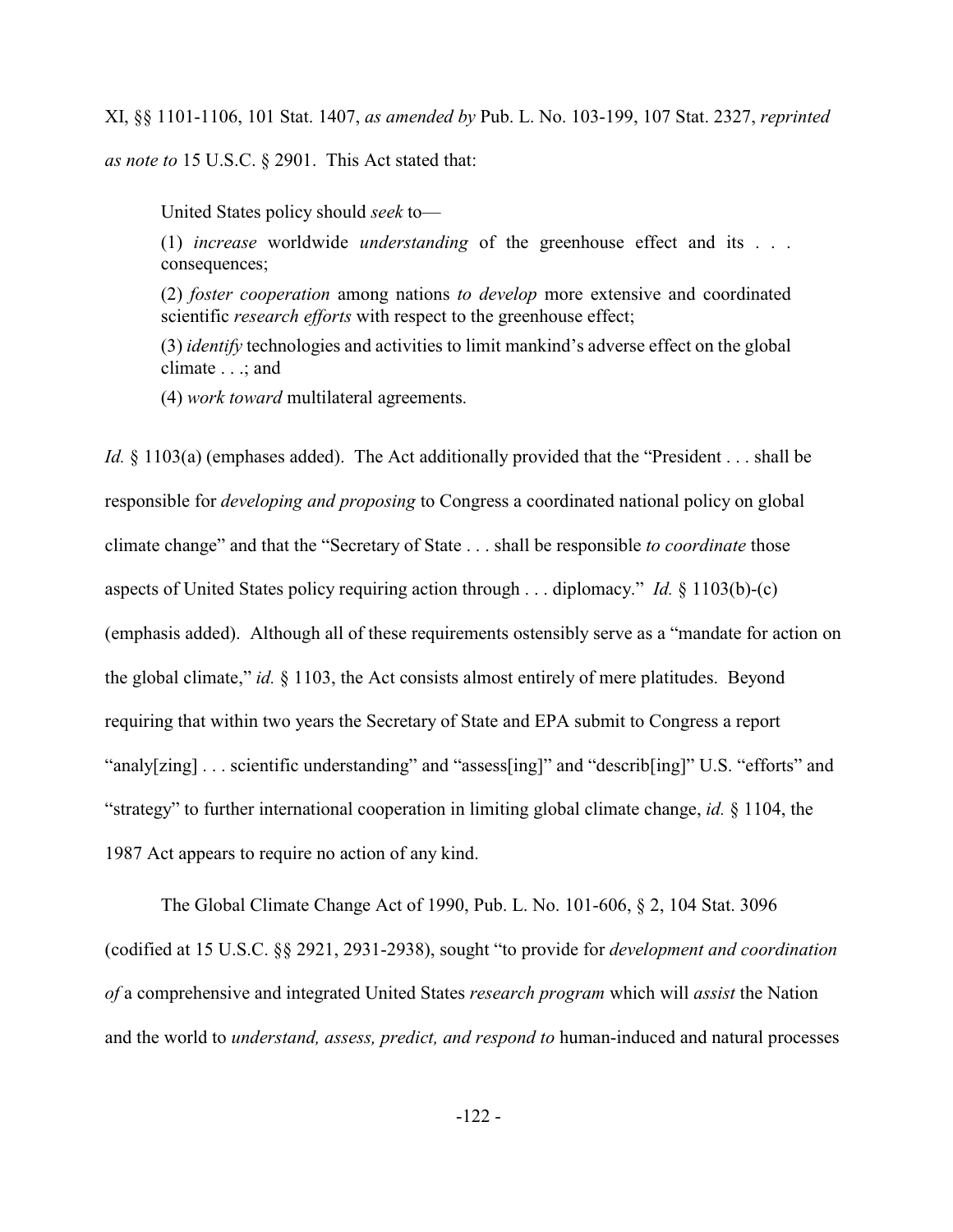of global change." 15 U.S.C. § 2931(b) (emphases added). A Senate Committee Report describes the purpose of the bill as to "*provide* the *information* needed to achieve effective policies for addressing changes in the global climate and environment." S. Rep. No. 101-40, at 1 (1989) (Rep. of S. Comm. on Commerce, Sci., & Transp.) (emphases added). The Act requires, in pertinent part:

- establishment of a Committee "for the purpose of increasing the overall effectiveness and productivity of Federal global change *research* efforts," 15 U.S.C. § 2932 (emphasis added);
- establishment of an "interagency United States Global Change *Research* Program to *improve understanding* of global change," *id.* § 2933 (emphases added);
- development of a National Global Change *Research* Plan, which shall "contain *recommendations for* national global change *research*," *id.* § 2934 (emphases added); and
- preparation of a "scientific *assessment*" that "*integrates, evaluates, and interprets* the *findings* of the Program . . . , *analyzes the effects* of global change . . . , and *analyzes* current *trends* in global change . . . and *projects* major *trends*," *id.* § 2936 (emphases added).

As with the statutes described above, this Act requires only research, which at best is a precursor to "speaking directly" to the problems created by climate change.<sup>49</sup> Significantly, however, the Act also provides that "[n]othing in this subchapter shall be construed, interpreted, or applied to preclude or delay the planning or implementation of any Federal action designed, in whole or in part, to address the threats of stratospheric ozone depletion or global climate change." *Id.*

 $49$  Likewise, the International Cooperation in Global Change Research Act of 1990, Pub. L. No. 101-606, § 207, 104 Stat. 3096 (codified at 15 U.S.C. §§ 2951-2953), provides in pertinent part only that the "President should direct the Secretary of State . . . to *initiate discussions* with other nations leading toward international protocols and other agreements *to coordinate* global change *research* activities," 15 U.S.C. § 2952(a) (emphases added), and "establish an Office of Global Change Research Information . . . to *disseminate* . . . scientific *research information* . . . which would be useful in preventing, mitigating, or adapting to the effects of global change," *id.* § 2953 (emphases added).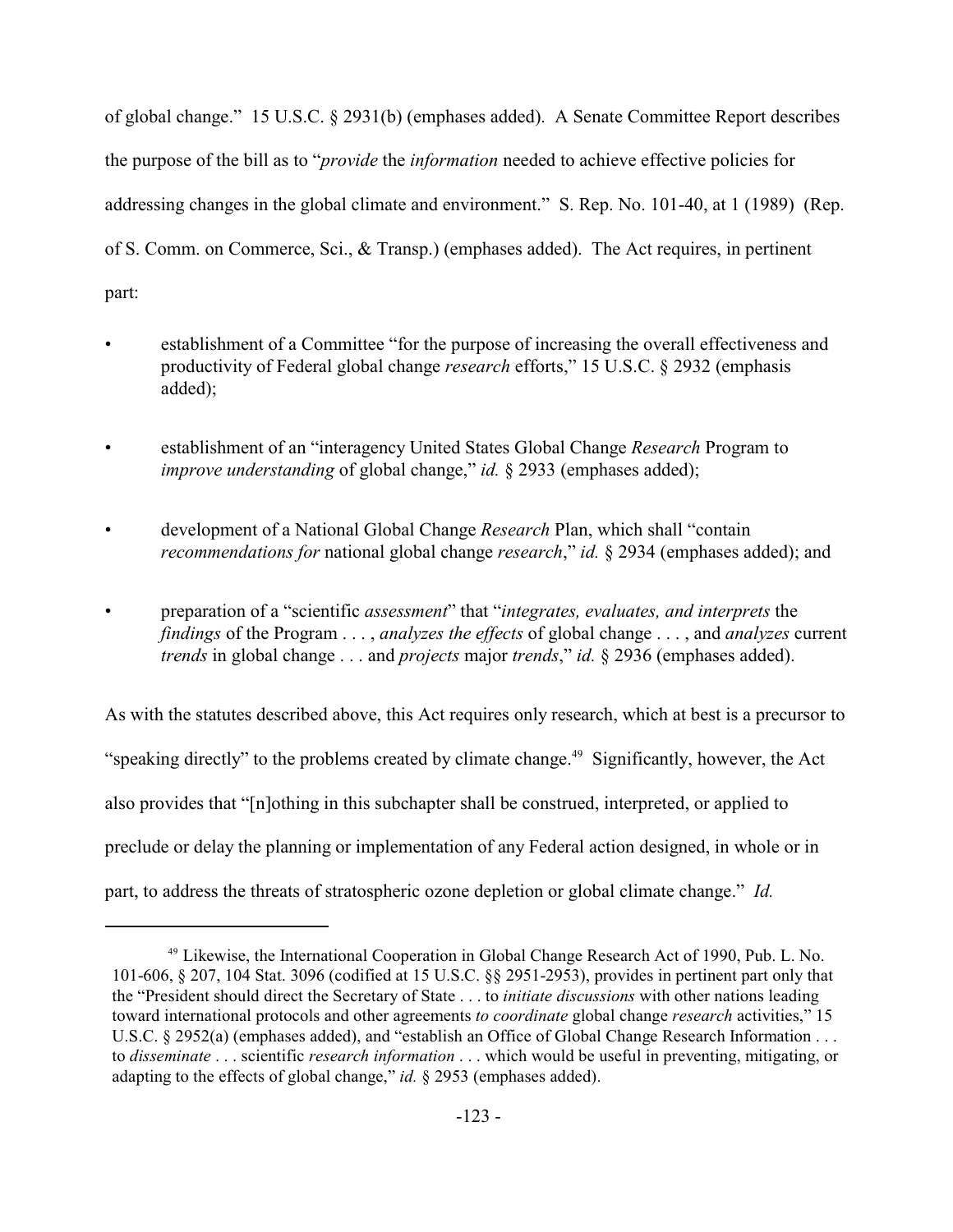§ 2938(c). This provision could be read as an acknowledgment by Congress that the legislation

does little to avert the danger posed by climate change.

The Energy Policy Act of 1992, Pub. L. No. 102-486, § 2, 102 Stat. 2776 (codified at 42

U.S.C. §§ 13381-13388), provides in relevant part that:

- the Secretary of Energy shall *submit reports* to Congress that (1) "include[] an *assessment of* . . . the *feasibility and . . . implications* . . . of stabilizing [or reducing] the generation of greenhouse gases in the United States," 42 U.S.C. § 13381, and (2) "contain[] a comparative *assessment* of alternative policy mechanisms for reducing the generation of greenhouse gases," *id.* § 13384 (emphases added);
- each "National Energy Policy Plan . . . shall include a least-cost energy *strategy*," which "shall be designed to achieve to the maximum extent practicable and at least-cost to the Nation," *inter alia*, "the stabilization and eventual reduction in the generation of greenhouse gases," *id.* § 13382 (emphasis added);
- the Secretary of Energy shall establish a Director of Climate Protection who will, *inter alia*, "*serve as the* Secretary's *representative for* interagency and multilateral policy *discussions* of global climate change . . . [and] *monitor* . . . domestic and international policies for their effects on the generation of greenhouse gases," *id.* § 13383 (emphases added);
- the Secretary of Energy shall "*develop . . . an inventory* of the national aggregate emissions of each greenhouse gas" for the years 1987-1990, though without "any new data collection authority," *id.* § 13385 (emphasis added);
- the Secretary of Energy shall "develop policies and programs *to encourage* the export and promotion of domestic energy resource technologies, including renewable energy, energy efficiency, and clean coal technologies," *id.* § 13386 (emphasis added); and
- the Secretary of the Treasury shall "establish a Global Climate Change Response Fund to act as a mechanism for United States contributions to assist global efforts in mitigating and adapting to global climate change," *id.* § 13388.

Essentially, the Act requires only research, planning and strategizing, technology development, assessments, and monitoring, but no real action to abate emissions. According to the House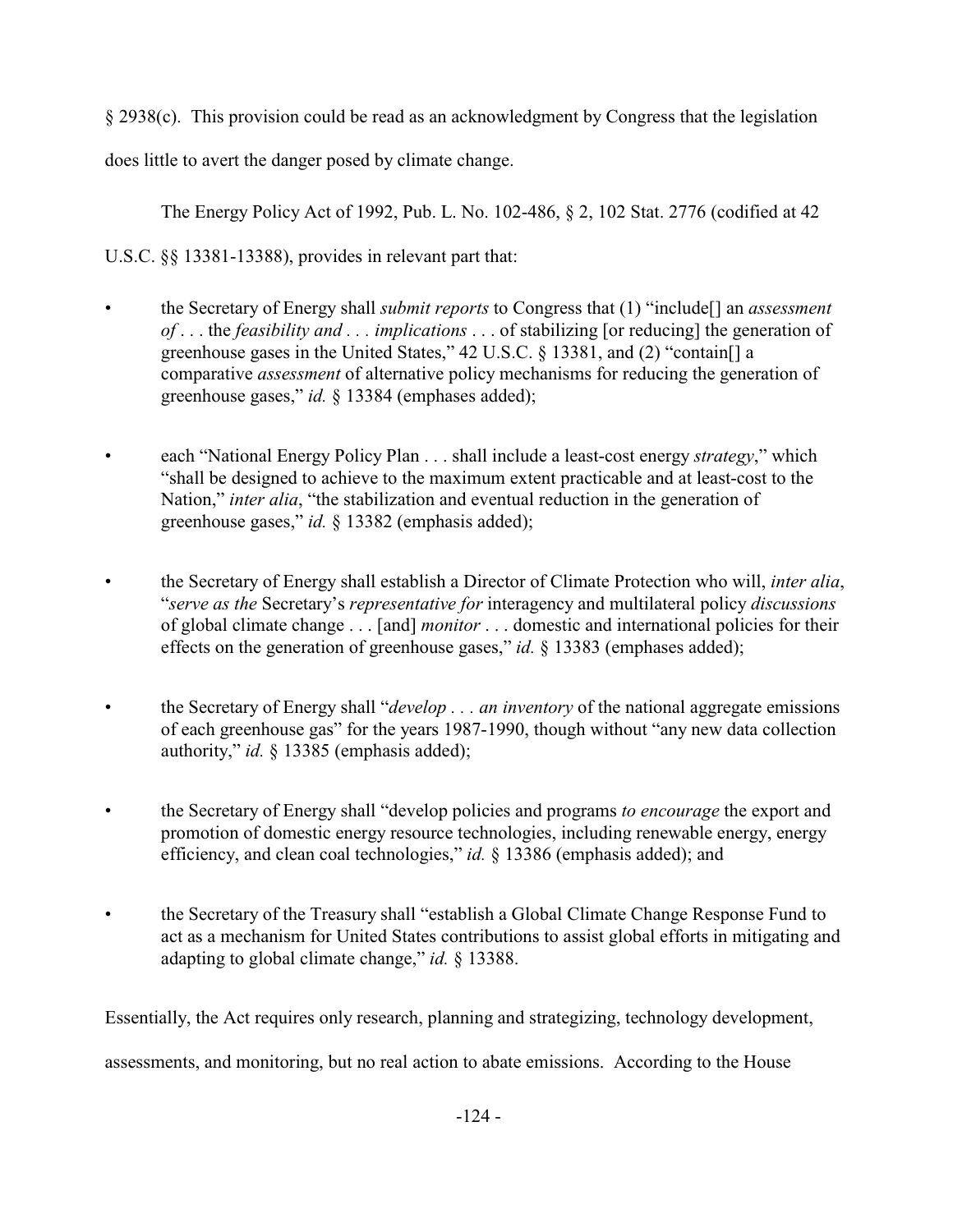Committee Report recommending its enactment, "[t]he greenhouse title requires several *reports and analyses*, establishes a greenhouse gas reduction *technology transfer* program, and establishes an *accounting system* for *voluntary* gas reductions." H.R. Rep. No. 102-474, pt. 1, at 152-53 (1992) (Rep. of H. Comm. on Energy and Commerce) (emphases added). In particular, "[t]he studies will advance the greenhouse warming debate significantly by giving Congress the information it needs to make the important choices it *will* need to make, perhaps soon, on greenhouse warming policy." *Id.* (emphasis added).

Similarly, the Energy Policy Act of 2005, Pub. L. No. 109-58, 119 Stat. 594 (codified at 42

U.S.C. § 13389), requires that:

- the President "*establish a Committee* on Climate Change Technology to—*integrate* Federal climate *reports*; and *coordinate* Federal climate change technology activities and programs," 42 U.S.C. § 13389(b)(1), and to "submit . . . a national *strategy to promote* the deployment and commercialization of greenhouse gas intensity reducing technologies and practices," *id.* § 13389(c)(1) (emphases added).
- the Secretary of Energy "establish . . . the Climate Change Technology Program to—*assist* the Committee in the *interagency coordination* of climate change technology *research, development, demonstration*, *and deployment*," *id.* § 13389(d) (emphases added);
- the Secretary "conduct and make public *an inventory and evaluation* of greenhouse gas intensity reducing technologies . . . *to determine* which technologies are suitable for commercialization and deployment," report on the results of the inventory to Congress, and "use the results . . . as guidance in the commercialization and deployment of greenhouse gas intensity reducing technologies," *id.* § 13389(e) (emphases added);
- the Secretary "may establish . . . a Climate Change Technology Advisory Committee to *identify* . . . *barriers* to the commercialization and deployment of [such] technologies," *id.* § 13389(f) (emphasis added), and "*develop recommendations* that would provide for the removal of domestic barriers," *id.* § 13389(g) (emphasis added);
- the Secretary "shall *develop standards and best practices for calculating, monitoring, and analyzing* greenhouse gas intensity," *id.* § 13389(h) (emphasis added); and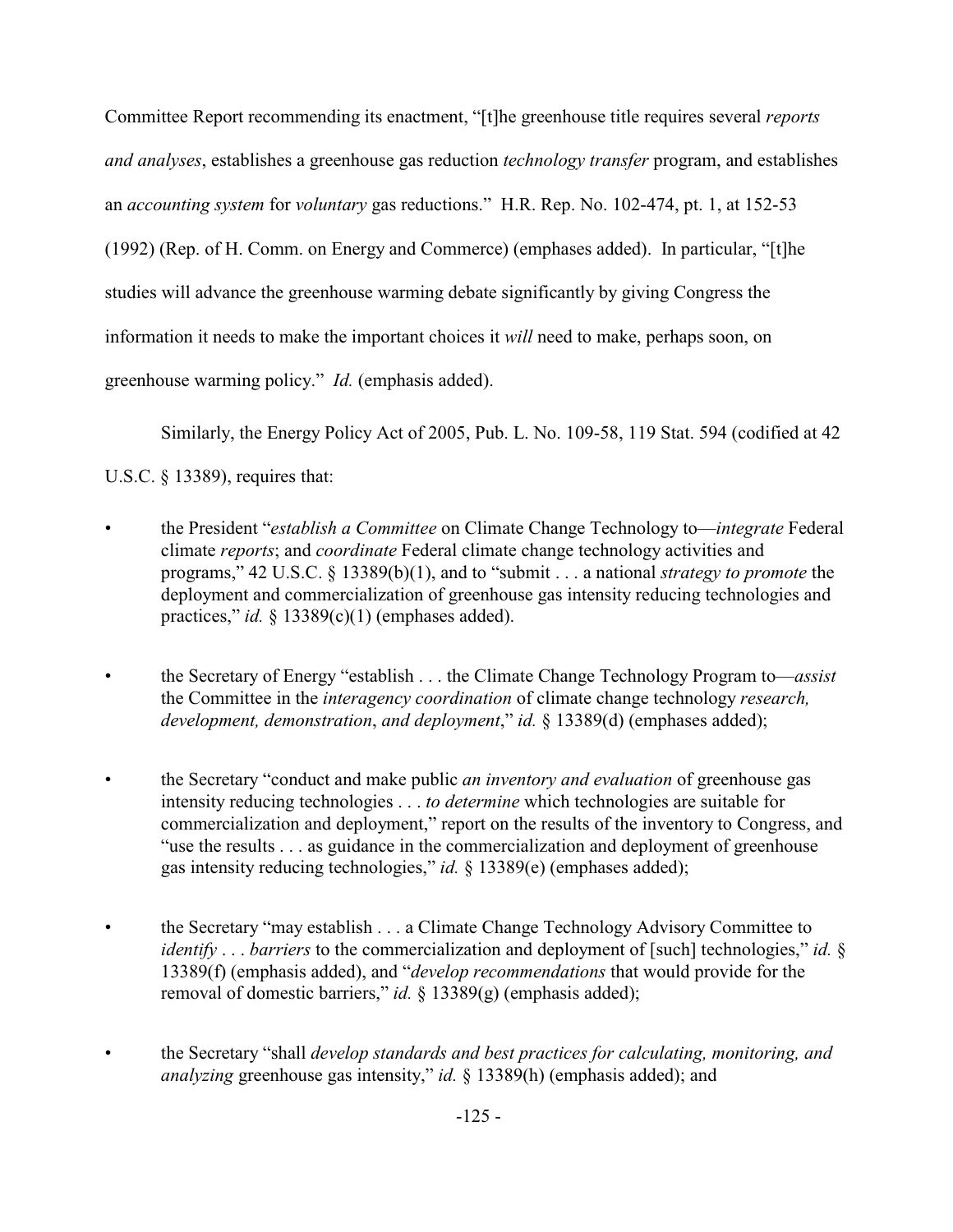• the Secretary "shall . . . *support demonstration projects* that . . . increase the reduction of greenhouse gas intensity," *id.* § 13389(i)(1) (emphasis added).

As Senators debating the 2005 Act stressed, "the bill does not include any provisions to address global warming." 151 Cong. Rec. S9335, 9339 (daily ed. July 29, 2005) (statement of Sen. Leahy) (stating also that "[t]his bill's refusal to take any steps to combat global warming is not only disappointing, but dangerous to our future generations"); *see also id.* at 9353 (statement of Sen. Mikulski) ("I am also disappointed that the bill does not include . . . steps to deal with global warming . . .."); *id.* at 9360 (statement of Sen. McCain) ("[This bill] won't assure the growing threat of global warming is addressed in any meaningful way . . ..").

This review of the statutes cited by Defendants shows that Congress has not acted to regulate greenhouse gas emissions in any real way. Congress has prescribed research, reports, technology development, and monitoring, but—as we discuss below—has not enacted any legislation that "addresses" the problem that climate change presents to Plaintiffs.

b. Analysis: All Statutes "Touching" on Greenhouse Gases

Seizing on language from this Court's decision in *Oswego Barge*, Defendants claim that federal common law is displaced if Congress has "legislated on the subject." *Oswego Barge*, 664 F.2d at 335. Defendants interpret the terms "legislate" and "subject" as broadly as possible and conclude that Congress's passage of the statutes described above indicates that the common law cause of action in this case has been displaced. Defendants make the related argument that displacement does not require a "comprehensive and effective remedial scheme" and that Congress "need not provide substitute remedies to displace a judicially-created one." These arguments miss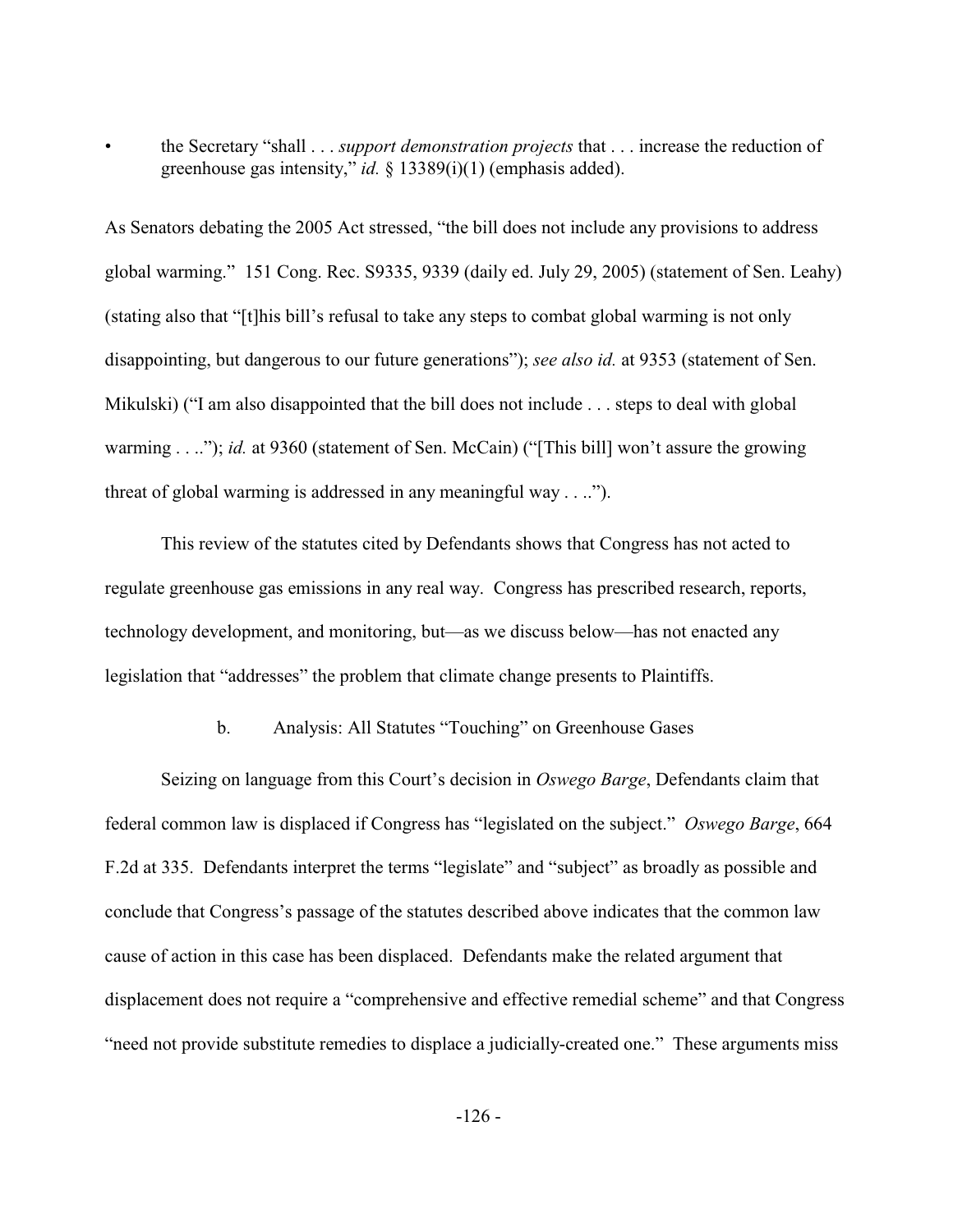the mark.

 The language from *Oswego Barge* upon which Defendants rely for their displacement argument must be interpreted in the context of that case, as well as alongside the other language the Supreme Court and this Court have employed when determining whether federal common law has been displaced. The phrase from *Oswego Barge* relied upon by Defendants—that displacement occurs when Congress has "legislated on the subject"—does not describe the standard for displacement, but rather is a comment on when the presumption in favor of displacement should be employed. *Oswego Barge*, 664 F.2d at 335 ("[S]eparation of powers concerns create a presumption *in favor of* preemption of federal common law whenever it can be said that Congress has legislated on the subject." (emphasis added)). The relevant inquiry, as set out in *Milwaukee II*, is whether the statute "speak[s] directly to a question." *Milwaukee II*, 451 U.S. at 315 (quoting *Mobil Oil v. Higginbotham*, 436 U.S. 618, 625 (1978)). And when Congress has not "spoken to a particular issue," the federal courts may apply federal common law. *Id.* at 313. This Court in *Oswego Barge* acknowledged as much. *Oswego Barge*, 664 F.2d at 335 ("[W]e are to conclude that federal common law has been preempted as to every question to which the legislative scheme 'spoke directly,' and every problem that Congress has 'addressed.'").

This articulation focuses narrowly on the issue at hand. *See, e.g.*, *United States v. Texas*, 507 U.S. 529, 534-35 (1993) (holding that federal common law was not displaced by the Debt Collection Act because the Act did not speak directly to the issue, *i.e.*, the government's right to collect prejudgment interest on debts owed to it by the States, and opining that Congress's "mere refusal to legislate with respect to [that issue] falls far short of an expression of legislative intent to supplant the existing common law in that area" (internal quotation marks omitted)); *County of*

-127 -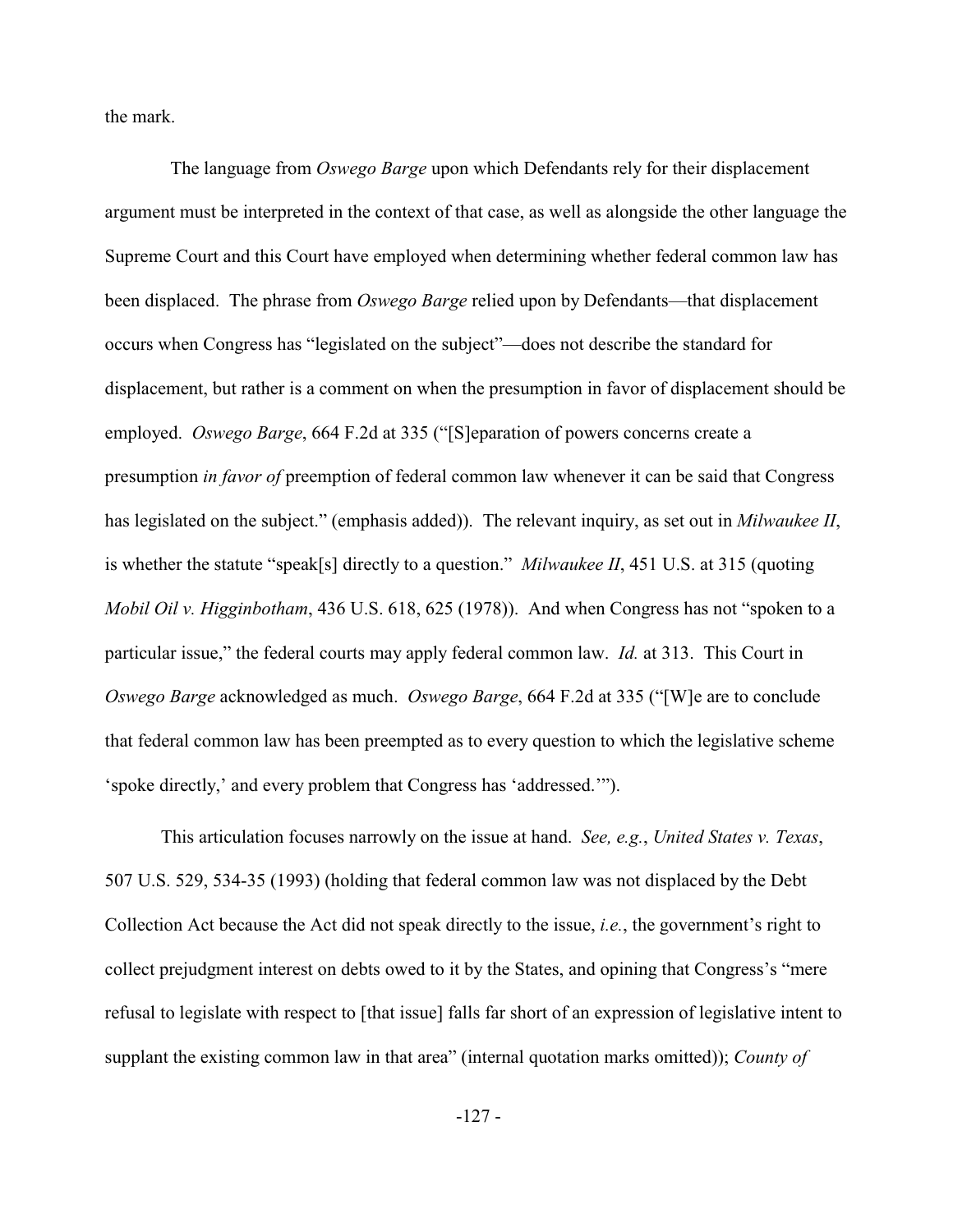*Oneida*, 470 U.S. at 235-40 (holding that the Nonintercourse Act of 1793 did not displace the Oneidas' federal common law right to sue to enforce their aboriginal land rights because the Act did "not speak directly to the question of remedies for unlawful conveyances of Indian land"); *Higginbotham*, 436 U.S. at 625 (concluding that a federal maritime tort remedy allowing recovery for loss of society was displaced by Death on High Seas Act ("DOHSA") with respect to deaths occurring outside of state territorial waters because Congress in DOHSA had expressly limited damages for deaths to recovery of pecuniary losses; while the Act did "not address every issue of wrongful-death law," "when it does speak directly to a question, the courts are not free to 'supplement' Congress' answer"); *Matter of Oswego Barge*, 673 F.2d at 48 (dismissing petition for rehearing and finding displacement of maritime tort remedy for nuisance only because of "the precise and comprehensive statutory damage remedy Congress has created"). The "particular" issues here concern whether Congress has regulated emissions of greenhouse gases and whether it has legislated a remedy for the injuries caused by such emissions. The statutes cited by Defendants, together or separately, do not "speak directly" to those "particular issues."

The linchpin in the displacement analysis concerns whether the legislation *actually regulates* the nuisance at issue. Study is not enough. The FWPCA Amendments actually regulated the very discharges at issue in *Milwaukee II*. The Court in *Milwaukee I* and *II* underscored the importance of regulation of the particular nuisance in displacing federal common law by averring that federal common law would apply "[u]ntil the field has been made the subject of comprehensive legislation or authorized administrative standards." *Milwaukee II,* 451 U.S. at 314 (quoting *Texas v. Pankey*, 441 F.2d 236, 241 (10th Cir. 1971)). These statements indicate that in a federal nuisance cause of action, unless the statute regulates the nuisance itself, the federal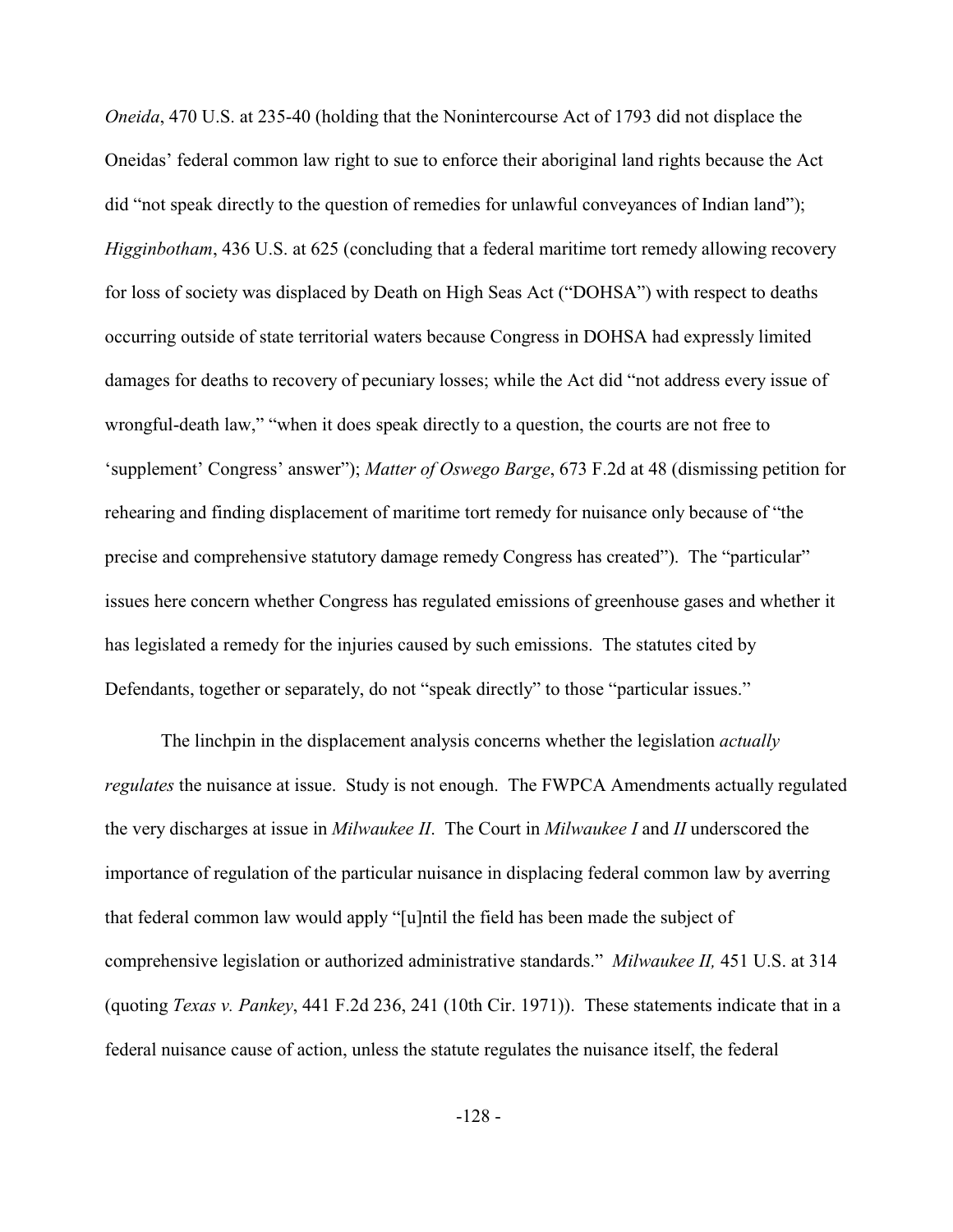common law that would otherwise be invoked to abate the particular nuisance applies. A collection of non-regulatory statutes focused on studying the issue is insufficient to displace the common law.

Furthermore, even at the time of *Milwaukee I*, as discussed above, "Congress ha[d] enacted numerous laws touching interstate waters," but those laws did not displace the federal common law cause of action. *Milwaukee I*, 406 U.S. at 101. We see a parallel between the posture of the instant cases and that of *Milwaukee I*. The various laws that currently "touch[]" greenhouse gas emissions—but do not regulate them—more closely resemble the hodgepodge of legislation relating to water pollution that the Supreme Court found did not displace the common law in *Milwaukee I*, than they do the comprehensive regulation of the amended FWPCA. *See id.*

Moreover, Defendants' argument that displacement can be found here even though Congress has not enacted a remedy misses the point and is undercut by Supreme Court case law. In *Milwaukee I*, the Court surveyed the existing statute, concluded that "[t]he remedy sought by Illinois is not within the precise scope of remedies prescribed by Congress," 406 U.S. at 103, and went on to point the way to the creation of federal common law remedies. In *County of Oneida*, the Court focused on remedies when determining whether federal common law was displaced. It held that because the statute at issue did not "speak directly to the question of remedies for unlawful conveyances of Indian land," and there was no indication in the legislative history of the statute that Congress intended to "pre-empt common-law remedies," the plaintiffs' "right of action under the federal common law was not pre-empted by the passage of the [statute]." *County of Oneida*, 470 U.S. at 237, 240 (emphasis added). The *Oneida* Court distinguished the statute at issue, which "did not establish a comprehensive remedial plan for dealing with violations of Indian

-129 -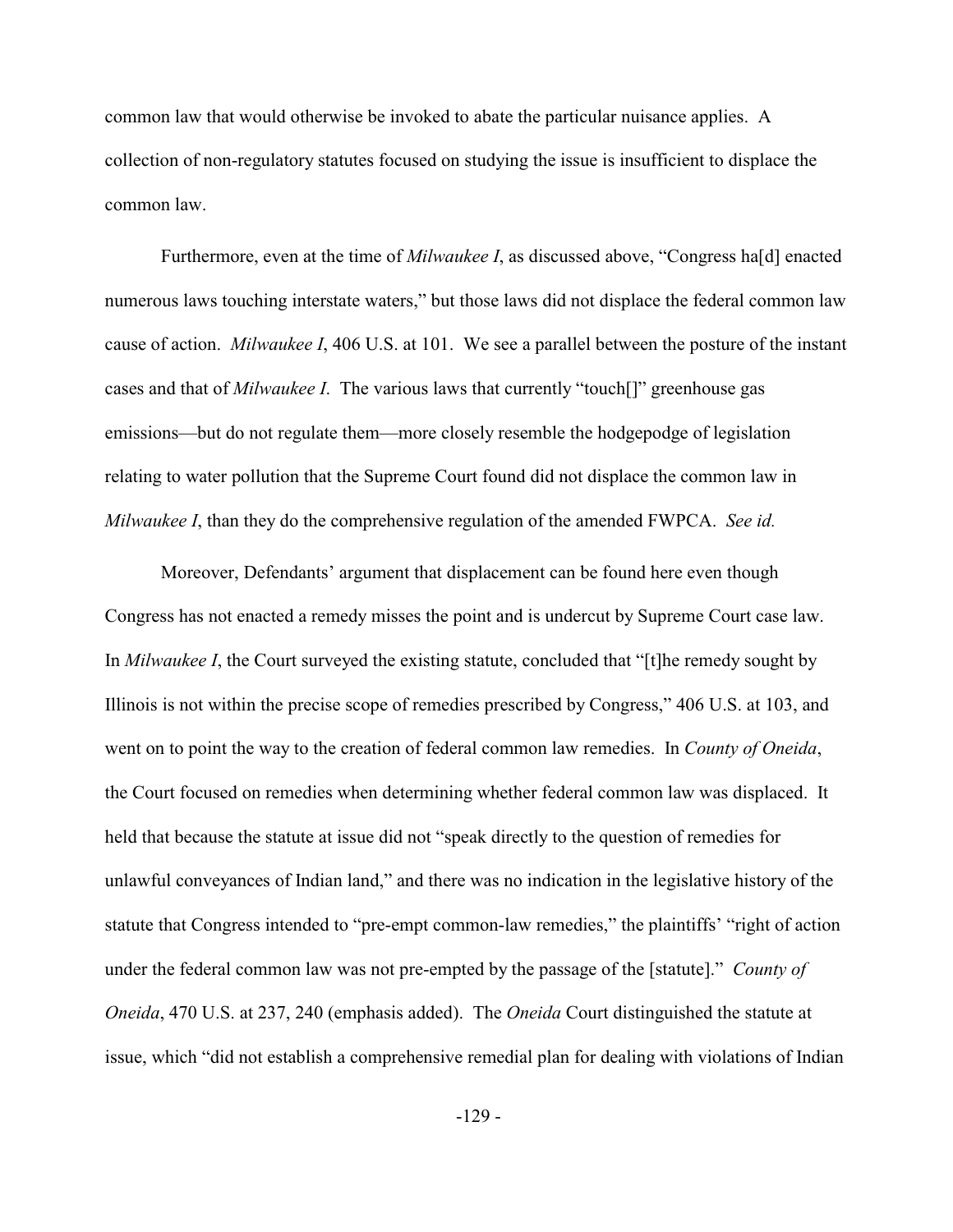property rights," with the FWPCA discussed in *Milwaukee II*, which provided "a comprehensive solution to the problem of interstate water pollution." *Id.* at 237.<sup>50</sup>

We hold that neither Congress nor EPA has regulated greenhouse gas emissions from stationary sources in such a way as to "speak directly" to the "particular issue" raised by Plaintiffs. If and when a statute or administrative regulation "speaks directly" to the question of whether stationary sources are required to control greenhouse gas emissions, then the parties may very well find themselves in circumstances similar to those of the parties in *Milwaukee II*, 451 U.S. 304. But until that occurs, Plaintiffs have stated a viable cause of action under federal common law.

# *C. Displacement on Foreign Policy Grounds*

Finally, Defendants argue that this lawsuit would undermine the nation's strategy concerning global climate change, thereby reducing the bargaining leverage the President needs to implement that strategy. Defendants reason that because the Supreme Court has held that state law is preempted when it gives the President "less to offer" other countries, and because displacement

<sup>&</sup>lt;sup>50</sup> Defendants selectively quote language from *Illinois v. Outboard Marine*, 680 F.2d 473 (7th Cir. 1982) to support their contention that "Congress need not provide substitute remedies to displace a judicially-created one." They assert that the *Outboard Marine* Court rejected the State's request "to find that Congress has not 'addressed the question' because it has not enacted a remedy against polluters," *id.* at 478, adopting instead the defendant's position that "Congress has 'addressed the question,' since it has addressed the broader problem of pre-1972 pollution, even if it has not done so by means of remedies against the polluters themselves." *Id.* at 477.

The issue in *Outboard Marine* was whether the State retained its right under federal common law to abate a nuisance resulting from discharge of pollutants prior to the 1972 amendments to the FWPCA. *Id.* at 474. The Court held that due to the comprehensive nature of the FWPCA, which addressed *all* aspects of water pollution, and given the fact that (1) Congress "obviously considered the problem of pre-1972 discharges" when it wrote the legislation and (2) "*Milwaukee II* and *Sea Clammers*, taken together, establish that the 'question' Congress 'addressed' in the 1972 Amendments was the entire question of water pollution," *id.* at 478, the FWPCA displaced *all* issues related to water pollution. That same result cannot, by extrapolation, be reached with regard to the Clean Air Act, which is not as comprehensive as the FWPCA, and does not benefit from a Supreme Court case stating that all air pollution issues and remedies are subsumed under it. The reasoning and holding governing *Outboard Marine* cannot be imported into this case to dispose of the air pollution claims here.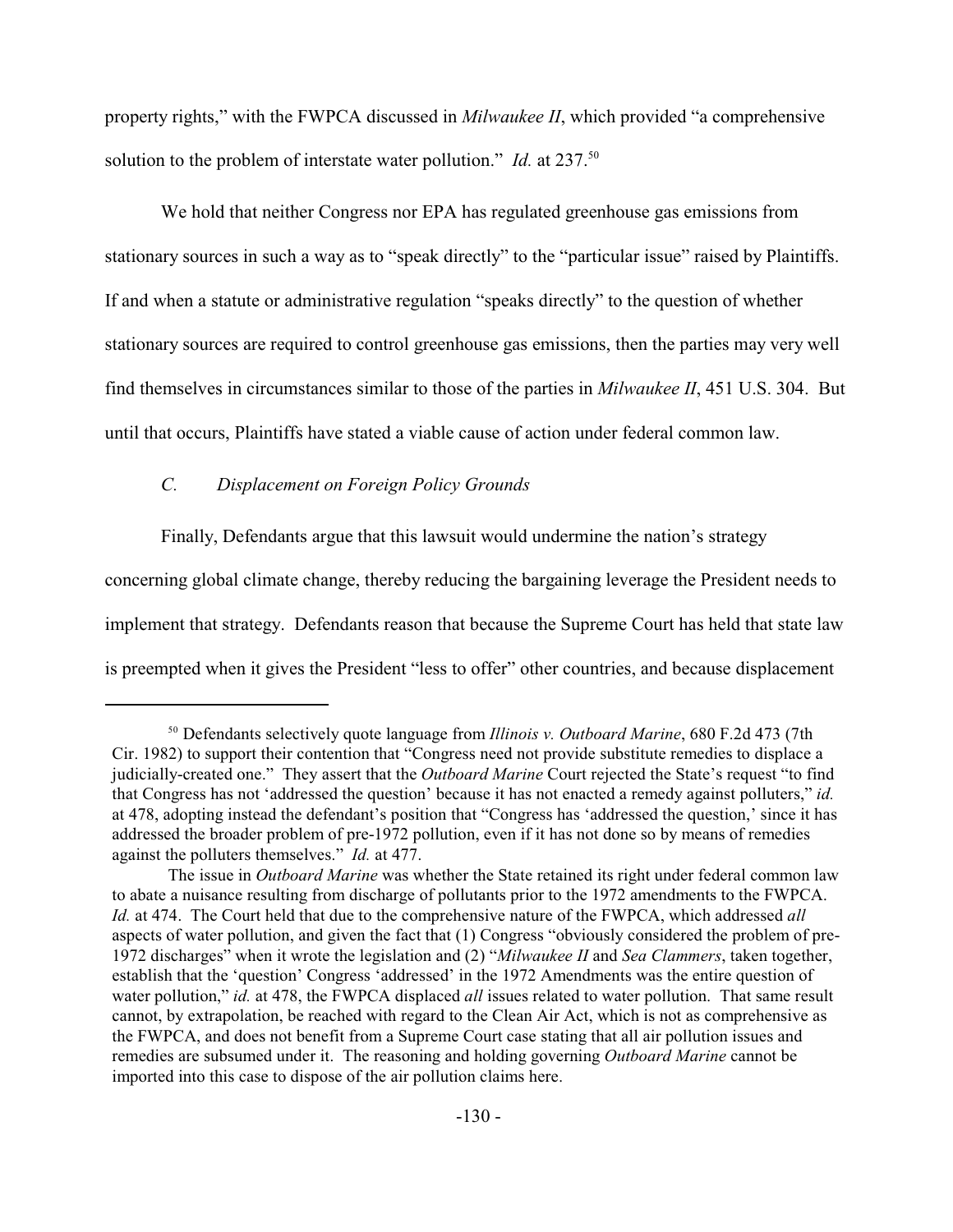of federal common law is more readily found than preemption of state law, it follows that a federal common law cause of action that undermines the President's ability to implement Congress' approach to addressing climate change would also be "necessarily displaced." This argument—essentially that Plaintiffs' federal common law cause of action has been displaced by the President's conduct of foreign affairs—simply reiterates their political question argument and must be rejected for similar reasons.

## **VI. Defendant Tennessee Valley Authority's Separate Arguments**

Defendant Tennessee Valley Authority ("TVA") urges that the district court's dismissal of the complaints against it should be affirmed on political question grounds. It also asserts that the discretionary function exception (also called the discretionary function doctrine) provides an additional reason for dismissal of the complaints.

### *A. Background*

In 1933, Congress passed the TVA Enabling Act which created TVA "in the interest of the national defense and for agricultural and industrial development, and to improve navigation in the Tennessee River and to control the destructive flood waters in the Tennessee River and Mississippi River Basins." 16 U.S.C. § 831. The Act also empowered TVA to dispose of "surplus power" generated as an incident to navigation and flood control. *See id.* §§ 831i; 831h-1. Currently, TVA operates fossil-fuel fired electric generating facilities located in Alabama, Kentucky, Tennessee, and Mississippi. Due to the growth in TVA's power business, Congress made all of TVA's power programs self-financed. *See id.* § 831n-4. In charging its customers for power, TVA may set rates, with the caveat that it sell power at rates "as low as are feasible." *Id.* § 831n-4(f).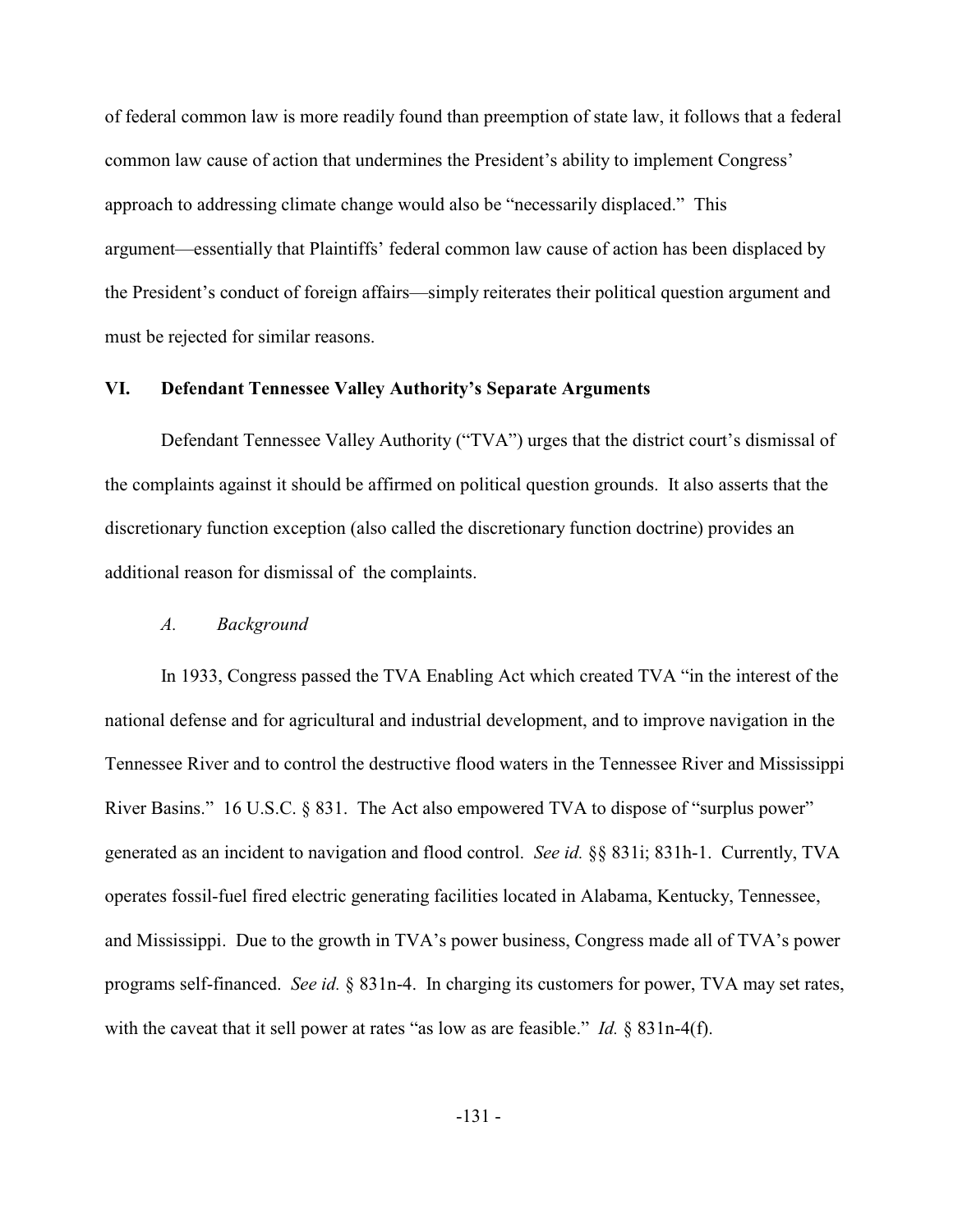"TVA is a hybrid creature. It was created by Congressional charter in 1933, yet structured to operate much like a private corporation." *North Carolina ex rel. Cooper v. Tenn. Valley Auth.*, 439 F. Supp. 2d 486, 490 (W.D.N.C. 2006), *aff'd*, 515 F.3d 344 (4th Cir. 2008). Congress "intend[ed] that [TVA] shall have much of the essential freedom and elasticity of a private business corporation," H.R. Rep. No. 73-130, at 19 (1933), and this Court has observed that TVA "operates in much the same way as an ordinary business corporation, under the control of its directors in Tennessee, and not under that of a cabinet officer or independent agency headquartered in Washington," *Natural Res. Defense Council, Inc. v. Tenn. Valley Auth.*, 459 F.2d 255, 257 (2d Cir. 1972).

While Congress "endowed TVA with some features governmental in nature, [it] deprived it the benefit of others. One of the governmental features specifically denied to TVA was the right to sovereign immunity, which Congress withheld by virtue of the TVA Act's 'sue-and-be-sued' clause. 16 U.S.C. § 831c(b)." *North Carolina*, 439 F. Supp. 2d at 490 (citation omitted). In *Grant v. Tennessee Valley Authority*, 49 F. Supp. 564 (E.D. Tenn. 1942), the district court distinguished between TVA's governmental and commercial activities, finding immunity in the former case and liability in the latter case. Liability was premised on the government "respond[ing] in damages for wrongs committed when it is engaged in the same activities as its citizens," which included "all wrongs committed for conduct pertaining to its generating, use and sale of electric energy made from the power created by its dams." *Id.* at 566. Over the years, courts have continued to draw a distinction between TVA's performance of government functions, such as flood control, where it is immune from suit, *see Edwards v. Tennessee Valley Authority*, 255 F.3d 318, 322 (6th Cir. 2001); *Peoples National Bank of Huntsville v. Meredith*, 812 F.2d 682, 685 (11th Cir. 1987); *Queen v.*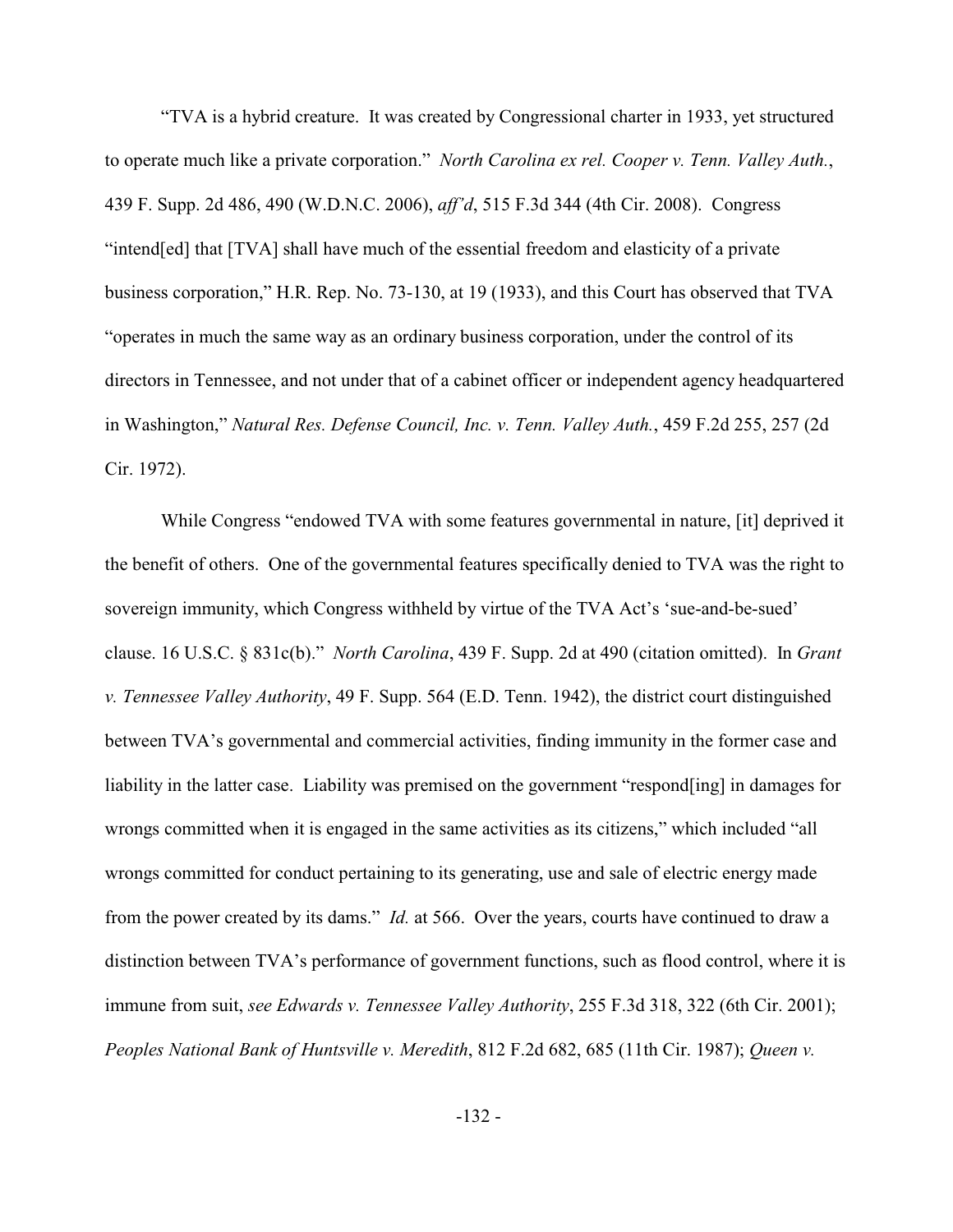*Tennessee Valley Authority*, 689 F.2d 80, 85-86 (6th Cir. 1982), and its commercial or nongovernmental functions, where it has no immunity, *see Latch v. Tennessee Valley Authority*, 312 F. Supp. 1069, 1072 (N.D. Miss. 1970); *Adams v. Tennessee Valley Authority*, 254 F. Supp. 78, 80 (E.D. Tenn. 1966).

In addressing TVA's arguments for dismissal, we rely on the *North Carolina* district court's and Fourth Circuit's decisions in *North Carolina* for guidance. That case largely parallels this one; the primary difference is that North Carolina sued TVA under *state* public nuisance law, alleging that the emissions from TVA's coal-burning electric generating plants in a number of states adversely affected the health of its citizens, damaged the state's natural resources, and harmed the state's finances. The State sought an injunction to abate the alleged nuisance. TVA raised both political question and discretionary function exception issues in seeking dismissal of the complaint. The district court did not accept those arguments, and the Fourth Circuit affirmed that holding. In this case, TVA has made many of the same arguments and cited many of the same cases that the *North Carolina* district and appellate courts rejected.

## *B. Political Question Arguments*

TVA contends that the political question doctrine precludes review of Plaintiffs' complaints against it, not only for the reasons stated by the district court, but because there are additional reasons, "unique to TVA, based on TVA's status as a Federal agency charged with the multipurpose development of the Tennessee Valley region for the public good," that warrant dismissal. TVA grounds its political question argument in the Property Clause of the Constitution (art. IV, § 3, cl. 2), which provides that "[t]he Congress shall have Power to dispose of and make all needful Rules and Regulations respecting the Territory or other Property belonging to the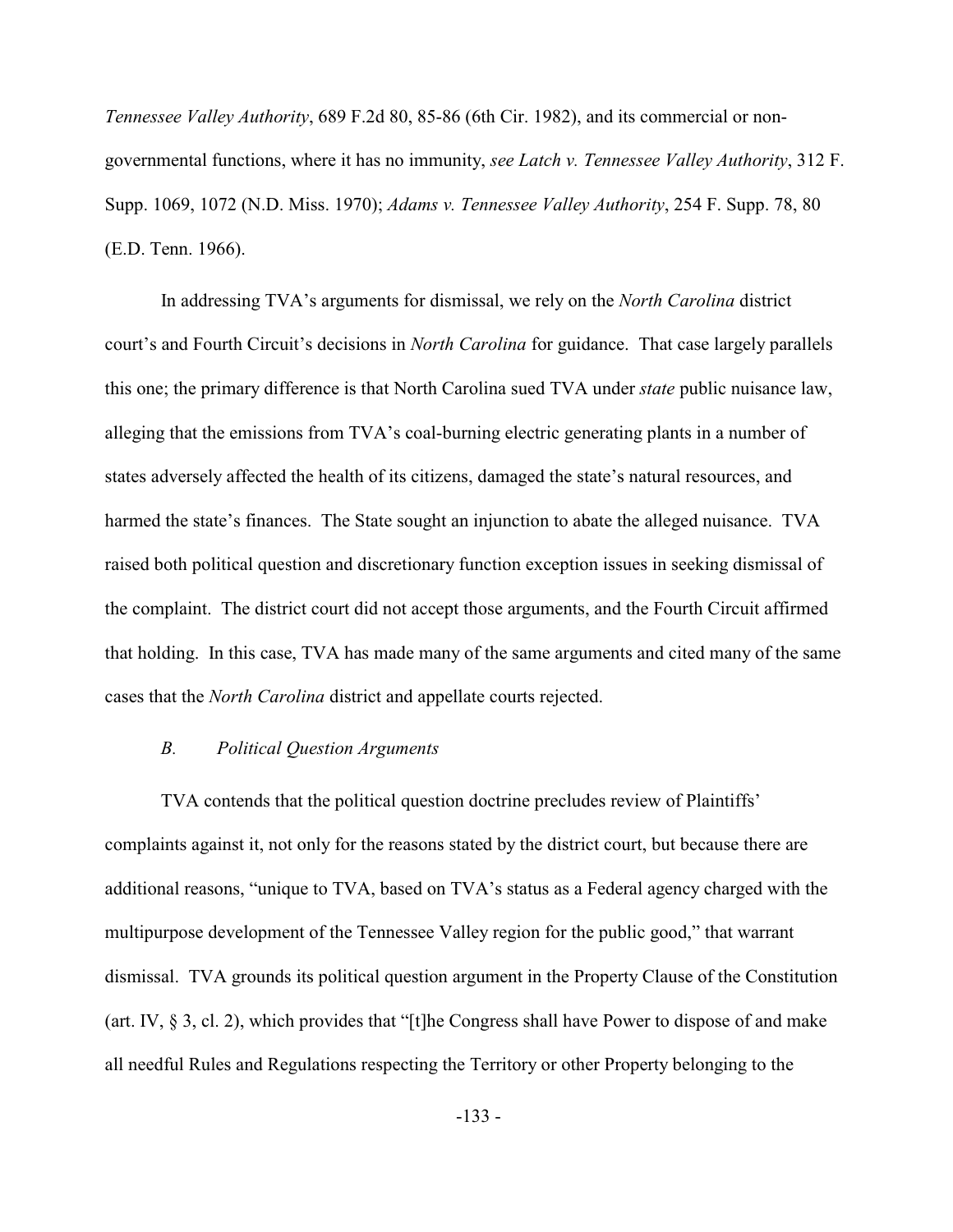United States." This Clause grants Congress the "full power in the United States to protect its lands [and] to control their use." *Utah Power & Light Co. v. United States*, 243 U.S. 389, 404 (1917). Because Congress has "expressly authorized TVA to acquire and hold real property in the name of the United States (16 U.S.C. § 831c(h)), and to construct and operate 'power houses'... on that real property as TVA deems necessary," TVA posits that the Property Clause serves as a "textually demonstrable constitutional commitment" that relegates the emission issue to the legislative branch, thereby satisfying the first *Baker* factor and rendering the complaints against it non-justiciable.

The flaw in TVA's "textual commitment" argument is that TVA is not the United States or Congress. The Supreme Court has unequivocally held that TVA is "a corporate entity, separate and distinct from the Federal Government itself." *Pierce v. United States*, 314 U.S. 306, 310 (1941). TVA maintains "a separate corporate identity, a separate legal staff, and a separate headquarters"; it is "removed from centralized control in Washington"; and enjoys numerous "marks of independence which Congress has provided" it. *North Carolina ex rel Cooper v. Tenn. Valley Auth.*, 515 F.3d at 348-49. Tellingly, this federally-chartered corporation has taken positions adverse to the United States in a number of cases. *See, e.g.*, *Tenn. Valley Auth. v. EPA*, 278 F.3d 1184 (11th Cir. 2002); *Tenn. Valley Auth. v. United States*, 13 Cl. Ct. 692 (1987). TVA acts in the name of the United States only when it condemns real property. *Tenn. Valley Auth.*, 13 Cl. Ct. at 697, 698 (citing 16 U.S.C. §§ 831c(h), 831x). TVA's reliance on cases against the United States upholding Congress's power over public land and rejecting the input of the courts is therefore misplaced. *See, e.g.*, *United States v. City & County of San Francisco*, 310 U.S. 16, 29 (1940); *see also North Carolina*, 515 F.3d at 349 (affirming district court's holding that separation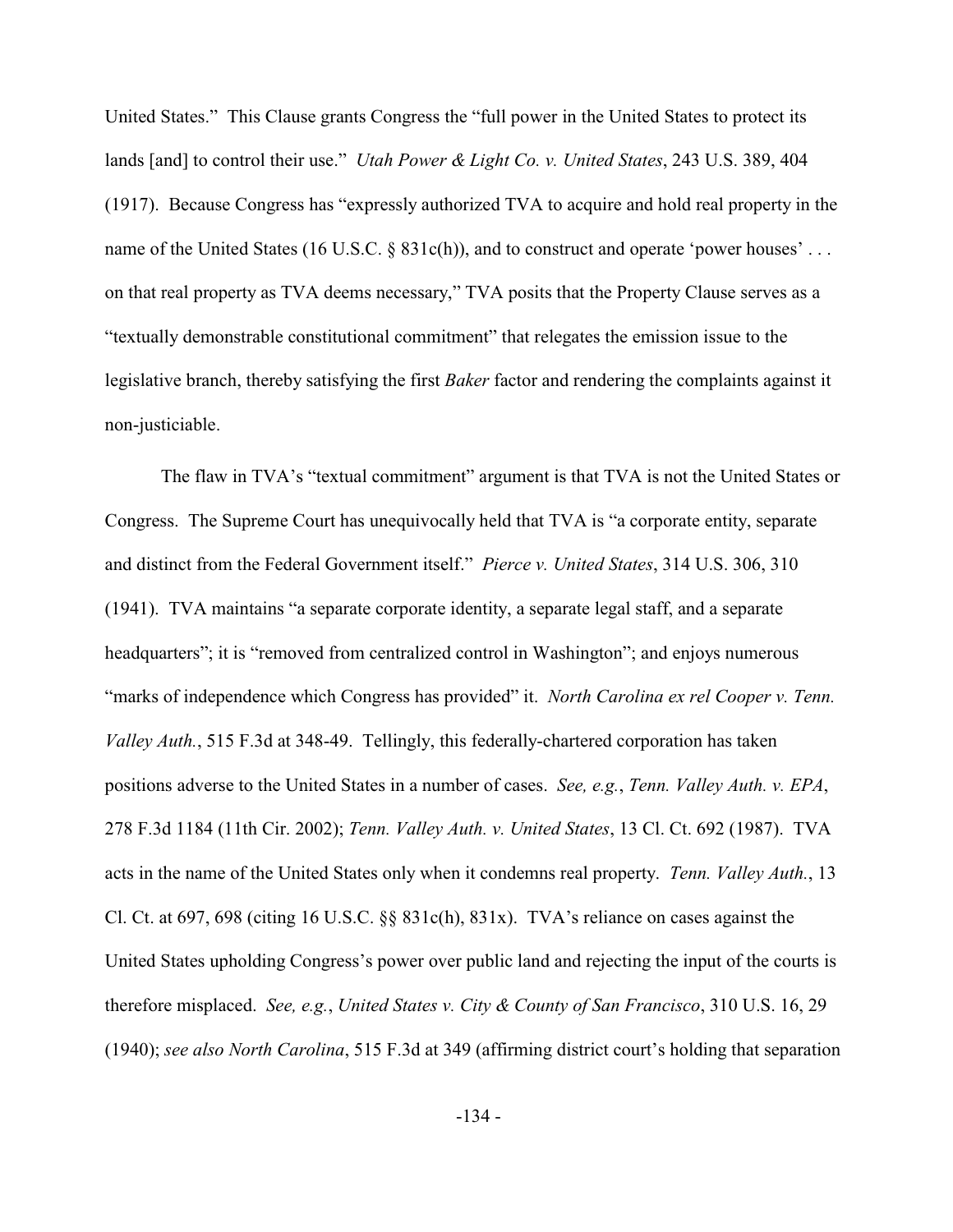of powers concerns did not bar North Carolina from suing TVA on nuisance cause of action and observing "[b]ecause the TVA is so far removed from the control of the Executive Branch, operating as the functional equivalent of a private corporation, the judiciary does not run the same risk of overstepping its bounds and prevent[ing] the Executive Branch from accomplishing its constitutionally assigned functions" (internal quotation marks omitted)).

We find TVA's other political question arguments unpersuasive, and therefore reject TVA's contention that the complaints present non-justiciable political questions.

# *C. The Discretionary Function Exception*

The discretionary function exception "insulates the Government from liability if the action challenged . . . involves the permissible exercise of policy judgment." *Berkovitz v. United States*, 486 U.S. 531, 537 (1988). TVA contends that because it is an executive agency with governmental status, the sue-and-be-sued clause in the TVA Enabling Act does not apply to it when it engages in the government functions of its power program. Plaintiffs respond that the discretionary function exception only applies to the federal government and agencies that engage in governmental functions. They further respond that if the function is non-governmental (e.g., commercial), even if performed by a federal agency, then the exception does not apply. Because TVA's electricity generating activities are commercial functions, Plaintiffs argue that TVA has no immunity from suit with respect to those activities.

Sue-and-be-sued clauses "have long been recognized as broad waivers of sovereign immunity and the 'sue-and-be-sued' clause was specifically intended to be a broad waiver when included in the TVA Act." *North Carolina*, 439 F. Supp. 2d at 490 (citing cases). Accordingly, "there is certainly no indication that Congress included or intended to include any express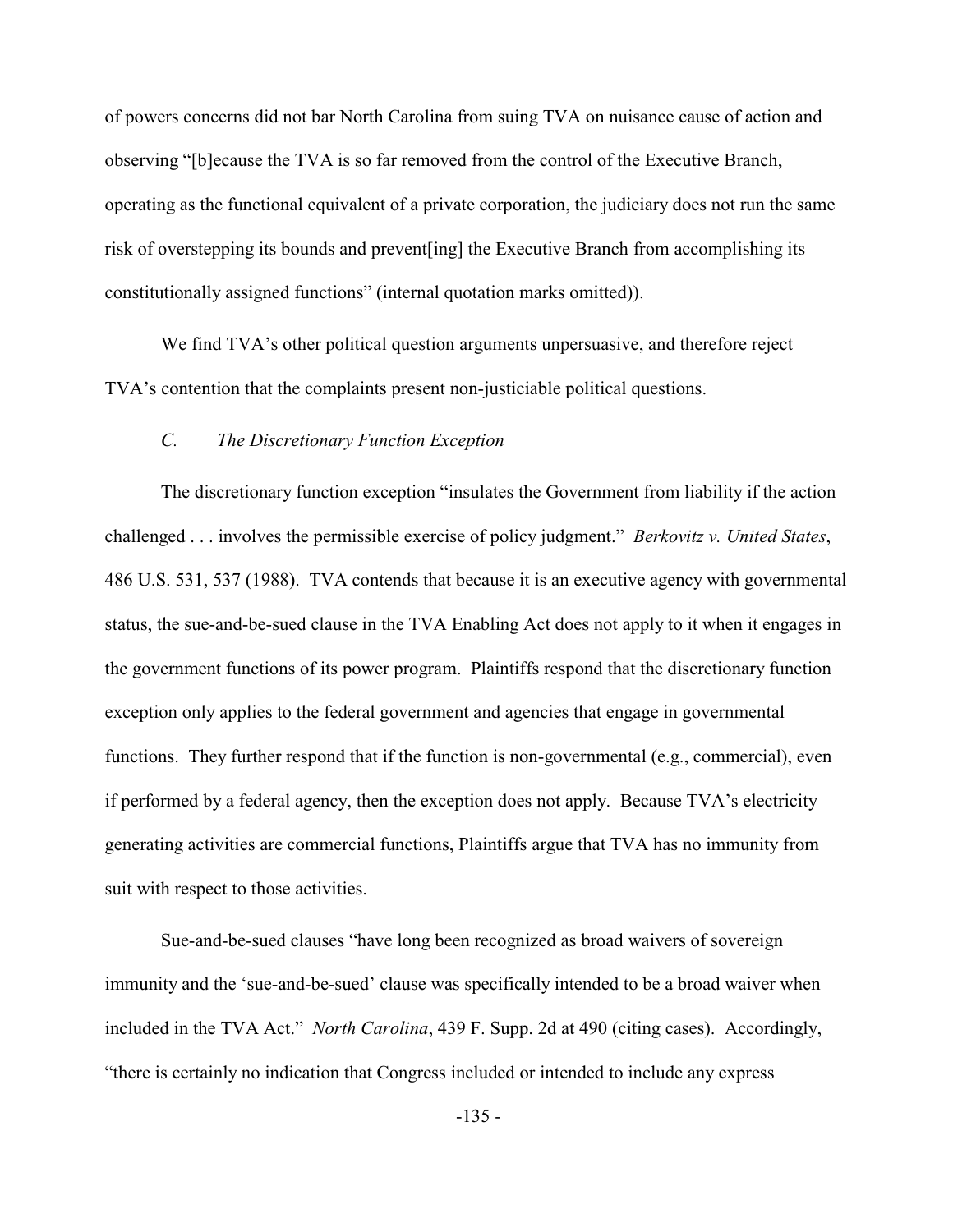'discretionary function' exemption in the TVA Act." *Id.* Even so, Congress has, in limited circumstances, recognized that broad waivers of immunity may be circumscribed. In order to determine whether this kind of implied limitation on immunity pertains here, we apply the test to which the Supreme Court refers in *Loeffler v. Frank*, 486 U.S. 549 (1988):

[W]hen Congress establishes [a sue and be sued] agency, authorizes it to engage in commercial and business transactions with the public, and permits it to 'sue and be sued,' it cannot be lightly assumed that restrictions on that authority are to be implied. Rather if the general authority to 'sue and be sued' is to be delimited by implied exceptions, it must be clearly shown that  $[(1)]$  certain types of suits are not consistent with the statutory or constitutional scheme,  $[(2)]$  that an implied restriction of the general authority is necessary to avoid grave interference with the performance of a governmental function, or [(3)] that for other reasons it was plainly the purpose of Congress to use the 'sue and be sued' clause in a narrow sense. In the absence of such showing, it must be presumed that when Congress launched a governmental agency into the commercial world and endowed it with authority to 'sue or be sued,' that agency is not less amenable to judicial process than a private enterprise under like circumstances would be.

*Id.* at 554-55 (internal quotation marks omitted).

On the first prong of the *Loeffler* test—whether a nuisance suit relating to TVA's emission of air pollutants is inconsistent with the statutory or constitutional scheme—the *North Carolina* district court could find no such inconsistencies, and TVA had not identified any. *North Carolina*, 439 F. Supp. 2d at 491. The same circumstances exist here.

As to the second prong of the test—whether an implied limitation must be recognized to avoid grave interference with a governmental function—the *North Carolina* Court found unpersuasive TVA's argument that "it must be considered as always performing a governmental function." *Id.* at 491. TVA relied on the language of tax and other cases from the early and mid-1900s where the Supreme Court "evidenced an unwillingness . . . to give effect to a 'governmental'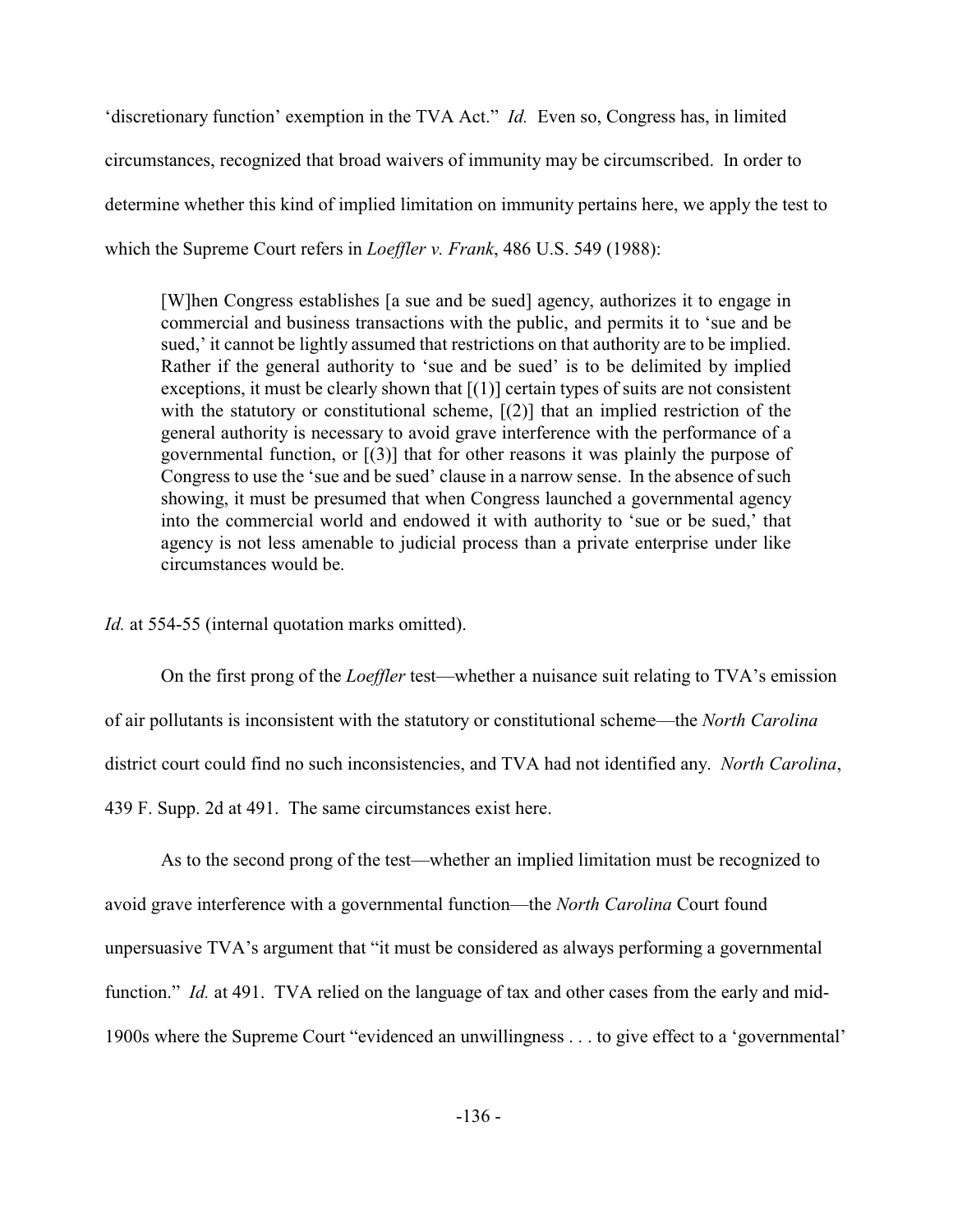versus 'non-governmental' distinction." *Id.* The *North Carolina* Court reasoned that where a broad waiver of sovereign immunity had been authorized in the TVA statute, and Congress "clearly indicated its intention that the entity be subject to suit as if it were privately owned," the plain language of *Loeffler* required that a governmental versus non-governmental distinction *should* be made. *Id.* at 491-92. It further found that TVA had not established that its production of electricity by operating coal-burning power plants was a "governmental function," nor had it explained how allowing the lawsuit to proceed would "gravely interfere" with that function. The district court held that TVA had failed to meet the second prong of the test. *Id.* at 492.

The *North Carolina* Court's analysis is squarely on point. In this case, as in *North Carolina*, TVA has made many of the same arguments and cited many of the same cases<sup>51</sup> in arguing that the discretionary function exception applies. But as was the case in *North Carolina*, TVA has not identified any "grave interference" with the performance of a governmental function. In their complaints, Plaintiffs have alleged that Defendants had "available to them practical, feasible and economically viable options for reducing carbon dioxide emissions without significantly increasing the cost of electricity to their customers." Given that those allegations must be taken as true, no "grave interference" would occur.

The third prong of the *Loeffler* test requires a determination that Congress plainly intended to use the sue-and-be-sued clause in a narrow sense. The *North Carolina* Court opined that "all available evidence points to the conclusion that Congress intended TVA's waiver of sovereign

 $<sup>51</sup>$  Also, as Plaintiffs note, TVA's citations to cases construing the discretionary function</sup> exception to the Federal Tort Claims Act ("FTCA") are not relevant, as the FTCA expressly states that it does not apply to "[a]ny claim arising from the activities of the [TVA]." 28 U.S.C. § 2680(l). Cases discussing the exception in the context of liability of the U.S. Postal Service are similarly beside the point.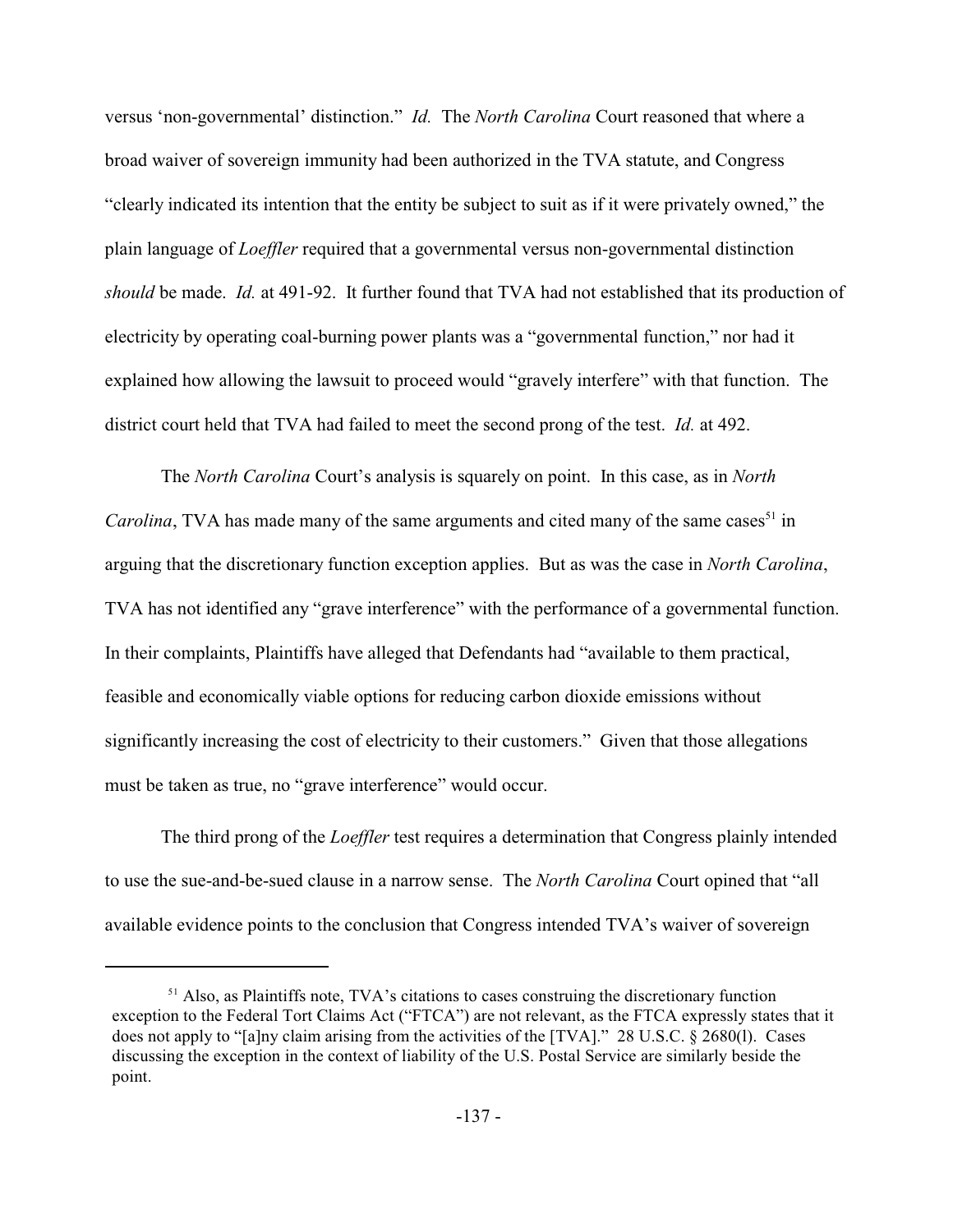immunity to be as *broad* as possible." *Id.* (emphasis in original). The decision quoted *Queen v. Tennessee Valley Authority*, 689 F.2d 80, 85 (6th Cir. 1982), in which the Sixth Circuit referred to the legislative history of the sue-and-be-sued clause in the TVA statute as "plac[ing] no limitations whatever upon the suability of the [TVA], so that all persons who had a cause of action against the corporation might have their day in court." *Id.* (internal quotation marks omitted). We agree with the *North Carolina* Court that TVA has not met the requirements of this prong of the *Loeffler* test.

In sum, we hold that neither the political question doctrine or the discretionary function exception warrant dismissal of Plaintiffs' claims against TVA.

## **VII. State Law Claims**

In the alternative, the States and New York City have alleged that "[D]efendants are liable under the statutory and/or common law of public nuisance of each of the States where their fossilfuel fired electric generating facilities are located." The Trusts have also alleged "[i]n the alternative, if federal common law were not to apply, Defendants are liable to Plaintiffs under the statutory and/or common law of private and public nuisance of each of the states where they own, manage, direct, and/or operate fossil fuel-fired electric generating facilities."

In *Milwaukee II*, the Supreme Court observed that federal and state nuisance law could not both apply to the case. "If state law can be applied, there is no need for federal common law; if federal common law exists, it is because state law cannot be used." *Milwaukee II*, 451 U.S. at 314 n.7. Accordingly, since we hold that the federal common law of nuisance applies in this case, we do not address the States' and Trusts' alternative claims based on state public nuisance law.